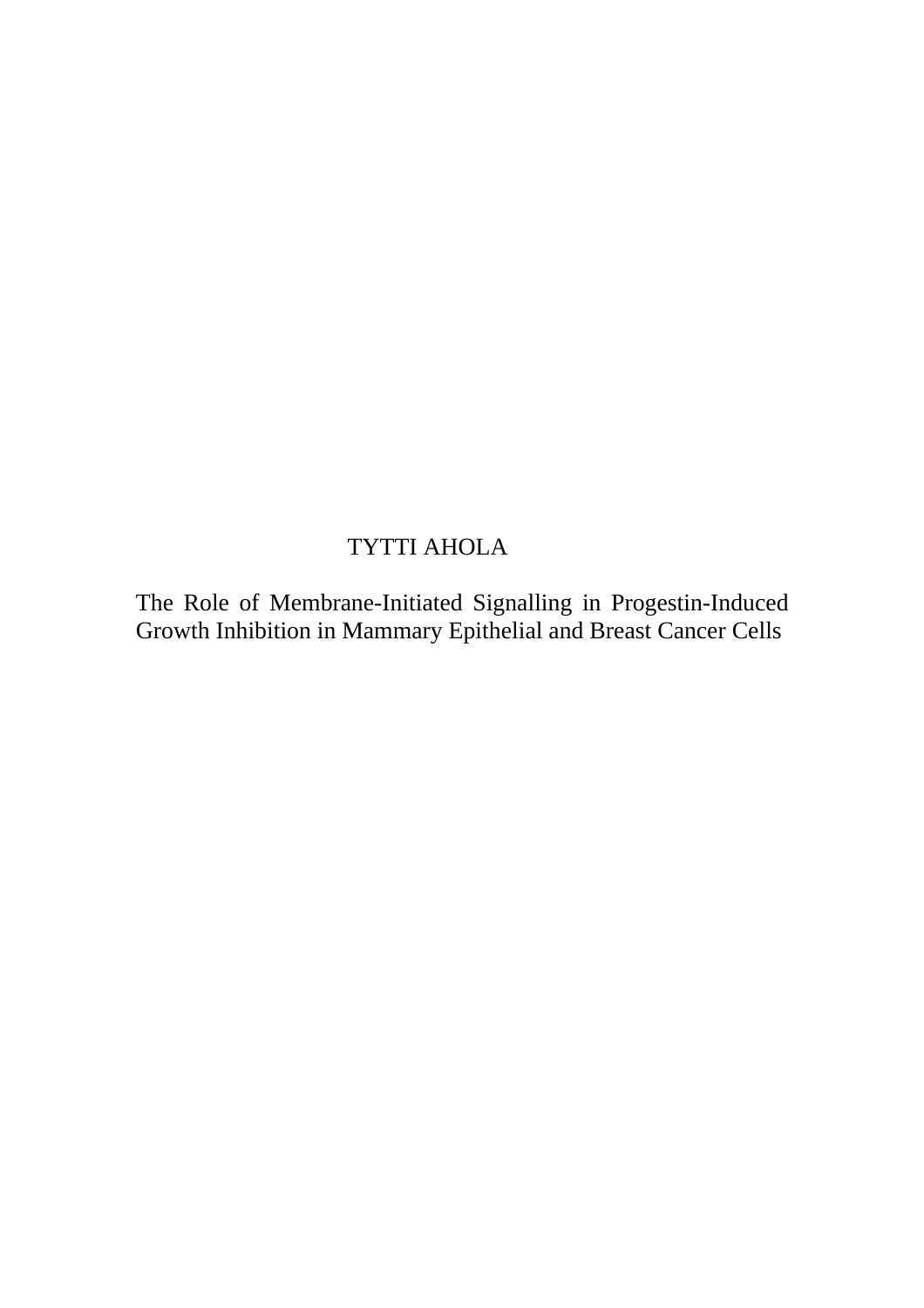ACADEMIC DISSERTATION University of Tampere, Medical School Tampere University Hospital, Department of Clinical Chemistry Finland

Supervised by

Professor Timo Ylikomi, MD, PhD University of Tampere

Reviewed by

Professor Pirkko Härkönen, MD, PhD University of Turku

Docent Pekka Kallio, PhD Orion Corporation Orion Pharma University of Helsinki

Electronic dissertation Acta Electronica Universitatis Tamperensis 354 ISBN 951-44-5994-6 ISSN 1456-954X http://acta.uta.fi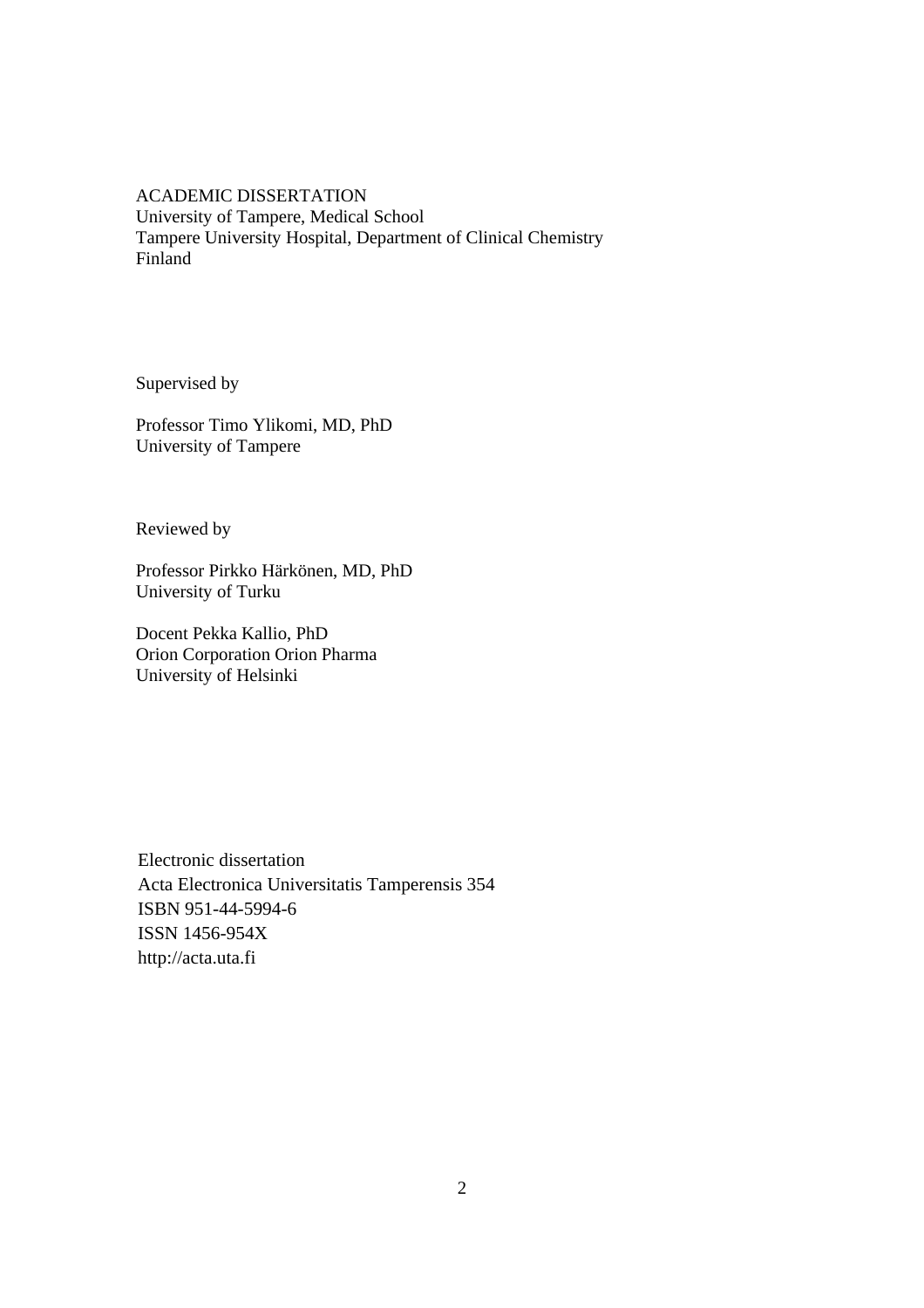# **CONTENTS**

| 1. THE MECHANISM OF PROGESTIN ACTION IN THE MAMMARY GLAND 16 |  |
|--------------------------------------------------------------|--|
|                                                              |  |
|                                                              |  |
|                                                              |  |
|                                                              |  |
|                                                              |  |
|                                                              |  |
|                                                              |  |
|                                                              |  |
|                                                              |  |
|                                                              |  |
|                                                              |  |
|                                                              |  |
|                                                              |  |
|                                                              |  |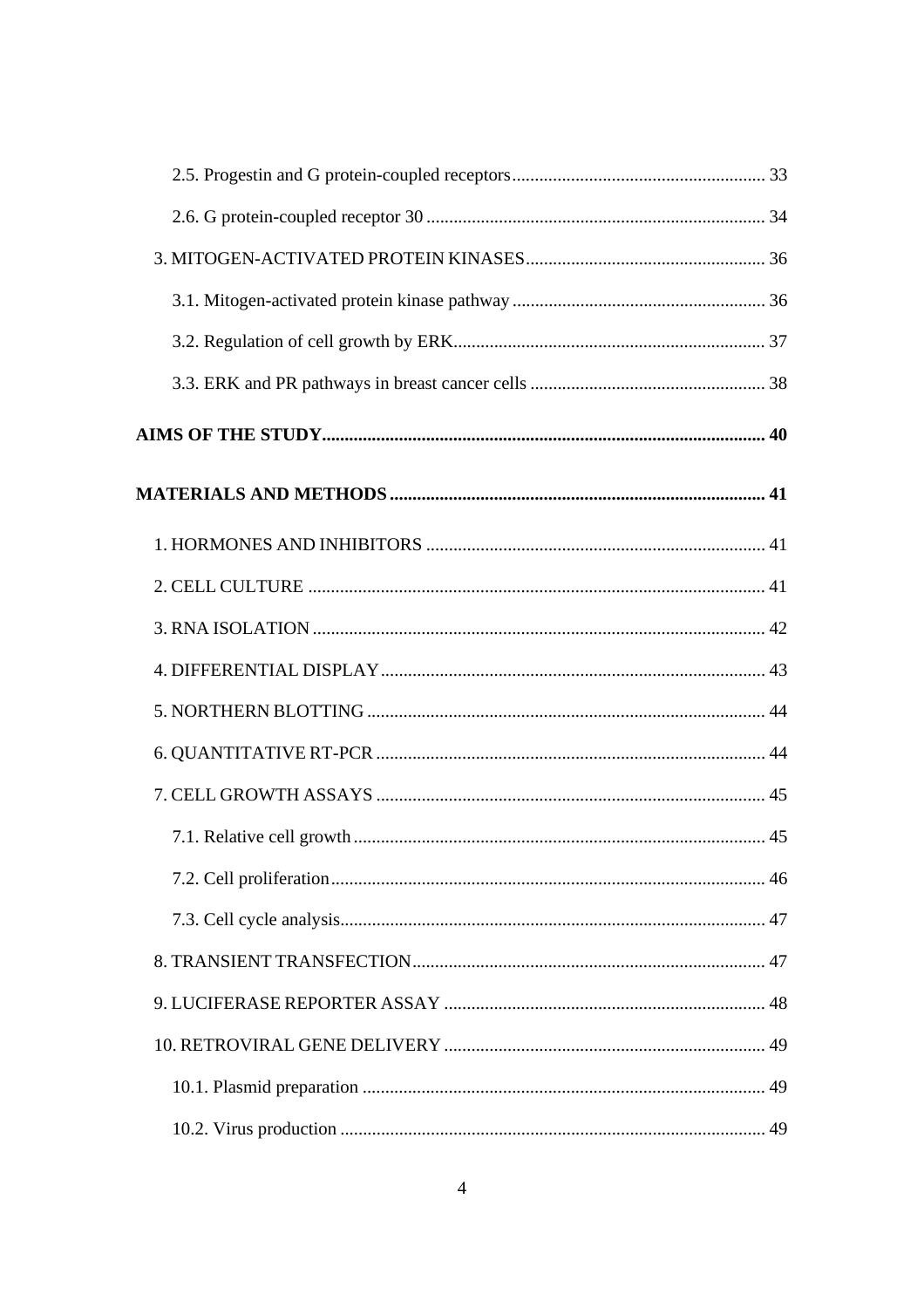| 11. CONSTRUCTION OF GPCR30 ANTISENSE EXPRESSING CELLS  51                              |  |
|----------------------------------------------------------------------------------------|--|
| 11.1. Construction of a cell line expressing tetracycline-regulated transactivator  51 |  |
|                                                                                        |  |
|                                                                                        |  |
|                                                                                        |  |
|                                                                                        |  |
|                                                                                        |  |
|                                                                                        |  |
| 1. IDENTIFICATION OF GPCR30 AS A PROGESTIN TARGET GENE (I)  56                         |  |
|                                                                                        |  |
|                                                                                        |  |
|                                                                                        |  |
| 2.3. Stable expression of GPCR30 in immortalized mammary epithelial cells (IV) 59      |  |
|                                                                                        |  |
| 3. GPCR30 AND PROGESTIN-INDUCED GROWTH INHIBITION (II)  61                             |  |
|                                                                                        |  |
|                                                                                        |  |
| 6. REGULATION OF GLUCOCORTICOID RECEPTOR ACTIVITY BY GPCR30                            |  |
|                                                                                        |  |
|                                                                                        |  |
| 6.2. Regulation of transcriptional activity of glucocorticoid receptor  65             |  |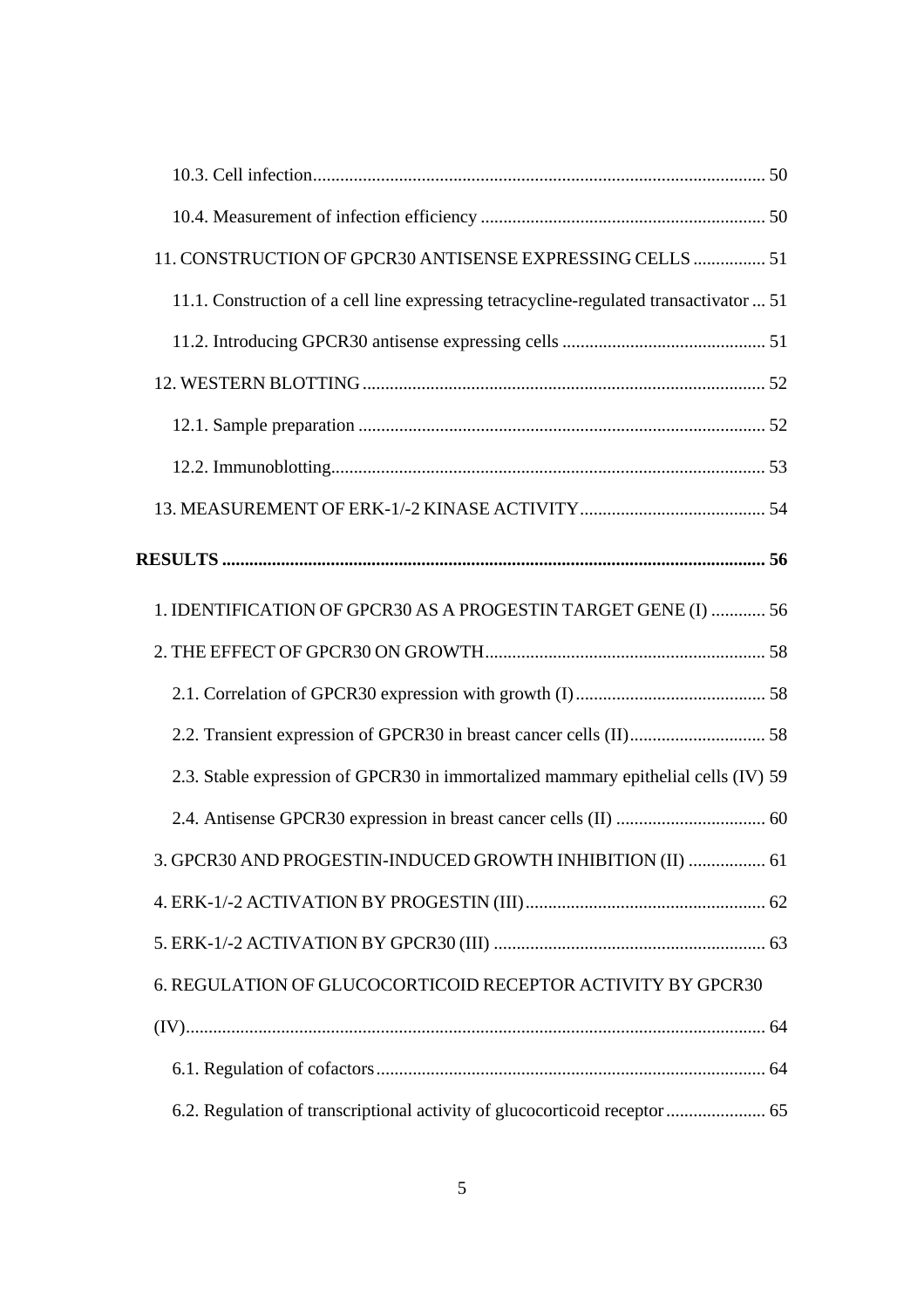| 1. REGULATION OF GENE EXPRESSION BY PROGESTIN  66              |
|----------------------------------------------------------------|
|                                                                |
| 3. MECHANISM OF PROGESTIN-INDUCED GROWTH INHIBITION  69        |
|                                                                |
|                                                                |
|                                                                |
|                                                                |
|                                                                |
| 5. REGULATION OF GLUCOCORTICOID RECEPTOR ACTIVITY BY GPCR30 77 |
|                                                                |
|                                                                |
|                                                                |
|                                                                |
|                                                                |
|                                                                |
|                                                                |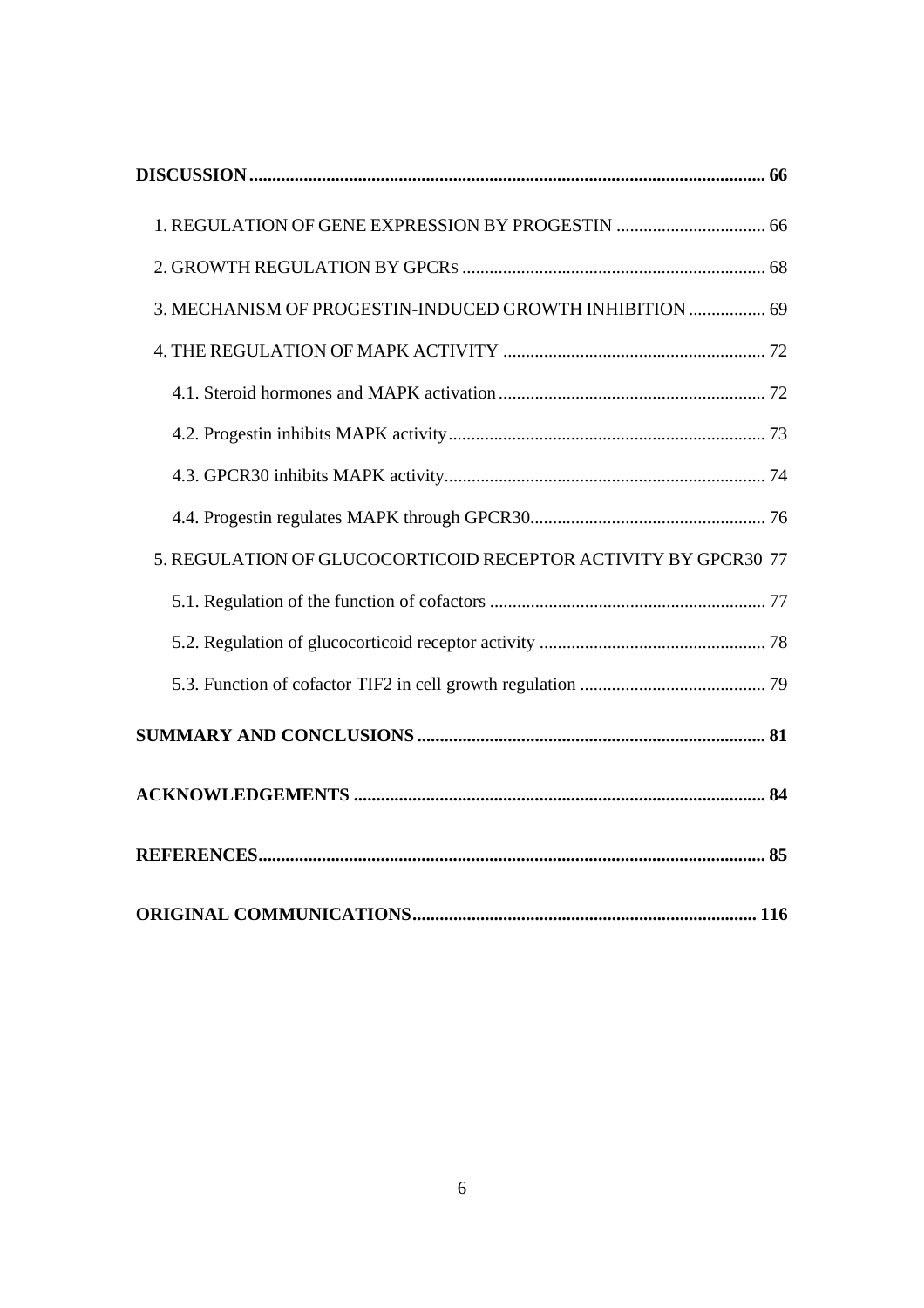# <span id="page-6-0"></span>**LIST OF ORIGINAL COMMUNICATIONS**

This thesis is based on the following articles:

**I** Ahola TM, Purmonen S, Pennanen P, Zhuang Y-H, Tuohimaa P and Ylikomi T (2002): Progestin upregulates G protein-coupled receptor 30 in breast cancer cells. European Journal of Biochemistry 269:2485-2490.

**II** Ahola TM, Manninen T, Alkio N and Ylikomi T (2002): G protein-coupled receptor 30 is critical for a progestin-induced growth inhibition in MCF-7 breast cancer cells. Endocrinology 143:3376-3384.

**III** Ahola TM, Alkio N, Manninen T and Ylikomi T (2002): Progestin and G proteincoupled receptor 30 inhibit mitogen-activated protein kinase activity in MCF-7 breast cancer cells. Endocrinology 143: 4620-4626.

**IV** Ylikomi T, Vienonen A and Ahola TM (2004): G protein-coupled receptor 30 downregulates cofactor expression and interferes with the transcriptional activity of glucocorticoid. Submitted.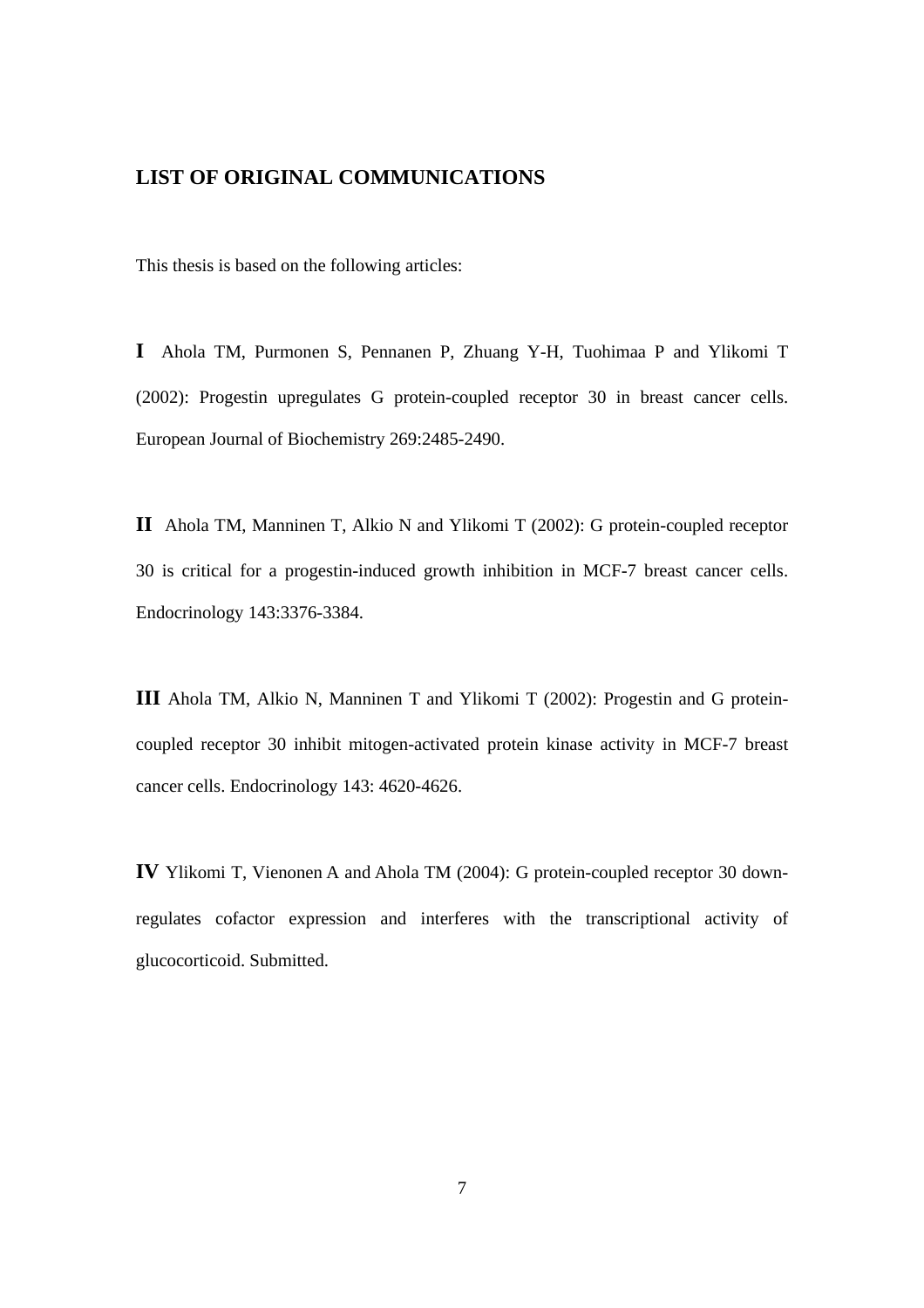# <span id="page-7-0"></span>**ABBREVIATIONS**

AngII angiotensin II

aa amino acids

AR androgen receptor

ATP adenosine triphosphate

Bad Bcl antagonist of cell death

Bax Bcl2-associated X protein

Bcl B cell leukemia

BrdU bromodeoxyuridine

BSA bovine serum albumin

cAMP cyclic adenosine monophosphate

CBP CREB-binding protein

CDK cyclin-dependent kinase

cDNA complementary deoxyribonucleic acid

CIP CBP interacting protein

CMV cytomegalovirus

COOH carboxyl terminal

CREB cAMP-response element binding protein

DAB diaminobenzidine

dATP deoxyadenosine triphosphate

DCC dextran coated charcol stripped

DEX dexamethasone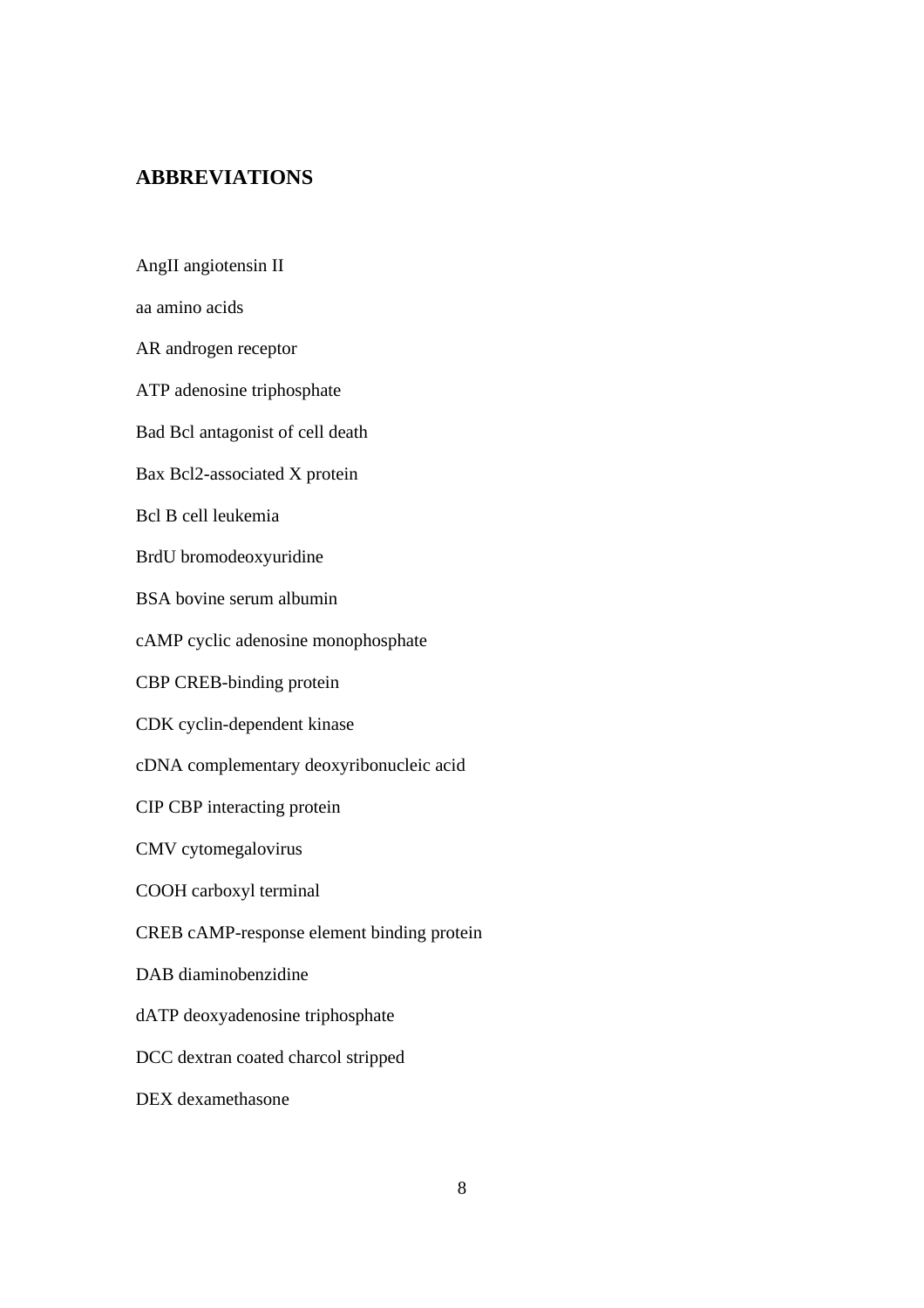DHT dihydrotestosterone

DMBA 7.12-dimethylbenzanthracene

DNA deoxyribonucleic acid

DMEM Dulbecco`s Modified Eagles Medium

DTT dithiothreitol

ECL enhanced chemiluminescense

EDTA ethylenediamine tetraacetic acid

EGF epidermal growth factor

EGFP enhanced green fluorescent protein

ER estrogen receptor

ErbB avian erythroblastic leukemic viral oncogene homologue

ERK extracellular signal-regulated kinase

ET-1 endothelin-1

FBS fetal bovine serum

Gi inhibitory G protein

Gs stimulatory G protein

GnRH gonadotrophin releasing hormone

GPCR G protein-coupled receptor

GR glucocorticoid receptor

GRE glucocorticoid response element

GRIP-1 glucocorticoid interacting protein

GTPase guanosine triphosphatase

HB heparan-binding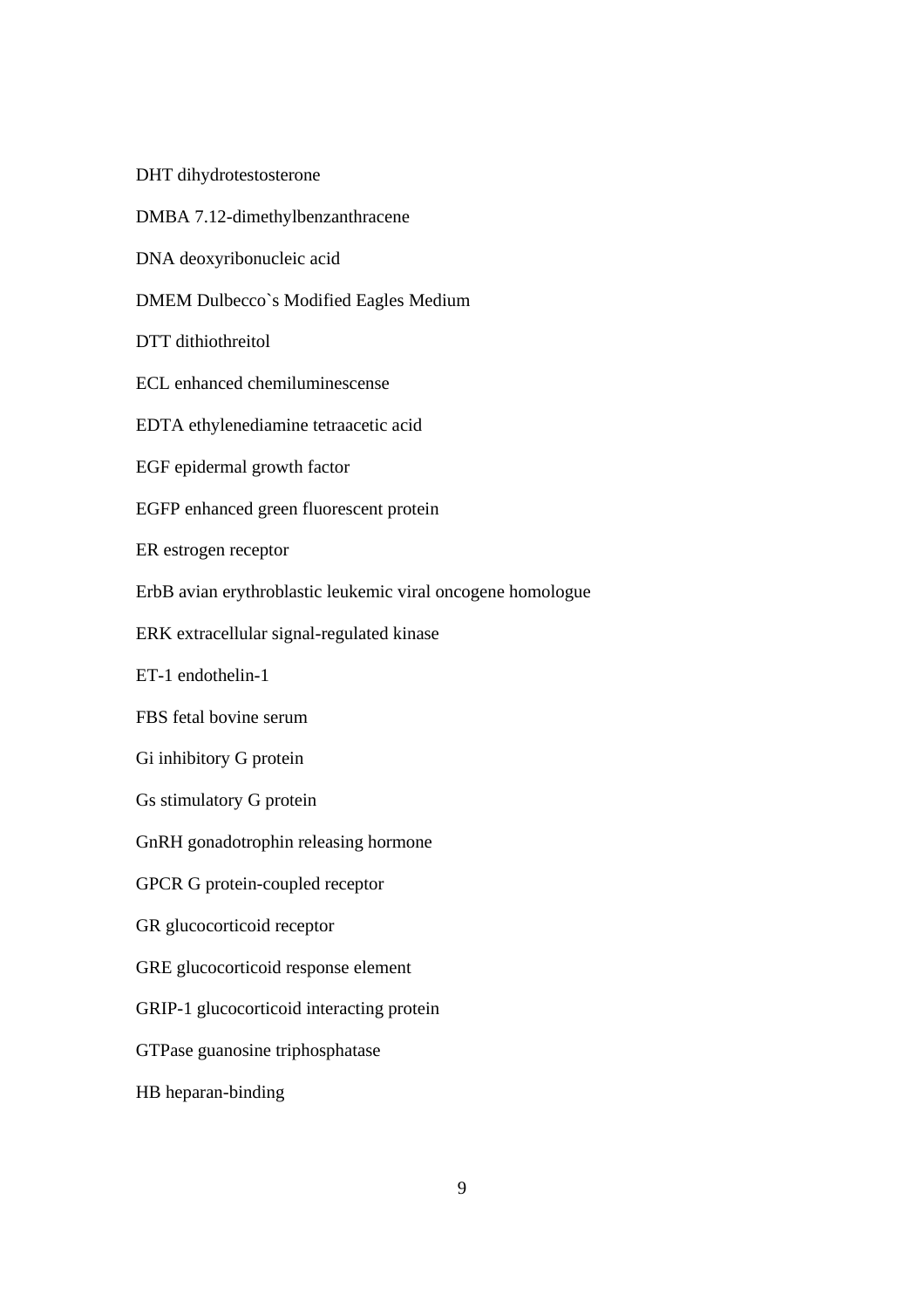HME human normal mammary epithelial HMFGM human milk-fat globule membrane HRT hormone replacement therapy hTERT human telomerase transcriptase subunit IGF insulin like growth factor IL interleukin IP3 inositol trisphosphate receptor JNK/SAPK c-Jun N-terminal kinase/stress-activated protein kinases Luc luciferase MA megestrol acetate MAPK mitogen-activated protein kinase MEMB Mammary Epithelial Basal Medium MEK MAPK kinase MMTV murine mammary tumor virus MPA medroxyprogesterone acetate mRNA messenger RNA NH2 amino terminal ORG2058 16α-ethoxy-21-hydroxy-19-norpregn-4-en-3,20-dione PAK p21-activated protein kinase PD98059 2-(2'-amino-3'-methoxyphenyl)-oxanaphthalen-4-one PDGF platelet-derived growth factor PI3 phosphoinositide 3-kinase PKA protein kinase A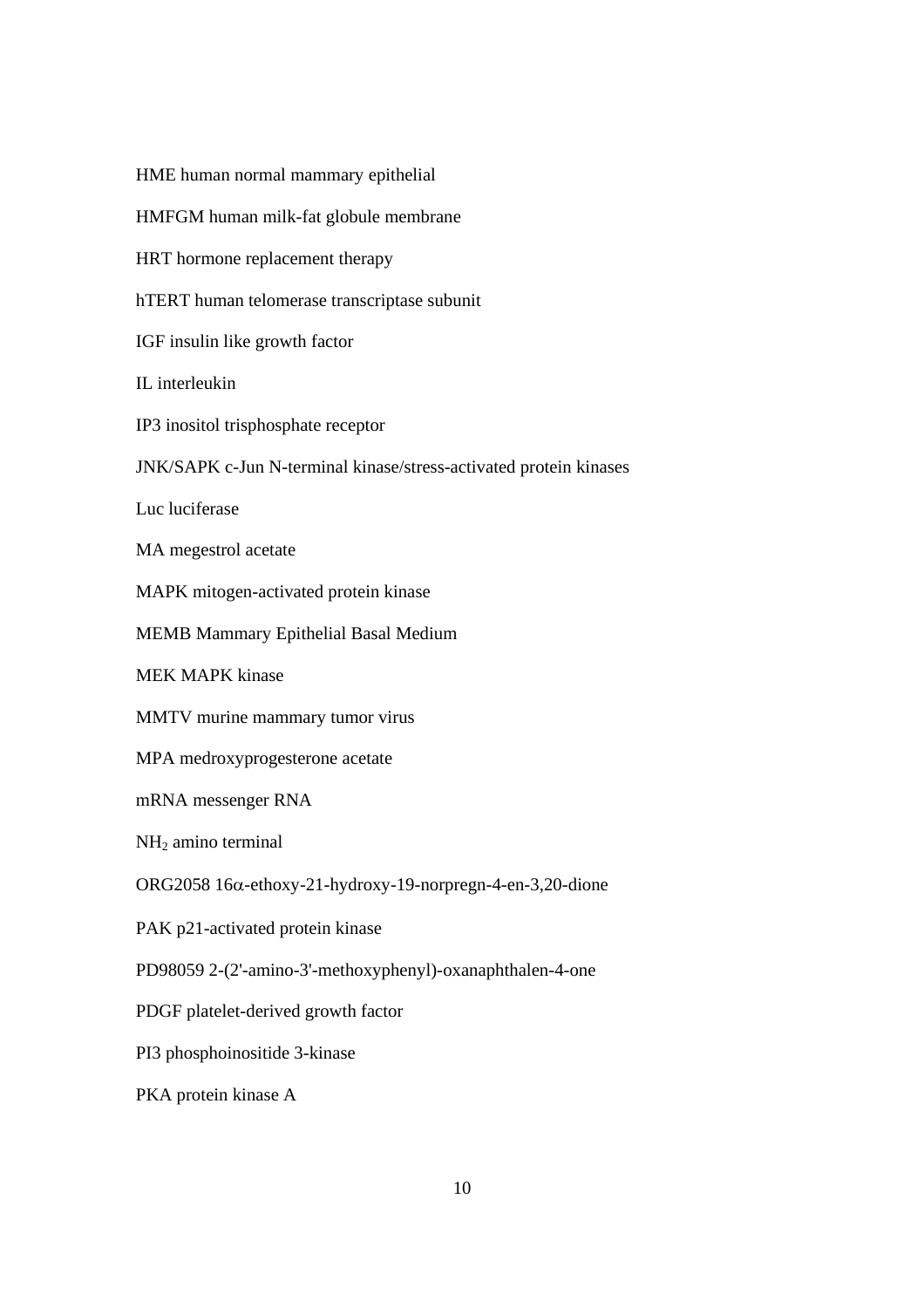PKB protein kinase B

PKC protein kinase C

PLC phospholipase C

PBS phosphate buffered saline

PCR polymerase chain reaction

PR progesterone receptor

PR-A A-form of progesterone receptor

PR-B B-form of progesterone receptor

R5020 promegestone17α-21-dimethyl-19-norpregn-4.9-diene-3,20-dione

RAC3 Ras-related C3 botulium toxin substrate 3

RAR retinoic acid receptor

RASM rat aortic smooth muscle

Rb retinoblastoma protein

RNA ribonucleic acid

RT reverse transcription

RU486 mifepristone

RXR retinoid X receptor

SB202190 4-(4-fluorphenyl)-2-(4-hydroxyphenyl)-5-(4-pyridyl)1H-imidazole,

# SAPK2/p38 MAPK inhibitor

SDS sodium dodecyl sulphate

SH3 Src-homology

SRC steroid receptor coactivator

SSPE saline/sodium phosphate/EDTA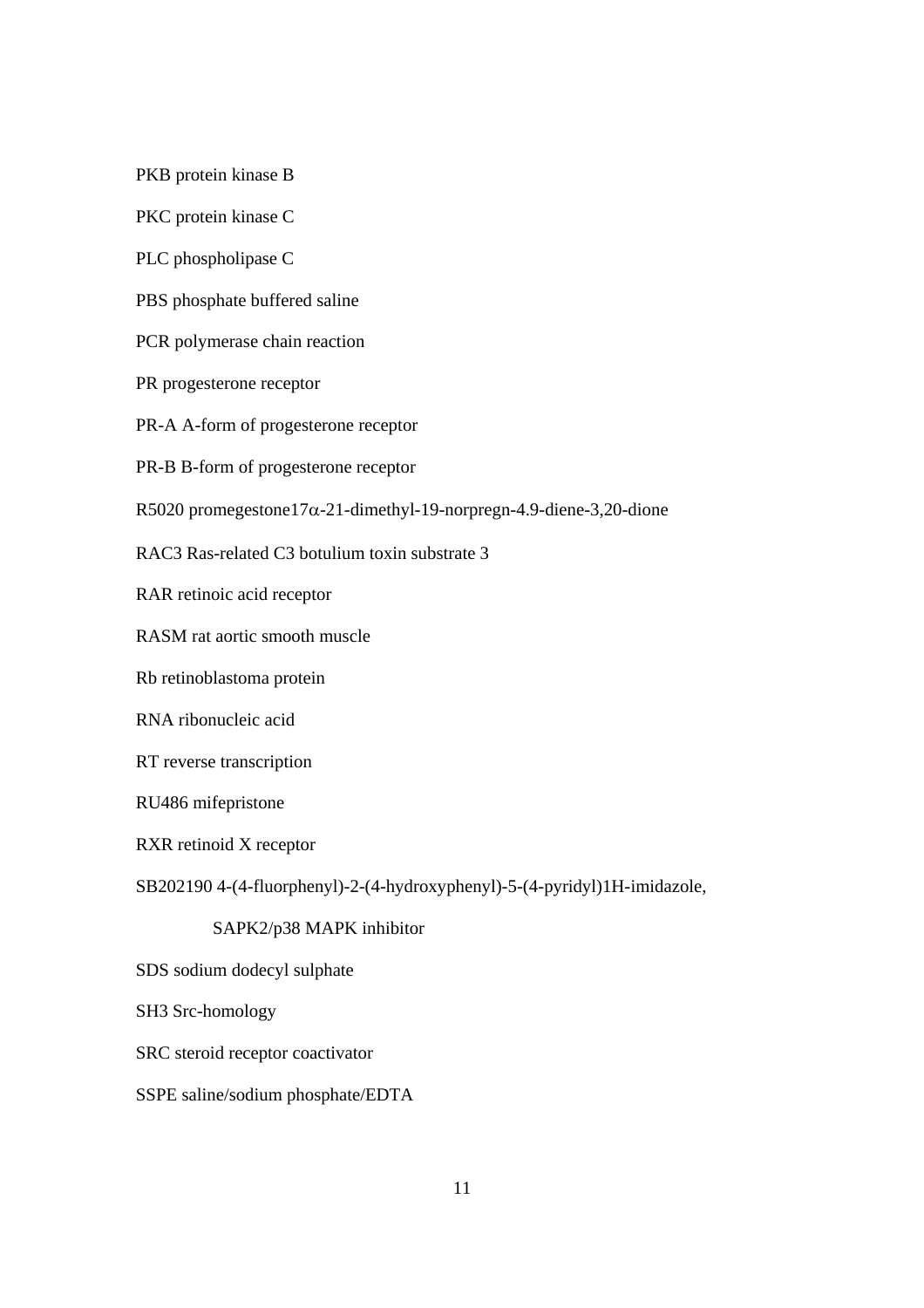TBP TATA binding protein

TBS tris-HCl-buffered saline

TGF transforming growth factor

TIF2 transcription intermediary factor-2

TRE thyroid hormone response element

tTA tetracycline-regulated transactivator

U0126 1,4-diamino-2,3-dicyano-1,4-bis(2-aminophenylthio)butadiene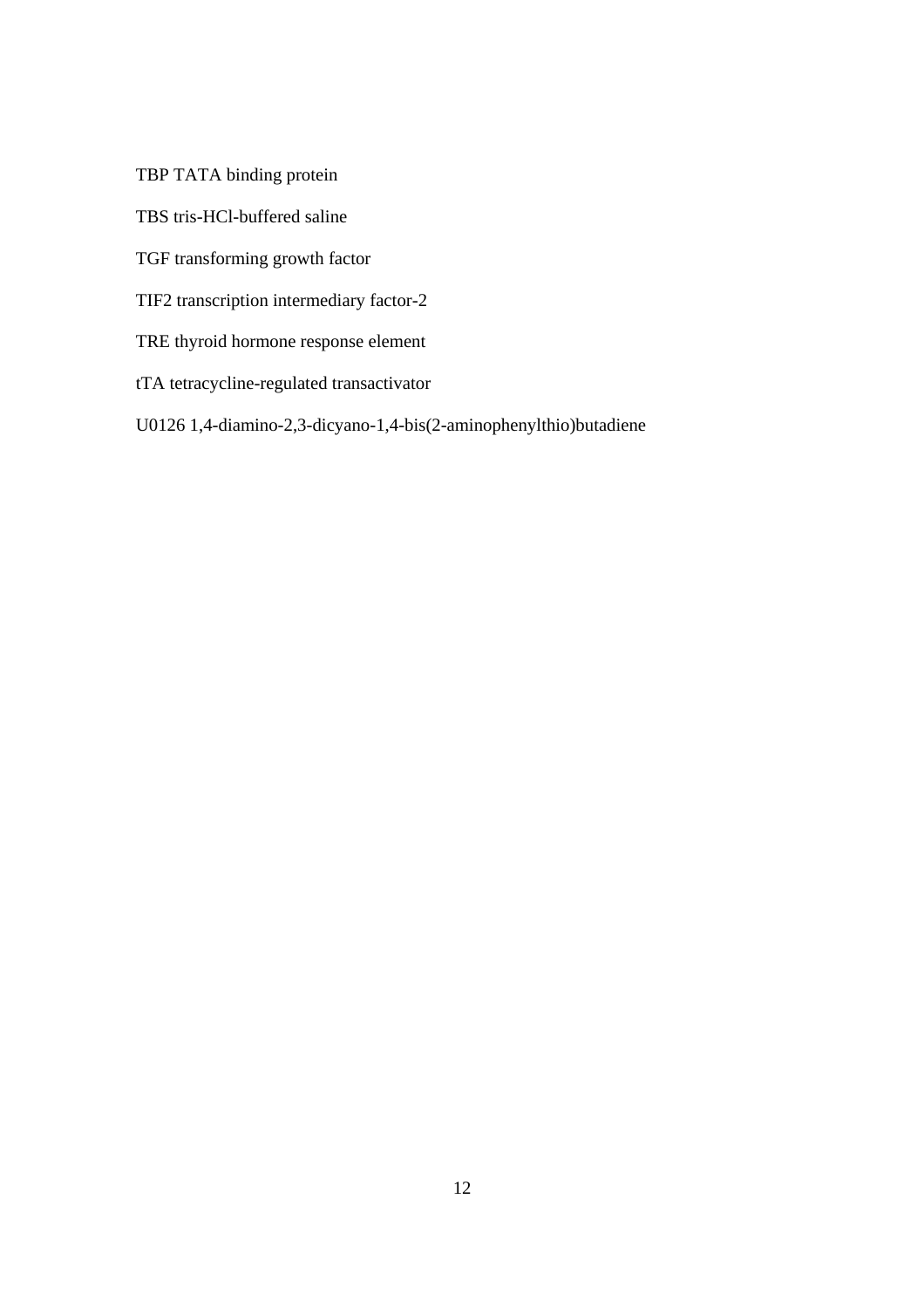# <span id="page-12-0"></span>**INTRODUCTION**

The steroid hormone progesterone plays a fundamental role in the female in regulating a number of reproductive functions. It has a key role in menstrual cycle regulation, (Critchley et al. 2001) controlling receptivity for blastocyst implantation (Yoshinaga 1988) and maintaining pregnancy (Pepe and Albrecht 1995) in the uterus. Synthetic progestins are widely used in medicine, constituting central factors in contraception, hormone replacement therapy and the treatment of dysfunctional uterine bleeding (Apgar and Greenberg 2000). They are also used in cancer therapy, specifically in the treatment of metastatic endometrial and metastatic breast cancer.

In the normal adult mammary gland, however, the issue of how progesterone exerts its effects remains controversial. During mammary gland development progesterone has been held to induce proliferation: indeed, the major role of progesterone in normal mammary gland tissue is in promoting the formation of lobular-alveolar structures during pregnancy (Lydon et al. 1995). In the adult mammary gland this concept of a mitotic role is supported by a considerable body of evidence (Graham and Clarke 1997, Hofseth et al. 1999, Isaksson et al. 2001). Recent data indicate that in women the addition of progestin medroxyprogesterone acetate (MPA) to hormone replacement therapy (HRT) increases the risk of breast cancer (Hofseth et al. 1999, Ross et al. 2000, Schairer et al. 2000, Li et al. 2003). On the other hand, progestins MPA and megestrol acetate (MA) comprise commonly used third-line drugs in metastatic breast cancer treatment (Bast RC et al. 2000, Parazzini et al. 1993). In cell culture studies the effect of progestins (e.g. MPA,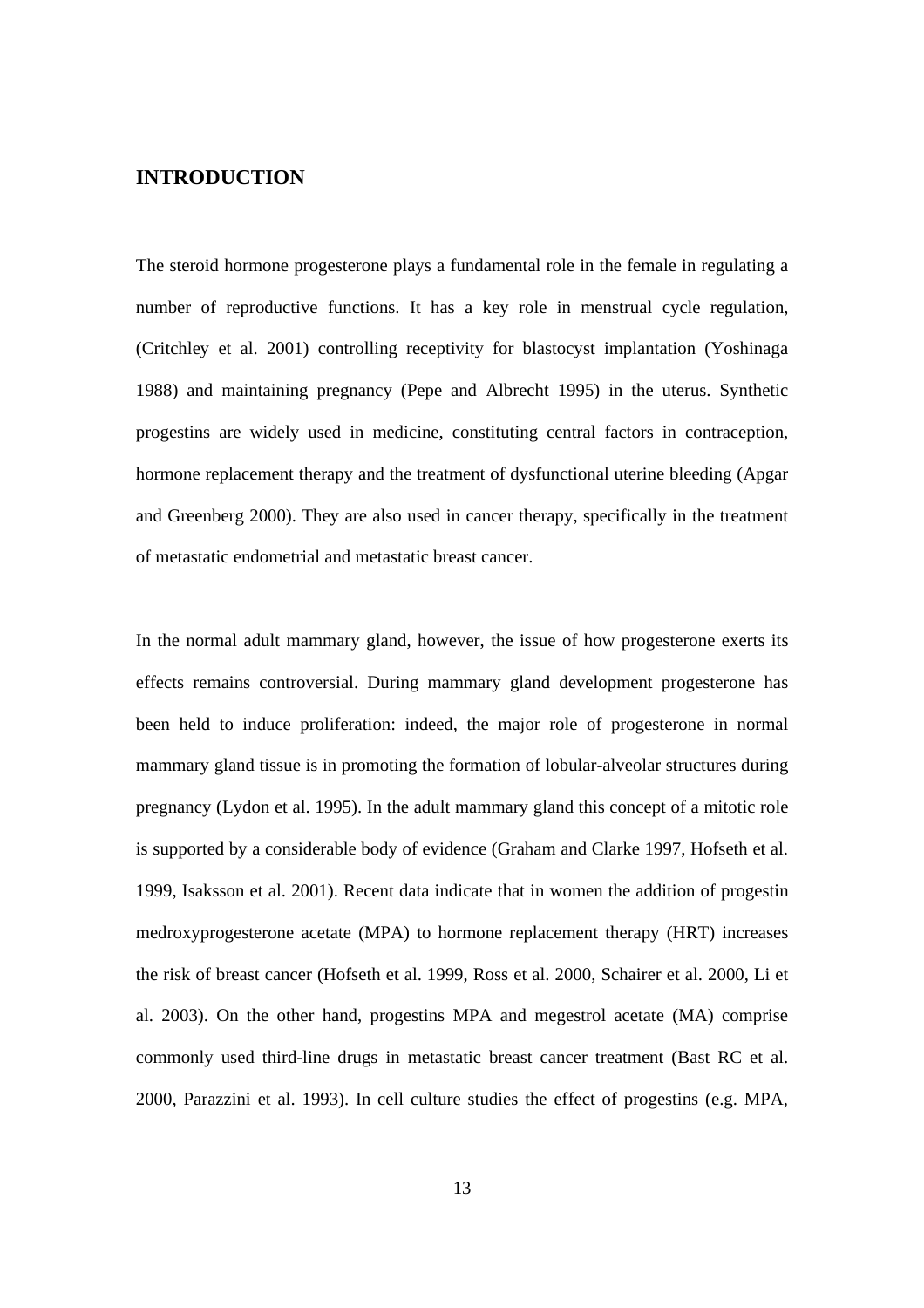R5020, ORG2058, MA) on growth is usually growth-inhibitory, but opposite results have also been reported (Sutherland et al. 1988, Poulin et al. 1989, Dauvois et al. 1990, Musgrove et al. 1991, Poulin et al. 1991, Schoonen et al. 1995, van den Berg et al. 1996, Groshong et al. 1997, Musgrove et al. 1998, Pasqualini et al. 1998, Lin et al. 1999).

At the molecular level progestin exerts its effects via steroid hormone receptors. After diffusion through cell membranes and binding to the nuclear receptors, the receptorligand complex binds to specific DNA sites in the enhancer element of target genes. Progesterone enhances the transcription of genes affecting cell functions such as differentiation and structure. Progesterone first stimulates the entry of T47-D breast cancer cells into the cell cycle, and then arrest cells in the late G1 phase, inducing longterm growth inhibition (Musgrove et al. 1993, Groshong et al. 1997). Progestin ORG2058 and progesterone has been shown to down-regulate cell cycle proteins: cyclins D1, D3, E, A, B and upregulate cyclin-dependent kinase (CDK) inhibitors p21 and p27, leading to a change in the activity of CDKs (Groshong et al. 1997, Musgrove et al. 1998). A concerted model of progestin ORG2058 action has been suggested whereby CDK inhibitors cooperate to inhibit CDK activity (Swarbrick et al. 2000).

In breast cancer cells progestin R5020 rapidly activates the Src/p21Ras/ extracellular signal-regulated kinase (ERK) pathway (Migliaccio et al. 1998), which has been held to be responsible for its growth-stimulatory effect in cultured cells (Castoria et al. 1999). An interaction of the proline-rich motif in the progesterone receptor (PR) with the Srchomology (SH3) domains of the c-Src family of tyrosine kinases has been shown to be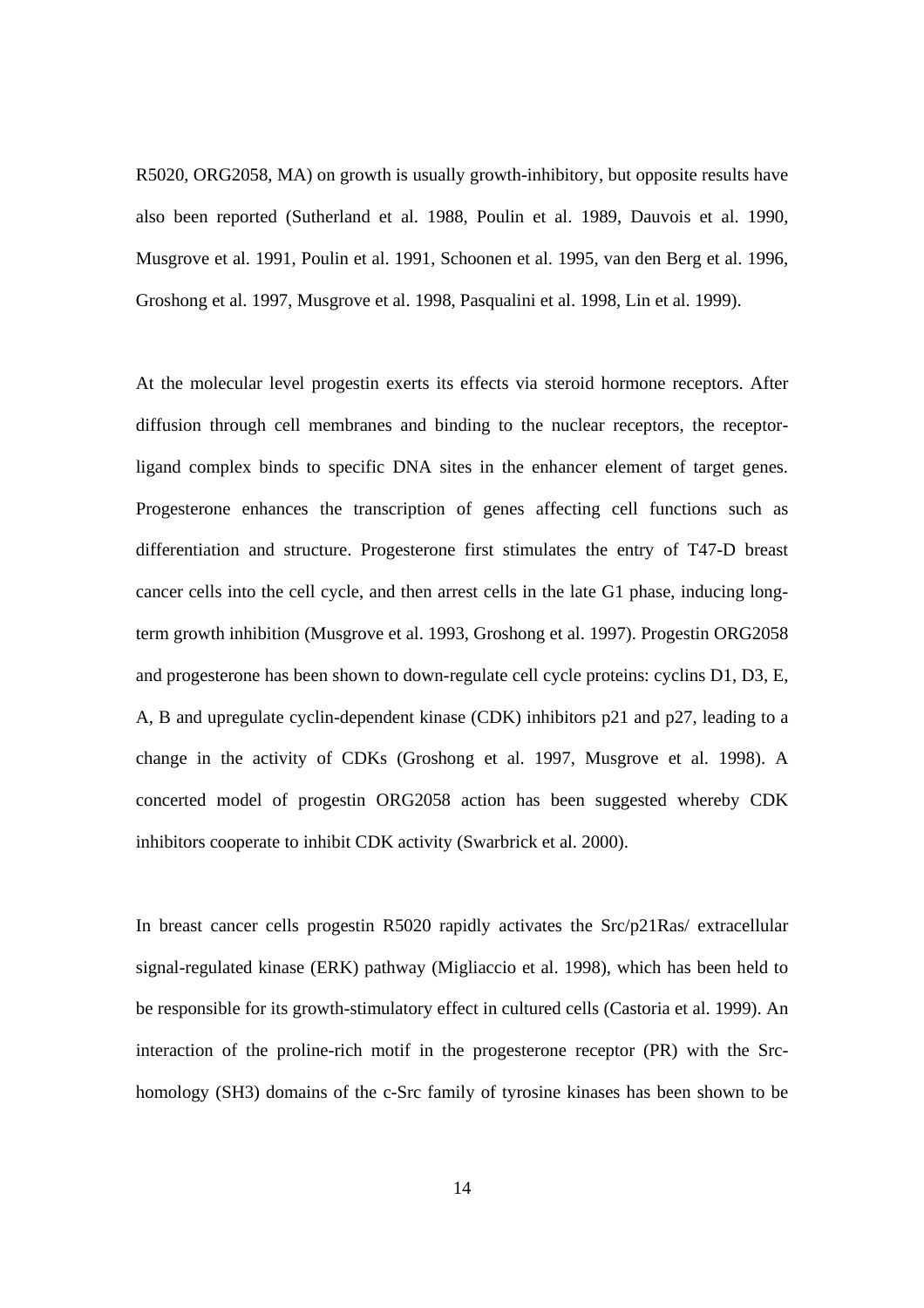critical for mitogen-activated protein kinase (MAPK) activation independent of transcriptional activity (Boonyaratanakornkit et al. 2001). In this study progestin-induced growth inhibition was seen to be dependent on PR-SH3 interaction, suggesting a potential role of the MAPK pathway in progestin-induced growth inhibition. The relationship between cell cycle-regulating molecules and this pathway has not been established.

This study was undertaken to elucidate the mechanism of progestin action in the mammary gland by analysing differential gene expression induced by progestin in breast cancer cells. Attention was focused on one of the progestin target genes, G proteincoupled receptor 30 (GPCR30). We characterized its effect on cell proliferation and cell signalling pathways. The results presented imply that the expression of GPCR30 inhibits cell proliferation, is critical for progestin-induced growth inhibition, affects the activation of MAPK pathway and interferes with the steroid hormone-mediated transcription.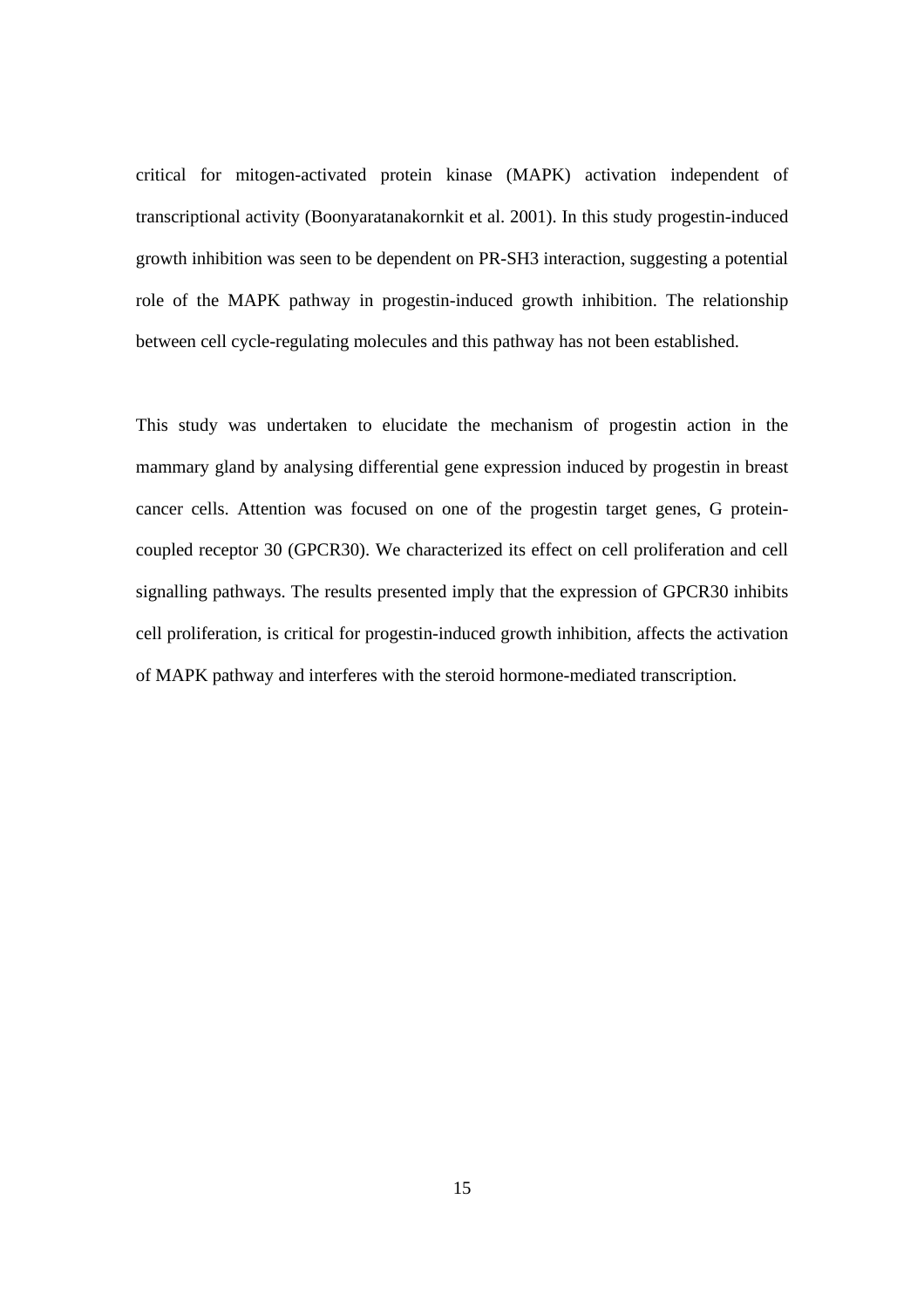# **REVIEW OF THE LITERATURE**

# <span id="page-15-0"></span>**1. THE MECHANISM OF PROGESTIN ACTION IN THE MAMMARY GLAND**

#### **1.1. Progestin-induced transcription**

Progestin affects via PR, which belongs to the large family including receptors for steroids, retinoids, thyroid hormones and vitamin D. Binding of progestin to the ligand binding domain of PR causes receptor dimerization. The progestin-complexed PR homodimer binds with specific progestin response elements in target genes (Clarke et al. 1997). Thereafter, cofactors are recruited to the target gene promoter, being able to enhance transcriptional activation by the receptor. The activation and repression of nuclear receptors in response to steroid hormones is largely attributable to their recruitment of cofactors (McKenna and O'Malley 2002).

#### **1.2. Steroid receptors and coactivators**

The activity of nuclear receptors is controlled by cofactors belonging to the steroid receptor coactivator (SRC) family. This ligand-recruited nuclear receptor cofactor family comprises coactivators such as SRC-1, Ras-related C3 botulinum toxin substrate 3 (RAC3), CBP interacting protein (CIP) and transcription intermediary factor 2 (TIF2).

SRC-1 enhances, in a ligand-dependent manner, transcription of different nuclear receptors (Onate et al. 1995; Webb et al. 1998). The steroid hormone dexamethasone down-regulates SRC-1 expression in rat tissues and also in kidney-derived cells (Misiti et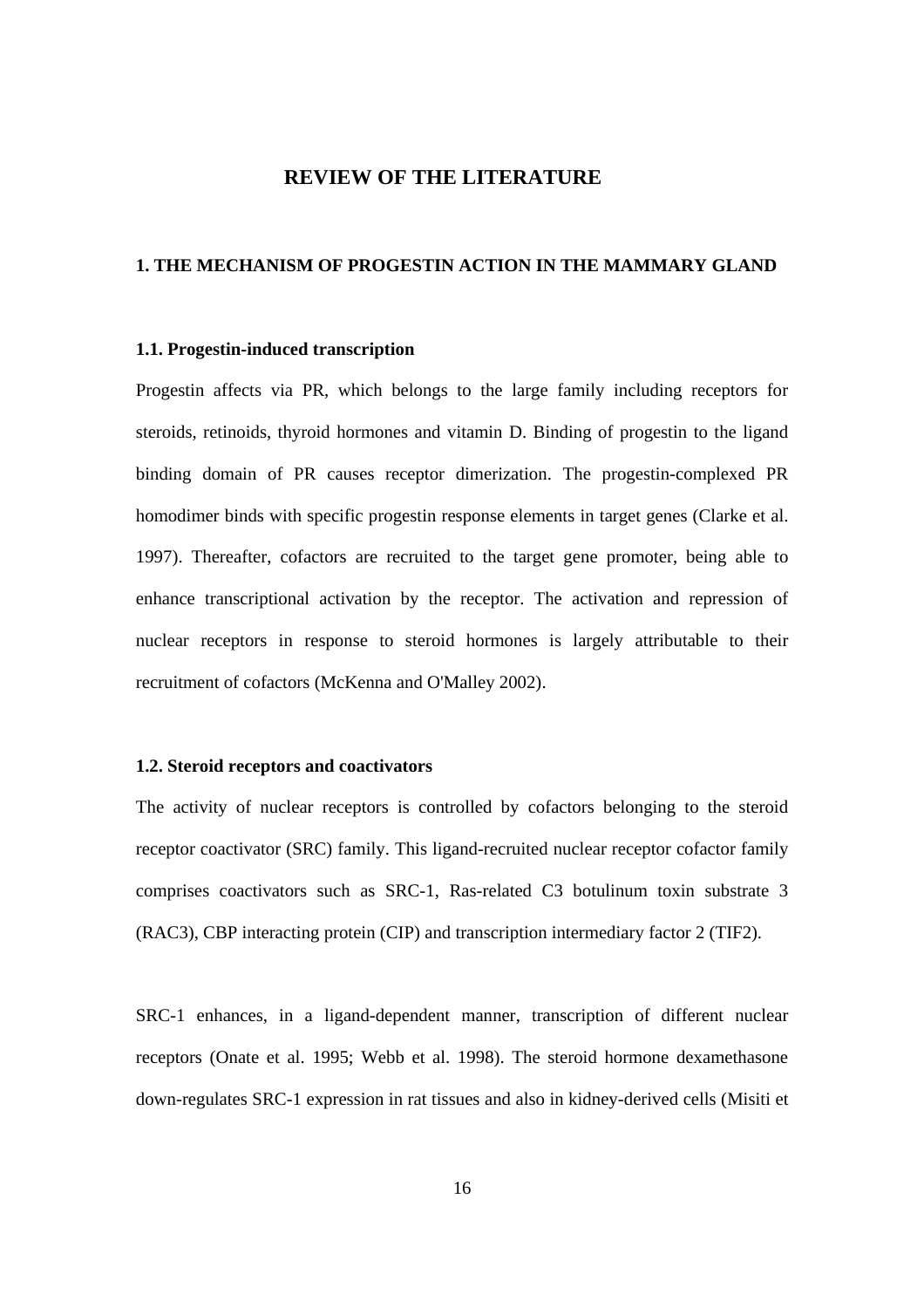<span id="page-16-0"></span>al. 1998, Kurihara et al. 2002). It has also been suggested that p/CIP is regulated by steroid hormones (Li and Chen 1998, Misiti et al. 1998). The mode of regulation of RAC3 (Li et al. 1997) has not been established.

TIF2 coactivates all steroid, thyroid, retinoid and vitamin D receptors (Hong et al. 1996, Voegel et al. 1996). The cofactor is widely expressed in different human tissues such as the pancreas, lung, placenta, brain and heart (Voegel et al. 1996). In mouse tissues the homologue of TIF2, glucocorticoid interacting protein 1 (GRIP-1), has been shown to be expressed e.g. in the testis, mammary gland, prostate and uterus (Hong et al. 1996, Puustinen et al. 2001). GRIP-1 expression is critical for skeletal muscle differentiation in the mouse (Chen et al. 2000). However, reduction of TIF2 expression by antisense oligodeoxynucleotides inhibits estrogen-stimulated estrogen receptor (ER) transcriptional activity and DNA synthesis in MCF-7 cells, this constituting evidence for the role of TIF2 in growth stimulation (Cavarretta et al. 2002). A potential pathway for TIF2 regulation has been suggested. In transient transfection assays, namely, the function and protein level of TIF2 was impaired by protein kinase A (PKA) (Borud et al. 2002).

### **1.3. The differential role of PR-A and PR-B**

Progestin affects through PR, which induces the transcription of genes by binding to the hormone response element in the target gene promoter. PR exists in two isoforms, PR-B and PR-A. They are transcribed from the same gene, but from different promoters. PR-B is longer, being 933 amino acids in length. PR-As lack the 164 N-terminal residues, which contains a unique activation function.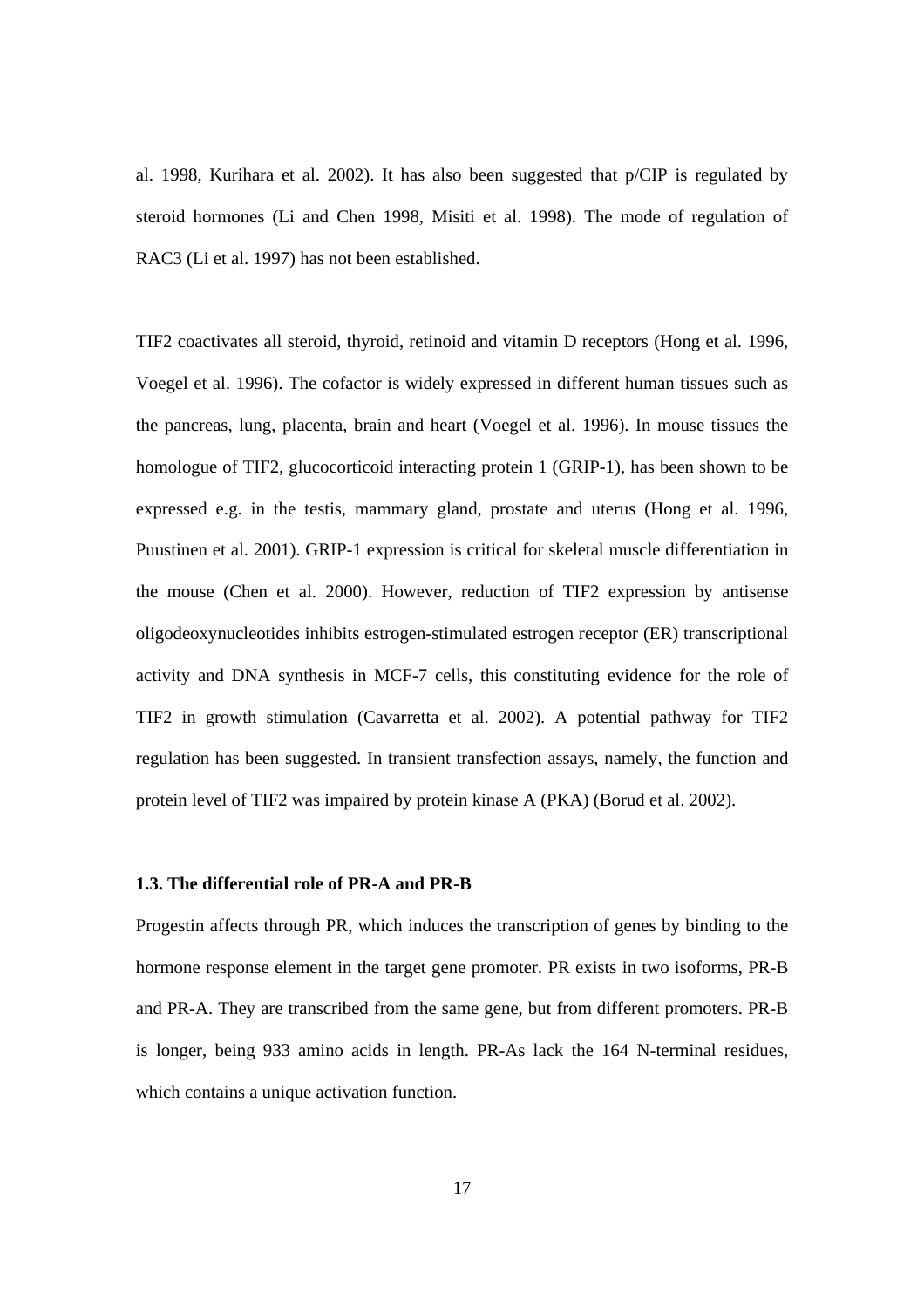Progesterone is critical for the establishment and maintenance of pregnancy. Indeed, studies of mice lacking both PRs indicate the role of progesterone as a coordinator of diverse reproductive events which together ensure species survival (Lydon et al. 1995). When both PRs were mutated to become non-functional, adult female mice displayed significant defects in all reproductive tissues. These included an inability to ovulate, uterine hyperplasia and inflammation, defects in uterine implantation, severely limited mammary gland development, and an inability to exhibit sexual behavior. Interestingly, in the mammary gland, the development of lobulo-alveolar structures and lateral ductal branching accompanying pregnancy were impaired, whereas the ductal growth accompanying puberty was not compromised in these mice (Lydon et al. 1995). Additionally, when PR-/- mammary glands were transplanted into wild-type mice, development of the mammary gland was arrested at the stage of the ductal system found in virgin mice despite estrous cycle and pregnancy (Brisken et al. 1998).

The role of the PR-B isoform was established by selective ablation of PR-A in mice. PR-B was sufficient for normal mammary gland development. However, without PR-A ovulation was severely impaired after stimulation of immature mice with gonadotropins (Mulac-Jericevic et al. 2000). Uterine decidualization and differentiation were also inhibited in response to progesterone. Recently, the role of PR-A was established by selective ablation of PR-B in mice. Interestingly, pregnancy-associated ductal sidebranching and lobulo-alveolar development were markedly reduced due to decreased epithelial cell proliferation (Mulac-Jericevic et al. 2003). PR-A was sufficient to elict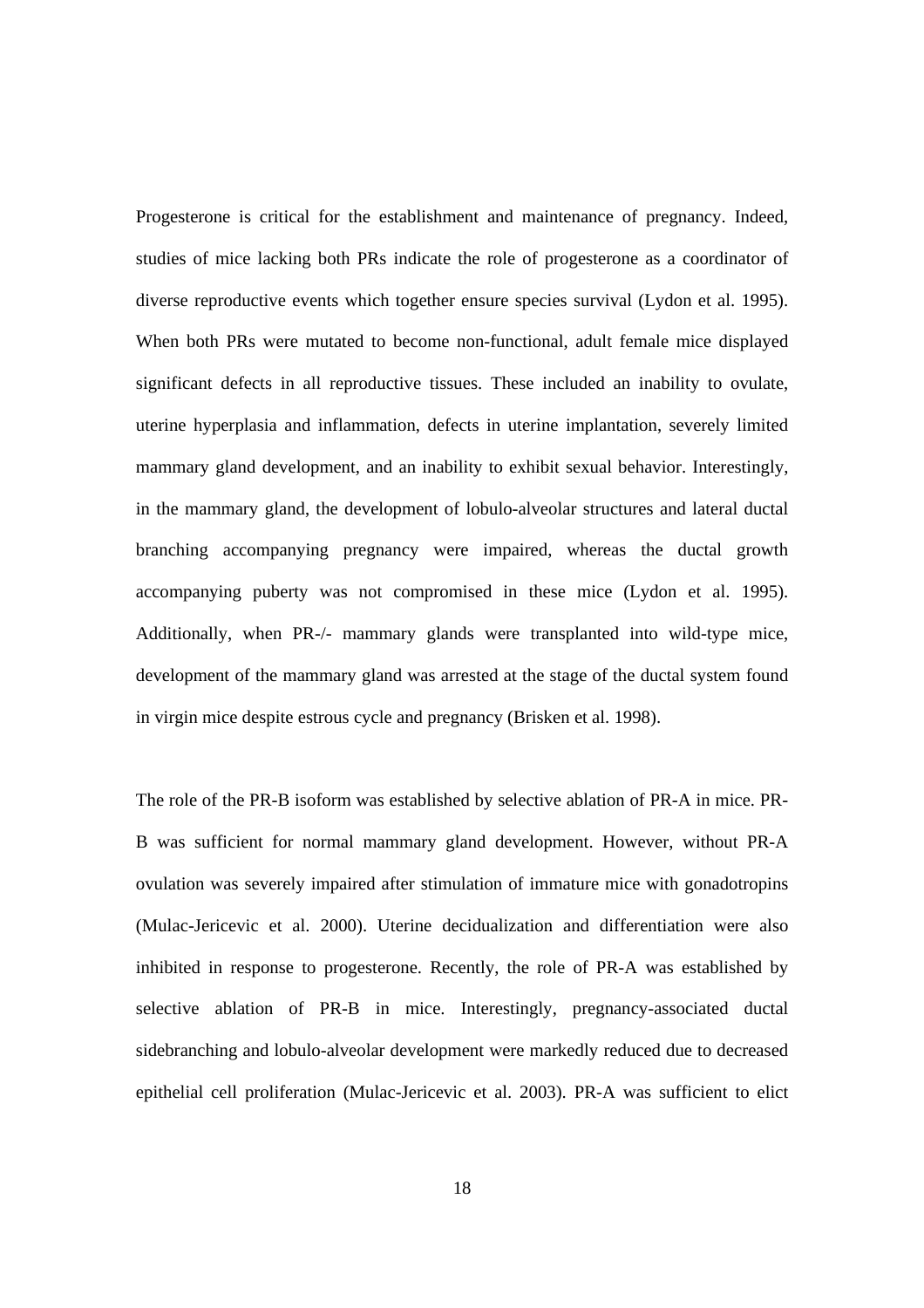normal ovarian and uterine responses to progesterone.

Study of over-expression indicates the importance of PR-B and PR-A signalling for appropriate cell-fate decisions during normal mammary gland development. Transgenic mice, which over-expressed PR-B had inappropriate alveolar growth and underwent a premature arrest in ductal growth. In mice carrying the additional A form of PR lateral ductal branching was excessive (Shyamala et al. 2000).

Differential gene expression pattern induced by PR-B and PR-A has been established in *in vivo* studies (Mulac-Jericevic et al. 2000) as well as in *in vitro* studies in breast cancer cells (Richer et al. 2001). PR-B and PR-A uniquely regulate most of the target genes of progesterone. Unexpectedly, almost half of the genes were proteins involved in membrane-initiated signalling, mostly regulated by PR-B when gene expression profiles in T47-D cells were studied (Richer et al. 2001). Surprisingly, progestin seemed to regulate to a lesser extent genes involved in cell cycling, apoptosis and transcription control.

In conclusion, the major developmental role of PR receptors in the normal mammary gland is the formation of lobular-alveolar structures during pregnancy and PR-B receptor has been shown to be critical for this mammary gland morphogenesis. The expression of PR-A is, instead, essential for normal ovarian and uterine responses by progesterone.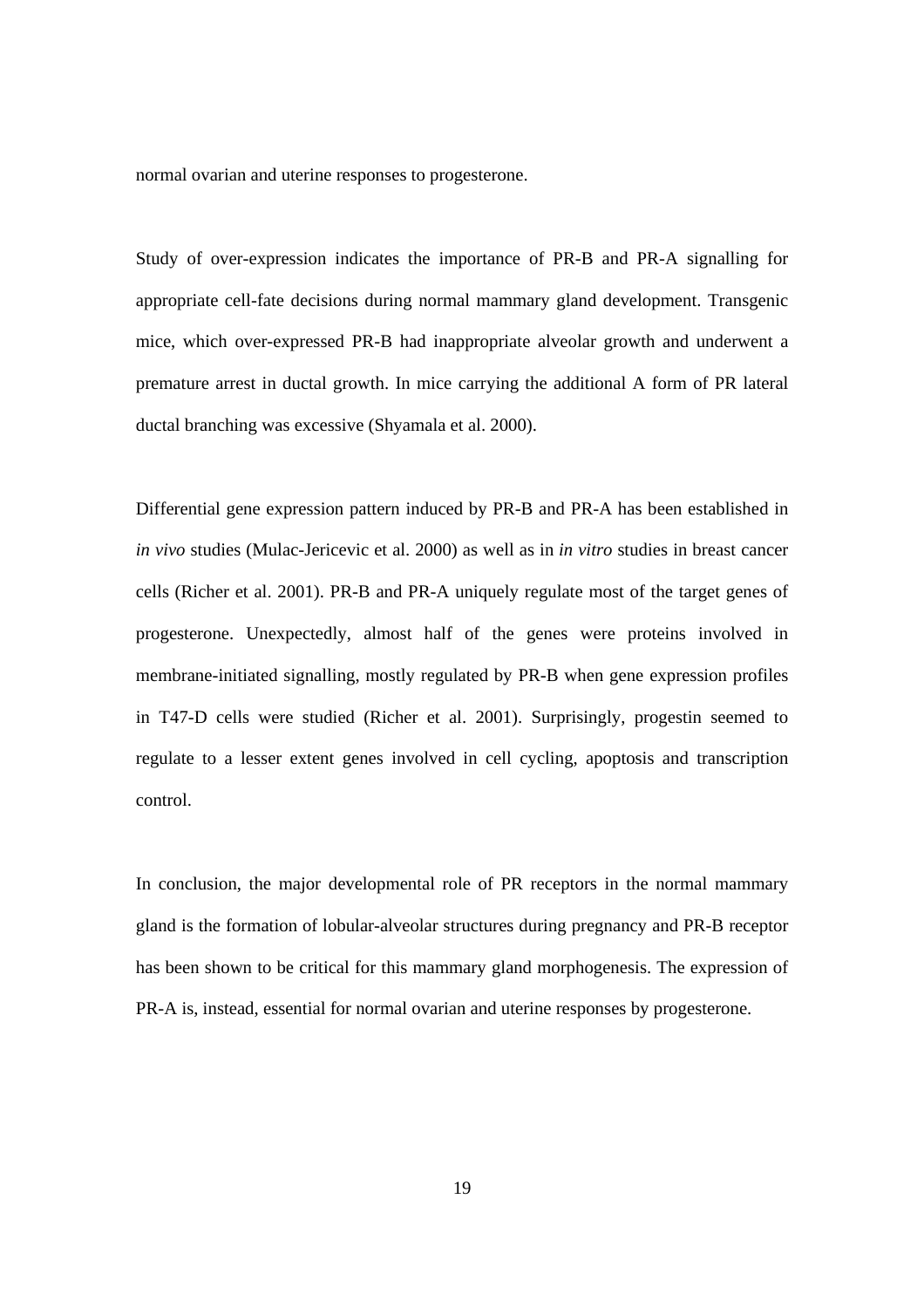## <span id="page-19-0"></span>**1.4. Growth regulation by progestin**

#### **1.4.1. Normal mammary gland**

In the normal adult mammary gland the issue of how progesterone exerts its effects is controversial. The hormone takes part in lactation process in the mammary gland, which would indicate a role of progesterone in regulating cell differentiation (Graham and Clarke 1997). During mammary gland development progesterone has been thought to induce proliferation. Indeed, the major role of progesterone in normal mammary gland tissue is to participate in the formation of lobular-alveolar structures during pregnancy (Lydon et al. 1995). In macaques progestin MPA further stimulates estrogen-stimulated cell proliferation (Cline et al. 1996, Cline et al. 1998). In humans the mitotic role of progesterone is supported by evidence that the proliferation index in a mammary gland reaches its peak during the luteal phase of the menstrual cycle when progesterone concentrations are high (Graham and Clarke 1997), and the demonstration that progesterone levels in serum correlate with breast tissue proliferation (Isaksson et al. 2001). More direct evidence came from a study by Hofseth et al. (1999), who showed that combined HRT (progestin+estrogen) users had a significantly higher proliferation index than estrogen-alone users when breast tissues from post-menopausal women were analyzed.

On the other hand, progesterone and progestin have had no effect on estrogen-stimulated cell proliferation when the effects were studied either by administering progestin MPA (Colditz et al. 1995) or progesterone (Clarke et al. 1997) to women; or when progestin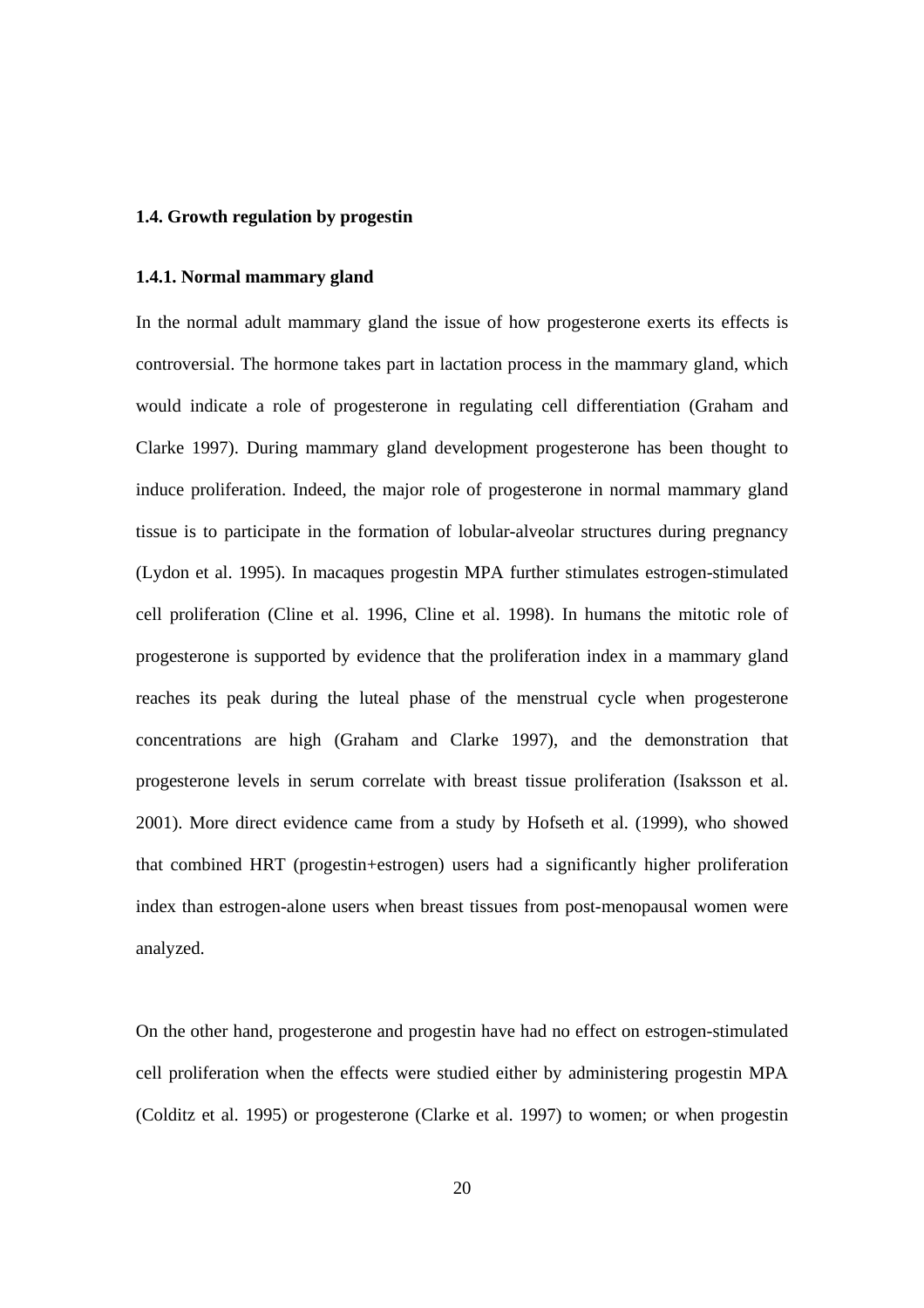R5020 was implanted locally in the mammary gland (Raafat et al. 2001). Quite to the contrary, progesterone and progestins have also been shown to inhibit mammary gland epithelial cell proliferation *in vivo*. Indeed, when premenopausal (Chang et al. 1995) or postmenopausal (Foidart et al. 1998) women are treated with progesterone and estrogen, progesterone significantly reduces the number of cycling epithelial cells in breast tissue. In xenograft models proliferation of normal mammary gland epithelium explanted into nude mice is decreased and in some cases no effect is detected when treated with progesterone (Laidlaw et al. 1995, Clarke et al. 1997, Graham and Clarke 1997). Incidence of mammary tumors induced by carcinogen DMBA (7.12 dimethylbenzanthracene) has been markedly reduced in PR knockout mouse as compared with wild types, suggesting that murine mammary gland carcinogenesis is critically dependent on PR function (Lydon et al. 1999). Interestingly, progestin MPA has been used as a promoting factor for mammary adenocarsinomas in Balb/c mice (Elizalde et al. 1998, Balana et al. 2001, Lanari et al. 2001). Recent data indicate that also in humans the addition of progestin MPA to HRT increases the risk of breast cancer (Hofseth et al. 1999, Ross et al. 2000, Schairer et al. 2000, Rossouw et al. 2002). It is suspected that the increase in cell proliferation induced by progesterone in the mammary gland might explain the tumor-promoting potential of progesterone.

In *in vitro* studies with normal breast the role of progesterone has also been variable, but more concise than in *in vivo* studies. In organ culture progesterone increases DNA synthesis of mammary gland epithelial cells (Graham and Clarke 1997). However, proliferation is inhibited in cultured normal human breast epithelial cells when treated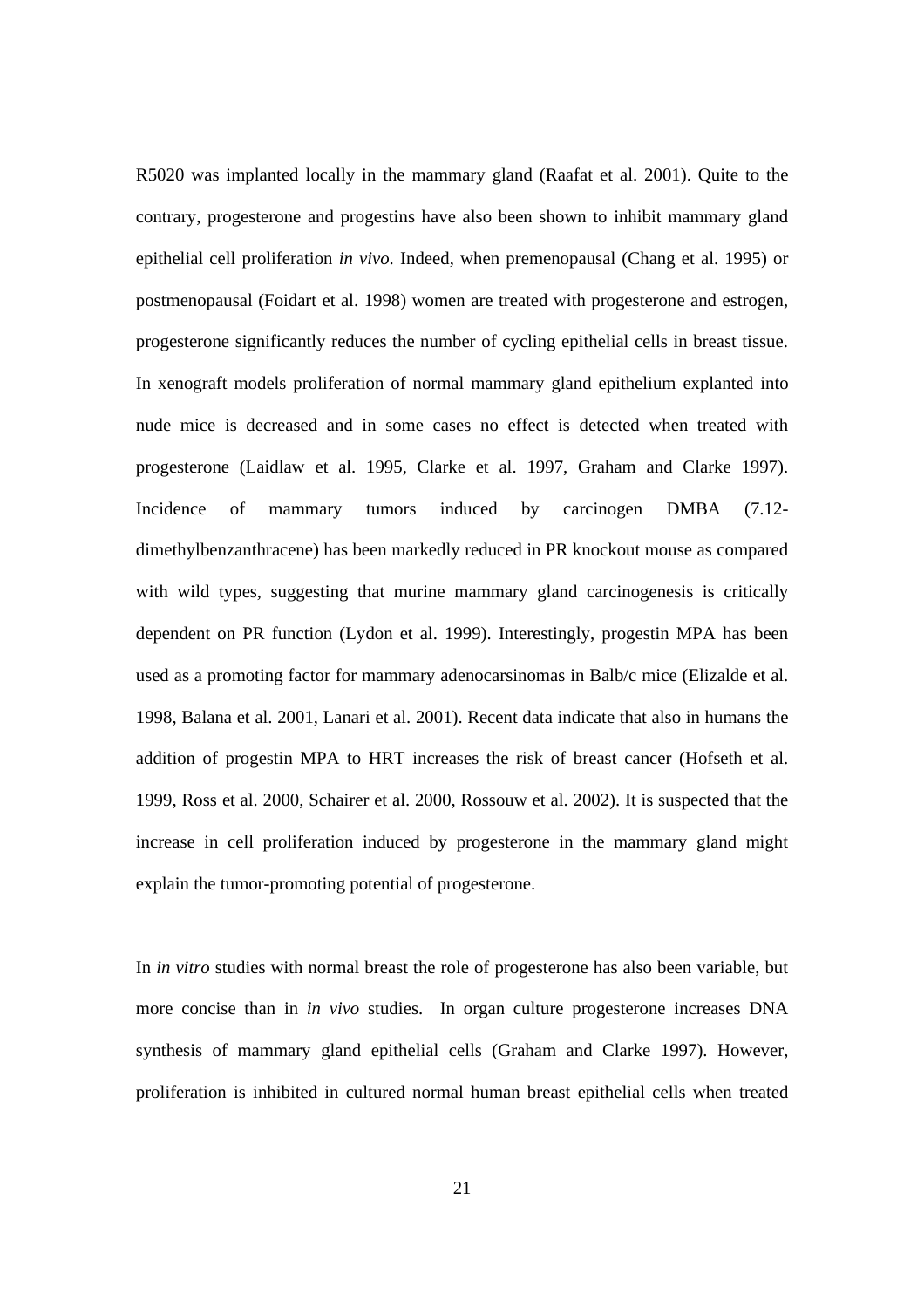<span id="page-21-0"></span>with progesterone or progestin R5020 (Chomette et al. 1986, Gompel et al. 1986, Malet et al. 2000). All in all, it is reasonable to say that progestin stimulates growth *in vivo*, but inhibits it *in vitro* in the normal mammary gland.

## **1.4.2. Breast cancer cells**

Tamoxifen is currently the first choice for hormonal treatment in breast cancer in the majority of premenopausal or postmenopausal women (Kaufmann 1997). However, the development of resistance to the drug is a major problem; hence progestins such as MPA and MA are used in the treatment of advanced breast cancer patients in the case of postmenopausal patients. Besides their growth-inhibitory effect, progestins prevent the synthesis of estradiol by blocking the formation of estradiol via sulfatase, or stimulating sulfotransferase activity (Pasqualini et al. 1998). In analysis of several clinical trials, MPA has shown to be effcient in the treatment of breast cancer patients with metastases (Bast RC eta al. 2000, Parazzini et al. 1993). However, new more efficient drugs such as aromatase inhibitors have been started to replace progestins in treatment of breast cancer patients (Bast RC et al. 2000).

The effect of progestin MPA and progesterone in xenograft models are also a subject of controversy. When human MCF-7 breast cancer cells were transplanted into female nude mice, the growth of carcinoma xenograft was enhanced by exogenous progesterone (Kubota et al. 1995). In other xenograft studies, in contrast, MPA treatment reduced tumor incidence, the mean weight of tumors, the 3H-thymidine labelling index, differentiation of antigen human milk-fat globule membrane (HMFGM) and Ras p21, c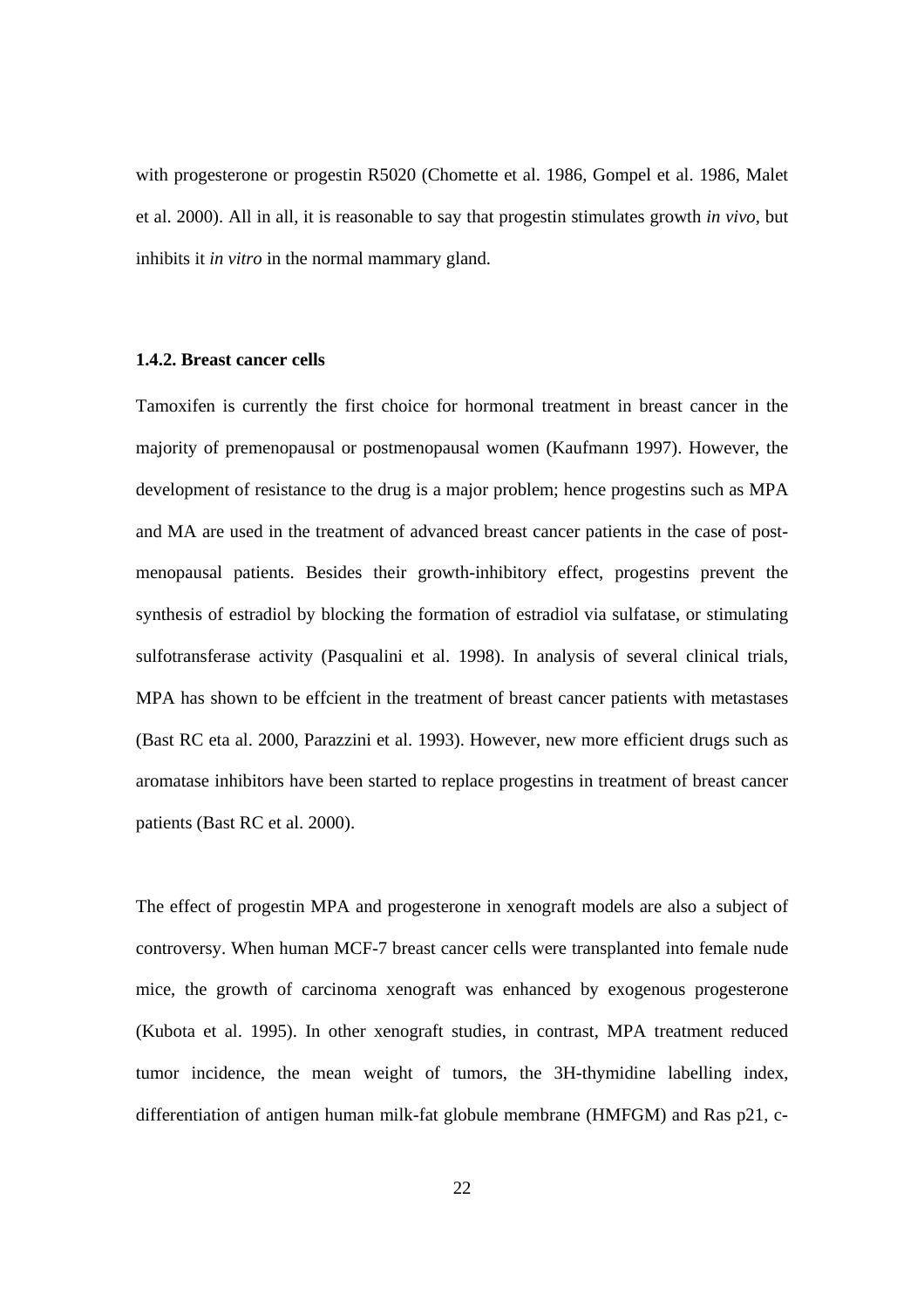<span id="page-22-0"></span>myc, neu oncogene products levels (Mizukami et al. 1991, Lin et al. 2001).

In cell culture studies the effect of progestin on growth is usually found to be inhibitory, but opposite results have also been obtained. Indeed, some studies have shown progestin (e.g. R5020, MPA, ORG2058, norethindrone, norgestrel, levonorgestrol) to inhibit estrogen-, but not insulin-stimulated proliferation of MCF-7 and ZR-75-1 cells (Dauvois et al. 1990, Poulin et al. 1991, Schoonen et al. 1995, van den Berg et al. 1996). Progestins (MPA, R5020, ORG2058) and progesterone have likewise been shown to inhibit both estrogen- and insulin-stimulated proliferation in ZR-75-1, T-47-D and MCF-7 cells (Sutherland et al. 1988, Poulin et al. 1989, Musgrove et al. 1991, Groshong et al. 1997, Musgrove et al. 1998). However, ER expression would appear to be dispensable for progestin-induced growth inhibition. Indeed, progestin R5020 can inhibit the growth of ER-negative T47-D breast cancer cells when PR isoforms are constitutively expressed (Pasqualini et al. 1998). Additionally, in ERα- and PR-negative MDA-MB-231 cells, stable transfection of PR allows progestin to inhibit estrogen-independent growth (Lin et al. 1999).

# **1.5. Cell cycle regulation by progestin**

Regulation of the cell cycle is a key point in the normal development of a multi-cellular organism. Cells proceed through the cell cycle, during which their chromosomes are duplicated and two daughter cells are formed. The cell cycle is divided into four major phases G1, S, G2 and M. Progesterone first stimulates the entry of T47-D breast cancer cells into the cell cycle, and then arrests the cells at the late G1 phase, inducing long-term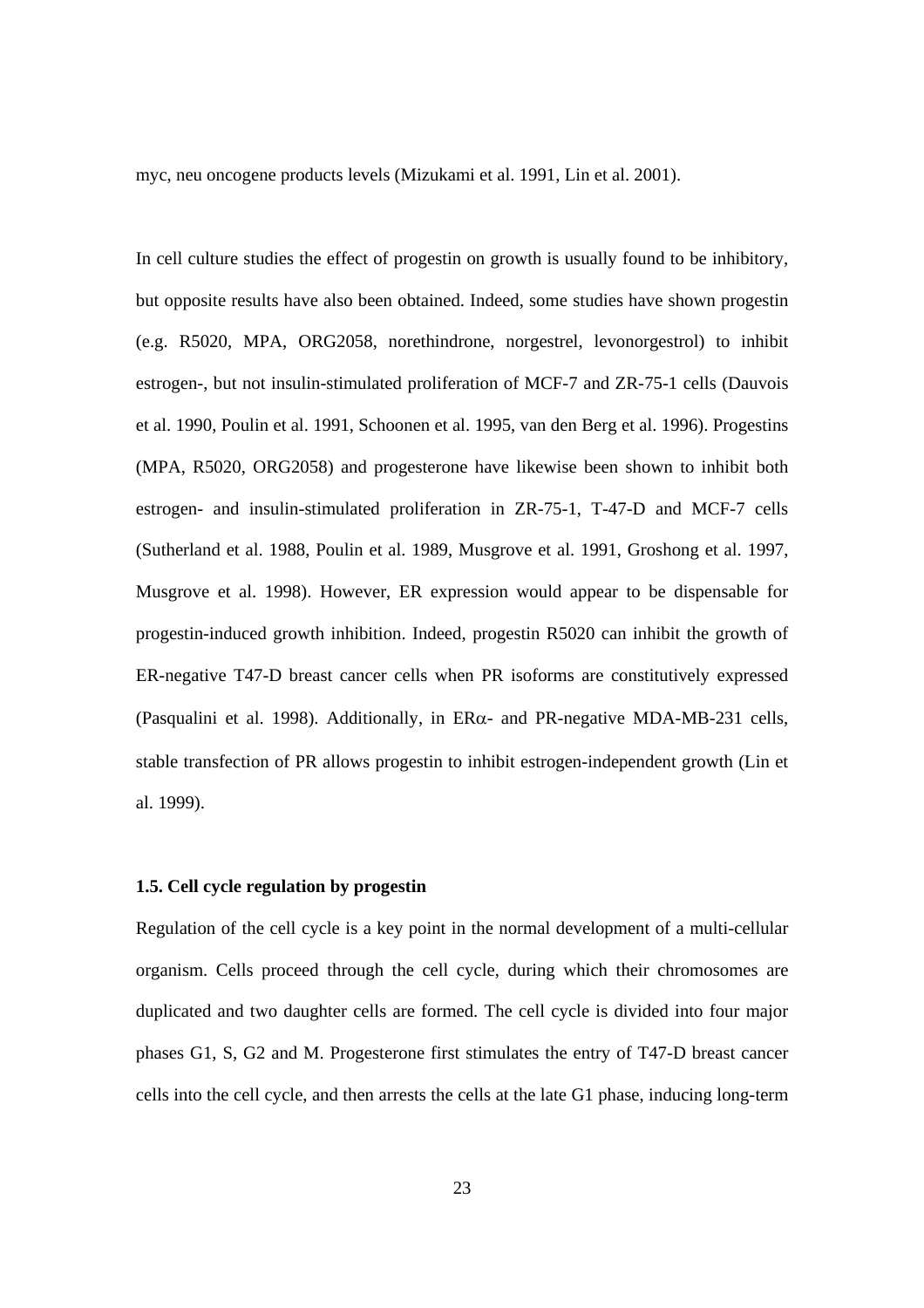growth inhibition (Musgrove et al. 1993, Groshong et al. 1997).

The major transitions of the eukaryotic cell cycle are triggered by the CDKs (Morgan 1995). The primary regulator of CDK activity is the cyclin subunit, whose levels oscillate during the cell cycle. Passage through the G1 restriction point is controlled by G1-phase cyclins, which phosphorylate retinoblastoma protein (Rb), p107 and p130, this leading to E2F transcription factor activation. Cell-cycle progression depends on the execution of a regulatory cascade of gene expression, driven by E2F transcription factors (Lavia and Jansen-Durr 1999). Progestin (ORG2058)- and progesterone-induced growth arrests are accompanied by hypophosphorylation of Rb and down-regulation of cell cycle proteins: Rb, cyclins D1, D3, E, A and B (Groshong et al. 1997, Musgrove et al. 1998). Progesterone also regulates CDK activity by up-regulating CDK inhibitors p21 and p27(Kip1)(Groshong et al. 1997). Progestin ORG2058 regulates CDK activity by affecting CDK inhibitors association with the cyclin-CDK complexes (Musgrove et al. 1998).

To determine the role of reduced cyclin expression, T-47D human breast cancer cells constitutively expressing cyclin D1 or cyclin E have been treated with the progestin ORG 2058 (Musgrove et al. 2001). Indeed, over-expression of cyclin E did not prevent the decrease in cyclin E-CDK2 activity. In contrast, over-expression of cyclin D1 induced progestin resistance and continuous cell proliferation despite an increased association of  $p27<sup>Kip1</sup>$  with cyclin E-CDK2. Thus the ability of cyclin D1 to confer progestin resistance provides evidence for a critical function of cyclin D1 via an as yet unknown mechanism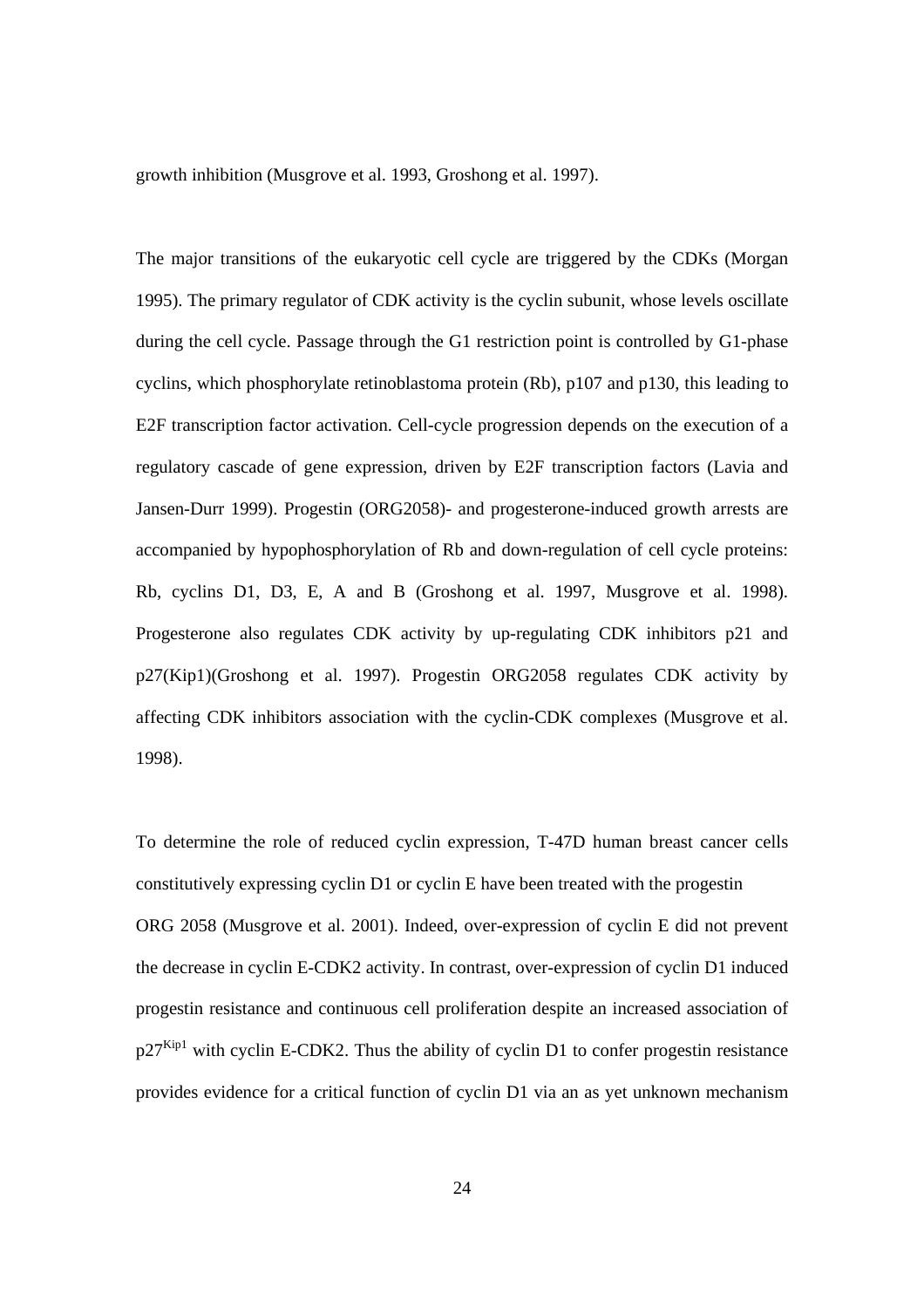<span id="page-24-0"></span>in progestin inhibition of breast cancer cells. A concerted model of progestin ORG 2058 action has been suggested whereby  $p27^{Kip1}$  and  $p18^{INK4c}$  cooperate to inhibit cyclin E-CDK2 and CDK4/6 (Swarbrick et al. 2000). Indeed, progestin induces p27 Kip1 association with cyclin-CDK4/6. Thereafter p18  $\frac{NK4c}{M}$  displaces p27 $\frac{Kn_{11}}{M}$  and cyclin D1 from CDK4/6, making  $p27^{Kip1}$  available to bind cyclin E-CDK2 with consequent inhibition of the activity.

## **1.6. Progestin and apoptosis**

Apoptosis is characterized by nuclear condensation, fragmentation and degradation of DNA into oligonucleosome fragments (Thompson 1995). Apoptosis is regulated to a marked extent by a number of genes: B cell leukemia (Bcl) 2 and related family members: Bcl-x, Bcl2-associated X protein (Bax) and Bcl antagonist of cell death (Bad). An increase in apoptosis has been held to be integral to normal mammary gland development, based on dynamic changes in the expression of Bcl-2 family members (Kumar et al. 2000). It has also been directly shown that during lactation endogenous progesterone inhibits mammary gland apoptosis (Berg et al. 2002).

Some studies have suggested that progestin induces apoptosis and thus inhibits growth. Progestin ORG2058 enhances apoptosis, down-regulates Bcl-2 and to some degree of Bcl-XL in primary culture of breast cells and in different hormone-responsive breast cancer cells (Gompel et al. 2000, Kandouz et al. 1999). A role of p53 in progesteroneinduced apoptosis was suggested by a study in which progesterone treatment (10  $\mu$ M) induced apoptosis in T47-D cells by down-regulating protective Bcl-2 protein and up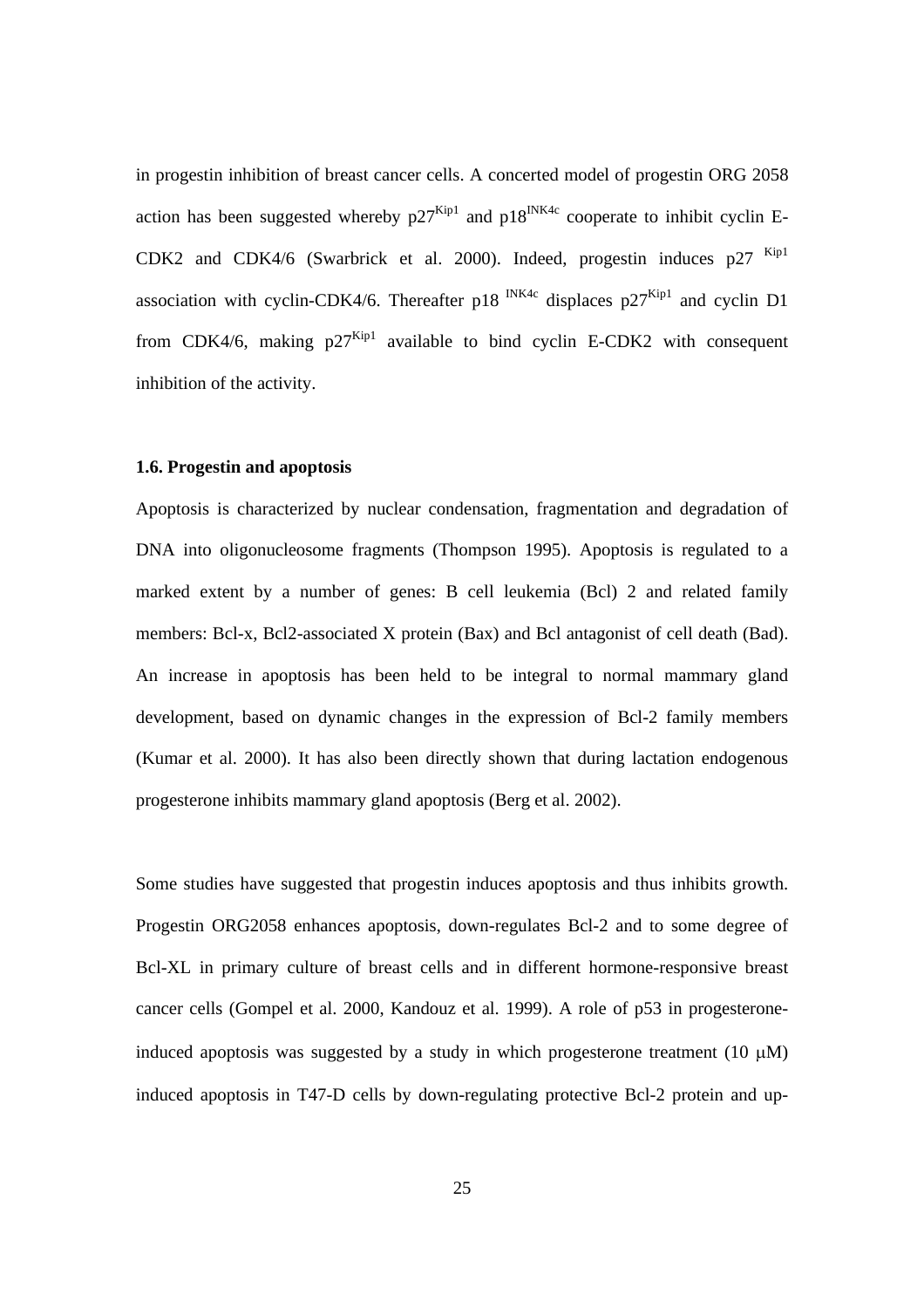<span id="page-25-0"></span>regulating p53 (Formby and Wiley 1999).

As already noted the effect of progestin on cell growth is contradictory. Moore and associates established that progestin R5020 enhances growth, decreases apoptosis and increases protective Bcl-xL expression during long-term culture of breast cancer cells (Moore et al. 2000). Further studies showed that progesterone enhances only the first cell cycle. A study by Richer et al. (2001) has shown that anti-apoptosis gene, Bcl-XL is upregulated shortly after progesterone treatment. It has also been established that MPA protects PR-positive T47-D, MCF-7 and H466-B breast cancer cell lines against serum depletion-induced apoptosis (Ory et al. 2001).

### **1.7. Paracrine and autocrine effects**

There is evidence that the effects of progestins are mediated through paracrine factors as discussed subsequently. During development, progesterone-induced epithelial proliferation and morphogenesis is thought to occur indirectly, requiring stromal cooperation (Woodward et al. 1998). In a study by Brisken et al. (1998) breasts from PR knock-out mice were transplanted into wild type mice. These transplants lacking the PR in the stromal compartment give rise to normal alveolar growth, whereas transplants lacking PR in the epithelium conserved the abnormal phenotype. Chimeric epithelia in which PR negative cells were in close vicinity to wild type cells went through complete alveolar development to which the PR negative cells contributed, suggesting that progesterone acts by a paracrine mechanism on a mammary epithelial cells (Brisken et al. 1998). It is not known which paracrine factors mediate this effect.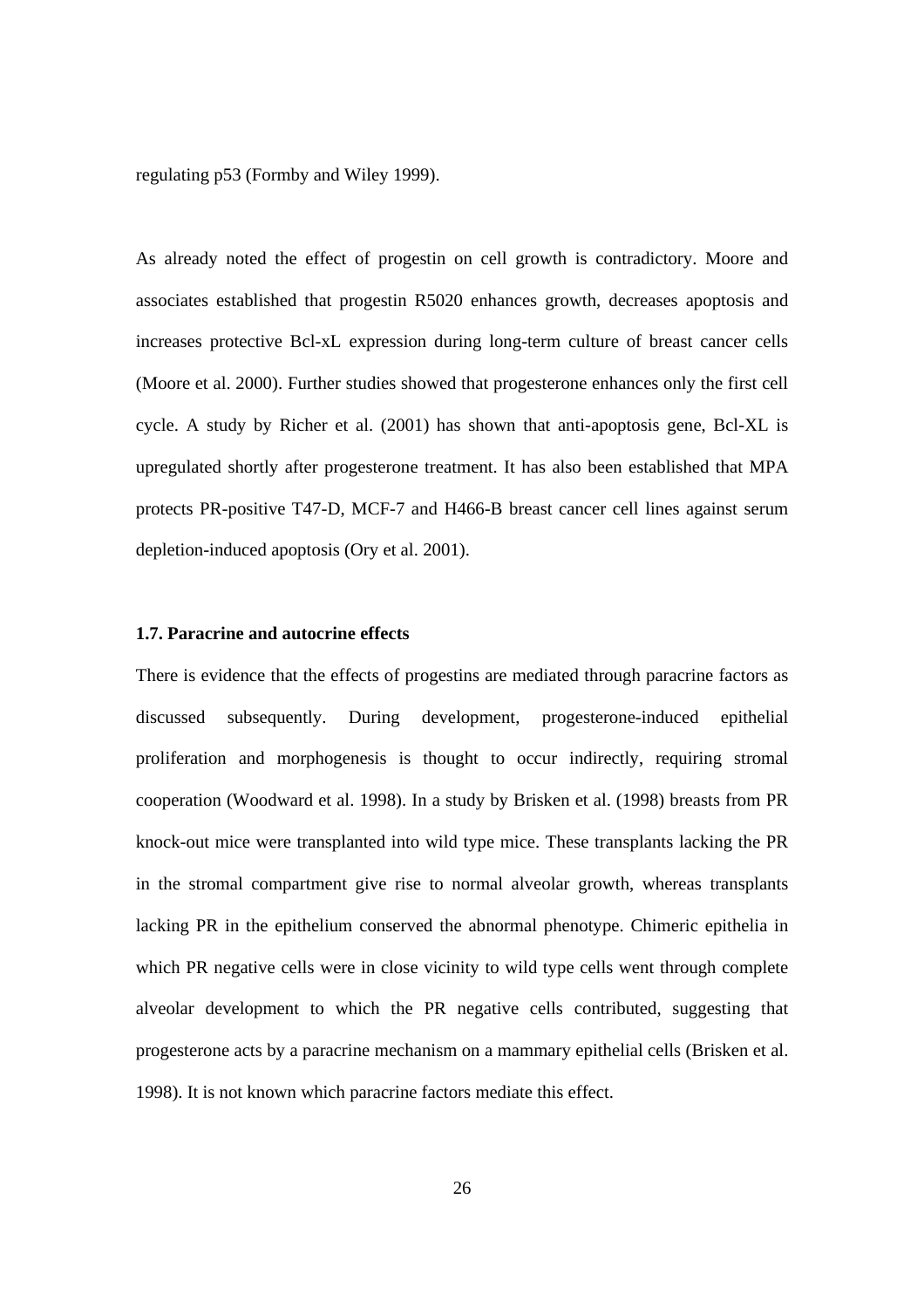The contribution of stromal cells in the proliferation of epithelial cells has been established by a study which showed that epithelial steroid receptors {ER, PR, androgen receptor (AR)} are not necessary for hormonal regulation of proliferation (Cunha et al. 1997). The proliferation of epithelial cells was rather mediated by hormone-receptorpositive stromal cells (Cunha et al. 1997). In co-culture experiments fibroblasts and epithelial cells from normal breast tissue inhibited the proliferation of MCF-7 breast cancer cells, but not fibroblasts from cancer tissues (Dong-Le Bourhis et al. 1997). Additionally, the medium conditioned by normal breast epithelial cells inhibited growth and induced apoptosis of breast cancer cells.

Progestins and progesterone regulate a number of growth factors in breast cells which contribute to the cell growth regulation. The insulin-like growth factor (IGF)-I receptor, IGF-II and insulin receptor are upregulated by progestin in T47-D breast cancer cells (Goldfine et al. 1992). In ZR-75-1 cells progestin ORG2058 also increases IGF-I receptor expression (van den Berg et al. 1996). IGF-I secretion is stimulated by progesterone in both malignant and non-malignant tissues (Gregoraszczuk et al. 2001). Increased systemic IGF-I activity has been linked to increased breast cancer risk. Estrogen suppresses IGF-I activity in the liver (McCarty 2001). Thus it has been hypothesized that androgenic progestins abrogate estrogen action on the IGF-I activity on the liver, and may thus lead to an increased risk of breast cancer over estrogen replacement therapy.

Progestin stimulates the expression of the growth factors transforming growth factor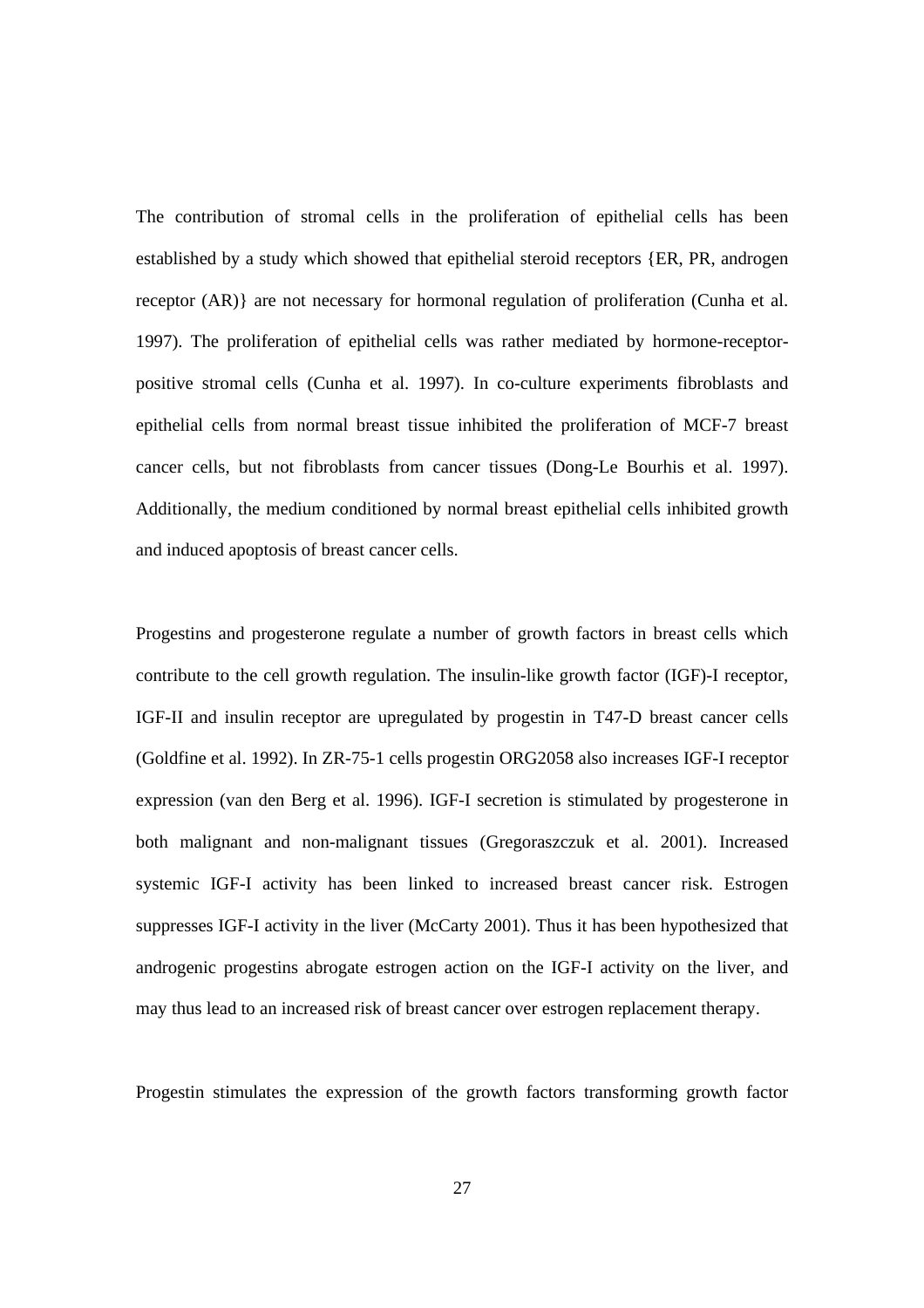(TGF) alpha and epidermal growth factor (EGF)(Clarke and Sutherland 1990; Musgrove et al. 1991), both of which operate through binding to and activation of a common membrane receptor, the EGF receptor homodimer. R5020 has also been shown to potentiate the effects of EGF by up-regulating EGF receptor, c-avian erythroblastic leukemic viral oncogene homologue (ErbB) 2 and c-ErbB3 receptors in breast cancer cells (Lange et al. 1998).

Progesterone rapidly increases the expression of several factors involved in mitogenesis in T-47-D breast cancer cells demonstrated by a microarray study. Calcium binding protein S100P, tissue factor and tyrosine kinase ligand Gas6 are all upregulated by progesterone (Richer et al. 2001). The expression of S100P is associated with breast cancer development (Guerreiro Da Silva et al. 2000). Tissue factor expression correlates with breast cancer metastasis (Chen et al. 2001), and Gas6 has been seen to induce growth in a cultured mammary epithelial cell line (Goruppi et al. 2001).

Progestin treatment evidently reduces the expression of growth inhibitory factors. The expression of TGF-beta is decreased by progestin in T47-D and MCF-7 breast cancer cell lines (Kalkhoven et al. 1995). Also the interleukin (IL)-1 receptor, which has been described to reduce hormone-dependent breast cancer cell growth (Paciotti and Tamarkin 1988, Danforth and Sgagias 1991), is down-regulated by progesterone (Richer et al. 2001). The secretion of growth inhibitory IL-6 (Danforth and Sgagias 1993) is likewice inhibited by MPA in breast cancer cells (Kurebayashi et al. 1999). In conclusion, progestins and progesterone increase growth by affecting the expression of growth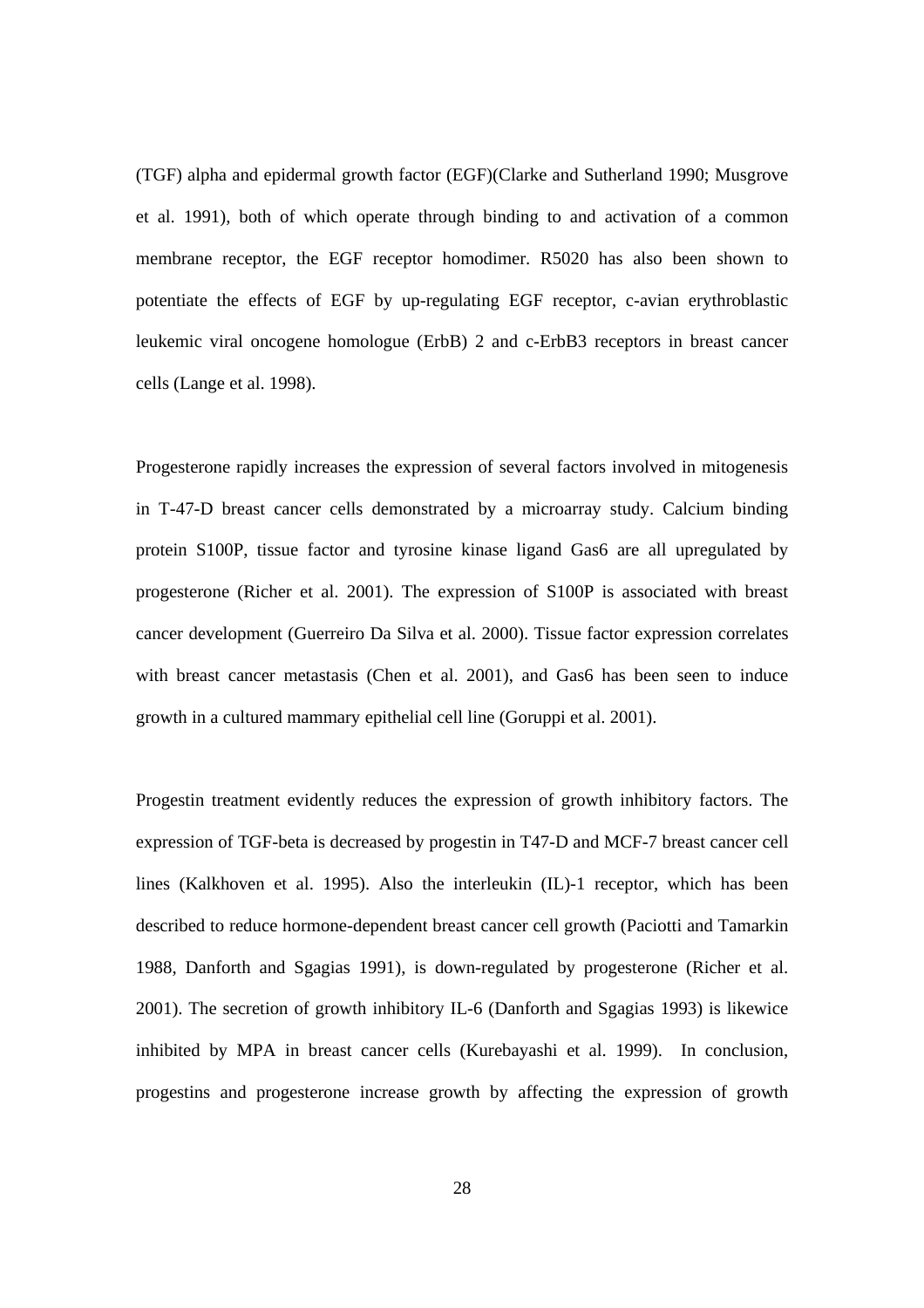<span id="page-28-0"></span>factors in breast cancer cells.

#### **2. G PROTEIN-COUPLED RECEPTORS**

### **2.1. Classification**

G protein-coupled receptors (GPCRs) signal a wide variety of stimuli generated by different hormones, neurotransmitters, sensory stimuli and odorants (Rohrer and Kobilka 1998). The GPCR superfamily has nearly 2000 G protein-coupled receptors as it members. It is divided into five major families A-E: rhodopsin-like, secretin-like, metabotropic glutamate, fungal pheromone and cyclinc adenosine monophosphate (cAMP) receptors according to sequence homology, ligand structure, and receptor function (Ji et al. 1998, Morris and Malbon 1999).

The class A rhodopsin-like family is further divided into sub-families, namely peptide, amine, hormone protein, rhodopsin, olfactory, prostanoid, nucleotide-like, cannabis, platelet-activating factor, gonadotropin-releasing hormone, thyrotropin-releasing hormone, melatonin, and viral, lysosphingolipid, leukotriene B4 receptor and orphan receptors (www.gpcr.org/7tm/multali/multali.html).

Peptide receptors are further divided e.g. into angiotensin, bradykinin, interleukin-8, chemokine, endothelin, somatostatin and chemokine receptor-like receptors. This lastmentioned group is divided into chemokine/receptor-like 1 and chemokine receptor-like 2 families. The latter family consists of GPCR30 (human), GPCR41 (lung; rat), receptor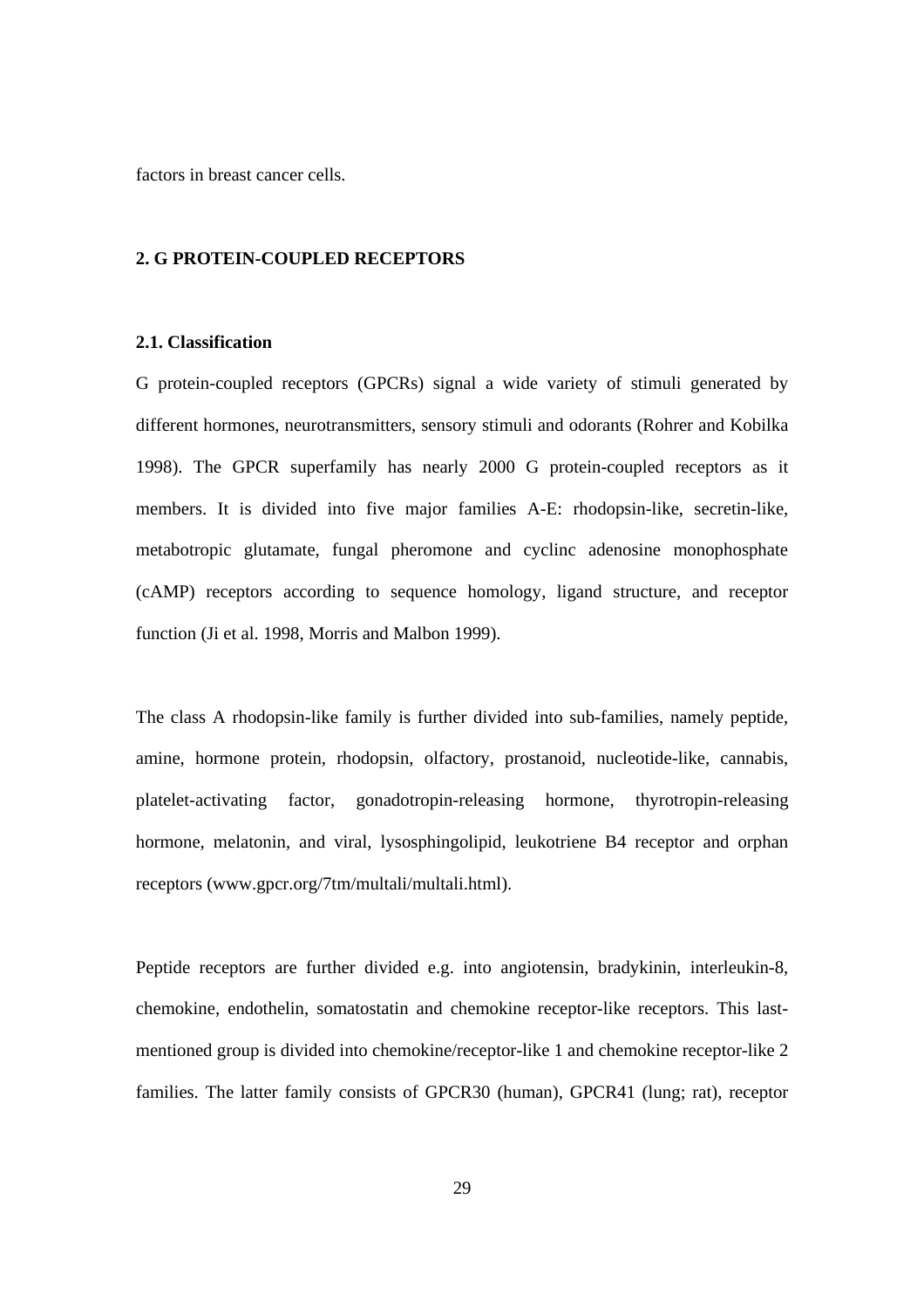<span id="page-29-0"></span>similar to GPCR30 (uterus, leiomyosarcoma; human) and RIK protein (Mus musculus; mouse)(www.gpcr.org/7tm/multali/multali.html).

#### **2.2. Structure of G protein-coupled receptors**

The GPCR family is known as the family of 7-helix transmembrane receptors. The receptors span the lipid bilayer with seven domains made up of 22-28 hydrophobic amino acids (aa) (Morris and Malbon 1999). The amino terminal  $(NH<sub>2</sub>)$  and three intervening loops are located on the extracellular surface. The extracellular loops contain conserved Cys residues forming disulfide bridges, and stabilize the conformation of the extracellular domain (Rohrer and Kobilka 1998). Some GPCRs contain glycosylation sites in the extracellular region in the consensus sequences (Rohrer and Kobilka 1998). From the recently discovered crystal structure of rhodopsin it is concluded that the extracellular region is a highly organized structure which determines the basis for the seven-helix transmembrane structure (Palczewski et al. 2000).

The basic structure of all GPCRs is the same (Rohrer and Kobilka 1998). Indeed, intracellular loops and the carboxyl terminal (COOH) encode the domains involved in G protein interaction, cellular trafficking and agonist-induced desensitization. However, there are some differences in detailed structure between the receptors: 1) in bioamine receptors the ligand-binding pocket is formed by the transmembrane helices and 2) many of the peptide and glycoprotein receptors rely on the extracellular loop and NH2-terminal regions for binding.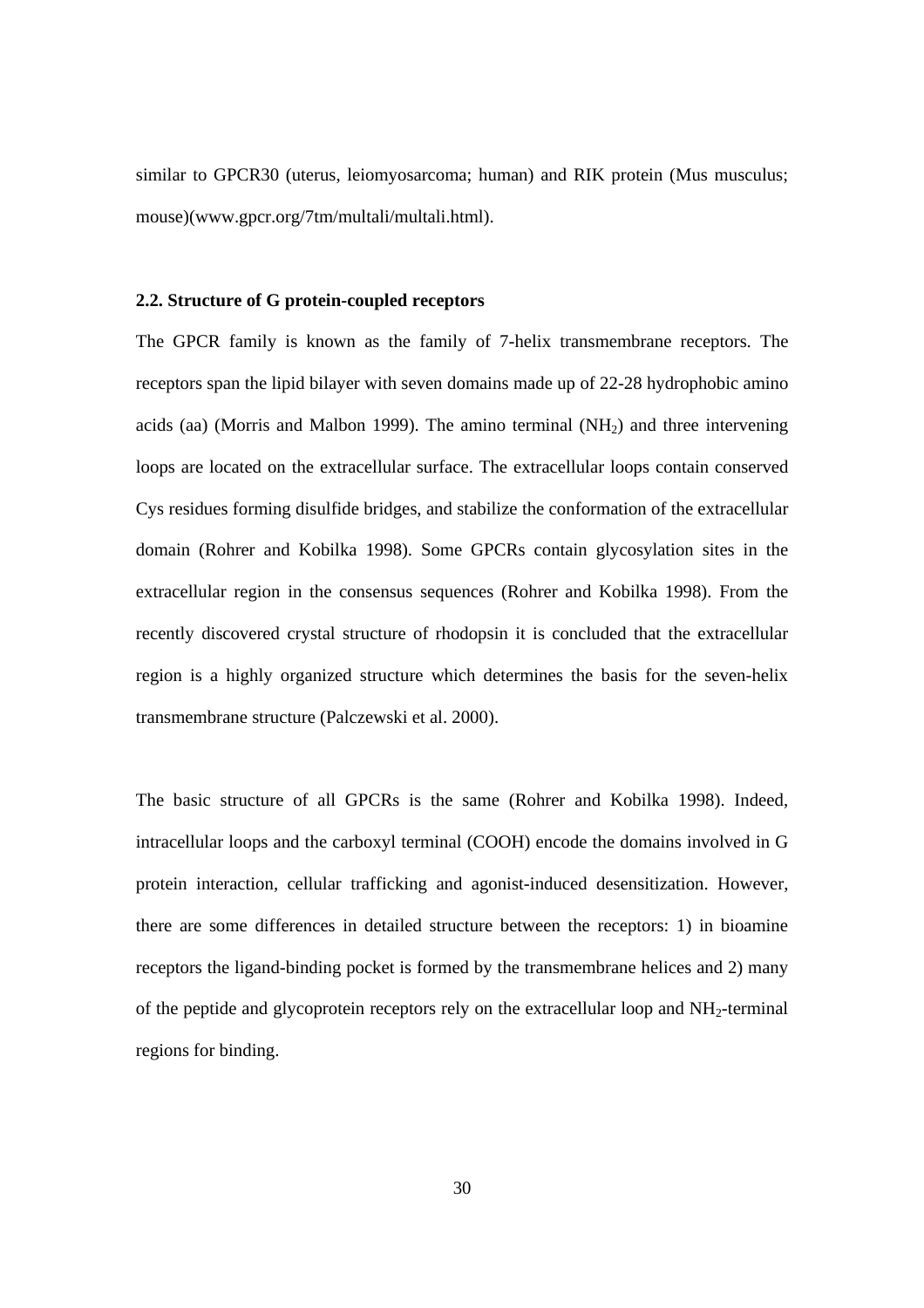<span id="page-30-0"></span>The sequences of chemokine family memebers have 25 to 80% aa identity, but many other GPCRs also have ~25% aa identity with chemokine receptors, indicating that the structural boundary is not sharp (Murphy et al. 2000). However, chemokine receptors possess several features which together are found more frequently among these receptors than in other types of GPCRs. These include 1) a length of 340 to 370 aa; 2) an acidic Nterminal segment; 3) the sequence DRYLAIVHA, or a variation of it, in the second intracellular loop; 4) a short basic third intracellular loop; and 5) a cysteine in each of the four extracellular domains. A tyrosine sulfation motif is commonly found in the N terminus of chemokine receptors (Murphy et al. 2000).

## **2.3. Signalling pathway of G protein-coupled receptors**

GPCRs mediate their effects through activation of heterotrimeric G proteins. Receptor activation leads to dissociation of the G protein into two subunits,  $G\alpha$  and  $G\beta\gamma$ , both of which can activate or inhibit various signal transduction molecules (Brady and Limbird 2002). G proteins are divided into subgroups based on their subunit composition and effects on down-stream signalling. Gs, or stimulatory G protein, activates cyclic adenosine monophosphate (cAMP)/protein kinase A (PKA) and Raf, this resulting in activation or inhibition of the MAPK pathway. Inhibitory Gi activates Src-family tyrosine kinases or non-receptor tyrosine kinases, Ras and Raf. Gq-dependent activation usually proceeds via phospholipase C (PLC), inositol trisphosphate receptor (IP3), Ca2+ and protein kinase C (PKC) (Gutkind 1998b).

Activation of Gi- and Gq-coupled receptors induce ligand-independent phosphorylation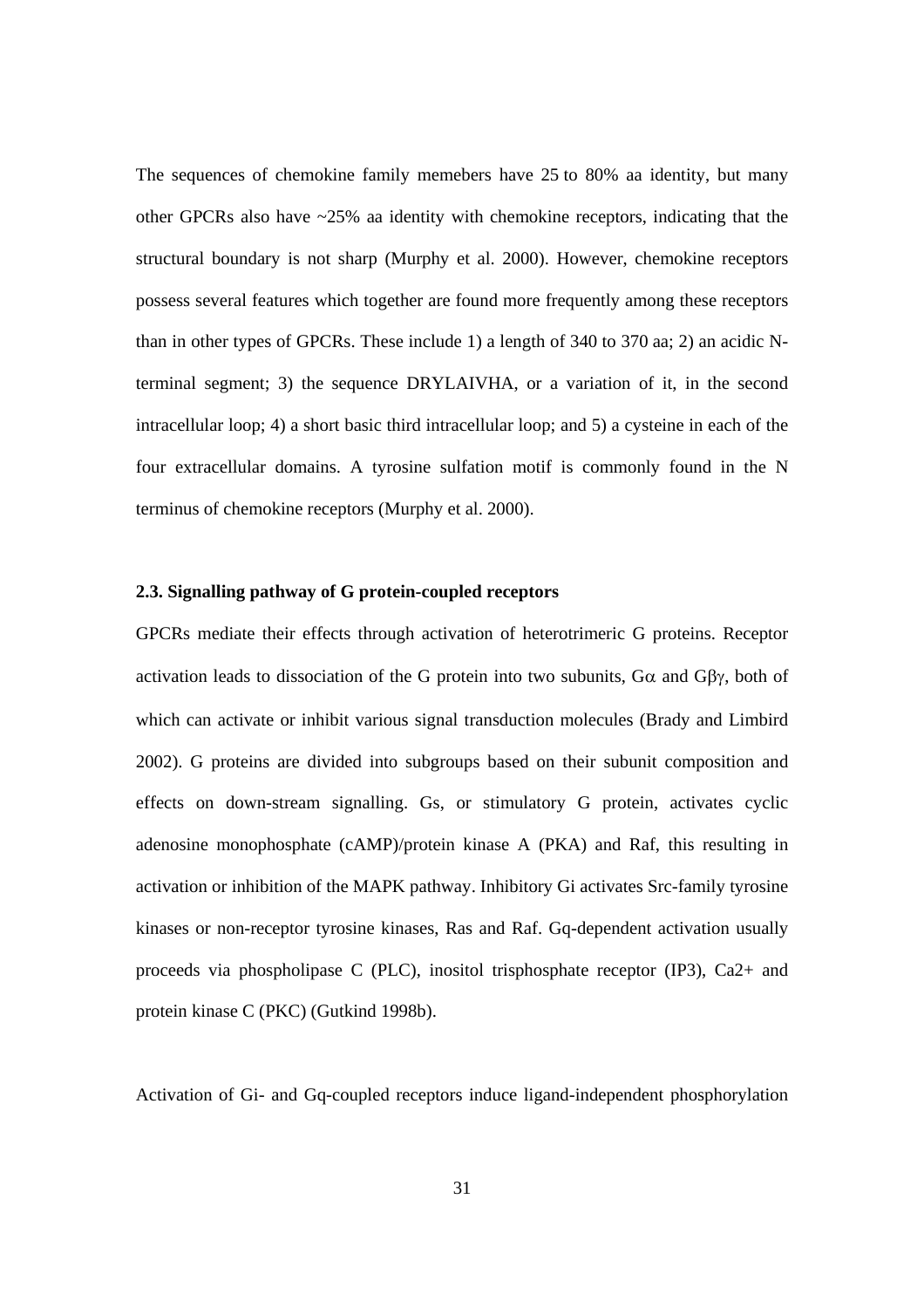<span id="page-31-0"></span>of tyrosine kinase receptors. Indeed, these receptors become phosphorylated in response to GPCR agonists and recruit signalling complexes containing Shc and transcription factors, resulting in Ras-dependent activation of ERK; EGF receptors (Daub et al. 1996, Daub et al. 1997) and platelet-derived growth factor (PDGF) receptors (Herrlich et al. 1998) can be activated by this mechanism. A mechanism for EGF transactivation by GPCR has been shown to be mediated through metalloproteinase-dependent cleavage of proheparan-binding EGF (HB-EGF), which after release may activate EGF receptor signalling in neighboring cells (Prenzel et al. 1999).

## **2.4. Cell growth regulation by G protein-coupled receptors**

GPCRs make a major contribution to growth regulation in different normal and cancer cells. A substantial body of evidence indicates a role for GPCR in enhancing cell proliferation. Trypsin, which acts through GPCR2, initiates cell proliferation of human colon cancer cells (Darmoul et al. 2001), and a Kaposi's sarcoma-associated herpesvirus GPCR promotes endothelial cell survival and induces proliferation through the activation of Akt/protein kinase B (PKB)(Montaner et al. 2001). Using a rat aortic smooth muscle (RASM) cell model, both endothelin-1 (ET-1) and angiotensin-II (AngII) have been shown to induce concentration-dependent increases in DNA synthesis (Weber et al. 1994). Additionally, IL-8 and IL-12 have been shown to stimulate *in vitro* proliferation of endometrial cells (Gazvani et al. 2002).

There are fewer examples suggesting antiproliferative activity of GPCRs. Activation of GPCR1, which has a bioactive lipid sphingosylphosphorylcholine as a ligand, leads to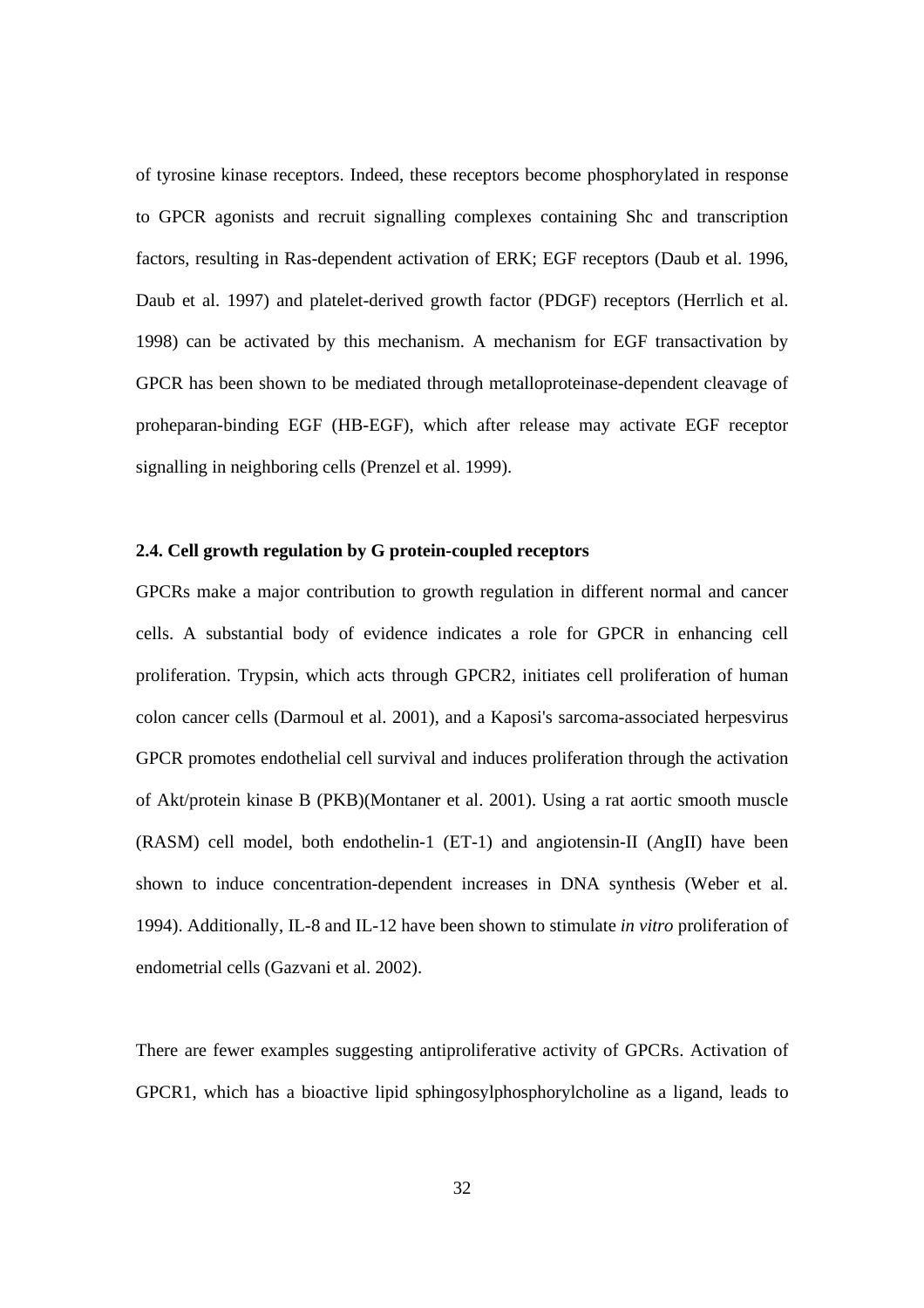<span id="page-32-0"></span>inhibition of ovarian cancer cell proliferation through activation of MAP kinases (Xu et al. 2000). The AngII receptor is growth-inhibitory and cross-talks with the signalling of other GPCR and growth factor receptors (Xoriuchi et al. 1999) such as ErbB3, which is a member of the EGF receptor family (Knowle et al. 2000). Somatostatin, on the other hand, negatively regulates the growth of various normal and tumor cells. Its effects are mediated directly by a family of GPCRs (sst1-5), which modulate the MAP kinase pathway and induce G1 cell cycle arrest or alternatively promote apoptosis by p53 dependent and -independent mechanisms (Ferjoux et al. 2000). Interestingly, KiSS-1, which is a human metastasis suppressor gene of melanomas and breast cancer, encodes the endogenous ligand of an orphan GPCR (hOT7T175)(Ohtaki et al. 2001). The ligand (KiSS-1) activates Ca2+ mobilization, ERK-1/-2 and p38 MAP kinase phosphorylation (Kotani et al. 2001).

## **2.5. Progestin and G protein-coupled receptors**

The activation of GPCR is regulated in a number of ways. The receptors are downregulated by agonist, upregulated by hormones, and cross-regulated among G protein-mediated pathways (Malbon et al. 1991). Steroid hormones regulate transcriptional activity of the genes encoding members of G protein-linked pathways and thus control G protein-mediated signalling (Morris and Malbon 1999). Progestin regulates internalization of the mu-opioid receptor in the central nervous system (Sinchak and Micevych 2001). Gonadotropin releasing hormone (GnRH), gonadotropins (lutropin, follitropin), estradiol and progesterone control the level of expression of GnRH-R mRNA in the pituitary and gonads (Leung and Peng 1996).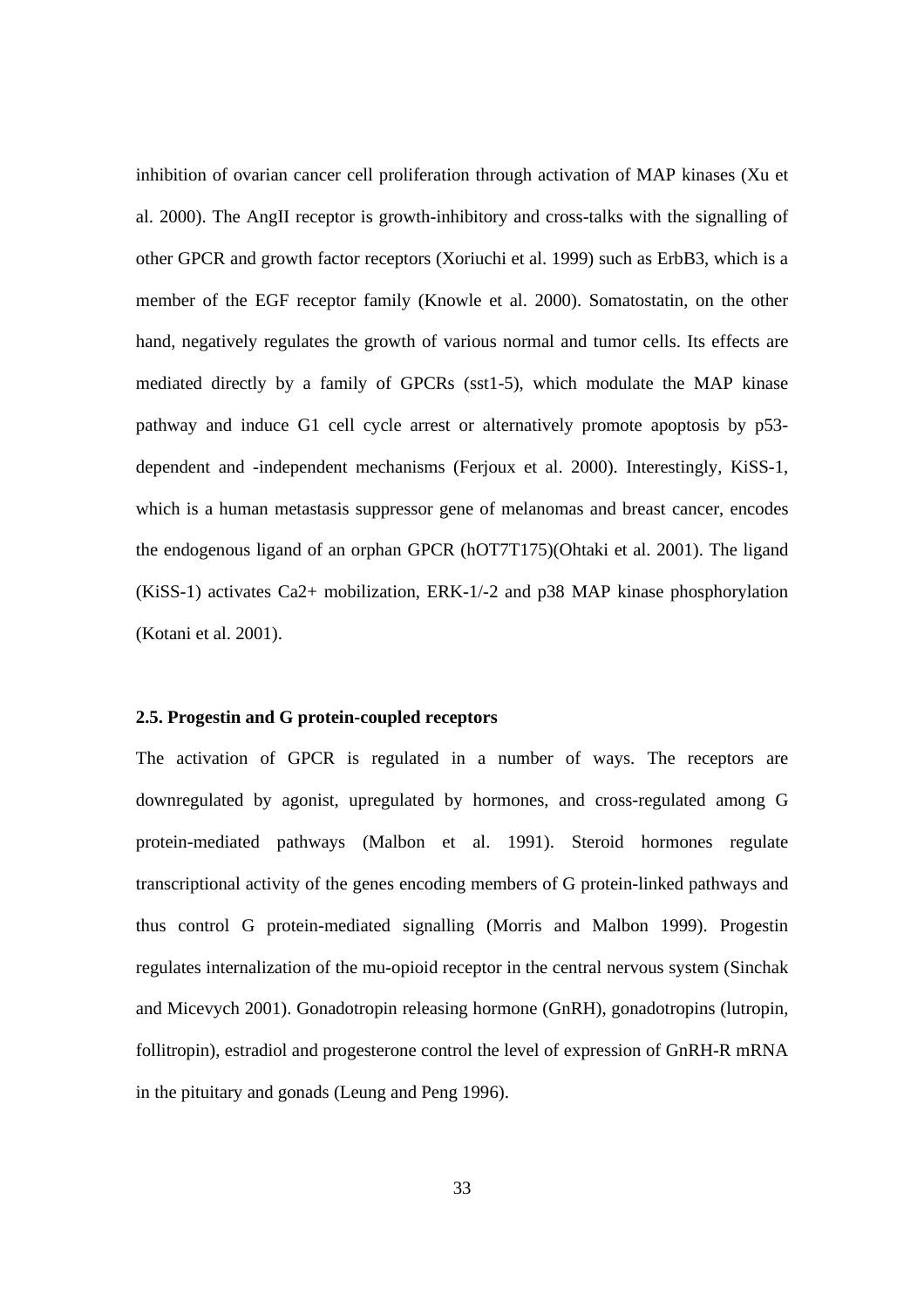<span id="page-33-0"></span>Several lines of evidence indicate that progesterone-induced maturation of Xenopus oocytes is mediated by cell surface rather than nuclear receptors, primarily on the basis of the established rapid cell signalling effects on guanosine triphosphate (GTP) -dependent inhibition of adenylyl cyclase (Finidori-Lepicard et al. 1981, Sadler and Maller 1981). In a study by Lutz et al. (2000) the direct role of G protein in progestin mediated signalling was shown. Oocytes were injected with cRNAs encoding bovine  $G_{1}^{B}$  or  $G_{12}^{B}$  subunits, which were tested to encode functional proteins; overexpressed  $G\mathbb{F}$  protein inhibited both progesterone-induced maturation and activation of the MAPK pathway, whereas sequestration of endogenous *Xenopus* G<sup><sup>t</sup> subunits enhanced progesterone-mediated</sup> signalling and maturation (Lutz et al. 2000). Plasma membrane GPCR has been hypothesized to be responsible for the effect.

Another example of progesterone modulation of GPCR signalling is the oxytoxin receptor: progesterone, which has been made unable to pass cell membrane, partially blocks oxytocin binding and oxytocin-mediated signalling (Grazzini et al. 1998). Thus it has been suggested that binding of PR to oxytoxin receptor prevents the induction of labor, while decreased progesterone levels allow oxytocin-mediated signalling and onset of labor (Grazzini et al. 1998).

## **2.6. G protein-coupled receptor 30**

Many groups independently isolated GPCR30 from different tissues in the late 90s and confirmed its ubiquitous expression pattern. It is preferentially expressed in estrogen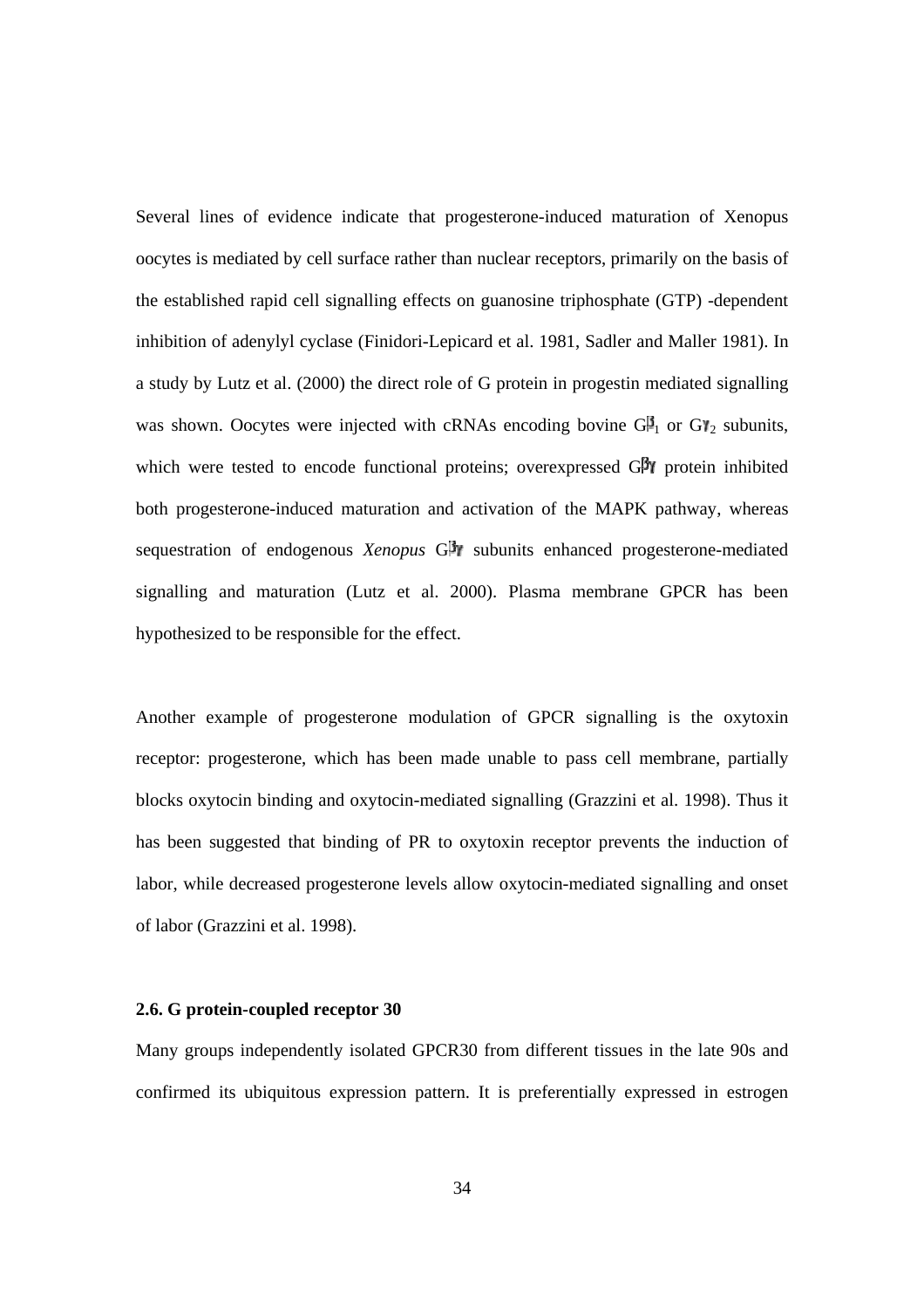receptor-positive breast cancer cells as well as in endocrine tissues; furthermore, it is also expressed e.g. in endothelial cells, lung, heart, lymphoid tissues/cells and in the central nervous system (Owman et al. 1996, Carmeci et al. 1997, Feng and Gregor 1997, Kvingedal and Smeland 1997, Takada et al. 1997). The gene was induced by fluid shear stress (Takada et al. 1997), but the regulation or function was otherwise unknown at the time this thesis was undertaken.

On the basis of amino acid sequence GPCR30 was identified as an orphan transmembrane receptor showing some degree of similarity to chemokine receptors of IL-8 and AngII. GPCR30 has features conserved in peptide-binding GPCRs: acidic residue (Asp105) in TM2, an AspArgTyr after TM3, a small third intracellular loop, and cysteine residues in the first and second extracellular loop. Although GPCR30 has a conserved DRY (Asp-Arg-Tyr) sequence, it lacks motifs typical to chemokine receptors: DRYLAIV and a cysteine residue close to TM1.

Some GPCRs are known to be involved in growth regulation, but the role of GPCR30 remains to be established. Rat GPCR41, which belongs to the same subfamily as GPCR30, has been shown to induce apoptosis through the p53 pathway (Kimura et al. 2001). Interestingly, the role of GPCR30 in steroid hormone-mediated signalling was suggested by a study in which GPCR30 transfection to ER-negative breast cancer cells was able to induce rapid ERK activation by estrogen, suggesting that GPCR30 mediates a rapid membrane effect of the hormone (Filardo et al. 2000). ERK-1/-2 activation was induced releasing HB-EGF, and subsequent transactivation of EGF receptor. The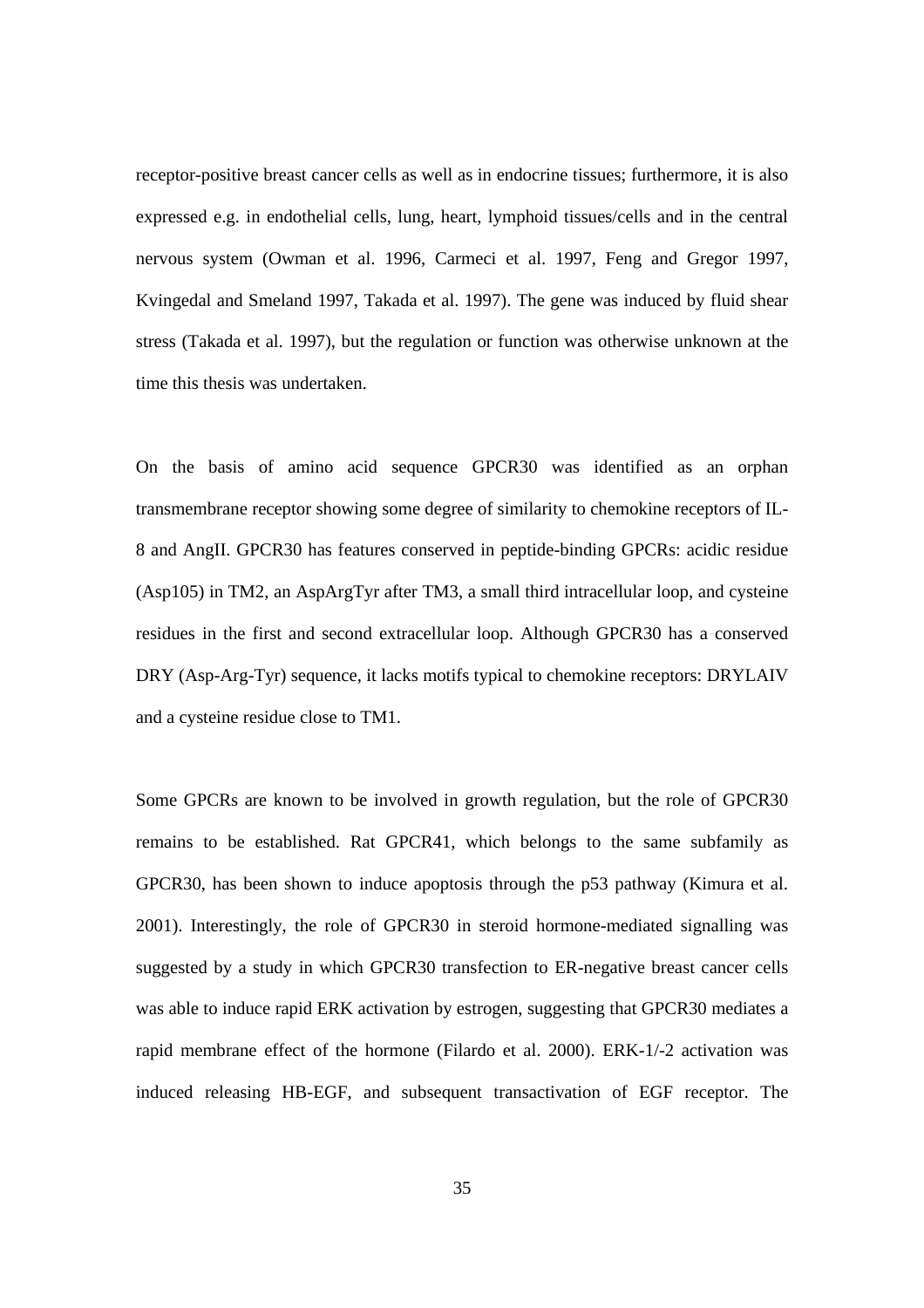<span id="page-35-0"></span>attenuation of estrogen-induced ERK activation was mediated via a distinct mechanism, an inhibitory signal mediated by cAMP and PKA (Filardo et al. 2002).

# **3. MITOGEN-ACTIVATED PROTEIN KINASES**

#### **3.1. Mitogen-activated protein kinase pathway**

The MAPK signal transduction pathway activation leads to various cellular effects in many types of cells. MAPK coordinates the activation of gene transcription, protein syntheses, cell cycle machinery, cell death and differentiation (Kyriakis and Avruch 2001). These pathways are activated by diverse receptor families, e.g. receptor tyrosine kinases, cytokine receptors and GPCRs, and by environmental stress.

The MAP kinase family has three main subgroups (English et al. 1999). 1) The p38 group consists of four isoformes. p38 MAPK has been shown to be activated by cellular stress. The p38 pathway has a role in cytokine biosynthesis, muscle differentiation and B cell proliferation. 2) The c-Jun N-terminal kinase/stress-activated protein kinases (JNK/SAPKs) consist of ten splice variants, which are activated by UV, cytokines, environmental stress and to a lesser extent by growth factors. The p38 pathway is involved in cytokine biosynthesis, cell transformation and apoptosis. A role in proliferation and differentiation of thymocytes has also been described. 3) The third subgroup is ERK, which comprises ERK-1 and ERK-2, also referred to as p44 and p42 MAP kinases.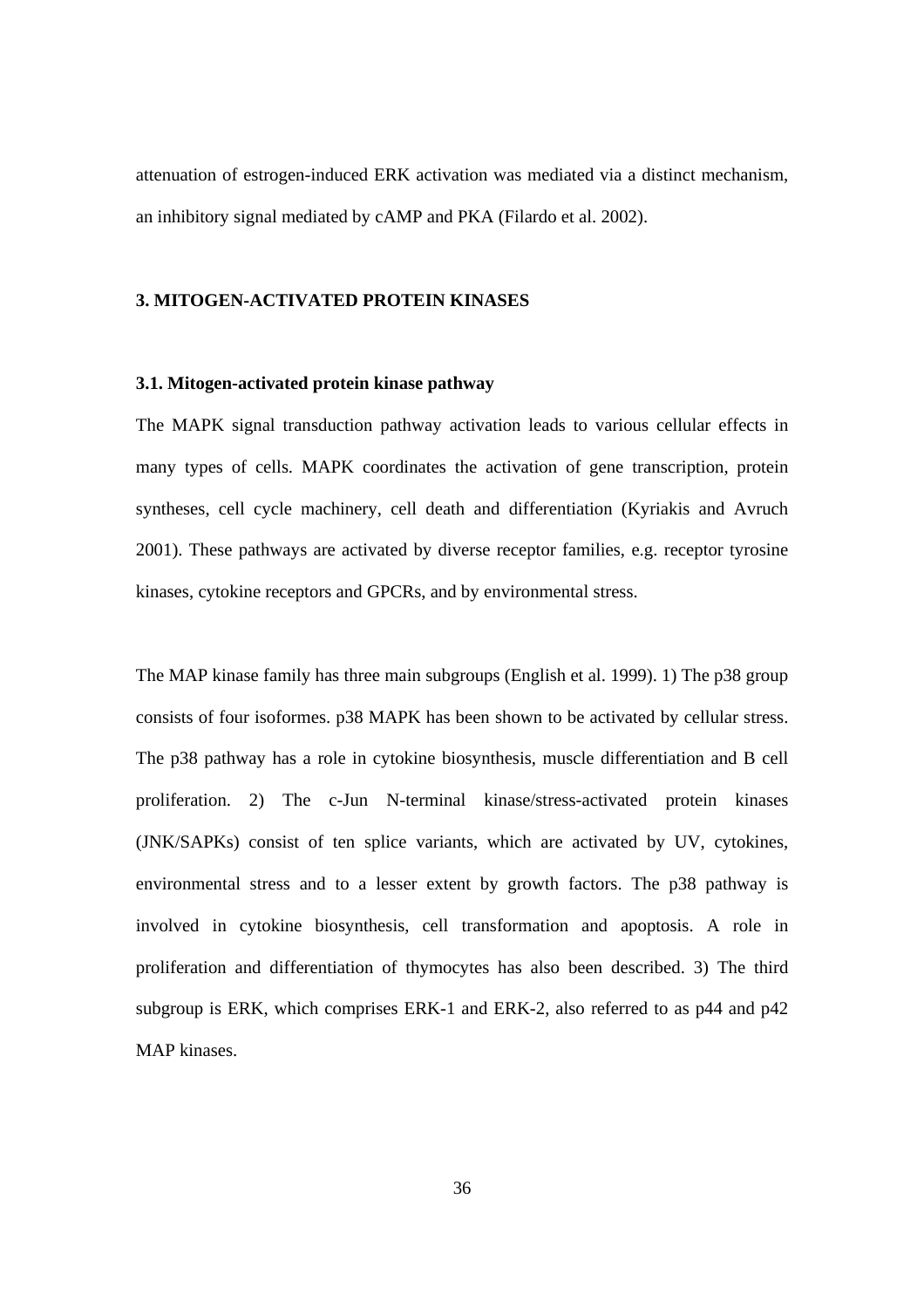The ERK kinase cascade is formed by three major protein kinases, which phosphorylate each other in serial fashion: Raf, MAPK kinase (MEK) and ERK. The phosphorylation state of Raf is affected by many protein kinases, including Src, PKC, the p21-activated protein kinase (PAK), and Akt (Pearson et al. 2001). Raf activates MAPK kinase 1 (MEK-1) and MEK-2, which amplify the signal and phosphorylate tyrosine and threonine residues of ERK-1 and ERK-2. Activation of ERK requires phosphorylation and is on-off switched (Gutkind 1998). Both forms of ERKs are widely expressed in different cell types and tissues, but their relative amount in tissues varies (Pearson et al. 2001).

## **3.2. Regulation of cell growth by ERK**

MAPK pathway activation enhances cell proliferation. Increased duration and magnitude of MAPK activation has been shown to enhance cell motility and *in vitro* invasion of breast cancer cells (Krueger et al. 2001). The Ras/ERK pathway exerts direct control on cell cycle progression. The activation of MAPK controls G1/S and G2/M transition points in the cycle. The activation of ERK affects the expression of AP-1 and ETS transcription factors which are able to bind in the cyclinD promoter, thus enhancing cyclinD1 expression and assembly of cyclinD1-dependent kinase complexes (Weng et al. 2001). ERK also inactivates the CDK inhibitor p21, allowing progress of the cell cycle. Additionally, the ERK pathway can up-regulate cyclin A and cyclin E mRNA synthesis, increase the assembly of cyclin A- and cyclin E-CDK2 kinase complexes and release E2F (Wilkinson and Millar 2000). Treatment with MEK inhibitor PD98059 has been shown to arrest cells at G2/M transition point in the cycle (Wilkinson and Millar 2000). The MAPK pathway can also affect the cell cycle by modulating protein synthesis.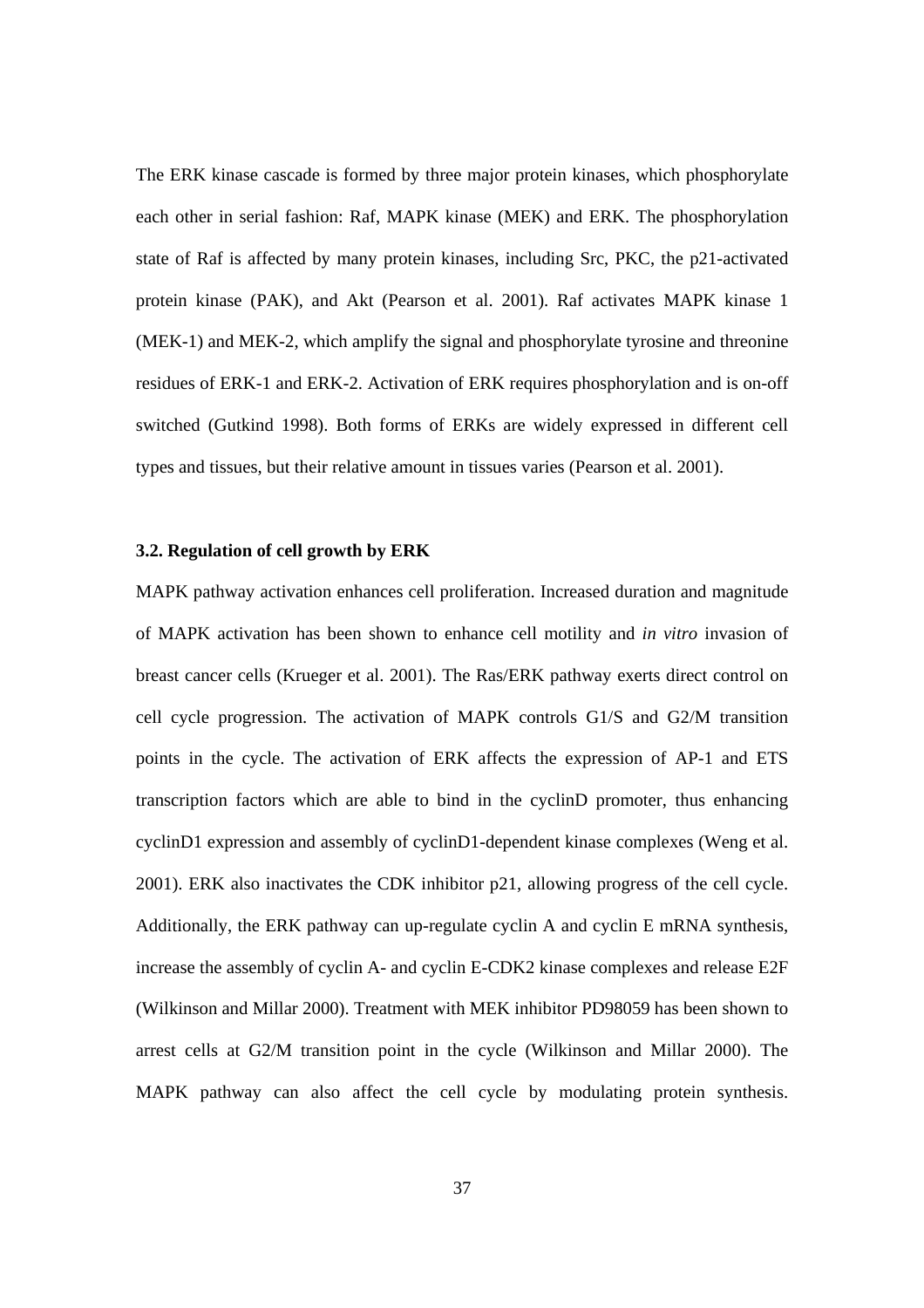Phosphorylation of translation initiation factor eLF-4E is ERK-dependent and leads to translation initiation (Waskiewicz et al. 1999).

In contrast, in many cell types prolonged Ras activation leads to cell cycle arrest or apoptosis (Wilkinson and Millar 2000). Inactivation of ERK is a more rare event than activation; inactivation of ERK has been shown to lead to growth inhibition, e.g. somatostatin and its synthetic analogue inhibit MAPK activity and growth (Cattaneo et al. 1996, Santore et al. 2002, Yoshitomi et al. 1997). Another GPCR ligand, calmodulin, is involved in down-regulation of the Ras/Raf/MEK/ERK pathway in fibroblasts (Bosch et al. 1998). The expression of  $G\alpha$  inhibited the ability of MCF-7 cells to form tumors in athymic mice, again by inhibiting the MAPK pathway (Chen et al. 1998). Additionally, adenovirus-directed expression of activated mutant  $G\alpha$  inhibited the growth of established tumors by inhibiting the MAPK pathway (Santore et al. 2002).

#### **3.3. ERK and PR pathways in breast cancer cells**

In breast cancer cells progestin R5020 has been shown to rapidly activate the Src/p21Ras/ERK pathway (Migliaccio et al. 1998), which is suggested to be responsible for the growth-stimulatory effect of progestin R5020 (Castoria et al. 1999). An interaction of the proline-rich motif in PR with SH3 domains of the c-Src family of tyrosine kinases has been shown to be critical for this MAPK activation independent of transcriptional activity (Boonyaratanakornkit et al. 2001). In the study in question progestin-induced growth inhibition was also seen to be dependent on this interaction. Boonyaratanakornkit et al. (2001) also argued against the study of Migliaccio et al.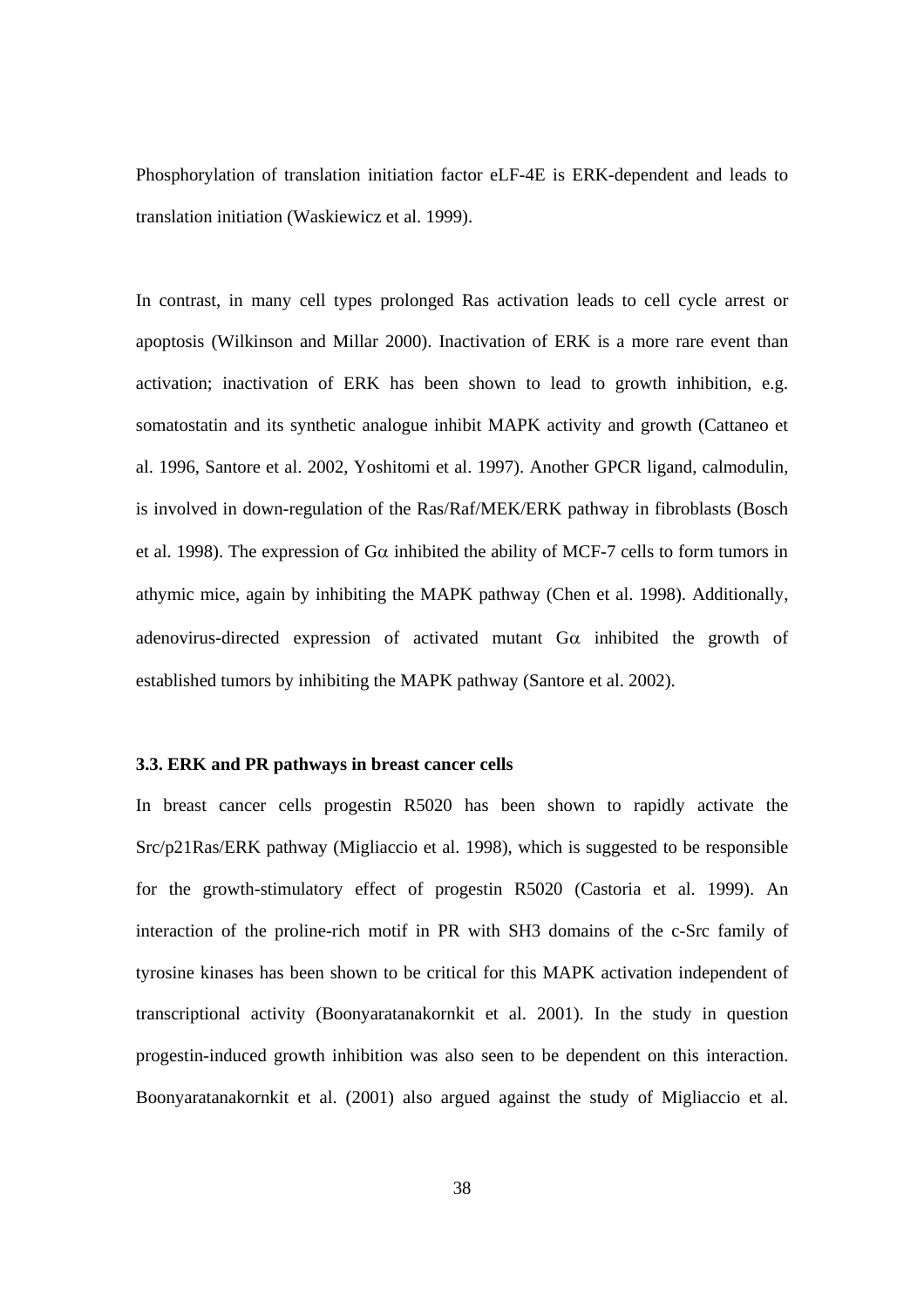(1998), who suggested progestin-mediated activation of the Src/p21Ras/Erk pathway requires PR-B association with ER. They also suggested that the function of ER was to down-regulate an elevated basal activity of Src, thus allowing PR to increase the activity. The MAPK pathway regulates the activity of steroid hormone receptors. MAP kinase is able to phosphorylate PR at site, which signals its degradation through ubiqitinylation (Lange et al. 2000). Interestingly, this ligand-dependent down-regulation of PR is paradoxically coupled to transcriptional hyperactivity of the receptors (Shen et al. 2001). The MAPK pathway can also activate Xenopus PR after progesterone treatment (Bagowski et al. 2001).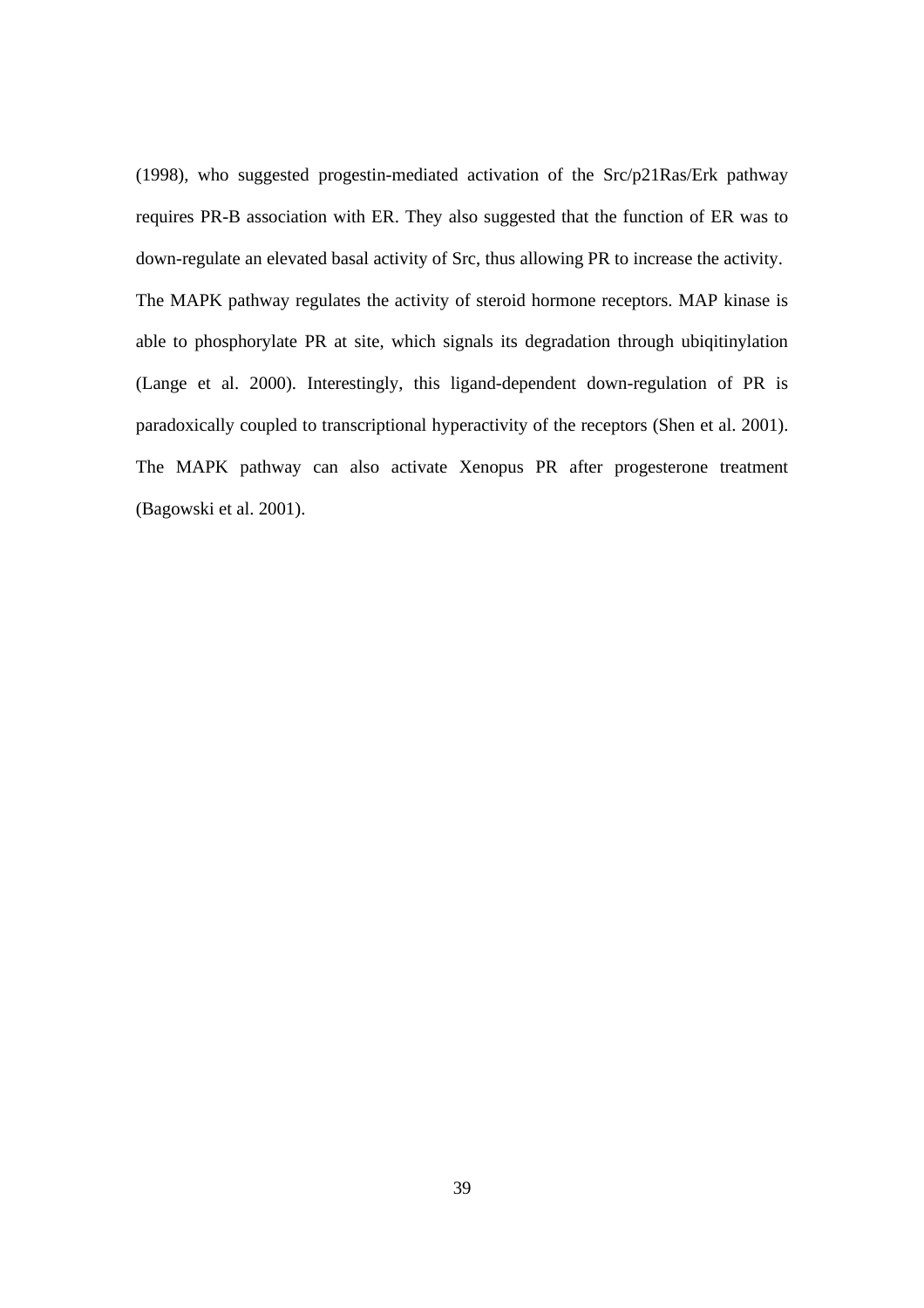# **AIMS OF THE STUDY**

The issue of how progestin exerts its effects in mammary epithelial cells is topical due to recent studies, which suggest that the addition of progestin to HRT increases the risk of breast cancer. However, in cell culture studies progestin, in most cases, inhibits cell proliferation. The present work was undertaken to elucidate the mechanism of progestininduced growth inhibition *in vitro* using immortalized mammary epithelial cells and breast cancer cells.

The specific aims were as follows:

1. To characterize progestin-regulated genes in MCF-7 breast cancer cells (I)

2. To study the role of GPCR30 in progestin-mediated growth inhibition (II)

3. To study the cell signalling pathways by which GPCR30 and progestin exert their effects (III, IV)

4. To establish whether GRCP30 affects steroid hormone-induced transcription (IV)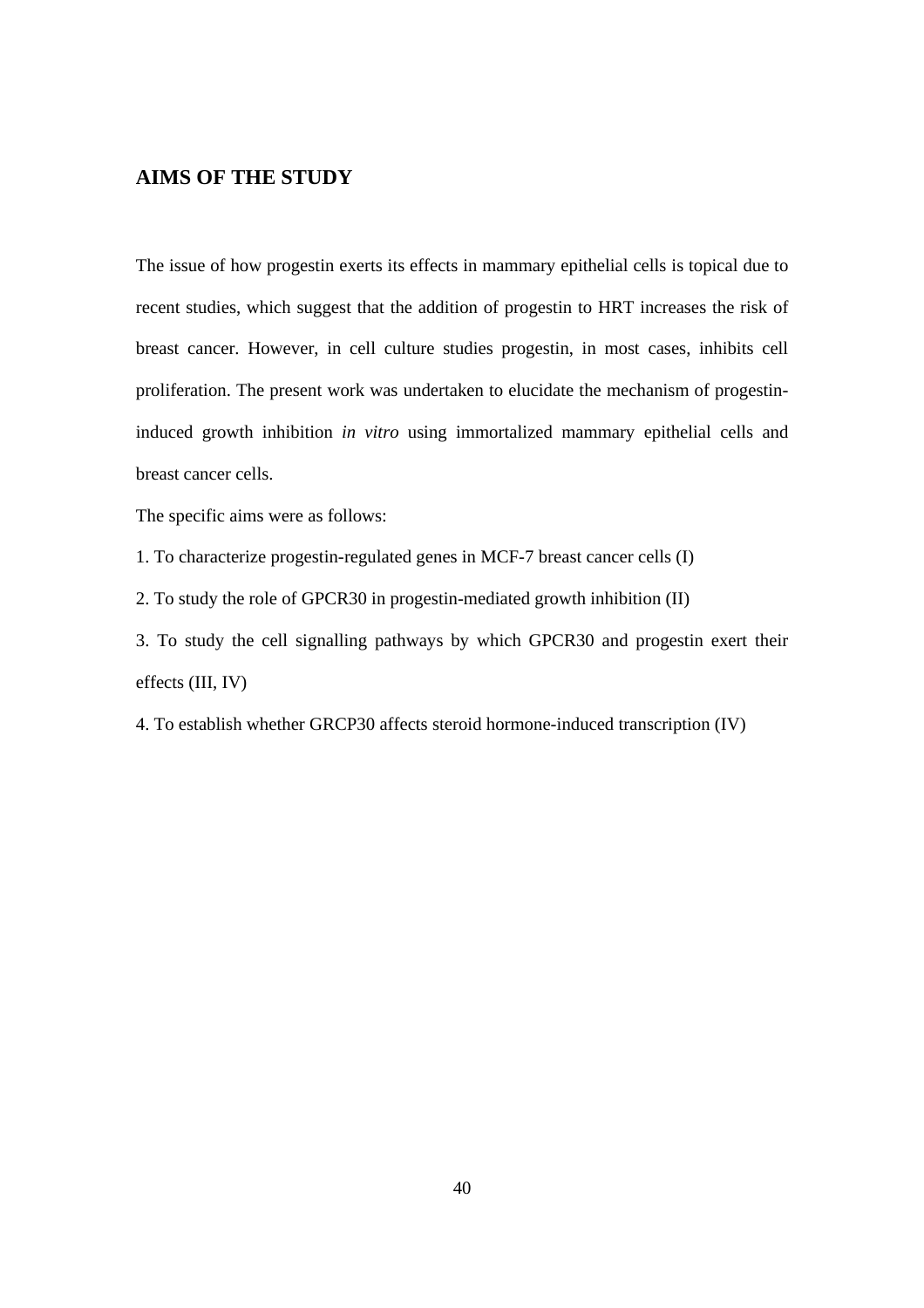# **MATERIALS AND METHODS**

# **1. HORMONES AND INHIBITORS**

Steroid hormones 17β-estradiol, medroxyprogesteroneacetate (MPA), dexamethasone (DEX) and hydrocortisone were purchased from Sigma (St. Louis, MO, USA). Dihydrotestosterone (DHT) and progesterone were purchased from Merck (Darmstadt, Germany). Mifepristone (RU486) was a gift from Roussel Uclaf (Paris, France). Promegestone (R5020) was purchased from Schering Aktiengesellschaft (Berlin, Germany). Protein and RNA synthesis inhibitors cycloheximide and actinomycin D, respectively, were purchased from Sigma. Insulin was provided by Gibco BRL (Paisley, Scotland). SB202190 (SAPK2/p38 MAPK inhibitor) and MEK inhibitors: PD98059 and U0126 were obtained from Calbiochem (La Jolla, CA, USA).

# **2. CELL CULTURE**

Breast cancer cell lines MCF-7, ZR-75-1, CAMA-1 and BT-474 cells were cultured in phenol red free Dulbecco's Modified Eagles Medium / nutrient mixture F-12 (DMEM/F12)(Gibco BRL) medium supplemented with 5% dextran-coated, charcoalstripped fetal bovine serum (FBS)(Gibco BRL), penicillin 100 U/ml (Gibco BRL), streptomycin 100  $\mu$ g/ml (Gibco BRL) and insulin (10 ng/ml or 1  $\mu$ g/ml) with or without 1 nM 17β-estradiol.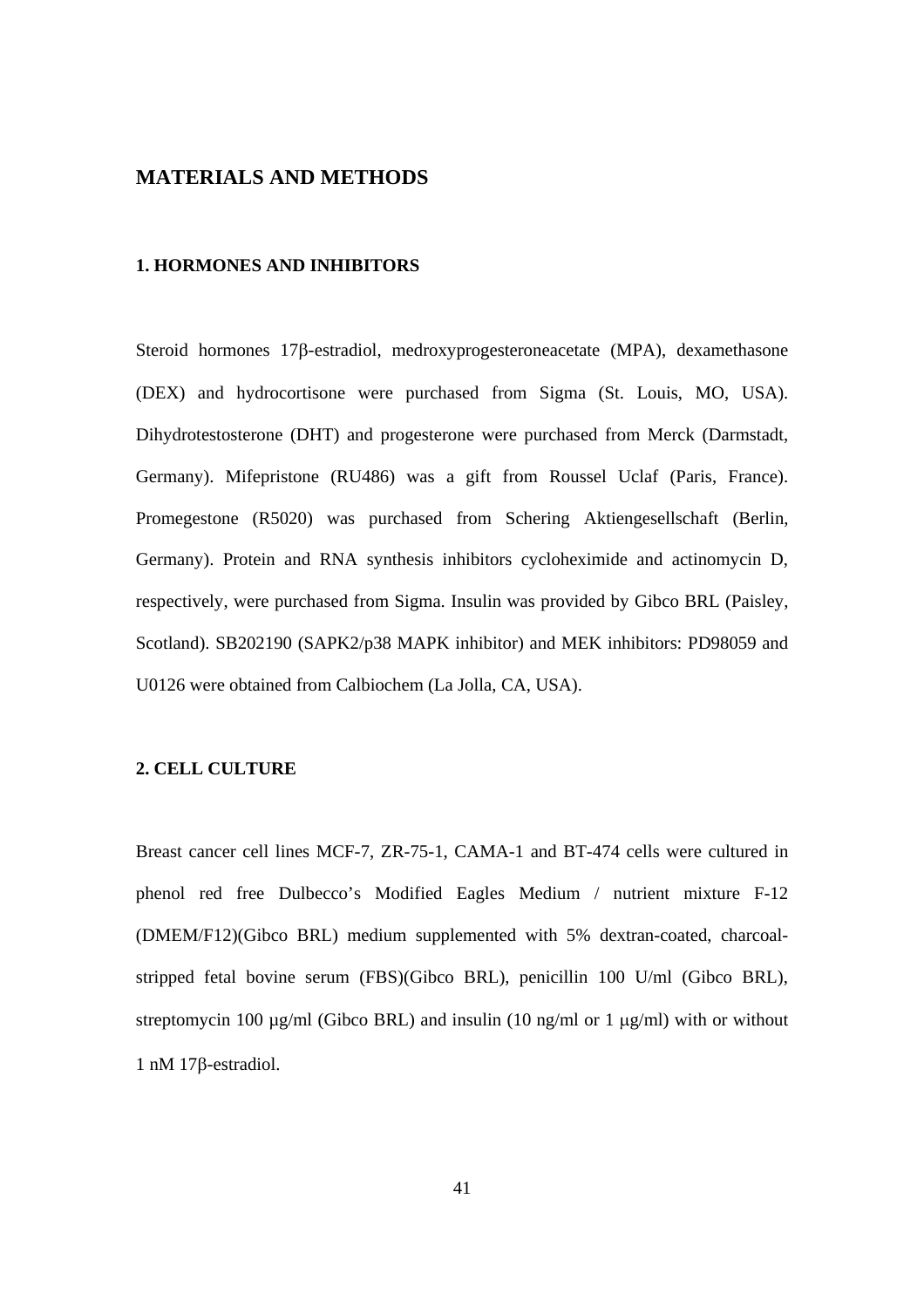Packaging cell line PT67 was cultured in DMEM medium (Gibco BRL) containing 10% FBS and penicillin/streptomycin. In NIH373 and COS culture medium FBS was replaced by dextran coated charcol stripped FBS (DCC-FBS). hTERT-HME1, a normal human mammary epithelium (HME) cell line stable-expressing the human telomerase reverse transcriptase subunit (hTERT), was obtained from Clontech (Palo Alto, CA, USA) and having undergone 135 population doublings by time of arrival. The cell line was maintained in Mammary Epithelial Basal Medium (MEBM) supplemented with 52 µg/ml bovine pituitary extract (Gibco BRL), 0.5 µg/ml hydrocortisone, 10 ng/ml human EGF (Gibco BRL), 5 µg/ml insulin, 50 µg/ml Gentamicin (Gibco BRL) and 50 ng/ml Amphotericin-B (Gibco BRL).

## **3. RNA ISOLATION**

Ribonucleic acid (RNA) was isolated from cells using either TRIzolTM Reagent (Gibco BRL) or the RNAqueous<sup>TM</sup> kit (Ambion, Austin, TE, USA) according to manufacturer`s instructions. Cells were harvested using trypsin and washed with PBS, and the cell pellet was mixed with 1 ml of TRIzol Reagent. Chloroform (0.2 ml) was added and the sample was separated into a two phases by centrifuging 12 000 g for 15 min. The aqueous phase, in which RNA remains, was mixed with 0.5 ml isopropanol. Precipitated RNA was pelleted by centrifuging 12 000 g for 10 min. The pellet was washed with ethanol, airdried and dissolved in RNase-free water. Alternatively, cell pellet was mixed with 900 µl Lysis/Binding solution from the RNAqueous kit. Equal volume of 64% ethanol was added to the sample. The mixture was applied onto the RNAqueous filter and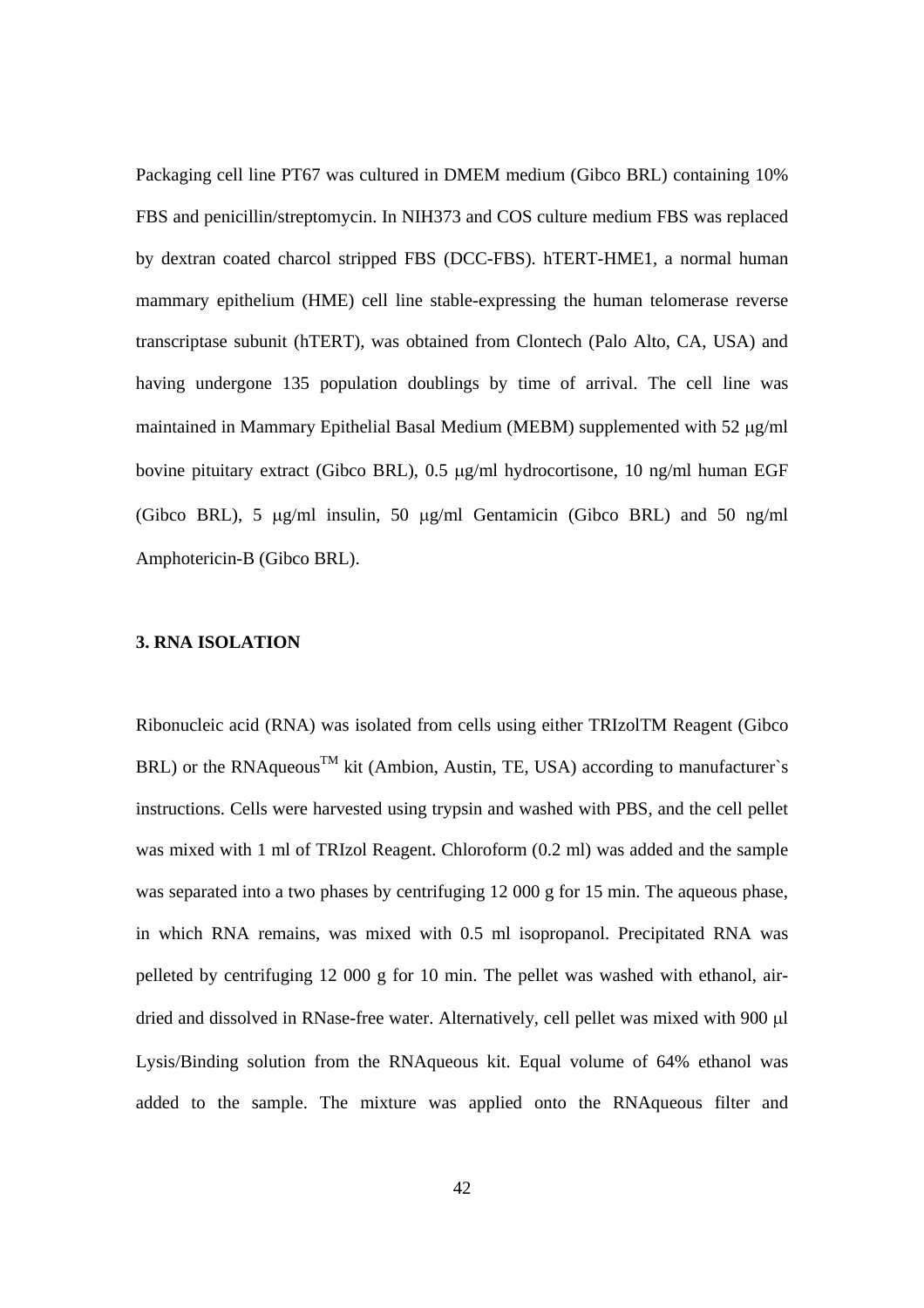microcentrifuged. The filter was washed with the Wash solutions (RNAqueous<sup>TM</sup> kit). RNA was eluted two times by adding 60 µl elution solution and incubating the tube in a heat block set at 65ºC for 10 min. RNA was precipitated, air-dried and dissolved in Rnase-free water.

# **4. DIFFERENTIAL DISPLAY**

In order to isolate progestin-regulated complementary deoxyribonucleic acid (cDNA) fragments from RNA samples of MCF-7 breast cancer cells, a differential display method was used. RNA was digested with Dnase I (Promega, Madison, WI, USA) for 1 h at 37 ºC, treated with phenol/chloroform and precipitated. RNAmap KIT (GenHunter, Nashville, TN, USA) was used according to manufacturer's instructions. The RNA  $(1 \mu g)$ was reverse-transcribed and amplified. Combinations of five up-stream primers and of four down-stream primers  $T_{12}MN$  (N=T, A, C, G) were used in polymerase chain reactions (PCRs).  $\left[\right]$ <sup>33</sup>P] dATP (1000 Ci/mmol) (Amersham, Buckinghamshire, England) was used to label PCR products in PCR reactions. PCR products were run on 6% polyacrylamide sequencing gels for 6 h at 1000 V using Poker Face II (Hoefer Scientific Instruments, San Francisco, CA, USA). After autoradiography, differentially expressed products were extracted from the gel and reamplified as recommended in the RNAmap KIT. The reamplified PCR product was subcloned in a PCR-TRAP vector (GenHunter). The insert was sequenced using the Dye Terminator cycle sequencing Ready Reaction kit (ABI Prism), and the samples were processed on an automated 310 Genetic Analyser (ABI Prism).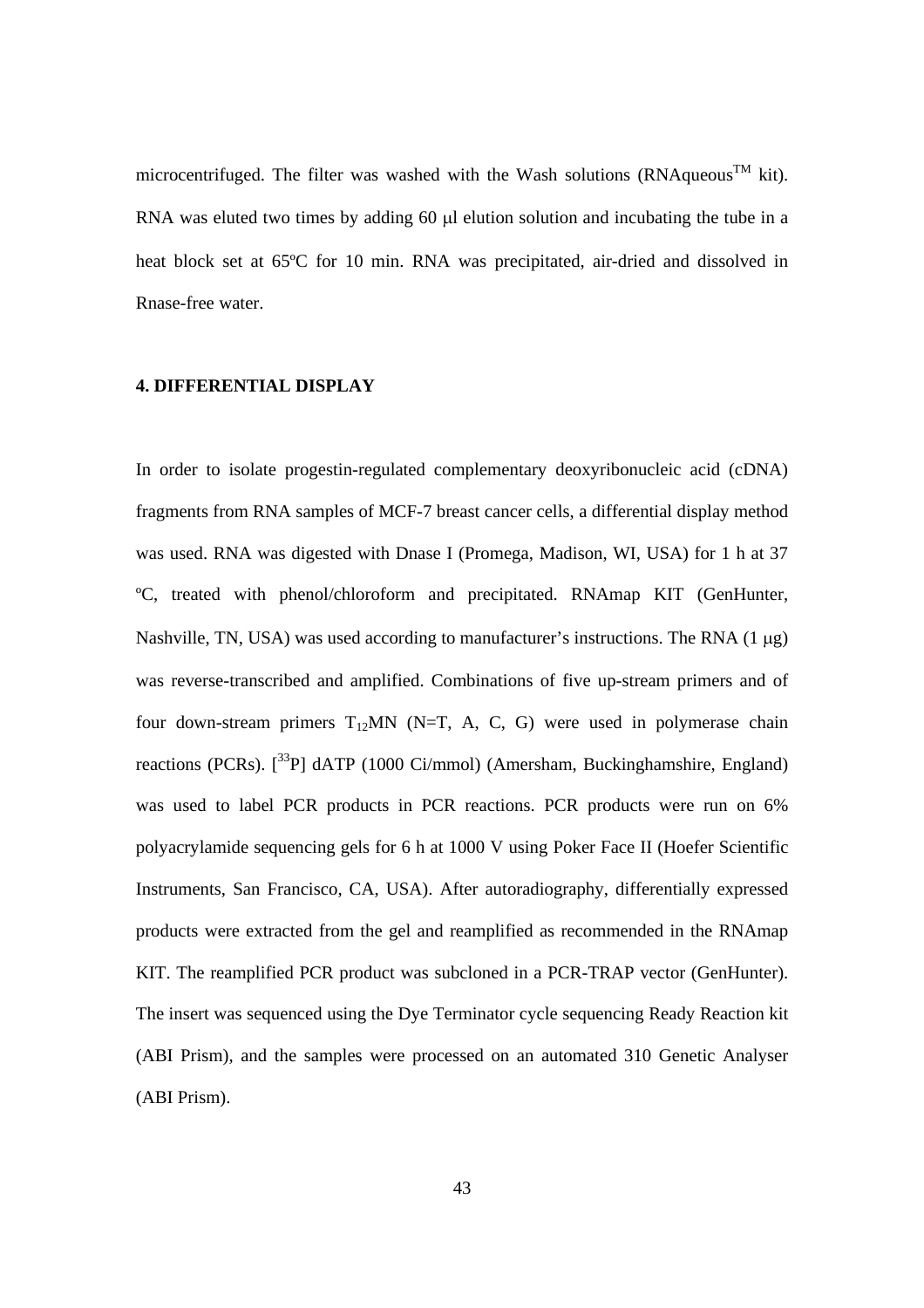#### **5. NORTHERN BLOTTING**

Total RNA (30-40 µg) was electrophoresed on a denaturing gel and blotted onto a nitrocellulose membrane (MSI, Westborough, MA, USA) using overnight capillary transfer in 10X SSPE (saline/sodium phosphate/EDTA). Hybridization between the membrane and radiolabeled probe was carried out for 16 h at 42  $\rm{^{\circ}C}$  in the hybridization solution [6X SSPE / 5X Denhardt's solution / 50% deionized formamide / 0.1% sodium dodecyl sulphate (SDS) / 100 µg/ml denatured salmon sperm DNA]. As probe a randomly primed 32P-labeled PCR product of GPR30 derived from differential display was used to detect endogenous GPR30 expression in MCF-7 cells. Alternatively, the probes used were two different *in vitro*-transcribed mRNAs when GPCR30 or GPCR30 antisense was detected in GPCR30 antisense-vector transfected cells. These two probes were made from the pBK/ cytomegalovirus (CMV)/ GPCR30 plasmid digested with restriction enzymes (SmaI or SalI, Promega) using MAXIscriptTM (Ambion) as described by the manufacturer. Sense GPCR30 was detected with the antisense probe, antisense GPCR30 with the sense probe. The filters were rehybridized with oligonucleotide complementary to 18S ribosomal RNA (Ambion) for normalization. The radiolabeled filters were exposed on X-ray film (Kodak BioMax). Quantification of signal density was accomplished using a Wallac densitometer (Turku, Finland).

## **6. QUANTITATIVE RT-PCR**

RNA was extracted from breast cancer cells treated with different steroid hormones and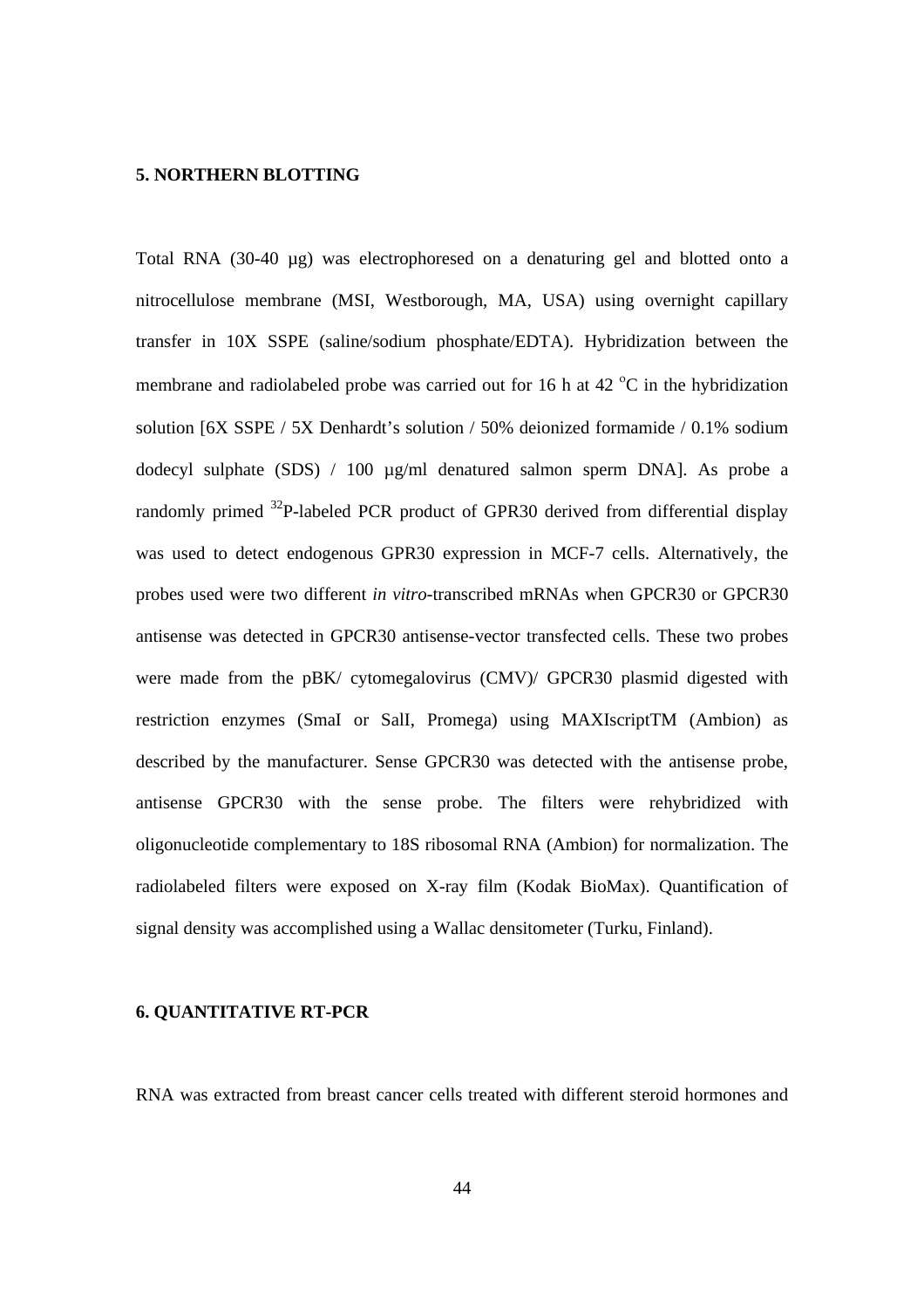inhibitors. In order to measure the regulation of mRNA in these samples, one-step RT-PCR was performed. The LightCycler instrument (Roche, Mannheim, Germany), LightCycler RNA Master SYBR Green I kit (Roche) and specific primers for GPCR30, TIF2 or the house-keeping gene TATA binding protein (TBP) were used in the assay. Sequences of the primers are presented in articles (I, IV). RT-PCR consisted of reverse transcription, denaturation, 40 cycles of PCR and a melting curve analysis as described in articles I and IV. Concentration values for the studied gene were taken from the calibration curve, which was made from PCR reactions made from serial dilutions (500- 100-20-4 ng) of the total RNA (x-axis). The relative concentration values (y-axis) were taken from the logarithmic phase of the amplification reaction of the studied gene. TBP control gene, which was not regulated by steroid hormones, was used for the normalization of RNA samples. This quantitative analysis of the LightCycler data was made employing LightCycler analysis software. The final results were expressed as Nfold differences in gene expression between untreated and treated samples normalized with housekeeping gene TBP expression level. Concentration values for the TBP were taken from the calibration curve made with TBP as mentioned.

# **7. CELL GROWTH ASSAYS**

#### **7.1. Relative cell growth**

Cells were seeded in 96-well plates at a density of  $1-3$  \*10<sup>3</sup> cells per well in the experimental medium, and were allowed to attach for one to two days. Thereafter, appropriate steroid hormones in 100% ethanol or vehicle (ethanol) were added, the final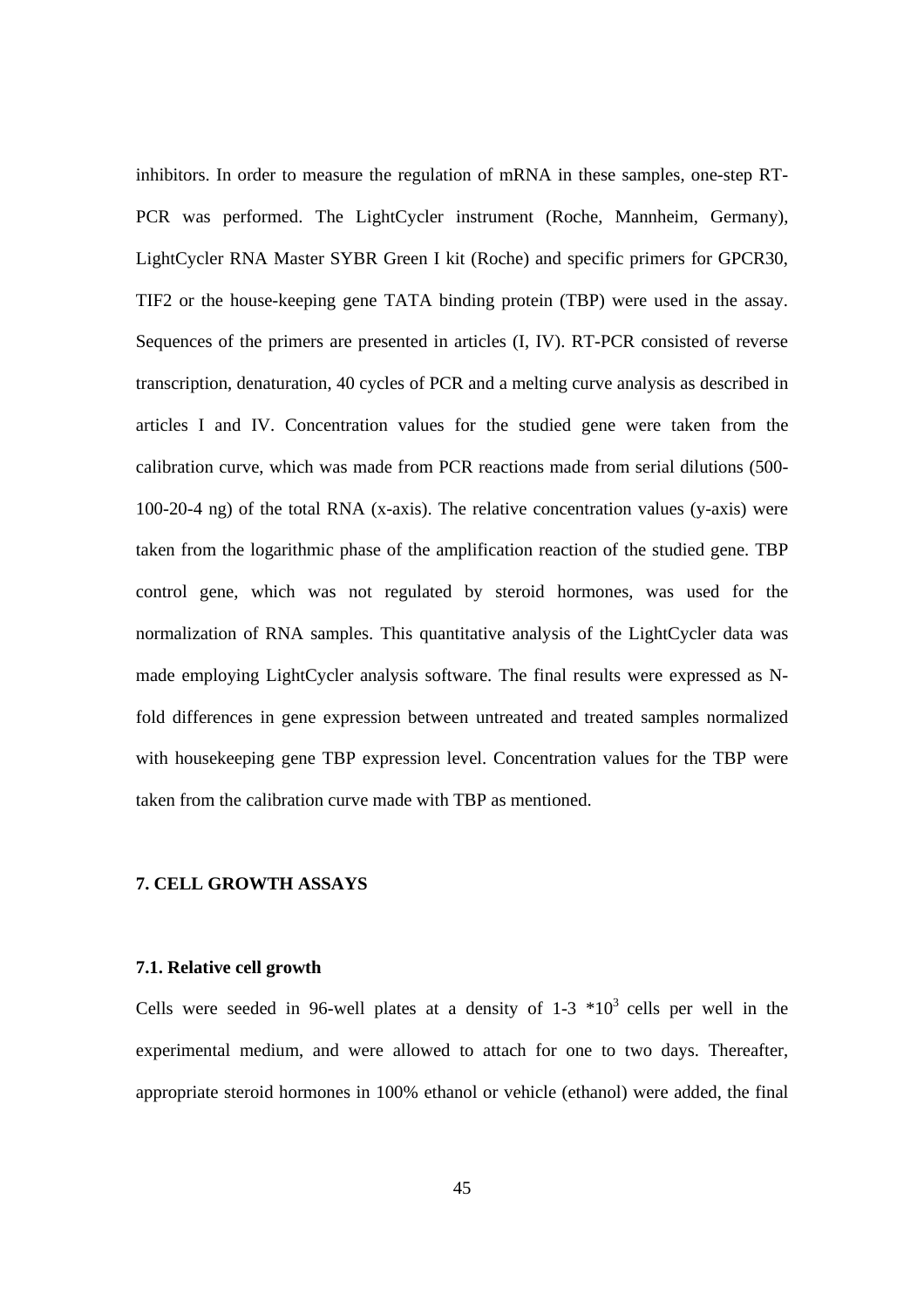ethanol concentration not exceeding 0.1%. Relative cell number was measured using the crystal violet method (Kueng et al. 1989). Cells were fixed, stained with crystal violet, dried and diluted with acetic acid. Absorbance was measured at a wavelength of 590 nm using a Victor 1420 Multilabel counter (Wallac).

# **7.2. Cell proliferation**

Cells were placed on top of glass slides in 4-well or 8-well plates at a density of  $10<sup>5</sup>$  and  $10<sup>4</sup>$  cells per well, respectively. The cells were incubated with 20  $\mu$ M bromodeoxyuridine (BrdU)(Sigma) for 2 h, then washed three times with phosphate buffered saline (PBS), fixed with 4% paraformaldehyde for 15 min at room temperature, and washed with PBS. If cells were pre-transfected with experimental plasmids, they were stained with 1 ml X-Gal staining solution  $[1 \text{ mg/ml } 5\text{-bromo-4-chloro-3-indolyl-B-D (Sigma), 10 µM MgCl<sub>2</sub>,$ 3 mM K<sub>4</sub>Fe(CN)<sub>6</sub>\*3H<sub>2</sub>O, 3 mM K<sub>3</sub>Fe(CN)<sub>6</sub>] for 15 h after fixation to detect βgalactosidase activity in transfected MCF-7 cells.

After fixation the cells were permeabilized using acetone/methanol and DNA was denaturated (Simonson et al. 1995). This was accomplished incubating the cells in 2 M HCl for 1 h at 37 $\mathrm{^{\circ}C}$  in order to expose incorporated BrdU residues for immunostaining. Cells were neutralized and equilibrated in PBS.

Cells were immunohistochemically stained using the primary antibody/peroxidaseconjugated secondary antibody/substrate method. In some cases Histostain-plus Bulk Kit (II, IV) was used according to instructions (Zymed Laboratories Inc., South San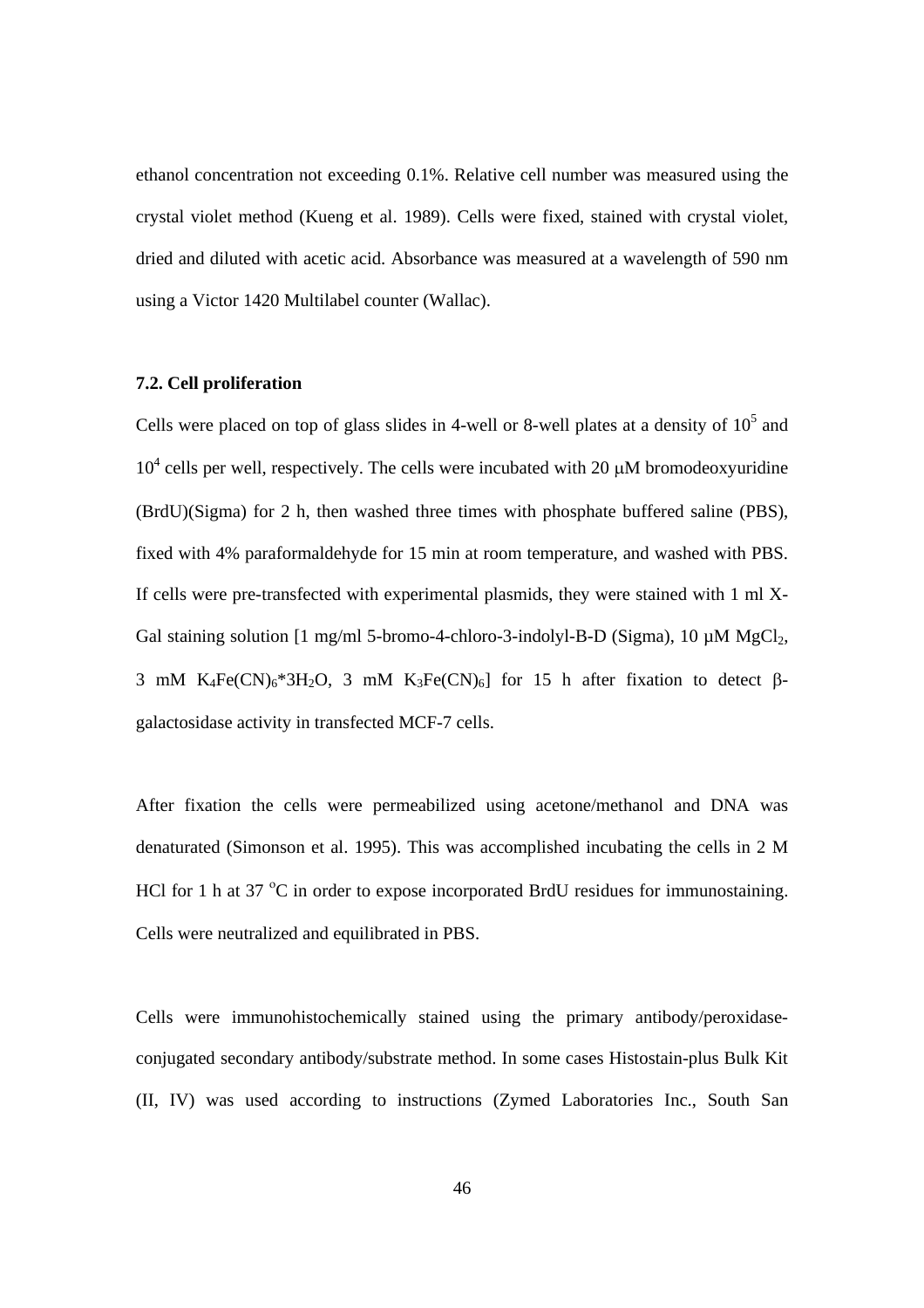Francisco, CA, USA). In the method cells were blocked with 10% normal horse serum for 20 min (I) or with the solution obtained from the Kit (II, IV). Monoclonal anti-BrdU (Sigma) (36 - 360 µg/ml) or anti-Ki-67 antibody (Boehringer-Mannheim, Mannheim, Germany) (0.2 µg/ml) was used as primary antibody. Cells were incubated with the antibody for 1 h in PBS containing 1% normal horse serum (I) or 0.5% BSA (Histostain kit)(II, IV) for 1 h. Peroxidase activity was measured using the diaminobenzidine (DAB) method (Ylikomi et al. 1992). In the transfection assay peroxidase activity was measured with the AEC+ Large Volume High Sensitivity Substrate-Chromogen System (Dako, Carpinteria, CA, USA).

## **7.3. Cell cycle analysis**

MCF-7 cells  $(10^5)$  were plated in cell culture plates, harvested using trypsin, washed with PBS and suspended in a buffer  $[0.1\%$  Triton-x 100, 0.1% Na-citrate, 50  $\mu$ g/ml propidium iodide (Sigma) in Q-water]. In a buffer cell membranes were lysed and DNA was stained with propidium iodide. The cells were incubated overnight at  $4^{\circ}$ C and thereafter filtered through a nylon mesh (30 µm). The samples were analyzed in a flow cytometer using a FACScand cell sorter (Becton Dickinson, Mountain View, CA, USA).

# **8. TRANSIENT TRANSFECTION**

MCF-7 cells  $(10^5 \text{ or } 10^6)$  were transfected using the commercial Lipofectamin 2000 method (Gibco BRL) as recommended by the manufacturer. LF2000 reagent (LF2000 1  $\mu$ / plasmid 1  $\mu$ g) was combined with the DNA mixture of pBk-CMV (2 or 20  $\mu$ g) or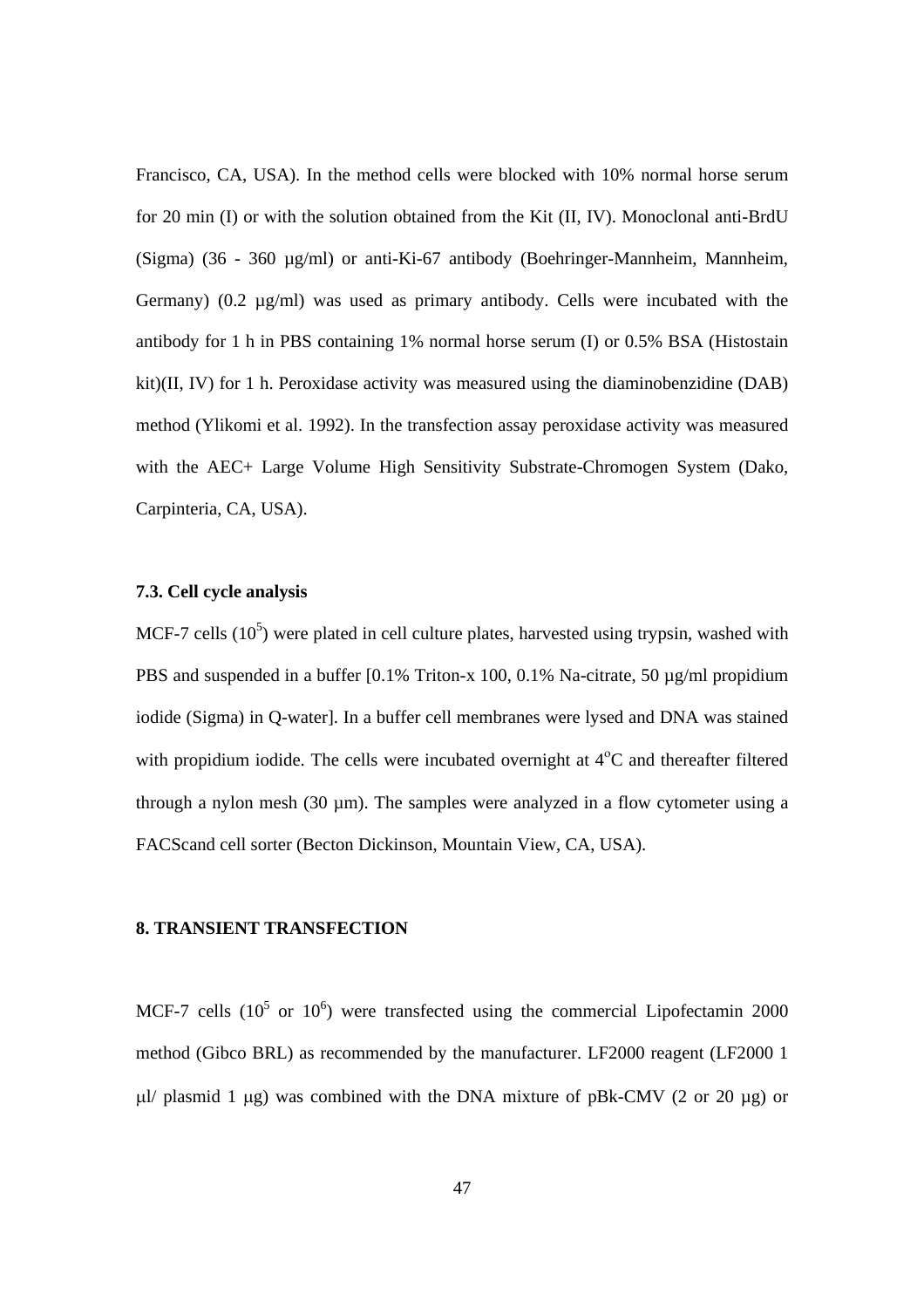GPCR30/pBk-CMV (2 or 20  $\mu$ g), and pCMV $\beta$ Gal (1 or 10  $\mu$ g) in this assay. After 24 h DMEM/F12 medium was removed and the experimental medium added. Thereafter the cells were used for the proliferation assay.

A DNA mixture of pCMVβGal 50 ng, pBk-CMV (0.3 µg) or GPCR30/pBk-CMV (0.1, 0.3, 0.6  $\mu$ g), glucocorticoid response element (GRE)-tk-luc (2.5  $\mu$ g) or murine mammary tumor virus (MMTV)-tk-luc (2.5 µg) was used to transfect COS cells. A DNA mixture of pCMVβGal (50 ng), GRE-tk-luc (2.5 µg) or MMTV-tk-luc (2.5 µg) was used to transfect hTERT-HME cells. The mixture was incubated for 20 min and added to monolayers covered with DMEM/F12 medium. After 6-24 h the medium was removed and the experimental medium with 0.5 µg/ml hydrocortisone added. These cells were used for the luciferase reporter assay.

# **9. LUCIFERASE REPORTER ASSAY**

After transfection the cells were incubated for 4 h with the culture medium, but without the presence of glucocorticoid. Forty-eight hours after glucocorticoid addition, luciferase activity was measured. Cell growth medium was removed and the cells were washed with PBS, covered with Lysis Reagent (Promega) for 15 min in the dark, and thereafter scarped with a plastic cell lifter. This lysate  $(10 \mu l)$  was mixed with The Assay Reagent (50 µl)(Promega) in the dark. The Light intensity was measured from the samples with 1450 Microbeta Plus Liquid Scintillation Counter (Wallac). The counter performed a 10 s measurement period for each reporter assay tube. The equal transfection efficiency was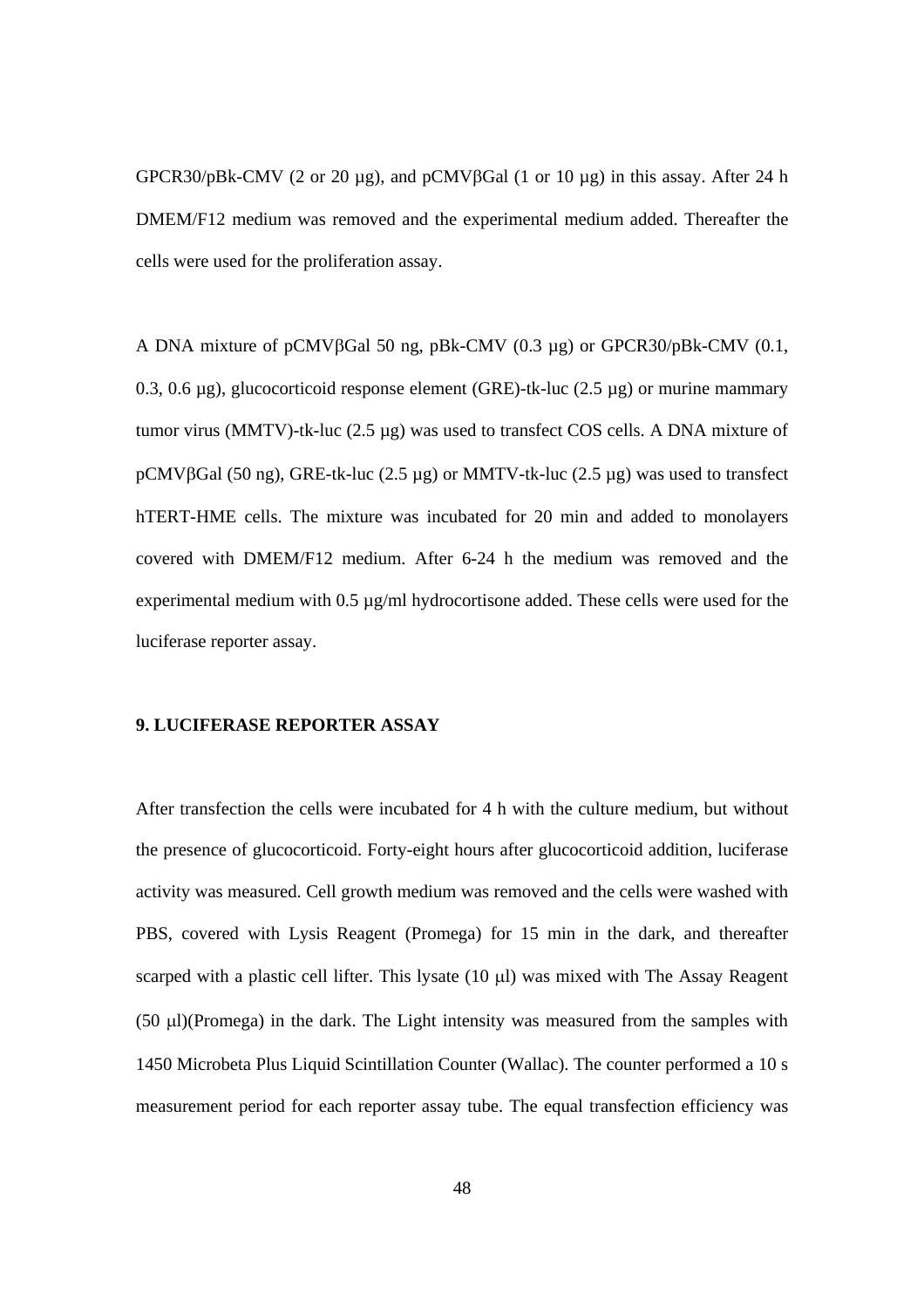confirmed by measuring  $\beta$ -galactosidase activity in heat-treated (10 min at 50°C) lysates and using the β-Galactosidase Enzyme Assay system (Promega) and Victor 1420 Multilabel counter at 450 wavelength (Wallac).

## **10. RETROVIRAL GENE DELIVERY**

# **10.1. Plasmid preparation**

Three plasmids were established. GPCR-Br/GPR30 was kindly provided by Dr. D. Thompson (Carmeci et al. 1997). GPCR30 was cloned in the BamHI and NotI sites of the pLEGFP-N1 vector (Clontech) replacing enhanced green fluorescent protein (EGFP). To create a p-LN1 vector the above-mentioned restriction sites were filled using Klenow Fragment (MBI Fermentas, Hanover, MD, USA), and the product was blunt-ligated with itself using 300 U T4 ligase (MBI Fermentas). GPCR30 was fused to EGFP of the pLEGFP-N1 vector. GPCR30-forward 5`-TAATAAGTCGACGGGTCTCTTCCT-3` and GPCR30-reverse 5`-ATTATTGGATCCTACACGGCACTGC-3` primers were used for PCR in order to incorporate restriction sites and allow cloning of GPCR30 at SalI and BamHI sites of the pLEGFP-N1 vector.

# **10.2. Virus production**

Viruses containing pLEGFP-N1, pLEGFP-N1/GPCR30, pL-N1 and pL-N1/GPCR30 vectors were established in a PT67 packaging cell line. A total of  $5*10^4$  PT67 cells were transfected using 1  $\mu$ l lipofectamine 2000 (Gibco BRL) and 1  $\mu$ g plasmid for 24 h. After 36 h incubation with the growth medium, 800 µg/ml Geneticin (Sigma) was added for a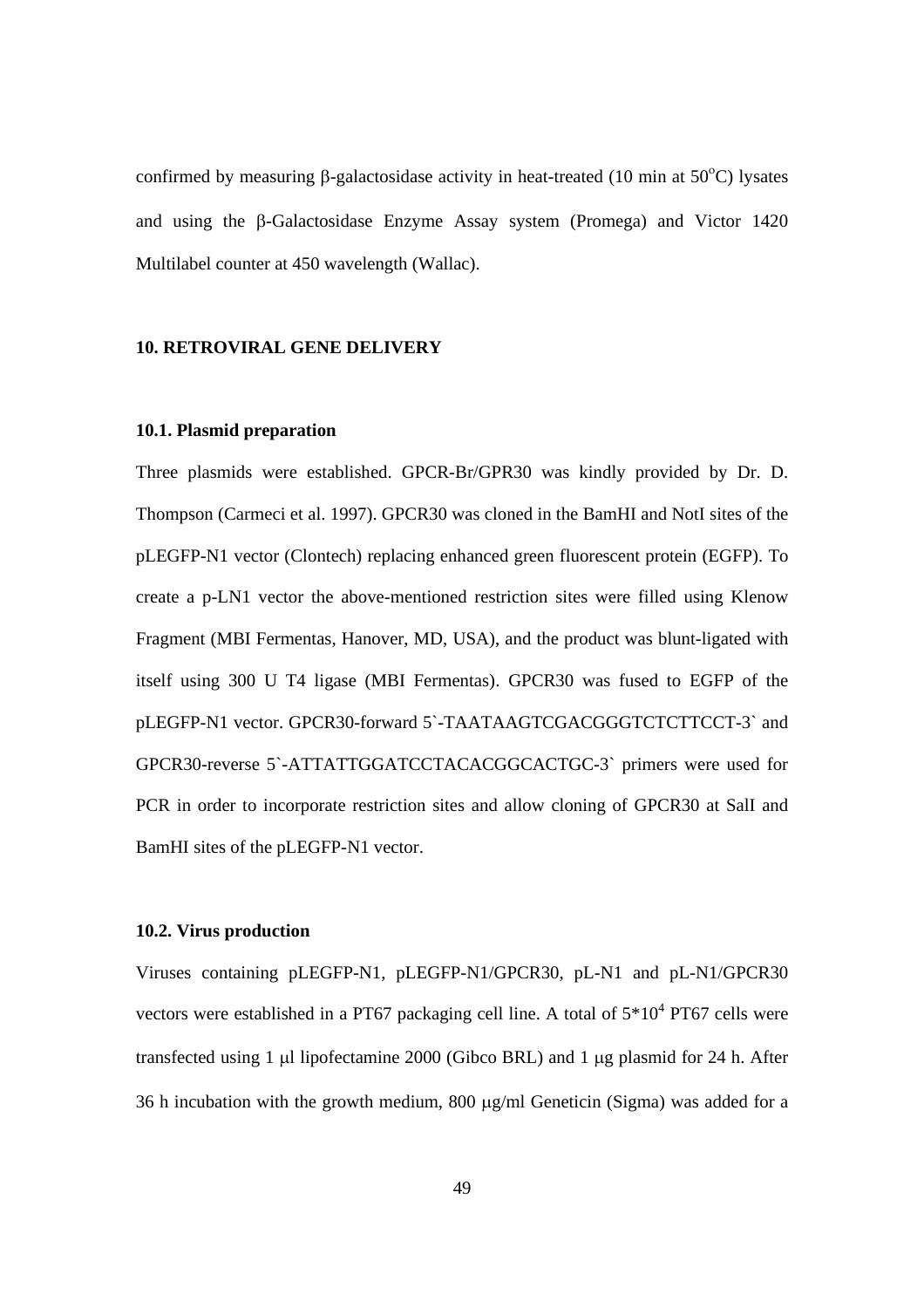selection time of one week for pLEGFP-N1, pL-N1 and pL-N1/GPCR30 vectors. Six colonies were isolated from each plasmid, and strains showing the highest viral titer were selected for further studies. Viral titer was determined using NIH373 cells as recommended in the Retroviral Gene Transfer and Expression User Manual (Clontech). PT67 cells stable-expressing viruses were grown for four to five days in the medium, and the medium was passed through a 0.45 µm polysulfonic filter FP30/0.45 CA-S (Schleicher & Schull, Dassel, Germany) before storage at –80 ºC.

## **10.3. Cell infection**

In preliminary studies optimal infection conditions were determined, and 13 viruses per cell were used to infect hTERT-HME1 cells. The cells were incubated with the viruses two separate times for 24 h, with 12-24 h between the infections. In some infections polybrene (Sigma) was added to reduce charge repulsion at a final concentration of 8 µg/ml. After 72 h incubation with the growth medium, 800 µg/ml Geneticin (Sigma) was added to select cells containing pLEGFP-N1, pLEGFP-N1/GPCR30, pL-N1 and pL-N1/GPCR30 vectors.

#### **10.4. Measurement of infection efficiency**

To measure EGFP production in infected cells, pLEGFP-N1/retrovirus-infected cells were plated on 96-well plates as in the cell growth assay. The medium was removed and 20 µl Cell Culture Lysis Reagent (Promega) was added to the wells. The plates were shaken for 15 min at 500 rpm. Fluorescence was measured using wavelengths 485 nm and 535 nm, and a Victor 1420 Multilabel counter (Wallac). A standard curve was made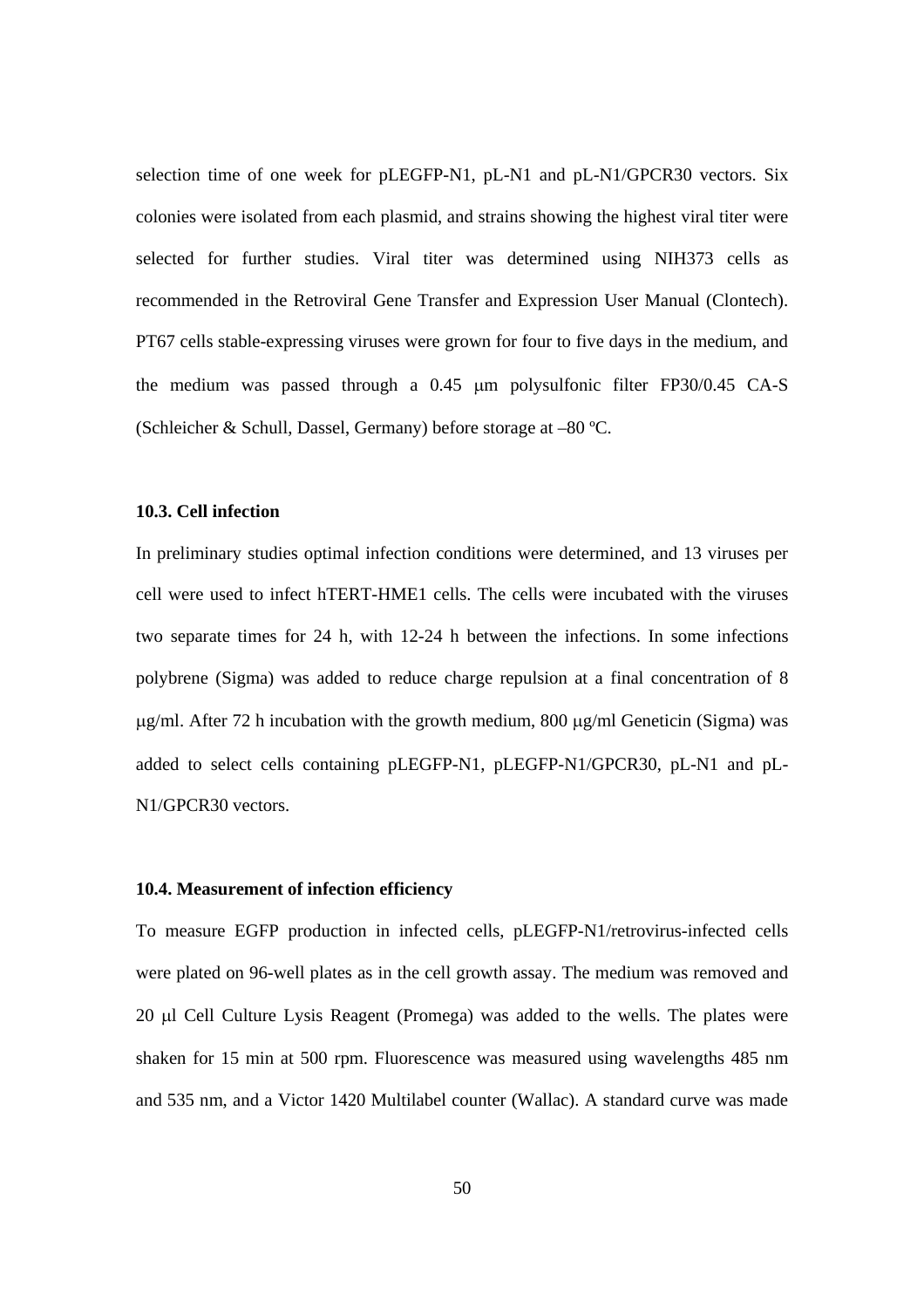in order to correlate absorbance with protein concentration using recombinant EGFP (Clontech).

# **11. CONSTRUCTION OF GPCR30 ANTISENSE EXPRESSING CELLS**

#### **11.1. Construction of a cell line expressing tetracycline-regulated transactivator**

Our purpose was to create a cell line, which expresses a transfected gene (antisense GPCR30) under tetracycline regulation. First, a MCF-7 cell line (named PMCF-7) expressing constitutively tetracycline-regulated transactivator was established. Cells were transfected using liposomes (Teifel and Friedl 1995) and plasmids 1) pUHD15-1 which expressed the tetracycline-regulated transactivator (tTa) and 2) tetO-CMV, which coded for the puromycin resistance gene under the control of a tTa-responsive promoter allowing positive selection of a primary cell line functionally expressing tTa (Chambard and Pognonec 1998). Single clones were further characterized by transiently transfecting a pTRE (thyroid hormone response element)-Luc reporter. Luciferase activity was measured using transfected tetracycline-treated cells as control.

#### **11.2. Introducing GPCR30 antisense expressing cells**

The full-length cDNA clone of GPCR-Br/GPCR30 (Carmeci et al. 1997) was cloned in the antisense orientation into the NotI and BamHI sites of the pCEP4-TET vector. pCEP4-TET is a derivative of the episomal expression vector pCEP4 (Invitrogen, Groningen, Netherlands), in which the CMV immediate early enhancer/promoter has been replaced by the heptamerized Tet operator sequences upstream of a minimal CMV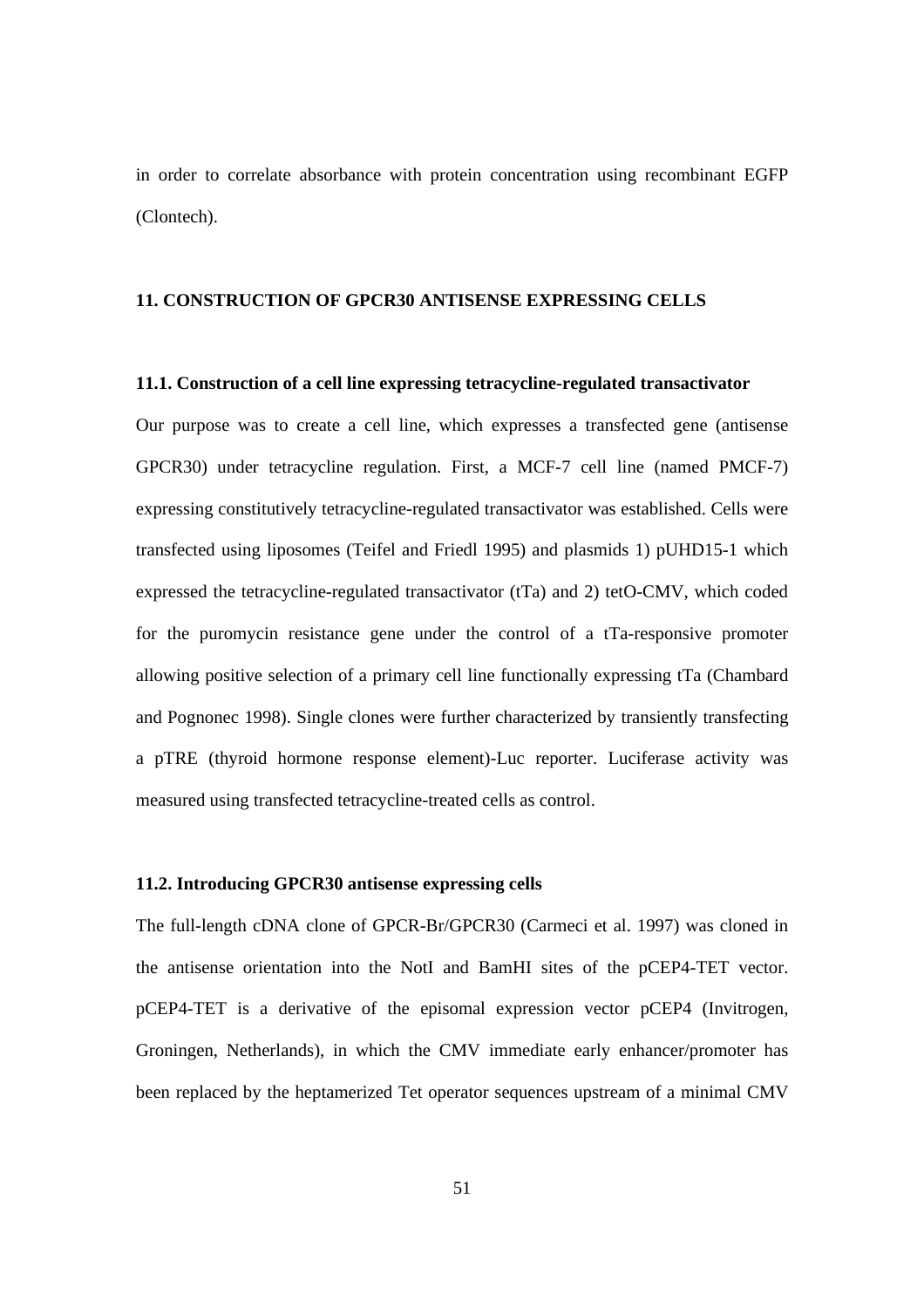promoter (Gossen and Bujard 1992). The PMCF-7 cell clone was stably-transfected with a pCEP4-TET vector or with pCEP4-TET containing GPCR30 in the antisense orientation. Two days after transfection 200 µg/ml Hygromycin (Sigma) was added to a select pool of PMCF-7 cells which contained the pCEP4-TET vector for a total of three weeks´ selection. Individual clones were not further separated.

#### **12. WESTERN BLOTTING**

#### **12.1. Sample preparation**

Cells were harvested using a cell scraper and cell number was calculated in a Burker cell chamber. To prepare total cell lysates, cell samples were mixed with sample buffer (125 mM Tris-HCl, pH 6.8, 20% glycerol, 4% SDS, 5% β-mercaptoethanol, 0.05% bromophenolblue). The viscosity of the samples was reduced by drawing samples through a 23G needle.

Nuclear extracts were prepared from  $2-10$   $*10<sup>6</sup>$  hTERT-HME cells as described elsewhere (Ahonen et al. 2000). In brief, cells were mixed with lysis buffer [20 mM Hepes, pH 8.0, 20 mM NaCl, 0.5% Nonidet P-40, 1 mM dithiothreitol (DTT)] supplemented with protease inhibitor cocktail (Boehringer-Mannheim). After a 5 min incubation on ice, a nuclear pellet was obtained by centrifugation for 1 min at maximal speed in an Eppendorf centrifuge. Nuclear proteins were extracted by incubating the cells with nuclear buffer  $\{20 \text{ mM Hepes (pH 7.9)}, 25\%$  glycerol, 0.42 M NaCl, 1.5  $\mu$ M MgCl<sub>2</sub>, 2 µM ethylenediamine tetraacetic acid (EDTA), pH 8.0} for 30 min on ice. Protein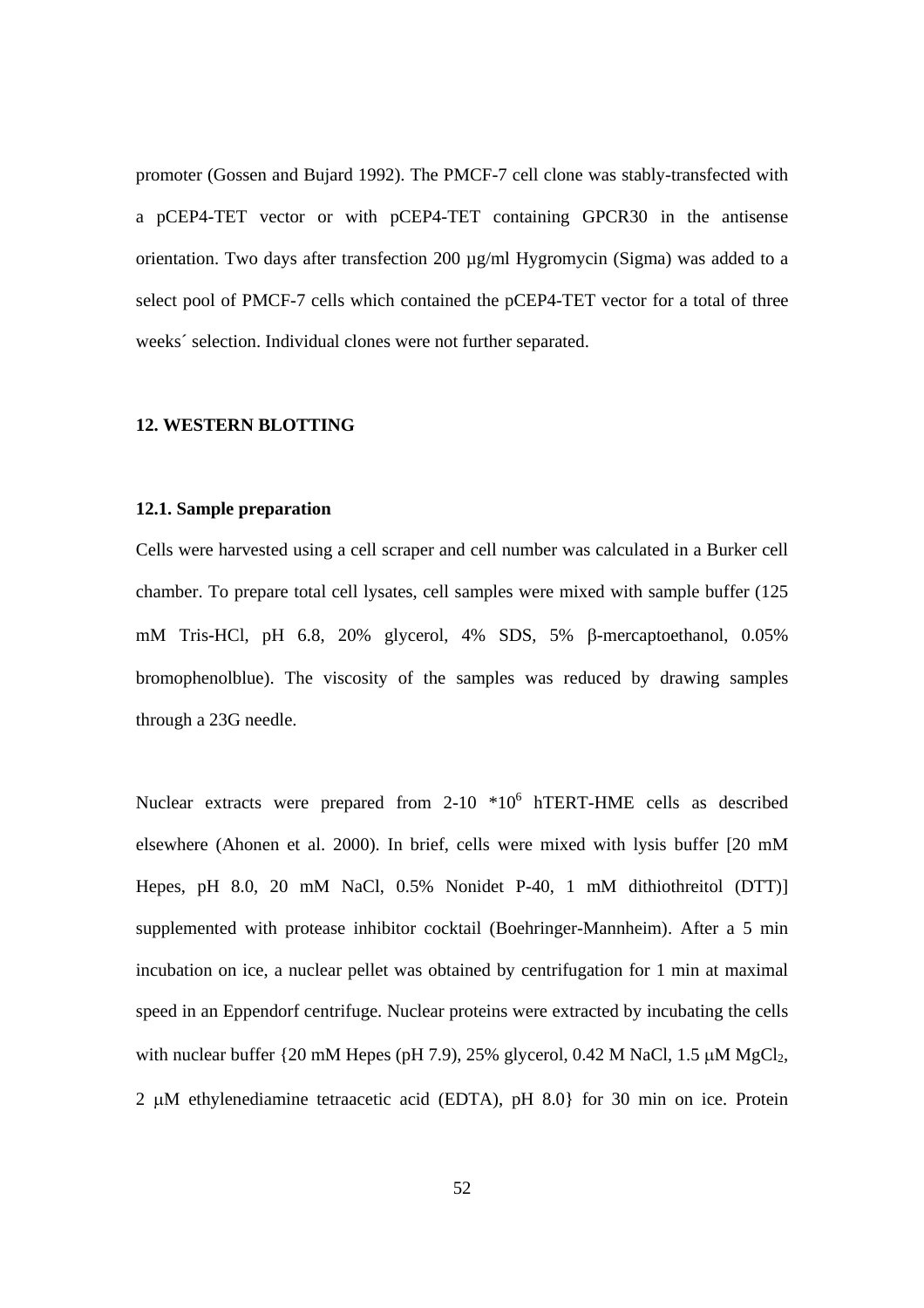concentrations were determined using BCA Protein Assay Reagent (Pierce, Rockford, Illinois, USA). Cell samples were mixed with sample buffer (250 mM Tris-HCl, PH 6.8, 40% glyserol, 8% SDS, 10% β-mercaptoethanol, 0.1% bromophenolblue) and boiled for 5 min.

# **12.2. Immunoblotting**

Immunoblotting was carried out as previously described (Pasanen et al. 1998). Equal amounts of cells  $(3*10^5)$  for total cell lysates or proteins (196 µg) for nuclear extracts were resolved in 12% polyacrylamide gel, and transferred to a nitrocellulose membrane with an electrophoretic transfer apparatus.

The membranes were blocked by incubation in 50 mM Tris, 0.9% NaCl (TBS) containing non-fat milk for 1 h at room temperature. After blocking, the membranes were incubated overnight at 4 °C with GRIP-1 (F-20) antibody (Santa Cruz Biotechnology, Santa Cruz, CA, USA) at a final concentration of 1 µg/ml. Biotinylated anti-goat IgG (Vector Laboratories Inc., Burlingame, CA, USA) and Horseradish Peroxidase Avidin D (Vector Laboratories Inc.) were used as secondary antibodies. Alternatively, membranes were incubated with antibody Cyclin D1-HD11 (Santa Cruz Biotechnology) or β-actin (Sigma), and washed. Membranes were also incubated with phospho p44/p42 MAP Kinase Antibody (New England Biolabs, Beverly, MA, USA) or 44/42 MAP Kinase Antibody (New England Biolabs) and β-galactosidase Antibody. To detect the expression of nuclear receptors antibodies: glucocorticoid receptor (GR) P20 (Santa Cruz Biotechnology), NCL-L-PR (Novocastra) and NCL-ER-6F11 were used. As secondary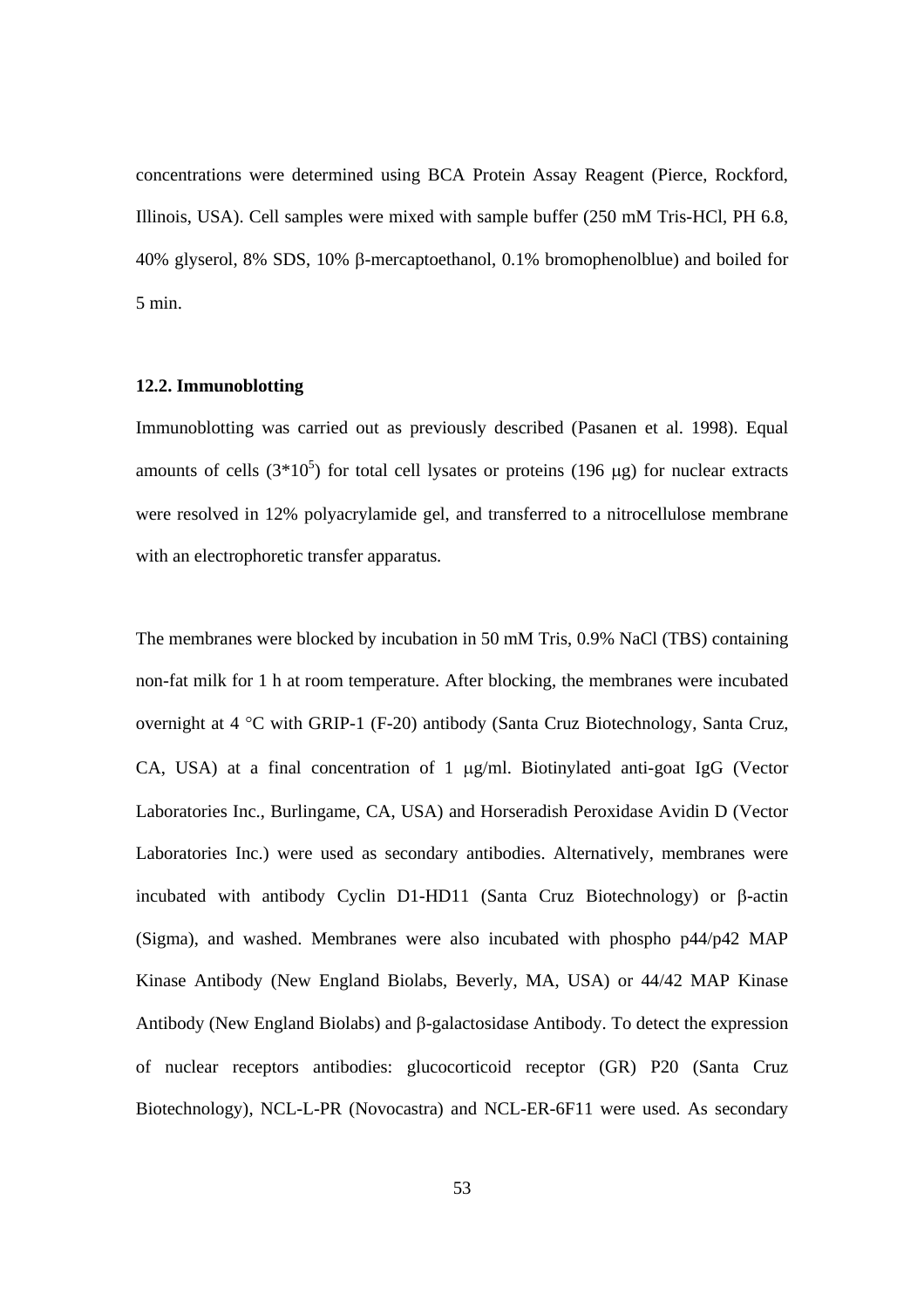antibody peroxidase-conjugated goat anti-rabbit IgG (Cappel, West Chester, PA, USA) was used for cyclin D1, phospho p44/p42, p44/p42, beta-galactosidase and GR. Peroxidase-conjugated goat anti-mouse IgG was used to detect PR, ER and β-actin. After washing, labeled proteins were detected by an enhanced chemiluminescense (ECL) method (Amersham).

### **13. MEASUREMENT OF ERK-1/-2 KINASE ACTIVITY**

ERK-1/-2 activities from the MCF-7 cells were measured using a nonradioactive method and the p44/42 MAP Kinase Assay Kit according to manufacturer`s instructions (Cell Signaling, Beverly, MA, USA). Monolayers were washed with PBS and cells were harvested using a rubber policeman. Cells were mixed with the Lysis buffer (Cell Signaling). Cell density was adjusted to a final concentration of  $1.6*10^6$  cells/ml. Cellular DNA was sheared using sonication. Lysates were centrifuged for 10 min at 12 000 g at 4 <sup>o</sup>C. The supernatant was collected and stored at  $-80$  <sup>o</sup>C. ERK-1/-2 kinases were immunoprecipitated from  $8*10^5$  MCF-7 cells with antibody against phospho-p44/42 MAP Kinase (Cell Signaling), which was immobilized by crosslinking to crosslinked agarose hydrazide beads. The supernatant (200 µl) was incubated with the antibody (15  $\mu$ l) on a rocking platform at 4 °C for overnight. The sample was pelleted by microcentrifuging for 30 s. The pellet was washed with the Lysis buffer (Cell Signaling) and Kinase buffer (Cell Signaling). Precipitated kinases were incubated with a 2 µg Elk-1 fusion protein (Cell Signaling) and 200 µM adenosine triphosphate (ATP) (Cell Signaling) 30 min at 30 °C. The sample was boiled for 5 min and microsentrifuged for 2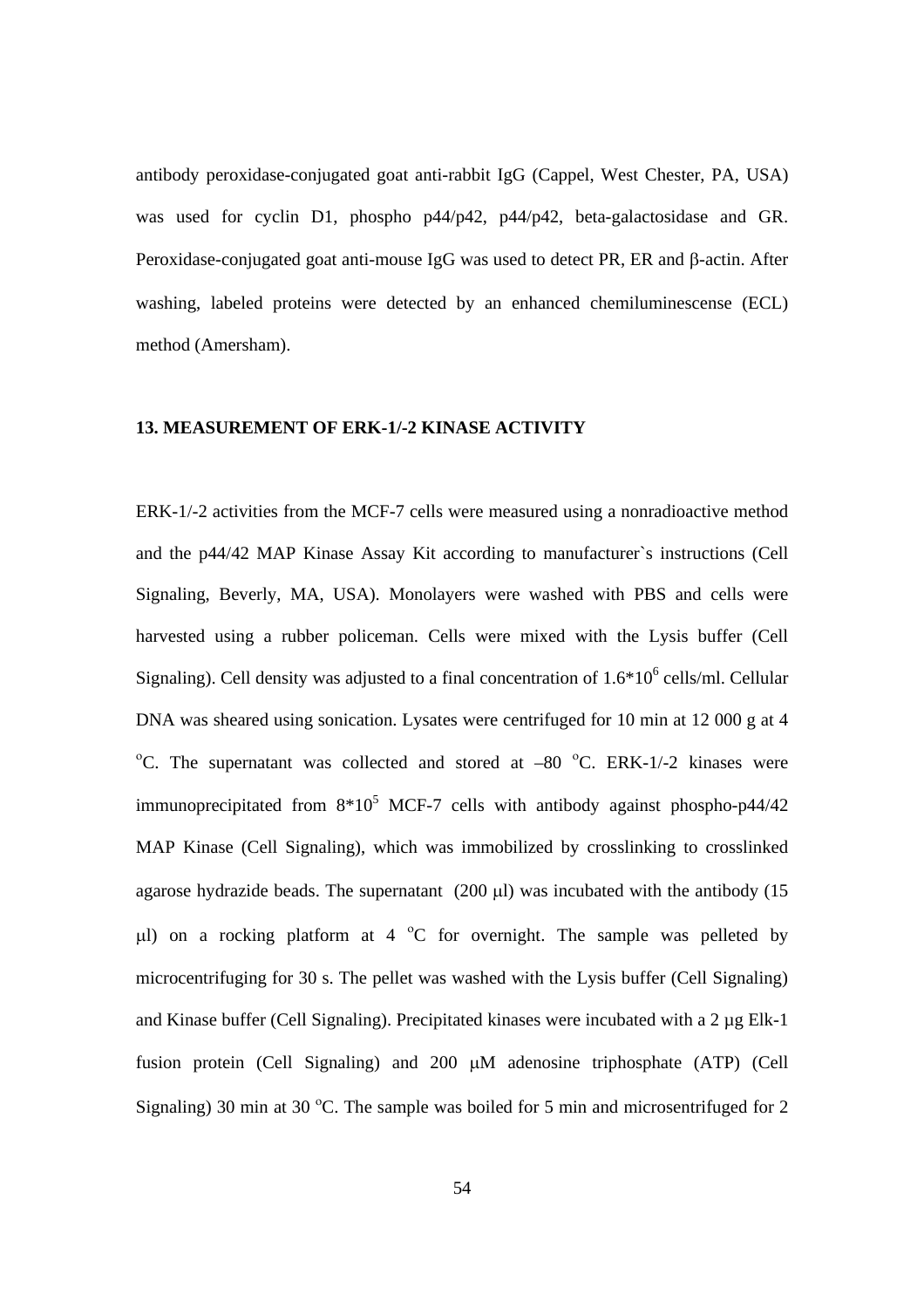min. In the sample Elk-1 phosphorylation (by precipitated ERK-1/-2) was detected by Western blotting using Phospho-Elk-1 (Ser 383) Antibody (Cell Signaling). Peroxidaseconjugated goat anti-rabbit IgG (Cappel) was used as secondary antibody. After washing, labeled proteins were detected by the ECL method (Amersham).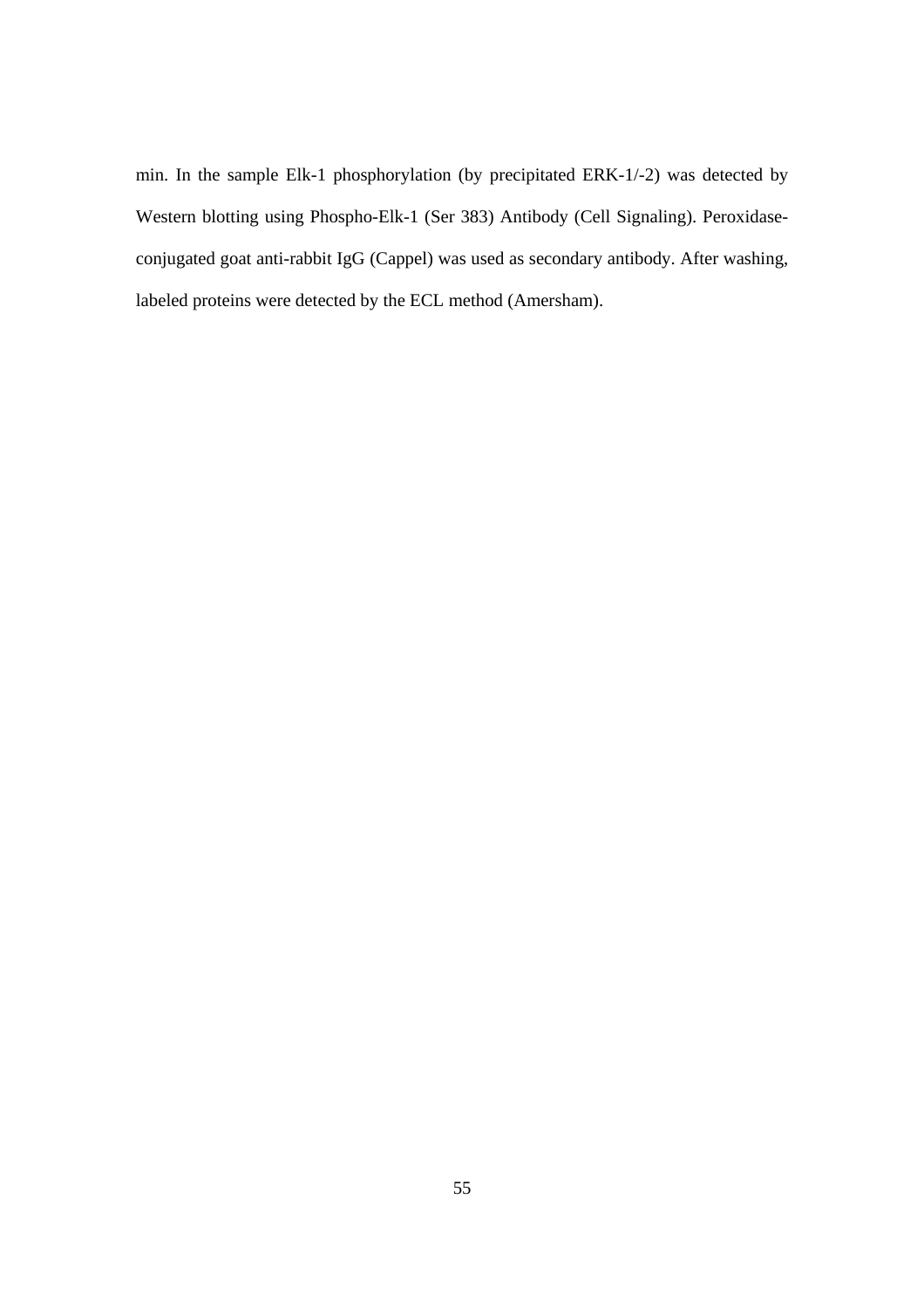# **RESULTS**

# **1. IDENTIFICATION OF GPCR30 AS A PROGESTIN TARGET GENE (I)**

Our intent was to identify novel progestin-regulated genes which would be involved in progestin-induced growth regulation in breast cancer cells. To study the effect of progestin on gene regulation, we cultured MCF-7 breast cancer cells with estrogen and subsequently treated the cells with progestin, MPA. RNA was isolated for PCR-based differential display analysis 24 h and 48 h after progestin addition, the time-points being chosen in view of the established growth-inhibitory response by progestin at 24 h and 48 h. Twenty different primer combinations were used for PCR analysis. Resulting cDNA fragments were run in the gel, and differentially expressed products were isolated. The regulation of the expression of cDNA fragments by MPA was confirmed by Dot blot analysis. Six of the fragments were found to be regulated by MPA, and these were cloned to the vector and sequenced. We used BLAST search for the analysis of nuclear sequences. Two of the transcripts showed 96 - 100% identity to GPCR30 and there was no significant similarity to any other genes. These two transcripts of GPCR30 were expressed in MPA-treated cells, but not in the control cells at either 24 or 48 h in differential display analysis.

To study GPCR30 mRNA regulation by progestin and other steroid hormones, we extracted RNA from different breast cancer cell lines and used RNA for Northern blot and reverse transcription (RT)-PCR analysis. GPCR30 mRNA was specifically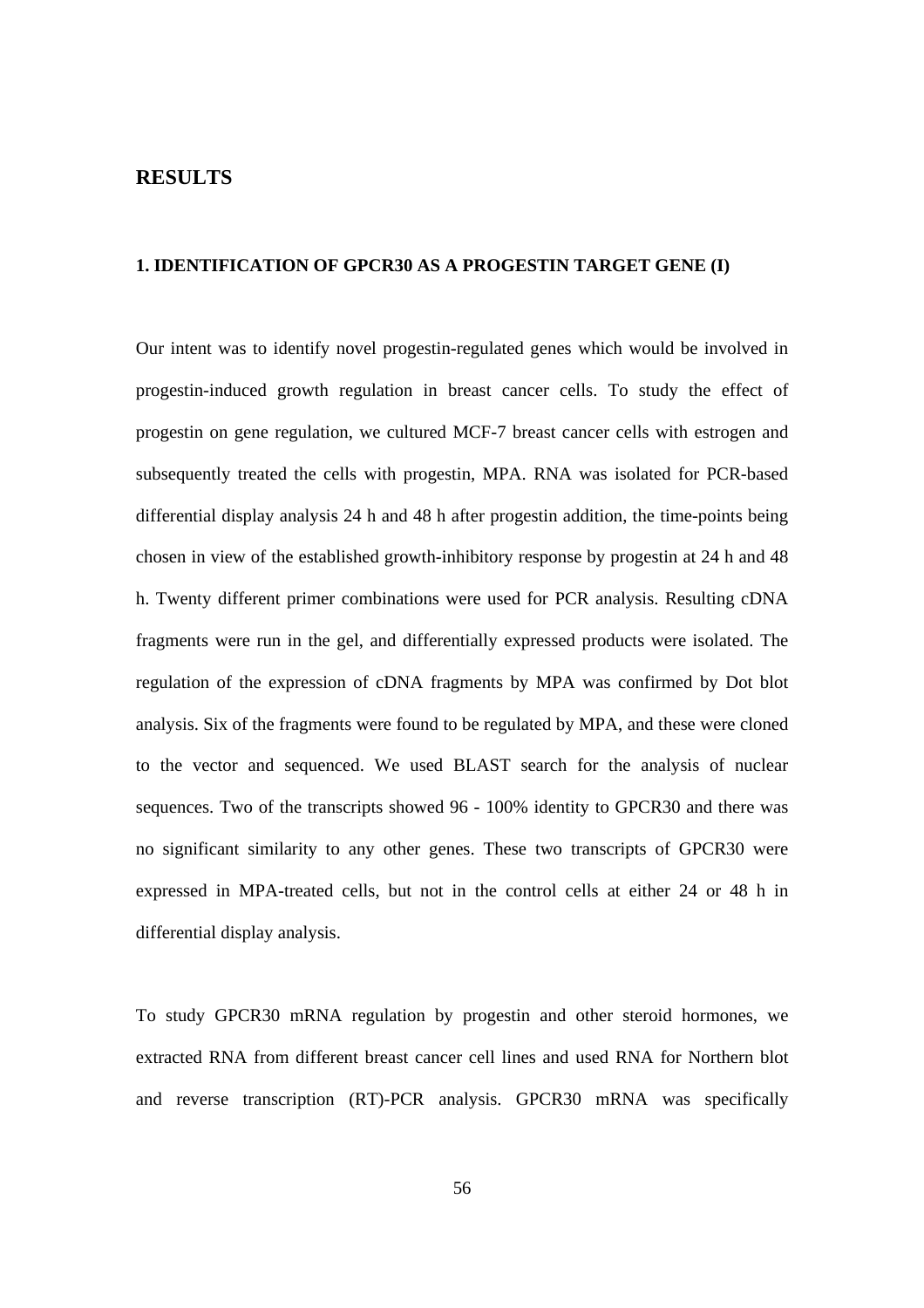upregulated by progestins (MPA, R5020) and progesterone three- to six-fold, but not by anti-progestin, dihydrotestosterone or dexamethasone in MCF-7 cells. The specificity was confirmed by the observation that anti-progestin RU486 abrogated MPA-induced GPCR30 up-regulation, and GPCR30 was upregulated in a concentration-dependent manner. GPCR30 was expressed relatively late (between 8 and 18 hours). Protein synthesis inhibitor (cycloheximide) did not abrogate GPCR30 mRNA expression, whereas RNA synthesis inhibitor (actinomycin D) did. It can be hypothesize that progestin either enhances GPCR30 transcription or affects GPCR30 mRNA stability. GPCR30 mRNA was also upregulated by MPA in other breast cancer cell lines (ZR-75-1, CAMA-1) 1.5 to 4.5-fold.

Because 1) GPCR30 mRNA was upregulated relatively late (between 8 and 18 hours), 2) protein synthesis inhibitor did not abrogate GPCR30 expression and 3) MAPK pathway has been shown to regulate the activity of PR (Lange et al. 2000, Shen et al. 2001), it was sought to establish whether MAPK activation mediates progestin-induced GPCR30 upregulation. When cells were treated with two different inhibitors of MEK activity (PD980159, U0126), these did not affect GPCR30 expression as studied by quantitative RT-PCR analysis. Interestingly, the inhibitor of p38 MAPK activity stimulated GPCR30 mRNA expression and progestin had no additional effect on the mRNA regulation in MCF-7 cells, which would suggest that the p38 MAPK pathway regulates GPCR30 expression.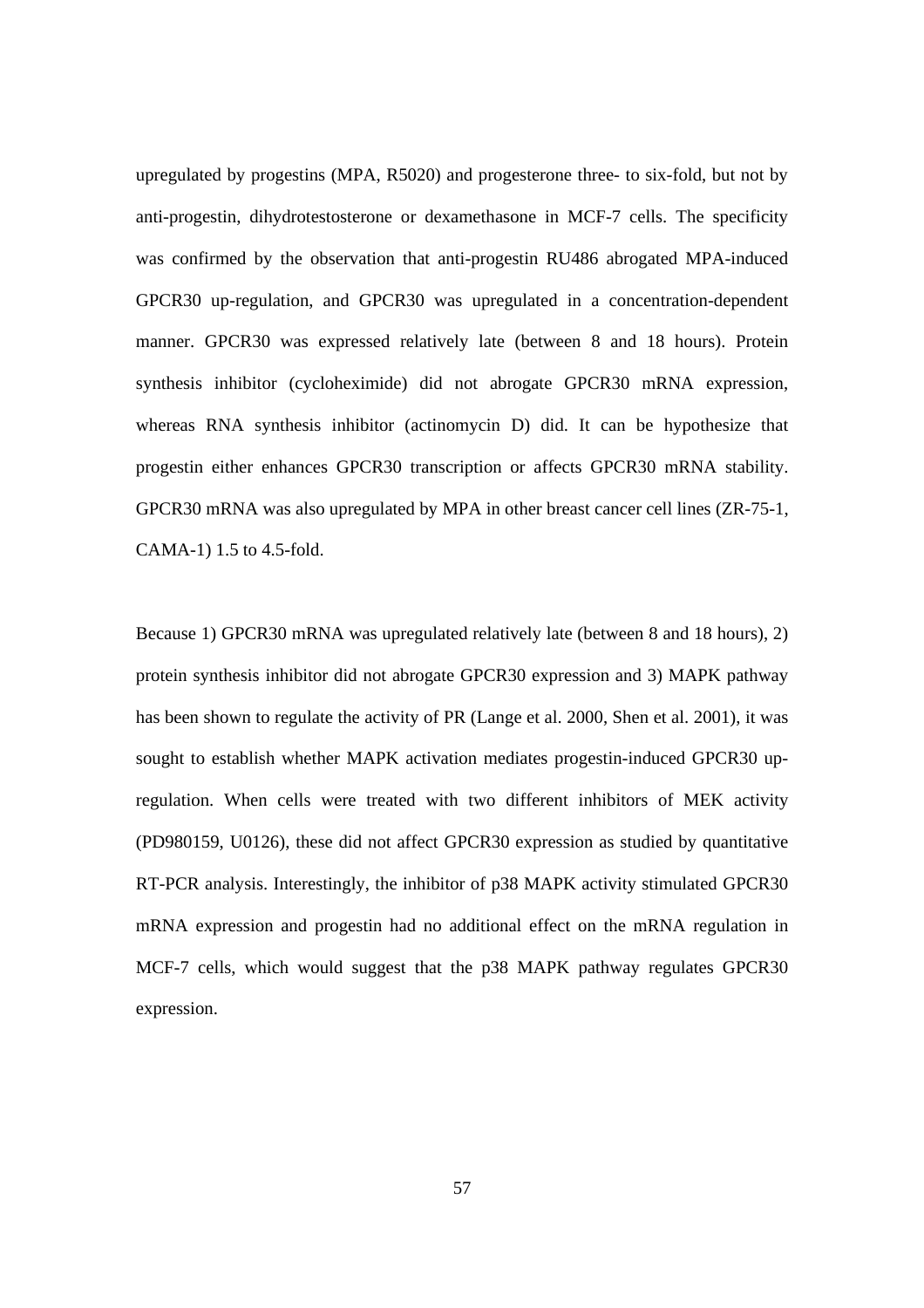### **2. THE EFFECT OF GPCR30 ON GROWTH**

## **2.1. Correlation of GPCR30 expression with growth (I)**

We first used correlation analysis to study whether GPCR30 expression is associated with growth, comparing cell growth level and GPCR30 mRNA expression after progestin treatment. The dose- and time-dependent increase in GPR30 mRNA expression correlated with progestin-induced growth inhibition in MCF-7 breast cancer cells. When progestin failed to inhibit growth (cells were grown without the presence of estrogen), GPR30 expression was down-regulated. Indeed, progestin enhanced growth by 16% - 34% between 72 and 120 h without estrogen. This effect was associated with GPCR30 down-regulation by 8%-70% between 12 and 48 h. When cells were cultured with antiandrogen (flutamide) or anti-progestin (RU486), the growth stimulatory effect of MPA was partly diminished, suggesting that the growth-stimulatory effect is mediated through AR and PR. Additionally, the magnitude of GPCR30 expression analyzed with RT-PCR correlated with progestin-induced growth inhibition when comparison was made between different breast cancer cell lines: CAMA-1, MCF-7, ZR-75-1 and BT-474.

#### **2.2. Transient expression of GPCR30 in breast cancer cells (II)**

In MCF-7 cells the effect of GPCR30 on growth was studied using a transient transfection assay. We transiently transfected GPCR30 with reporter plasmid to cells, and analyzed cell proliferation using BrdU and immunohistochemistry. GPCR30 expression inhibited estrogen-stimulated cell proliferation by 44% - 39% between 6 and 30 h. To ascertain whether the effect of GPCR30 on growth is dependent on estrogen, we cultured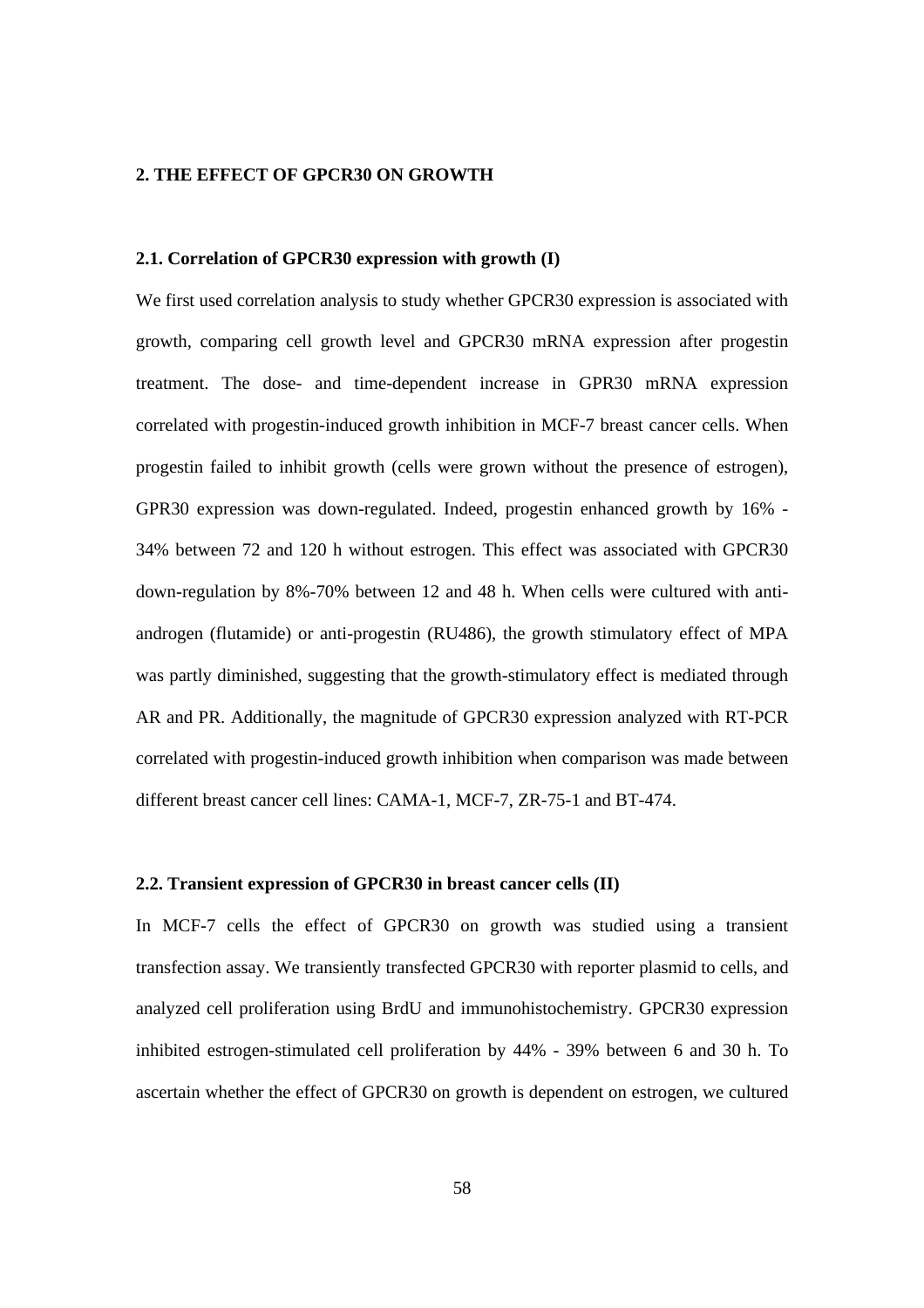cells without estrogen. Interestingly, GPCR30 expression inhibited cell proliferation even more without estrogen, by 55% - 86% between 0 and 30 h.

#### **2.3. Stable expression of GPCR30 in immortalized mammary epithelial cells (IV)**

In order to study the effect of GPCR30 on the growth of immortalized mammary epithelial cells, we established a HME cell line which stable-expressed GPCR30 by using retrovirus-mediated gene delivery. GPCR30 was expressed at a high level in an immortalized HME cells as verified by RT-PCR analysis. As control we used cells infected with empty vector. In order to confirm that the effect of GPCR30 on growth was due to GPCR30 protein expression, we measured the effects of GPCR30 fused with enhanced green fluorescent protein (EGFP). As control we used HME cells infected with the plasmid expressing EGFP or parental HME cells. EGFP and GPCR30-EGFP expression was detected in the experimental cells at a high level.

When growth level was compared between GPCR30-expressing and control cells (infected with empty vector), relative cell growth was inhibited by 23-34% between 48 – 168 h analysed using crystal violet staining. The effect was more marked when we measured cell proliferation using BrdU incorporation analysis. Before the BrdU experiment the cells were allowed to attach, for one to two days, the medium was changed and 0 h time point measured. This analysis revealed that proliferation was inhibited by GPCR30 by 60-87% between 0 and 72 h. Corresponding results were also obtained from KI-67 staining. Prior to the Ki-67 assay HME cells were arrested at the G0/G1 phase by growth factor deprivation (MEMB medium present without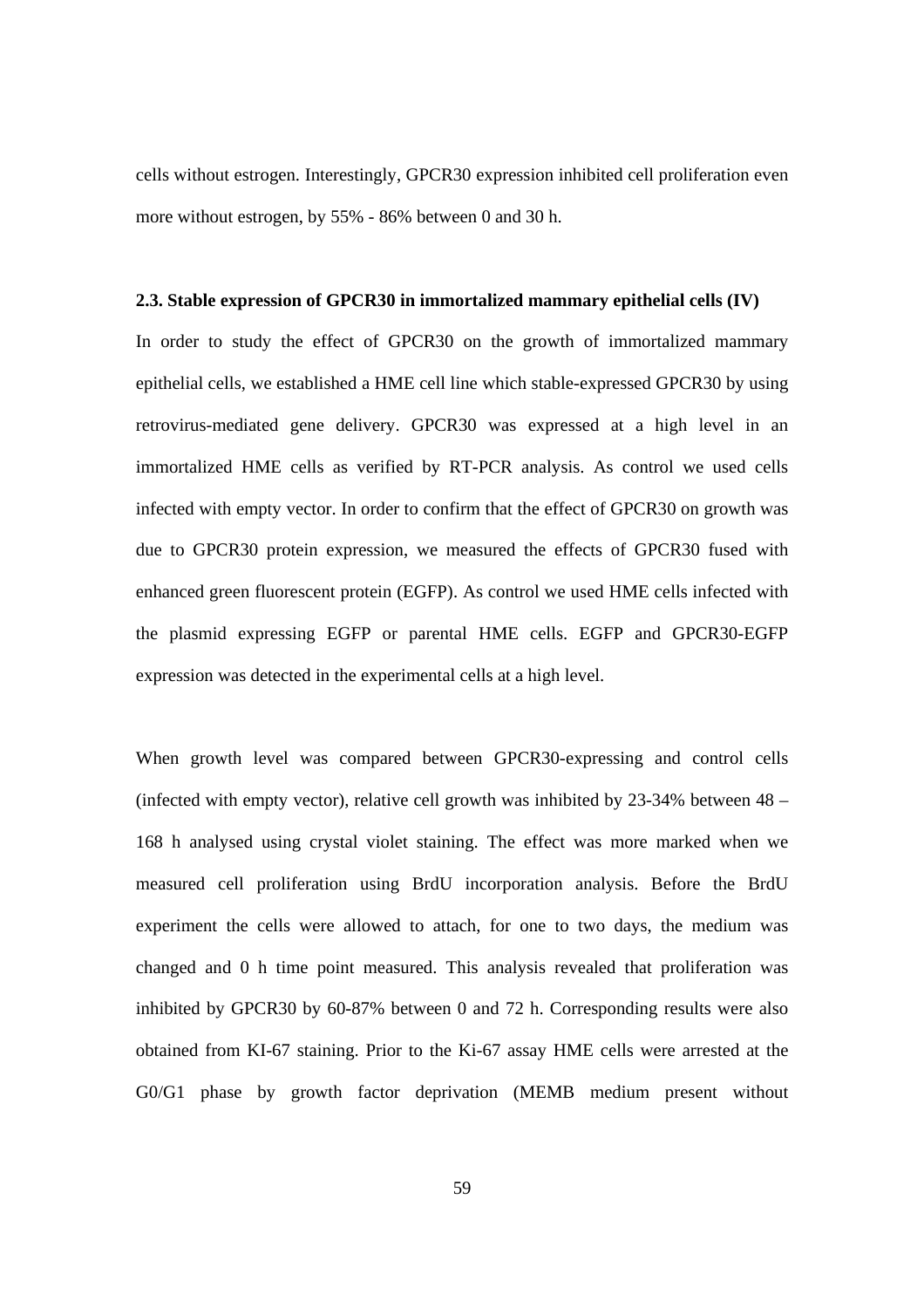supplements) for 24 h. Ki-67 staining revealed that GPCR30 reduced the number of cells in the cell cycle by 40% at 2 h, further increasing to 53% at 12 h. In a similar manner relative cell growth was inhibited when HME cells were transfected with EGFPconjugated GPCR30. As control cells were used HME cells expressing EGFP.

#### **2.4. Antisense GPCR30 expression in breast cancer cells (II)**

To further characterize the effect of GPCR30 on growth, we established a PMCF-7 cell line which expressed GPCR30 antisense under regulation of tetracycline. PMCF-7 cells were tested with luc-reporter plasmid (before transfection of GPCR30 antisense expression plasmid) in order to confirm the ability of cells to regulate gene expression. PMCF-7 cells showed a 50-fold increase in luciferase activity when comparison was made with tetracycline-treated control cells.

The GPCR30 antisense construct was transfected in PMCF-7 cells and the expression of GPCR30 antisense was confirmed by Northern blotting. In control cells tetracyclinetreatment down-regulated GPCR30 antisense expression as verified by Northern blotting. It also emerged that GPCR30 antisense was able to prevent MPA-induced GPCR30 mRNA up-regulation.

GPCR30 antisense increased the number of MCF-7 cells as analyzed using crystal violet staining. This further confirmed the growth-inhibitory property of GPCR30. GPCR30 antisense increased cell proliferation measured using BrdU incorporation and immunohistochemistry. When GPCR30 expression was diminished, the entry of cells into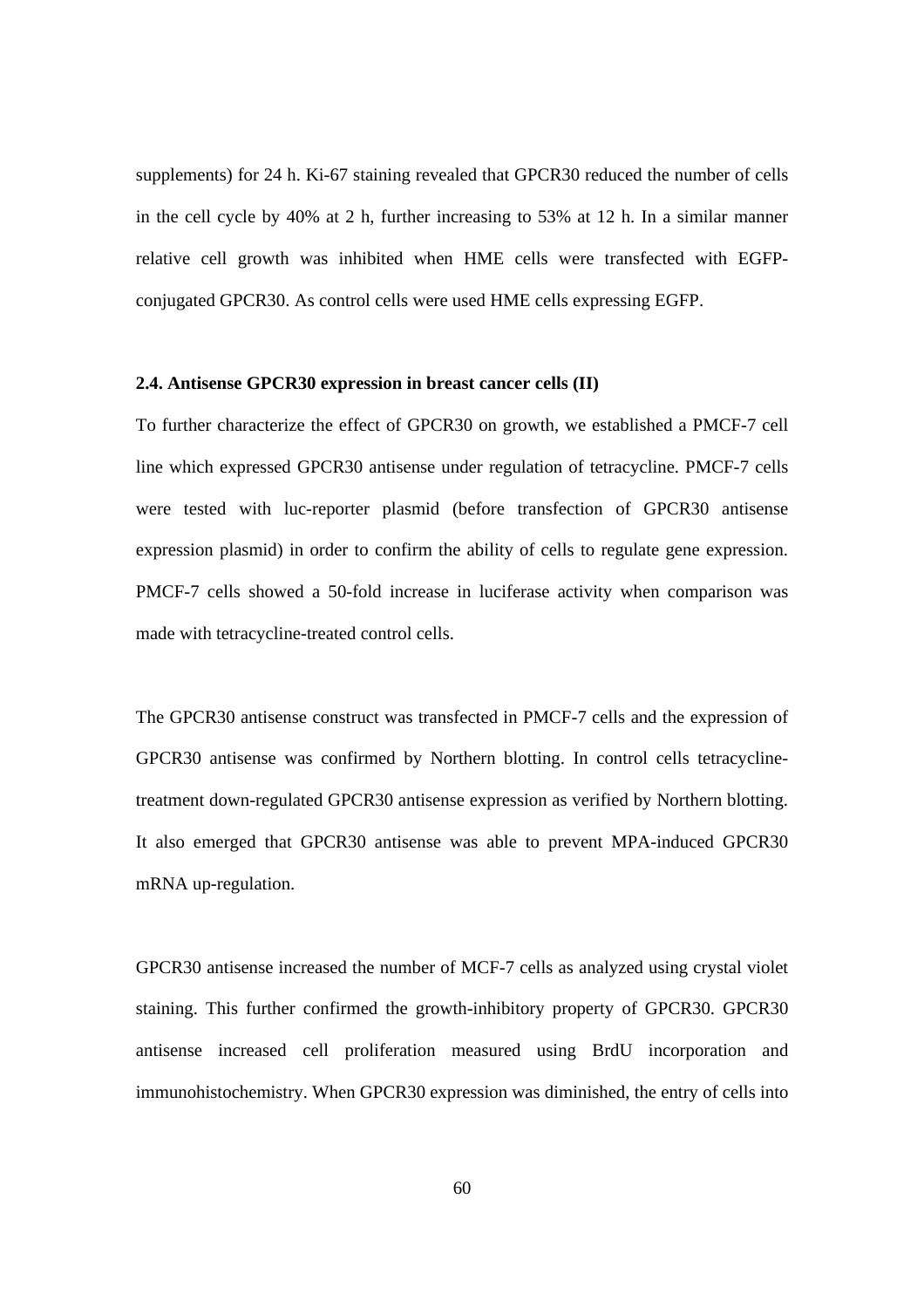the cycle was accelerated as analyzed using Ki-67 staining and immunohistochemistry. These results would suggest that GPCR30 increases the number of cells in the G0/G1 phase. As control we established that tetracycline treatment did not markedly inhibit growth of PMCF-7 cells transfected with empty vector.

#### **3. GPCR30 AND PROGESTIN-INDUCED GROWTH INHIBITION (II)**

GPCR30 antisense cells were used to study the role of GPCR30 in steroid-mediated growth inhibition. The cells were treated with tetracycline to decrease GPCR30 antisense expression, and these cells were used as control. We first characterized the effect of MPA on cell growth in control tetracycline-treated cells. Progestin enhanced the first cell cycle as expected. At later time points (120-144 h) MPA reduced cell growth by 40% - 43% and proliferation by 31%-41% between 48 and 96 h as measured by crystal violet staining and BrdU incorporation assay, respectively. The cell cycle was analyzed using flowcytometry. Progestin arrested 25% of cells in the G0/G1 phase, reduced the number of cells in the S-phase, but did not affect the G2 phase. Additionally, when the regulation of different cell cycle molecules was analyzed, MPA was seen to reduce the expression of cyclin D1.

It was next sought to establish whether progestin-induced growth effects were compromised in cells where GPCR30 up-regulation by progestin was diminished. Indeed, in GPCR30 antisense cells progestin-induced growth inhibition was seen to be diminished. Specifically, progestin-induced (a) reduction in cell number (b) reduction in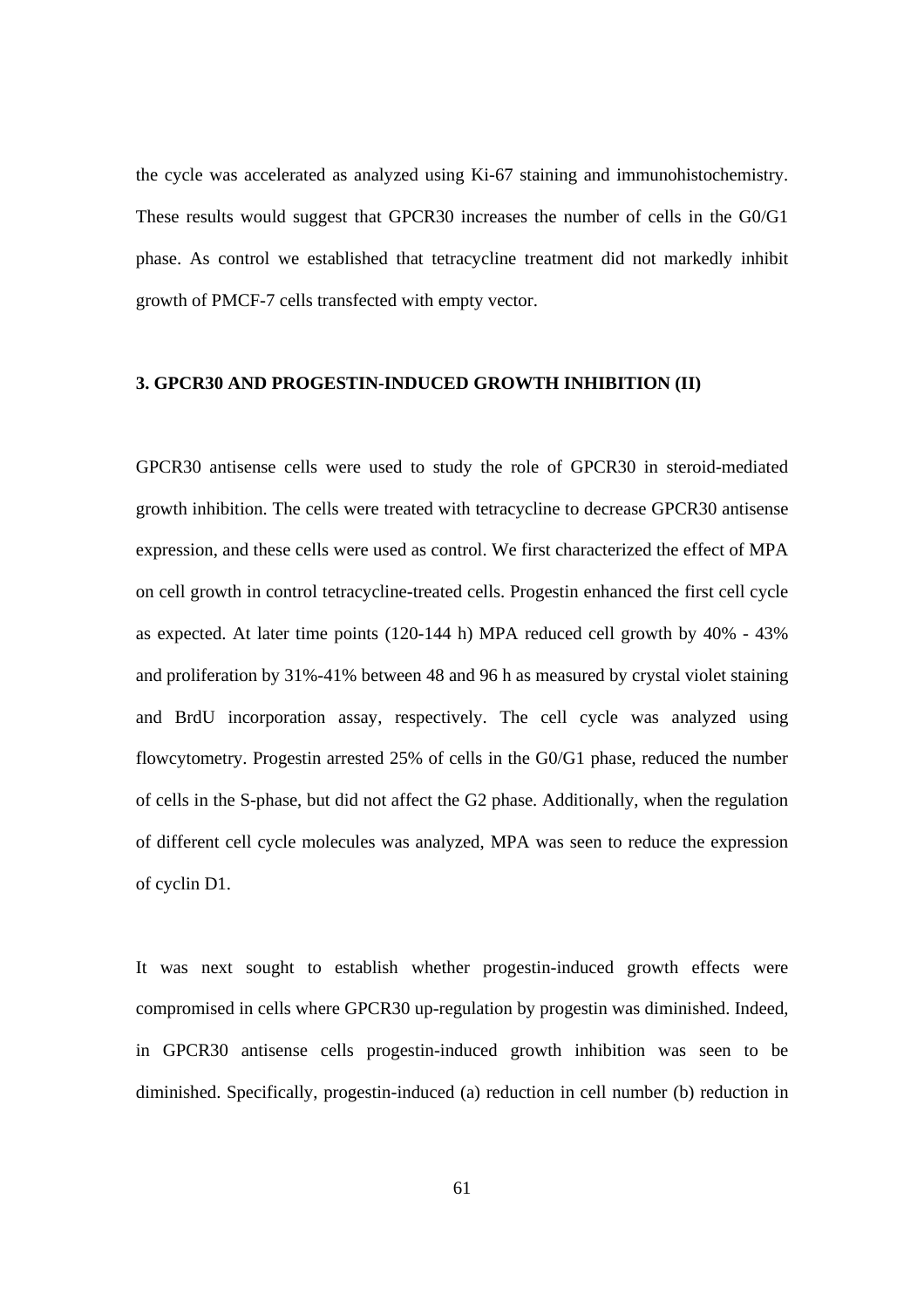cell proliferation (c) G1-phase arrest, and (d) down-regulation of cyclin D1 were diminished. In these cells MPA was able to inhibit growth by 14%-8% between 120 and 144 hours, cell proliferation by 9% and 4% between 48 and 96 h, and the amount of cells in the G0/G1 phase by 8%.

As noted, MPA enhanced cell growth without the presence of estrogen. The growthstimulatory effect of the steroid hormones estrogen and MPA was independent of GPCR30 expression. Similar growth enhancement was detected in both GPCR30 antisense and tetracycline-treated control cells when cells were treated with estrogen or with MPA (cells were grown without estrogen).

## **4. ERK-1/-2 ACTIVATION BY PROGESTIN (III)**

We first cultured MCF-7 cells with different small-molecule inhibitors and stimulators in order to bring out factors which have a synergistic effect on growth with respect to progestin-induced growth inhibition. MPA proved unable to provide any additional growth-inhibitory effect when cells were grown in the presence of MEK inhibitors. This suggested that the ERK pathway might cross-talk with progestin signalling. We therefore characterized the effect of progestin on ERK-1/-2 activity. We treated MCF-7 cells with MPA and extracted cell lysates between  $0 - 24$  h for Western blotting and MAP kinase assay. Interestingly, MPA reduced ERK-1/-2 phosphorylation at 22 and 23 h, as measured by Western blotting. We also immunoprecipitated phosphorylated ERK-1/-2 proteins from MCF-7 cell samples and allowed these to phosphorylate Elk-1 substrate *in*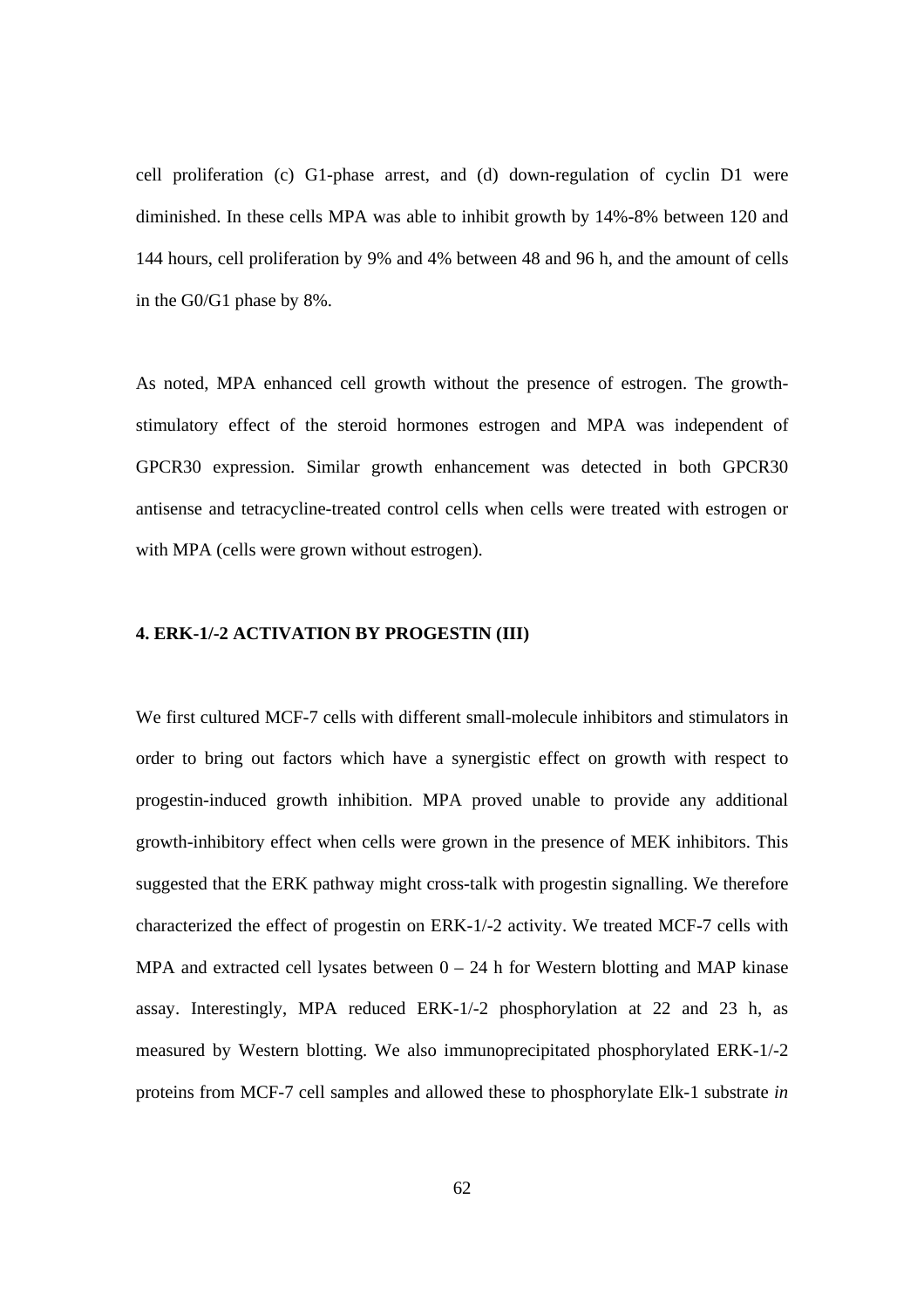*vitro*. Result showed that MPA reduced ERK-1/-2 activity at 22 and 23 h. To study whether the regulation of ERK activity was mediated through PR, we cultured MCF-7 cells with MPA and antiprogestin RU486. RU486 abrogated progestin-induced ERK-1/-2 inactivation, which would indicate PR-mediated regulation of ERK activity.

## **5. ERK-1/-2 ACTIVATION BY GPCR30 (III)**

We cultured GPCR30 antisense cells and control cells with two different MEK inhibitors (PD98059, U0126) and with inhibitors affecting other cell signalling pathways such as PI3-K, protein kinase C,  $Ca^{2+}$  and the p38-pathway. In tetracycline-treated control cells all factors tested inhibited growth. When GPCR30 antisense was expressed at a high level, cells were able to resist the growth inhibitory effect of MEK inhibitors, but not that of the other factors tested. This suggested convergence of progestin, GPCR30 and ERK pathway in growth regulation.

To study whether ERK activities are increased in GPCR30 antisense cells, we used immunoblotting and specific antibodies against phosphorylated and non-phosphorylated ERK-1/-2. The phosphorylation of ERK-1/-2 was increased in GPCR30 antisense cells. Treatment of the cells with 1-100 nM MPA reduced ERK activities in equal amount, and when GPCR30 antisense was expressed, this effect was abrogated.

To study the effect of GPCR30 on ERK activity, we co-transfected GPCR30 with βgalactosidase expression plasmid to MCF-7 cells. Transient expression of GPCR30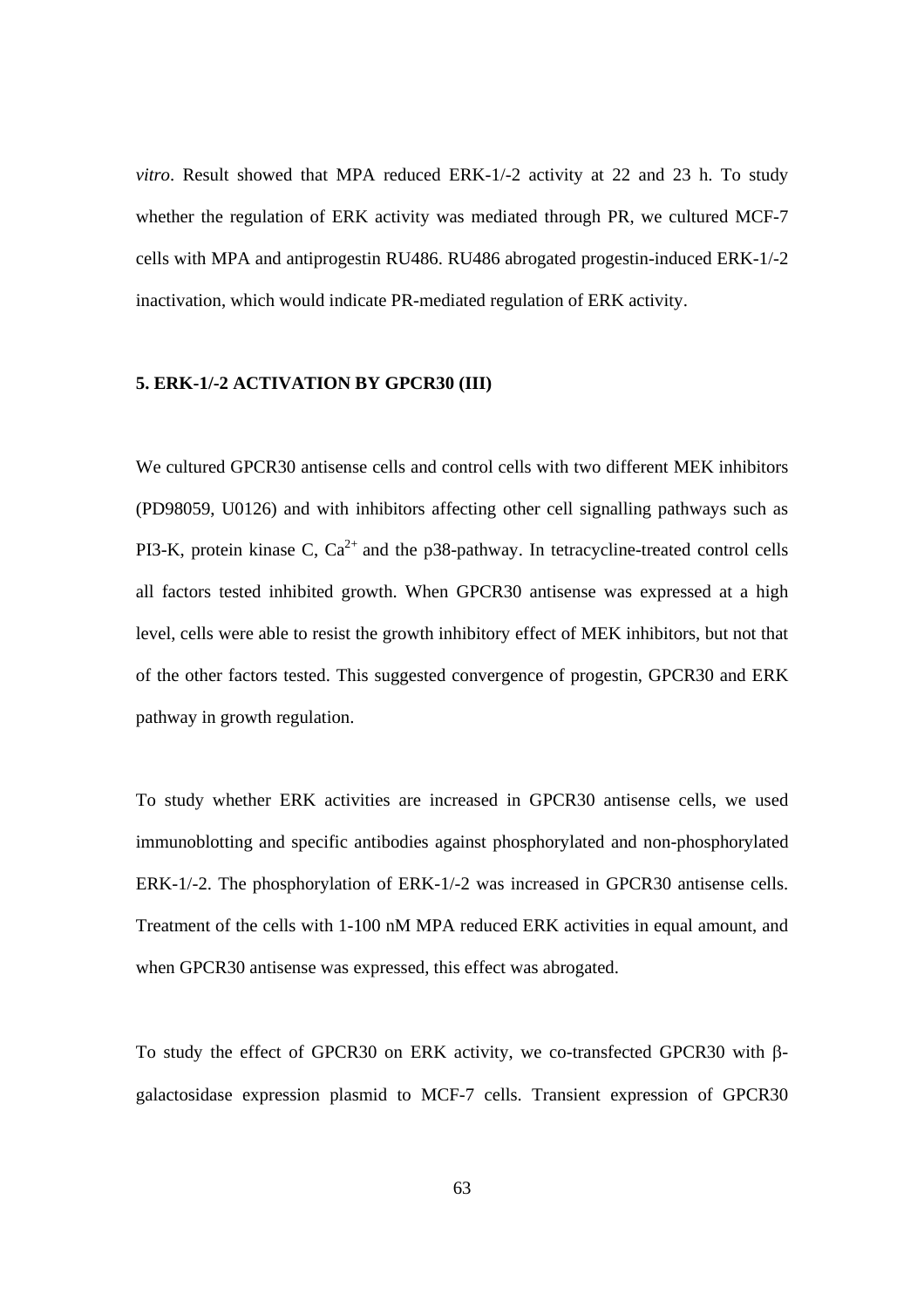briefly enhanced and thereafter reduced ERK-1/-2 activities as measured by kinase assay. Transfection efficiencies were controlled by measuring the amount of co-transfected βgalactosidase protein using Western blotting.

# **6. REGULATION OF GLUCOCORTICOID RECEPTOR ACTIVITY BY GPCR30 (IV)**

#### **6.1. Regulation of cofactors**

It was next sought to establish whether GPCR30 affects steroid-mediated signalling through steroid hormone receptors or directly affects the cell cycle machinery. In immortalized HME cells GR was expressed as analyzed by immunoblotting. PR or ERα receptors were not expressed in these cells as analyzed by immunoblotting. GPR30 did not affect GR mRNA expression in our preliminary studies, which would imply that GPCR30 does not affect growth by regulating GR expression. However, an effect of GPCR30 on GR activity was not ruled out. We therefore characterized the effect of GPCR30 on cofactor expression level. Interestingly, in GPCR30-expressing cells TIF2 expression was down-regulated as analyzed using RT-PCR analysis and two different primer pairs. In these cells TIF2 expression was also down-regulated at protein level as shown using imunoblotting and nuclear extracts of HME cells. To confirm the result we measured TIF2 regulation in cells expressing fluorescein-conjugated GPCR30. Here TIF2 expression was diminished as established using immunoblotting.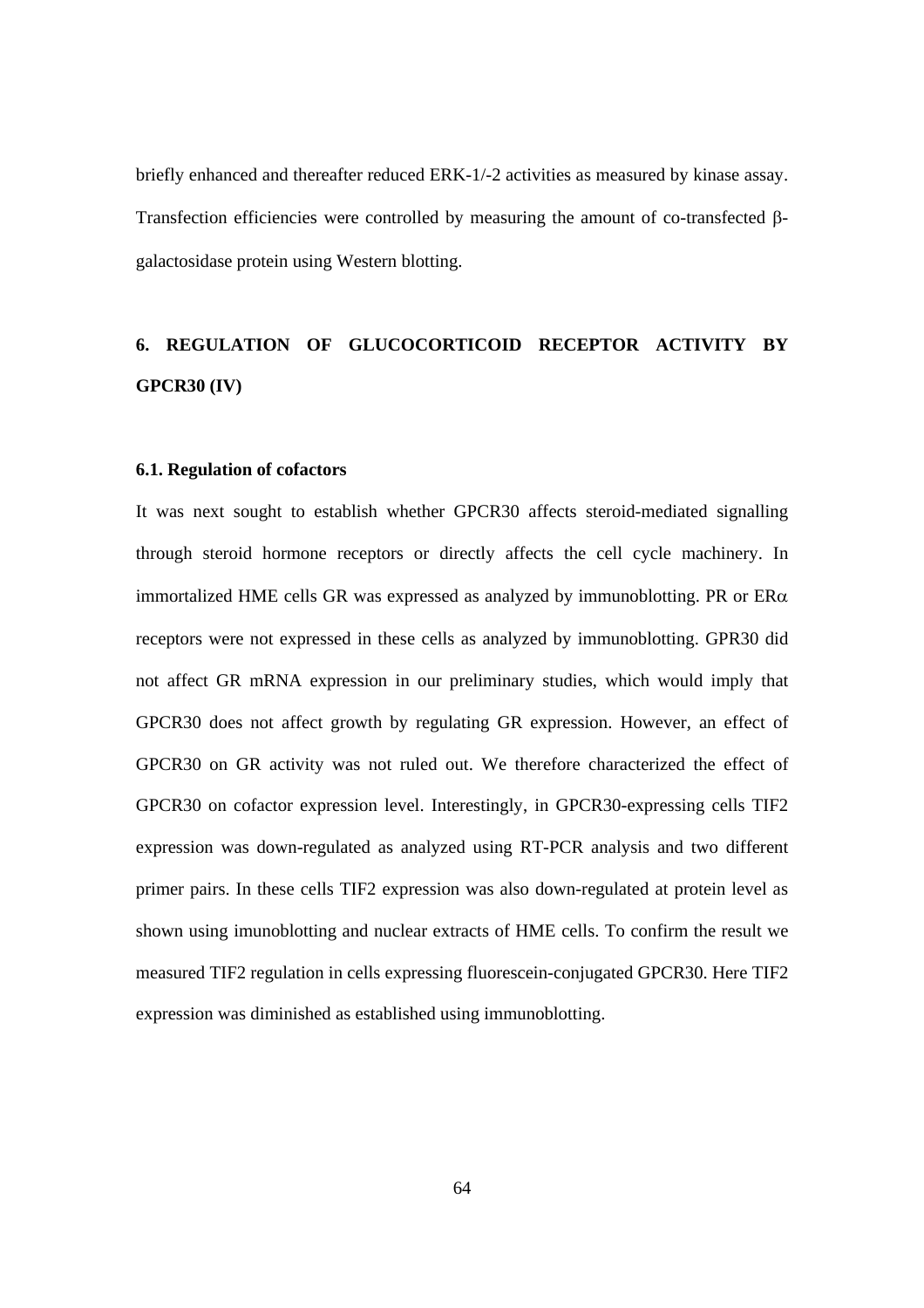#### **6.2. Regulation of transcriptional activity of glucocorticoid receptor**

We next studied whether GPCR30 affects transcriptional activation of GR. We measured the activity of the GR response element (MMTV) in GPCR30-expressing and control HME cells. In control cells hydrocortisone treatment enhanced MMTV activity. Interestingly, GPCR30 abrogated the effect of hydrocortisone on steroid response element activity, but did not affect the reporter gene activity by itself.

To confirm that the effect of GPCR30 is mediated through transcriptional activation of GR, we used sex steroid receptor-negative COS cells, two different GR response elements (GRE, MMTV) and expression vector  $G R\alpha$  in transient transfection assays. In COS cells dexamethasone treatment clearly increased the transcriptional activity of GRE and MMTV. GPCR30 had no effect on transcriptional activation by itself. Notably, when cells were transfected with GPCR30 and subsequently treated with dexamethasone, the luciferase activity was almost abrogated.

To establish whether the effect of GPCR30 on MMTV activity was concentrationdependent, we transfected COS cells with increasing amounts of GPCR30 plasmid. The increase in GPCR30 plasmid in the transfection mixture inhibited luciferase activity in a concentration-dependent manner.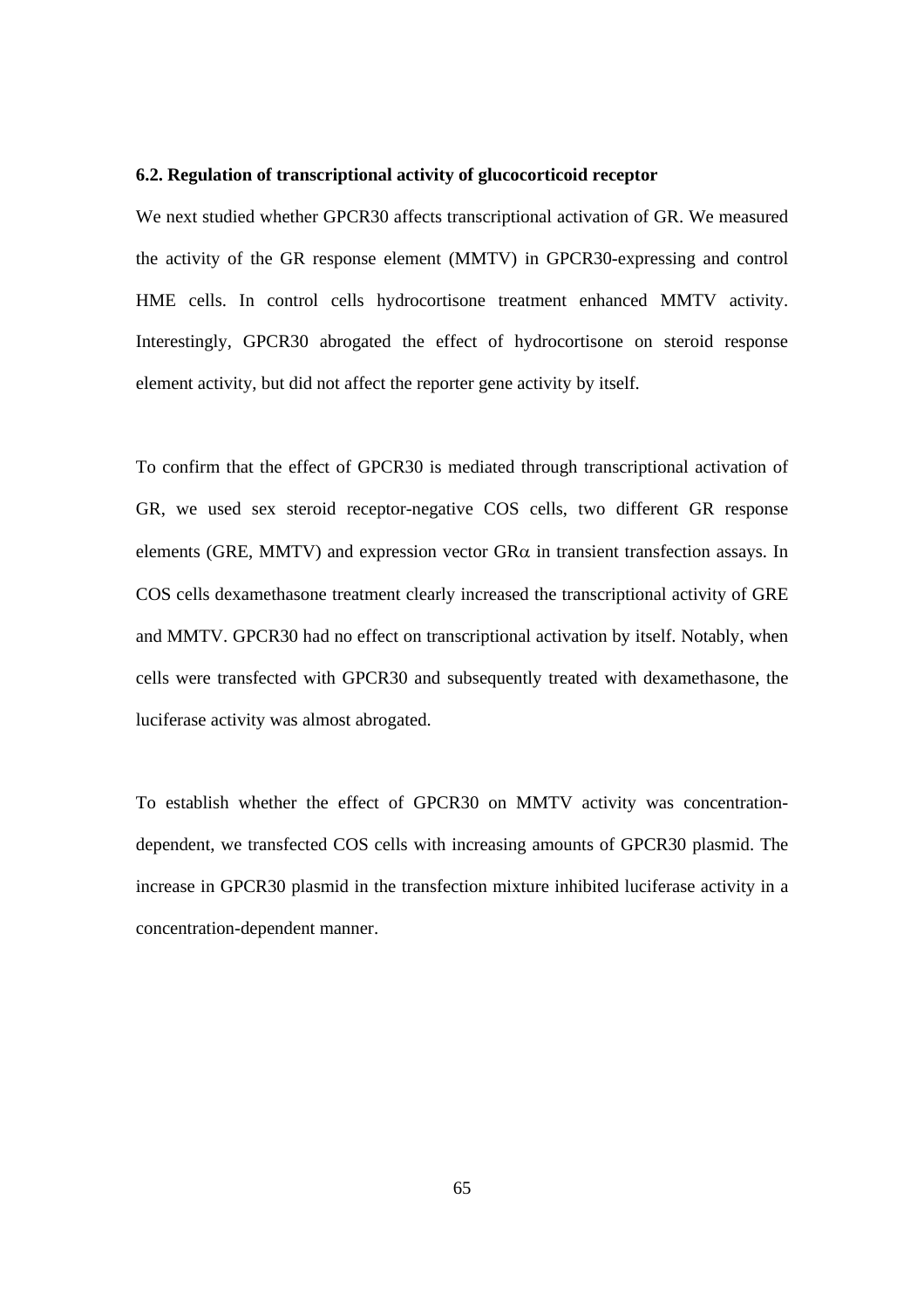# **DISCUSSION**

# **1. REGULATION OF GENE EXPRESSION BY PROGESTIN**

The question of how progesterone affects mammary gland growth remains controversial despite extensive studies in the field. To gain an insight into the mechanism whereby progestin inhibits growth, the target genes of progestin have been characterized in breast cancer cell lines. Previous studies have mainly focused on the analysis of cell cycleregulating molecules (Groshong et al. 1997, Musgrove et al. 1998), growth factors (Musgrove et al. 1991, Goldfine et al. 1992, Kalkhoven et al. 1995, Kurebayashi et al. 1999, Gregoraszczuk et al. 2001) and oncogenes (Musgrove et al. 1991, Alkhalaf and Murphy 1992). Progestin has been shown to enhance the expression of growthstimulatory factors or to reduce the expression of growth-inhibitory factors. New techniques have provided more extensive possibilities to study gene expression patterns. We used the differential display technique to reveal novel progestin target genes. Our purpose was to identify progestin-regulated genes which would be important in the growth inhibition process in breast cancer cells.

Since GPCR30 is expressed preferentially in endocrine tissues (Owman et al. 1996, Carmeci et al. 1997, Feng and Gregor 1997), we selected this gene for further studies. We identified GPCR30 as a progestin-specific target gene; it was upregulated by progestins and progesterone, but not by other steroid hormones. Other studies have also suggested progestin specificity in a subset of target gene regulation (Hamilton et al. 1997, Hyder et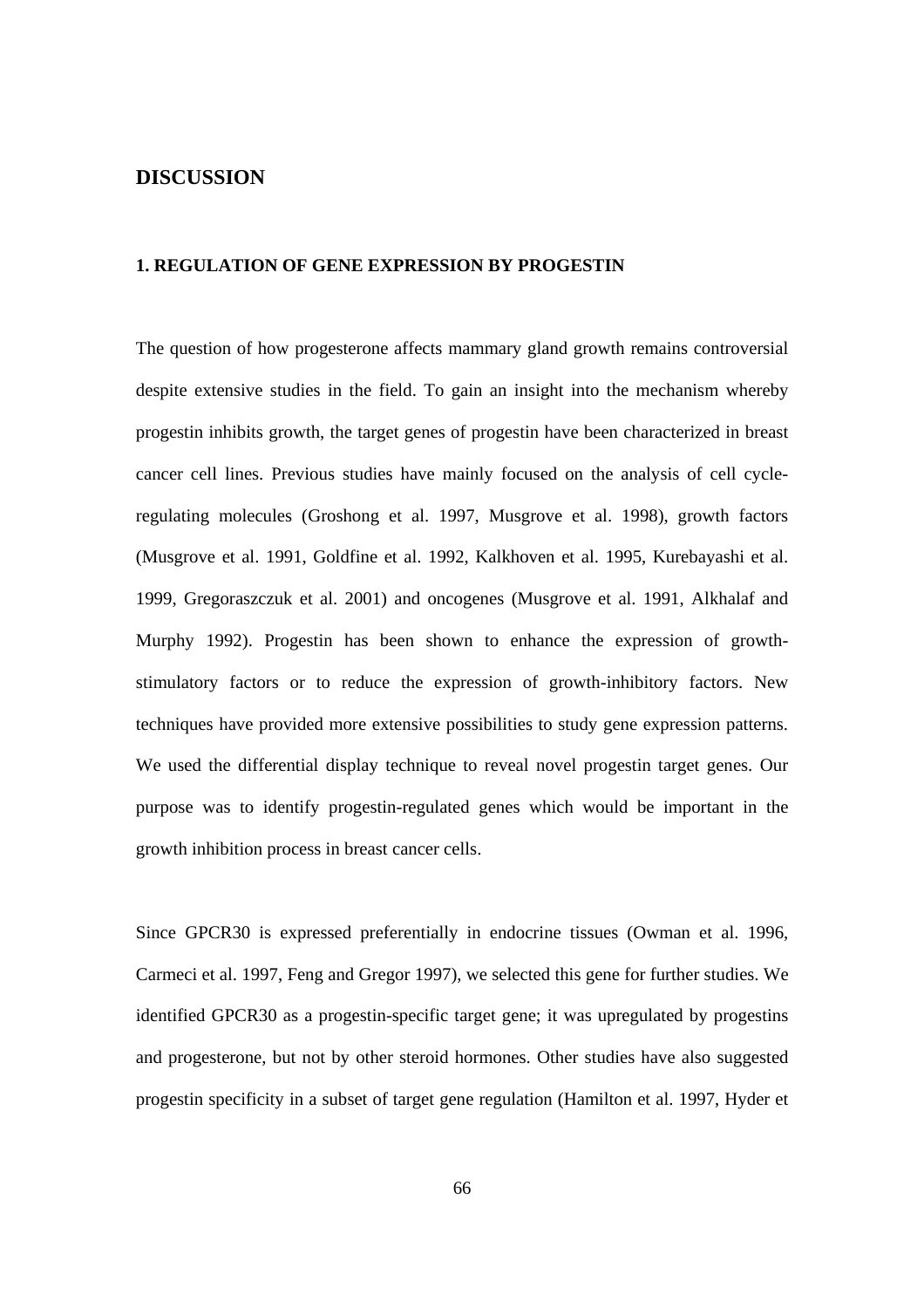al. 2001, Wan and Nordeen 2002) despite the homologous steroid response elementbinding domain of PR and GR. The regulation of GPCR30 by steroid hormones has not previously been established. On the other hand, it has been shown that GPCR30 is upregulated by fluid-induced stress (Takada et al. 1997).

Progestin-induced genes involved in membrane-initiated signalling have also been discovered in other studies. Richer et al. (2001) analyzed the gene profiles of PRA- and PRB-positive T47-D breast cancer cells. They showed that half of the progesteroneregulated genes were involved in membrane-initiated signalling, and concluded that the major role of progestin is to regulate cell metabolism. However, it is also possible that membrane-initiated signalling is involved in cell growth regulation.

Based on the findings that GPCR30 was expessed relatively late, but that induction did not require protein synthesis, it could be hypothesized that progestin affect the stability of GPCR30 mRNA. This kind of gene regulation by progestin has not been demonstrated. Most of the progestin-regulated genes reported are regulated shortly after progestin administration. However, the regulation of mRNA stablility has been characterized in the case of other factors such as estrogen-induced vitellogenin mRNA (Nielsen and Shapiro 1990).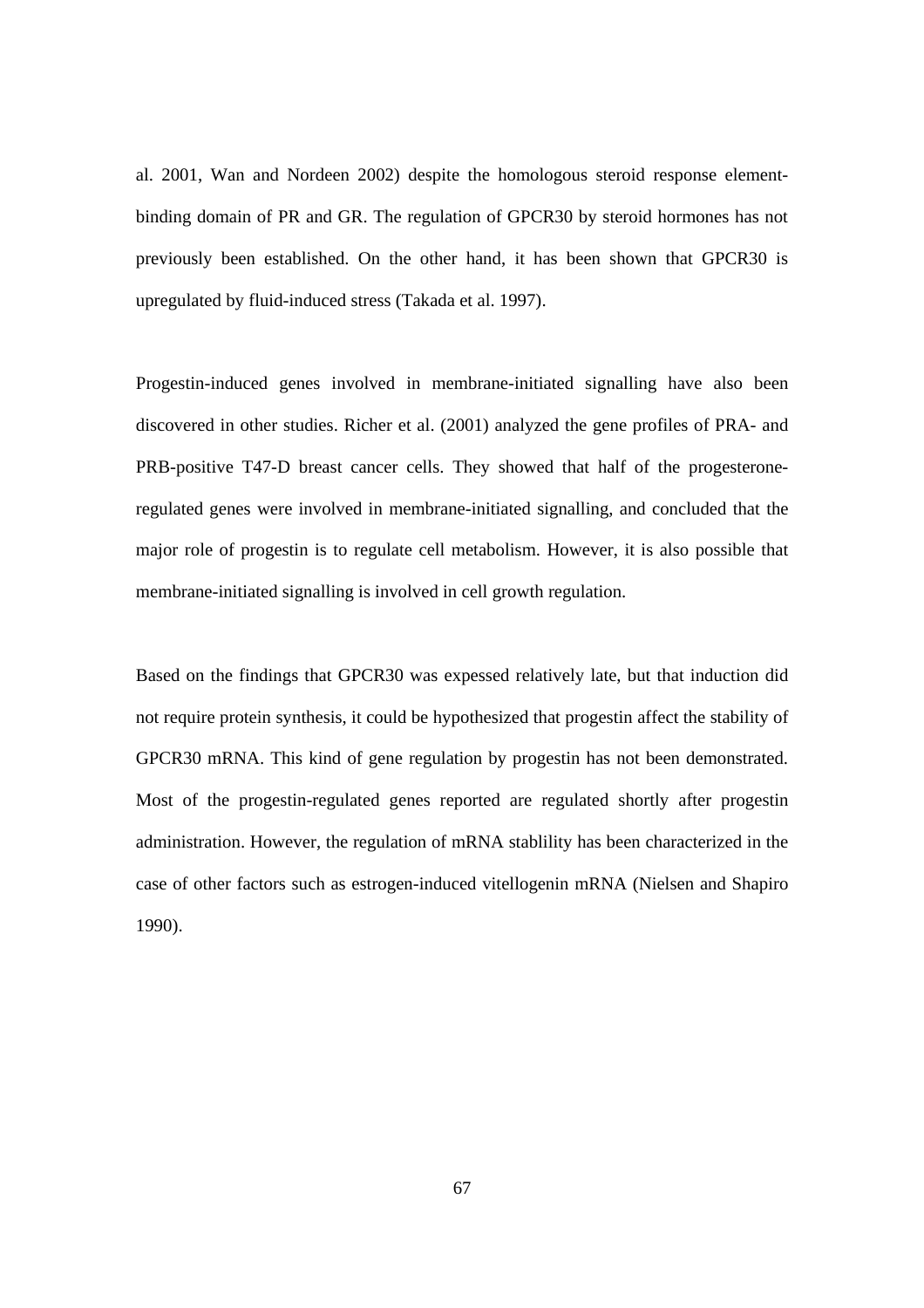# **2. GROWTH REGULATION BY GPCRs**

Apart from other functions G protein-coupled receptors make a major contribution to growth regulation (Weber et al. 1994, Gutkind 1998a, Rohrer and Kobilka 1998, Xoriuchi et al. 1999, Ferjoux et al. 2000, Xu et al. 2000, Darmoul et al. 2001, Montaner et al. 2001, Gazvani et al. 2002). Most of the GPCRs described enhance growth. However, growth-inhibitory effects of GPCRs have also been established. To answer the question whether GPCR30 is involved in growth regulation, we here studied the effect of the gene on the growth of breast cancer cells and immortalized human mammary epithelial cells. GPCR30 was seen to inhibit proliferation of these cells. Additionally, when GPCR30 expression was diminished by antisense, growth of MCF-7 cells was stimulated.

A role for GPCR30 family members in the growth regulation process has also been supported by the finding that GPCR41, which shows a high degree of similarity to GPCR30, diminished the growth of cancer cells by inducing apoptosis (Kimura et al. 2001). We showed that GPCR30 increased the number of cells in the G0/G1 phase and reduced the number in the S phase. Our result is in line with the finding that many growth-inhibitory GPCRs induce cell growth inhibition by arresting cells in the G0/G1 phase or inducing apoptosis (Ferjoux et al. 2000, Kimura et al. 2001). The result reported here constitutes further evidence that the receptors of the GPCR family inhibit cell proliferation by arresting cells in the G0/G1 phase.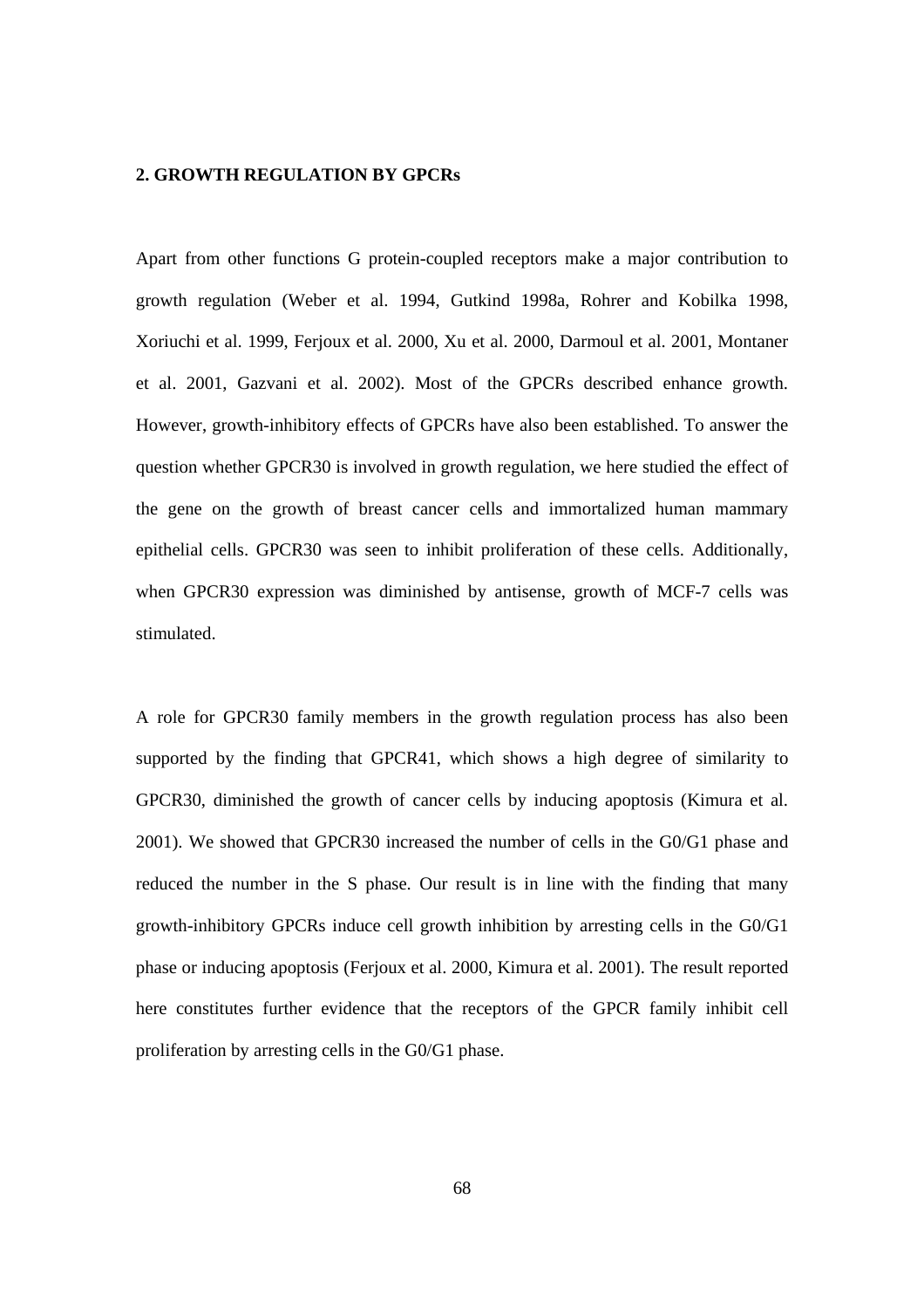GPCR30 inhibited cell growth as analyzed by decrease in cell number. The effect was relatively small when comparison was made to cell proliferation. The finding is in agreement with previous reports on the effect that mutant-activated G proteins clearly inhibit cell proliferation, but do not affect cell growth *in vitro*. Interestingly, they have a major effect on tumor cell growth *in vivo* (Chen et al. 1998, Santore et al. 2002). Our result thus provides further evidence that the role of G proteins and GPCRs is to regulate cell proliferation. The growth-inhibitory response of GPCR30 was independent of the presence of steroid hormones, but it was not ruled out that GPCR30 modulates steroid receptor activity resulting in growth inhibition.

#### **3. MECHANISM OF PROGESTIN-INDUCED GROWTH INHIBITION**

As discussed at the molecular level the mechanim whereby progestin affects growth is well established in breast cancer cells. Progestin regulates growth and cell cycle molecules in a biphasic way. After brief growth enhancement, progesterone inhibits cell proliferation by arresting cells at the G0/G1 phase (Musgrove et al. 1993, Groshong et al. 1997). The growth-inhibitory effects of progesterone and progestin R5020 are associated with a change in the activity of CDKs (Groshong et al. 1997, Musgrove et al. 1998). The decreased CDK activity is accompanied by down-regulation of cyclin D1, D3, B and A and up-regulation of the CDK inhibitors p21 and p27. It has been proposed that progestin drives cells to a decision point at the G1/S boundary and thereafter induces cellular changes which determine their ultimate response. In this context it was reasonable to investigate whether GPCR30 makes a contribution to the ultimate response of breast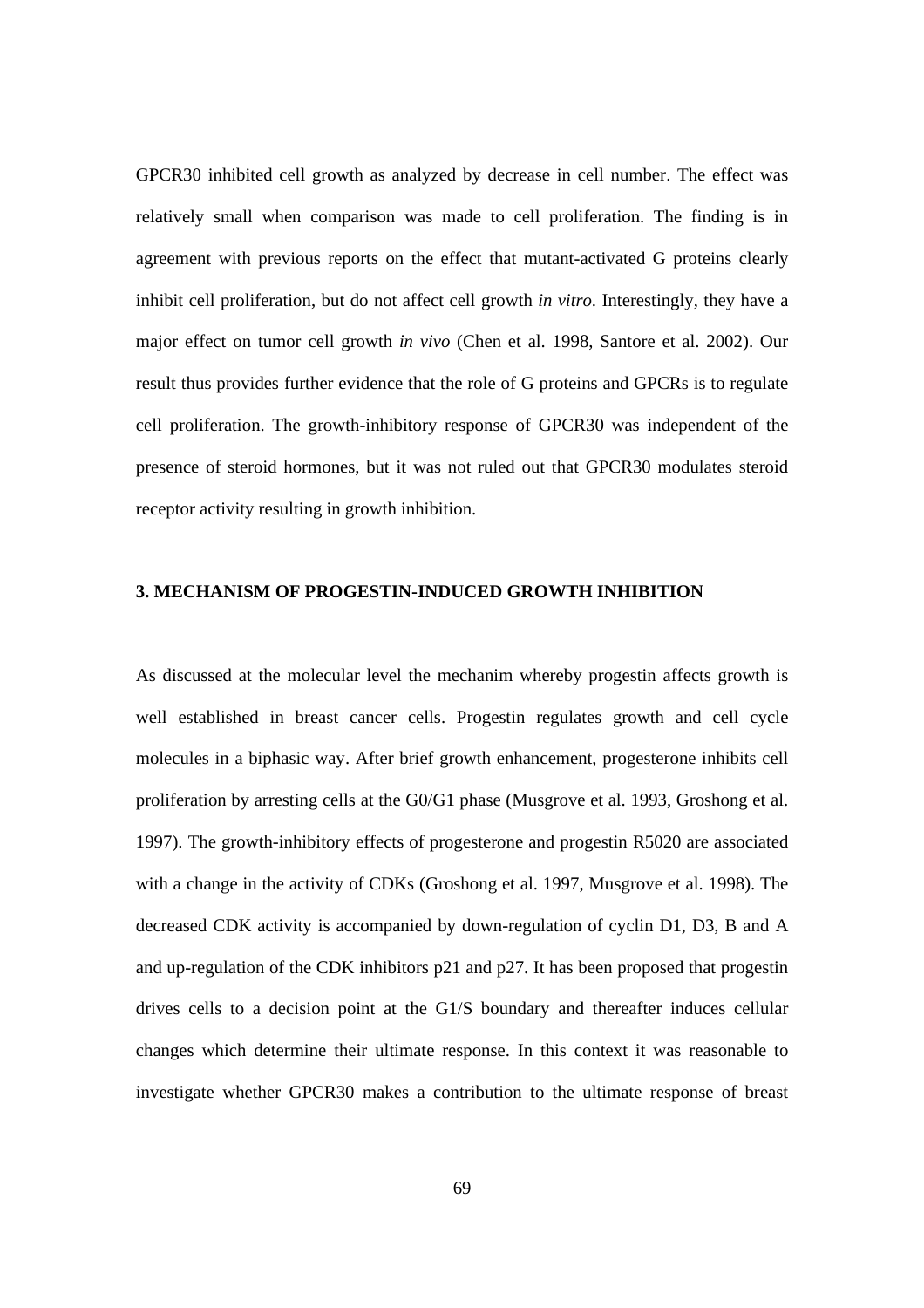cancer cells after progestin treatment. It emerged that GRCP30 expression indeed correlated with progestin-induced growth inhibition. Time- and dose-dependent increases in GPCR30 mRNA expression correlated with progestin-induced growth inhibition in MCF-7 cells. Additionally, when different breast cancer cell lines were treated with progestin, GPCR30 expression level and growth-inhibitory response correlated. In the present study progestin inhibited only estrogen-induced growth in MCF-7 breast cancer cells. In contrast, progestin stimulated growth without estrogen in MCF-7 cells. This growth stimulation without estrogen was accompanied by down-regulation of GPCR30 expression. Similar evidence regarding the association of GPCR30 with progestininduced growth inhibition came from the antisense studies. GPCR30 antisense clearly affected the ability of progestin to inhibit growth. In fact, numbers of progestin-induced effects were almost abrogated, for example cyclin D1 down-regulation, G1 phase arrest and inhibition of cell proliferation. Altogether the results suggest that GPCR30 is involved in the growth-inhibitory effect of progestin in MCF-7 breast cancer cells. It is tempting to speculate that GPCR30 might constitute one of the progestin-induced factors which determine ultimate response of cells such as down-regulation of cyclin D1.

The role of G proteins in progestin-mediated development of xenopus oocytes has been characterized (Finidori-Lepicard et al. 1981, Sadler and Maller 1981). However, there is no previous study to show the role of any GPCRs in progestin-induced growth inhibition. Interestingly, the role of membrane-initiated signalling, particularly tyrosine kinase activation, in progestin-mediated growth inhibition has been shown to be critical (Boonyaratanakornkit et al. 2001). Tyrosine kinase activation has also been shown to be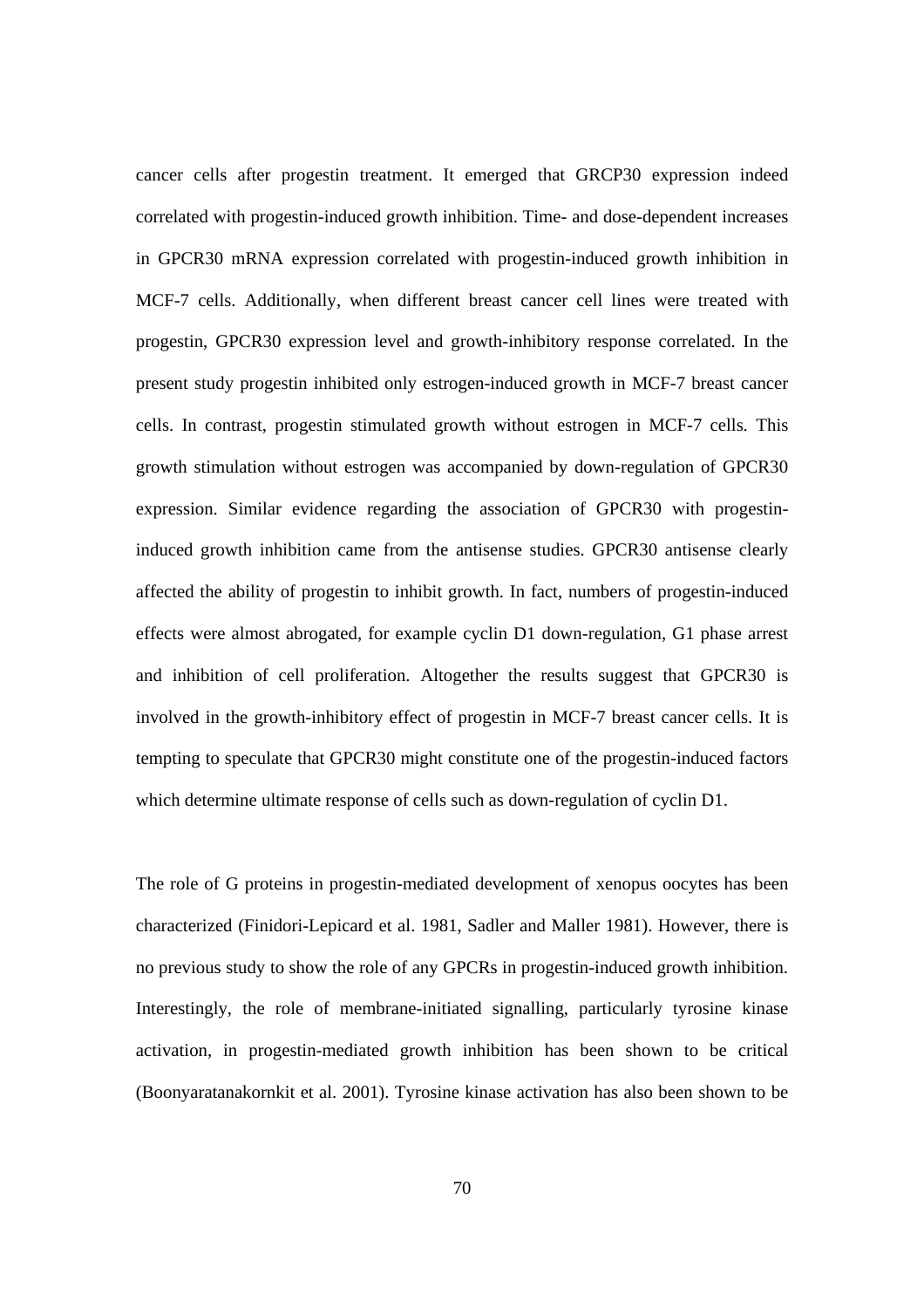modulated by GPCR30 (Filardo et al. 2000). Additionally, a study by Richer et al. (2001) established that half of the progesterone-regulated genes were involved in membraneinitiated events, which indicates an important role of molecules like GPCR30 in progestin signalling. GPCR30 has also been shown to be involved in estrogen-mediated signalling (Filardo et al. 2000, Filardo et al. 2002), implying the important role of membraneinitiated signalling in steroid hormone-mediated response as does the present result.

The expression of GPCR30 does not explain all the effects of progestin on cell growth, because it mainly reduces cell proliferation but does not substantially inhibit cell number. The reason for this contradictory finding is unknown. Cell number is affected by apoptosis and proliferation. It can be speculated that GPCR30 might diminish the rate of apoptosis and thus the effect on cell proliferation is so minor. It is also possible that GPCR30 and progestin signalling cross-talk, and thus removal of GPCR30 would markedly interfere with progestin signalling, and GPCR30 would not be the major mediator of progestin in cell growth. However, the results here imply that GPCR30 makes an important contribution to growth regulation induced by progestin. Our results further suggest an important role of membrane-initiated signalling in progestin-induced growth inhibition.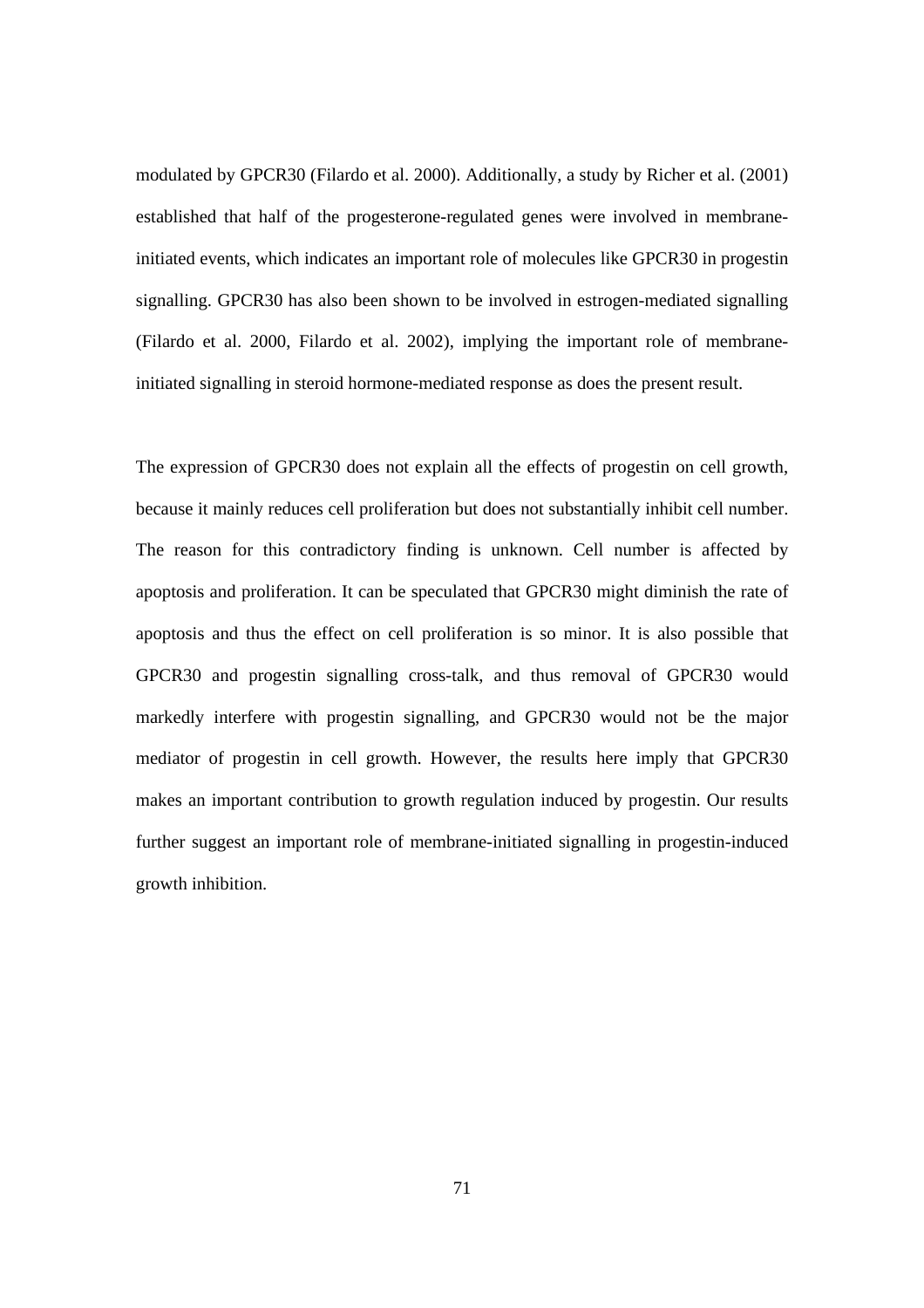## **4. THE REGULATION OF MAPK ACTIVITY**

#### **4.1. Steroid hormones and MAPK activation**

Progestin R5020 (Migliaccio et al. 1998) and estrogen (Endoh et al. 1997) has been shown to rapidly phosphorylate ERK-1/-2 in breast cancer cells. Further to this we also showed an early activation of MAPK induced by progestin in MCF-7 breast cancer cells. MAPK activation does not require protein synthesis, and it has therefore been hypothesized that the effect of steroid hormones on the MAPK pathway is dependent on an unknown membrane receptor. Filardo et al. (2000) suggested that estrogen-induced MAPK activation requires GPCR30 expression. GPCR30 has also been shown to restore the ablility of estrogen to activate MAPK signalling (Filardo et al. 2002).

Castoria et al. (1999) suggested that rapid MAPK activation by progestin R5020 and estrogen is responsible for the growth-stimulatory effects of these hormones. However, Caristi et al. (2001) report that MAPK activation by estrogen is not responsible for the growth-stimulatory effect of estrogen. This latter finding is indirectly supported by our own result. Although GPCR30 is critical for estrogen-induced MAPK activation (Filardo et al. 2000), it was not indispensable in estrogen-induced growth stimulation. These results would thus suggest that MAPK activation might be not critical for estrogenstimulated growth. Our data further imply that GPCR30 is not essential for steroid hormone-induced growth stimulation. Progestin-induced growth was independent of GPCR30 expression, but the direct role of MAPK activation in progestin-stimulated growth was not studied in the present series. The above-mentioned study by Filardo et al.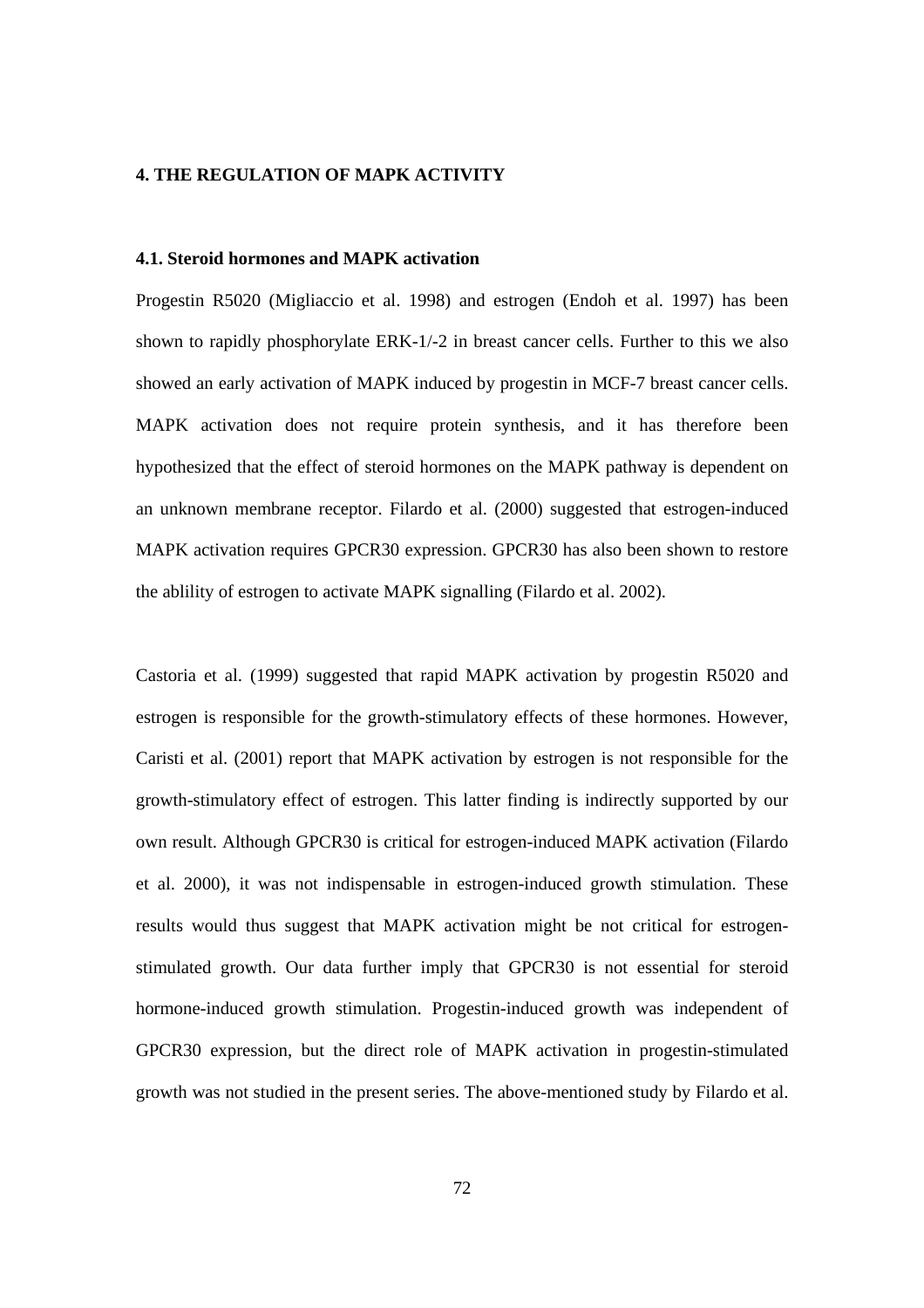(2000), however, implies that GPCR30 expression is not needed for progestin-induced MAPK activation.

### **4.2. Progestin inhibits MAPK activity**

The role of the MAPK pathway in progestin-induced growth inhibition has been less fully studied. There is one previous work in which the role of this pathway in progestininduced growth inhibition has been established. Boonyaratanakornkit et al. (2001) showed that growth inhibitory response, MAPK and tyrosine kinase activation induced by progestin were diminshed in MCF-7 cells when the proline-rich motif of PR was mutated. This would suggest that these pathways cross-talk and the MAPK pathway may be responsible for progestin-induced growth inhibition. However, it is commonly accepted that MAPK activation stimulates growth. We investigated whether MAPK inactivation is important in progestin signalling. The synergy between MAPK pathway inhibition and progestin was suggested by the observation that progestin provided no additional growth-inhibitory response to cells treated with MAPK pathway inhibitors. More important, progestin inhibited MAPK activity near the time point at which progestin-induced growth inhibition was established. This MAPK inactivation was abolished by anti-progestin, implying that progestin inactivates MAPK in a PRdependent manner.

There is no previous study to show that progestin inhibits MAPK activity 20 h after progestin administration. The main reason for this could be that at this time point changes in MAPK activity are interfered with by background changes in MAPK activity, also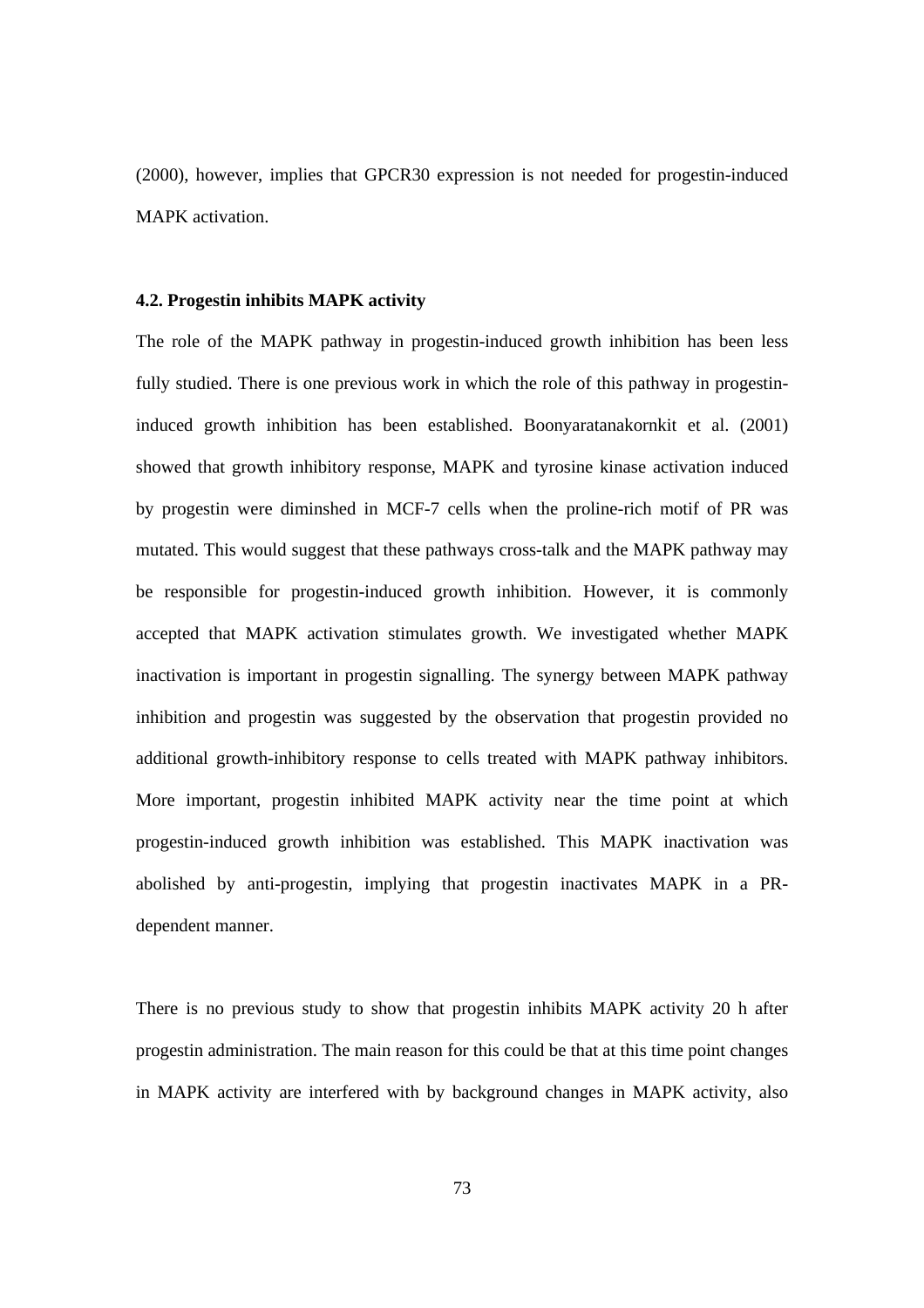brought out in our studies. MAPK inactivation by progestin was repeatable, and progestin up-regulated GPCR30, which inhibited MAPK activity. It was thus reasonable to conclude that progestin inhibits MAPK activity 22 –24 h after progestin administration. Whether or not progestin-induced MAPK inactivation is the main cause of growth inhibition remains to be shown. It is also possible that MAPK activation by progestin at 18 h, or some other pathway, is responsible for the effect. Further studies are required to reveal the role of the MAPK pathway in progestin signalling. Our result further underlines the critical role of the MAPK pathway in progestin-induced growth inhibition.

### **4.3. GPCR30 inhibits MAPK activity**

GPCRs affect the cell cycle through different G-proteins (Gs, Gi, Gq) and cell signalling pathways. In most cases the activation of GPCR leads to MAPK activation. Indeed, Gslinked receptors activate or in some cases inhibit MAPK pathways through PKA pathway, Gi-linked receptors activate tyrosine kinases and further the MAPK pathway, and Gq-dependent activation uses different cell signalling pathways such as PLC and PKC (Gutkind 1998b). Filardo et al. (2000) studied combined effects of GPR30 and estrogen on MAPK activity. They showed that estrogen was able to stimulate the MAPK pathway when GPCR30 was expressed in the cells. We on the other hand studied the independent role of GPCR30 on MAPK activity, showing that GPCR30 inhibited and GPCR30 antisense stimulated it. The discrepancy with the results arrived at by Filardo et al. (2000) could be explained by the fact that they studied earlier time points, and the independent role of GPCR30 was not studied in their experiments. We were also able to show MAPK activation prior to MAPK inactivation.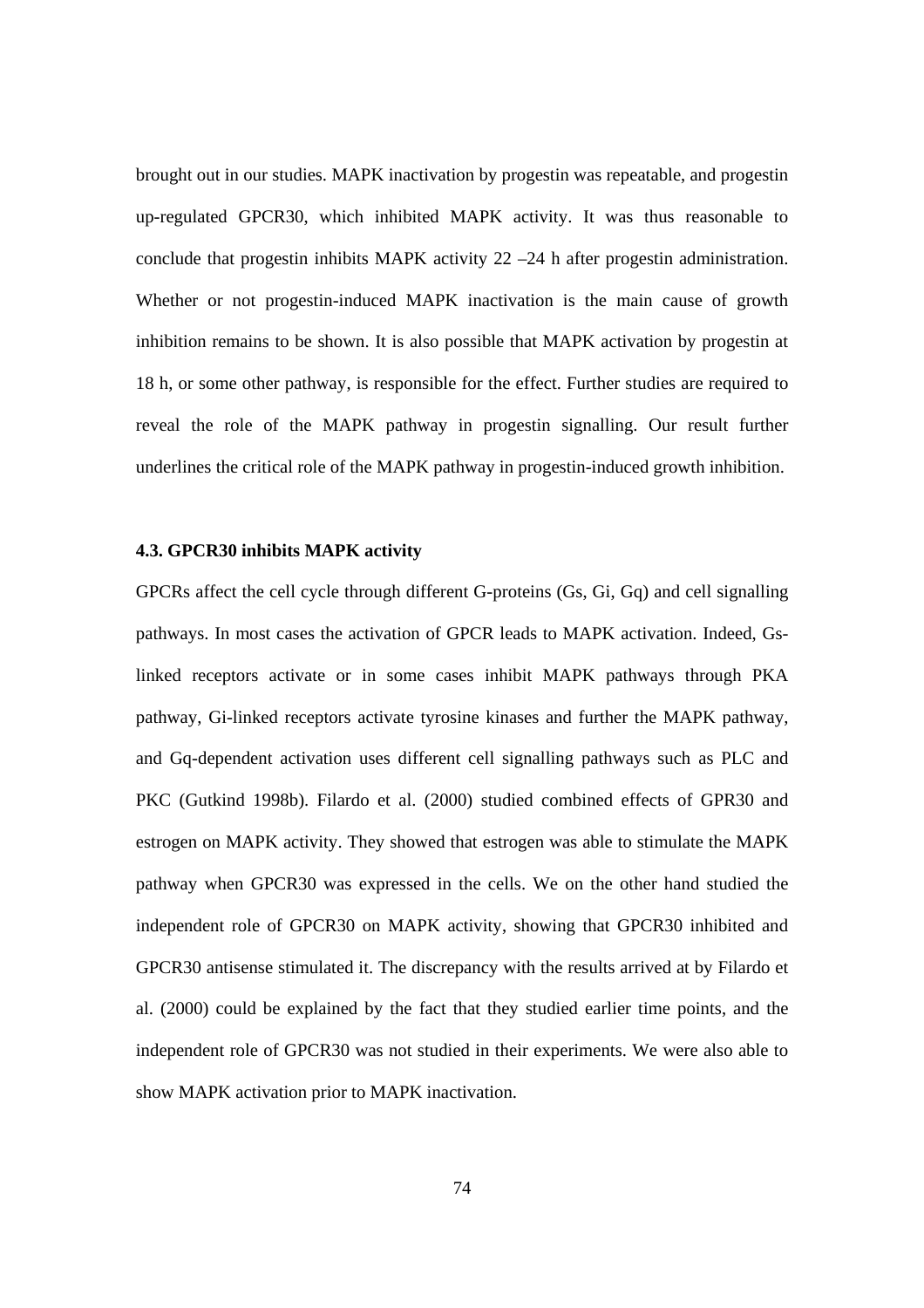We established that MAPK inactivation by GPCR30 was associated with growth inhibition, while MAPK activation by GPCR30 antisense was associated with growth stimulation. Additionally, when GPCR30 expression was diminished by the antisense, the growth-inhibitory response of MEK inhibitors was prevented, suggesting that the MAPK pathway is critical for GPCR30-induced growth. However, more detailed studies need to be carried out before any causative conclusion as to MAPK inactivation and growth can be drawn. It is not known whether MAPK inactivation by GPCR30 is the cause or result of growth inhibition. Nor is it ruled out that MAPK activation (not inhibition) by GPCR30 is responsible for the growth-inhibitory effect. The result here in any case provides further evidence that GPCR30 regulates MAPK activity and is also in line with previous findings that MAPK inactivation is the main pathway by which different GPCRs induce growth inhibition (Cattaneo et al. 1996, Yoshitomi et al. 1997, Santore et al. 2002).

The observation that p38 MAPK pathway inhibitors were able to induce GPCR30 expression provides further evidence that the MAPK pathway is important in GPCR30 signalling. It also suggests a novel mechanism by which the p38 pathway and ERK signalling cross-talk. Since p38 MAPK is activated by cellular stress (English et al. 1999), the result further confirms the role of this pathway in the regulation of GPCR30 expression.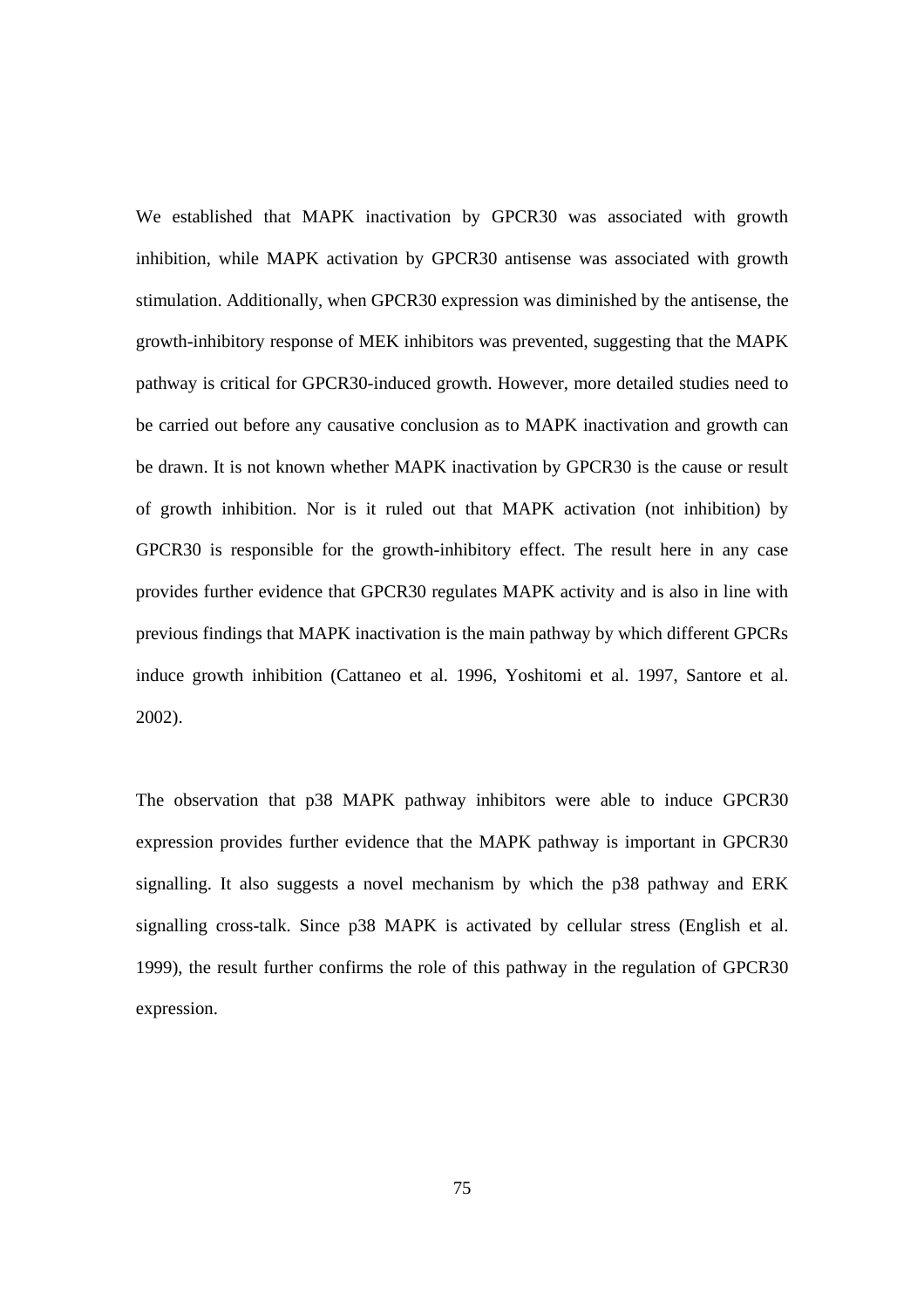#### **4.4. Progestin regulates MAPK through GPCR30**

We studied the relationship of progestin and MAPK signalling pathways in GPCR30 antisense cells. In particular we were interested to establish whether progestin-induced MAPK inactivation is mediated through GPCR30. We showed that progestin-induced ERK inactivation is abrogated in GPCR30 antisense cells. This would suggest that GPCR30 does indeed mediate the effect of progestin on MAPK activity. Furthermore, the synergy between GPCR30, MAPK and progestin was suggested by the finding that GPCR30 antisense cells were able to resist the growth inhibitory effect of MEK inhibitors and progestin. In conclusion, we suggest that progestin upregulates GPCR30, this resulting in MAPK inactivation.

The mechanisms whereby MAPK inhibition might affect cell proliferation are numerous. It is possible that the regulation of MAPK activity leads to changes in cell-cycle regulating molecules (Weinberg 1995). Alternatively, MAPK activation can modulate the activity of steroid hormone receptors, e.g. through phosphorylation (Joel et al. 1998, Lange et al. 2000).

A major problem throughout the studies was the lack of working antibody. Attempts were made to obtain the antibody of GPCR30: we tried to establish the antibody and ask other researchers for antibody. Thus we were not actually able to show whether the GPCR30 protein level changed after progestin treatment or by GPCR30 antisense, although it emerged that the GPCR30 mRNA level changed. However, the finding that GPCR30 antisense had an effect on MAPK activity suggested that the antisense model worked. We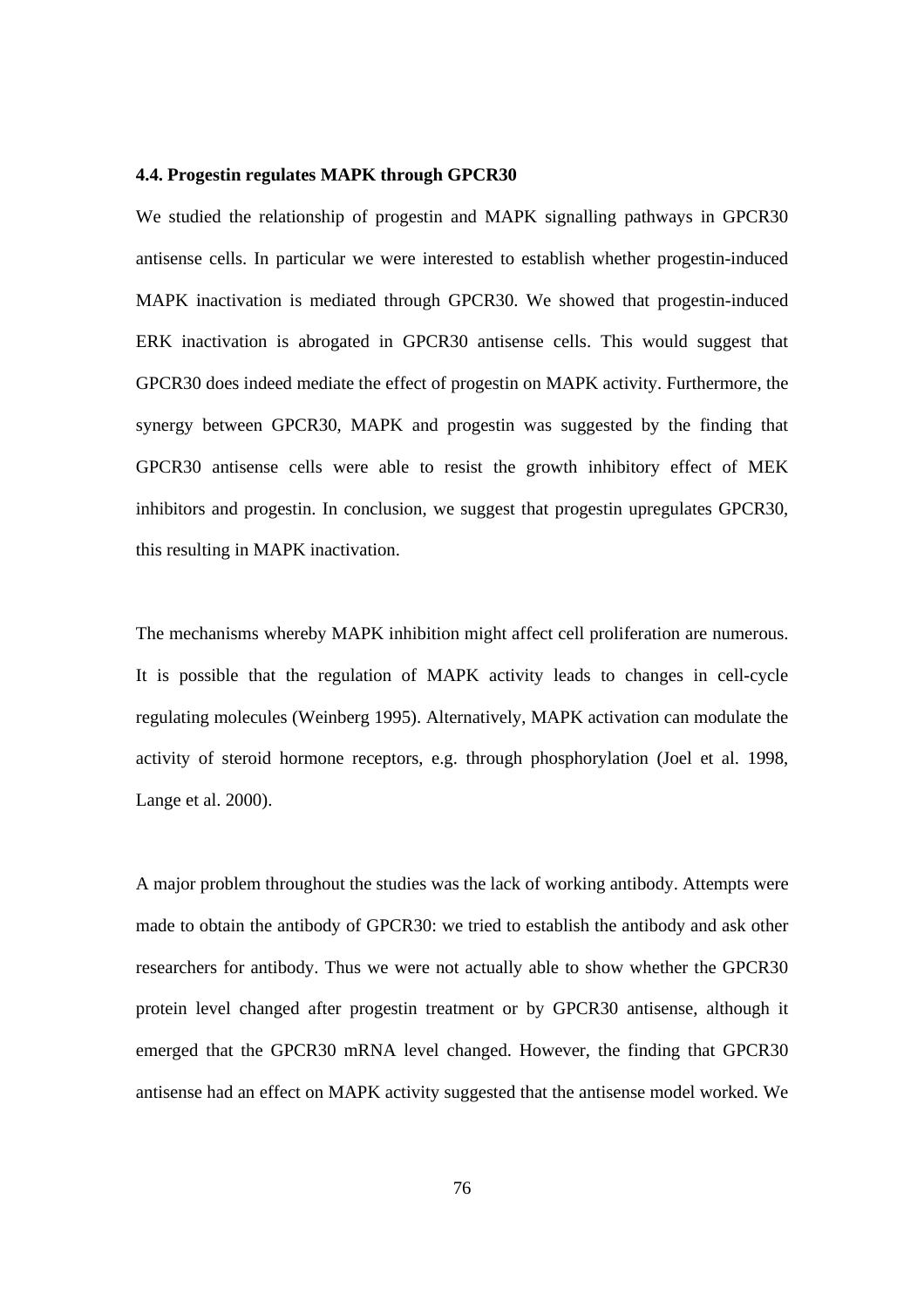also showed in non-neoplastic breast epithelial cells that GPCR30 fusion protein was expressed in the cells and inhibited growth.

# **5. REGULATION OF GLUCOCORTICOID RECEPTOR ACTIVITY BY GPCR30**

#### **5.1. Regulation of the function of cofactors**

The function of cofactors is modulated by a number of posttranslational mechanisms. The half-life of the cofactors is regulated by acetylation (Chen et al. 1999) and ubiquitination (Lonard et al. 2000). Compartmentalization or activity of coregulators can be modified by phosphorylation (Hong and Privalsky 2000). There is a growing body of evidence that coregulators are prime targets for control by kinase-mediated cellular signalling pathways (McKenna and O'Malley 2002). Thus far there are only a few examples of the regulation of cofactor expression. Steroid hormones regulate the expression of cofactor SRC-1 in rat tissues (Misiti et al. 1998, Kurihara et al. 2002). Additionally, regulation of cofactors has been suggested in cancer cell lines (Li and Chen 1998, Misiti et al. 1998). In this present study we characterized the effect of GPCR30 on the regulation of cofactors. We showed that GPCR30 down-regulated the expression of cofactor TIF2. The activation of cytoplasmic PKA has been shown to diminish TIF2 expression (Borud et al. 2002). Interestingly, GPCR30 has been shown to regulate PKA activity (Filardo et al. 2002). Thus a potential pathway by which GPCR30 regulates TIF2 expression is PKA activation. It is also possible that the regulation of MAPK activity contributes to the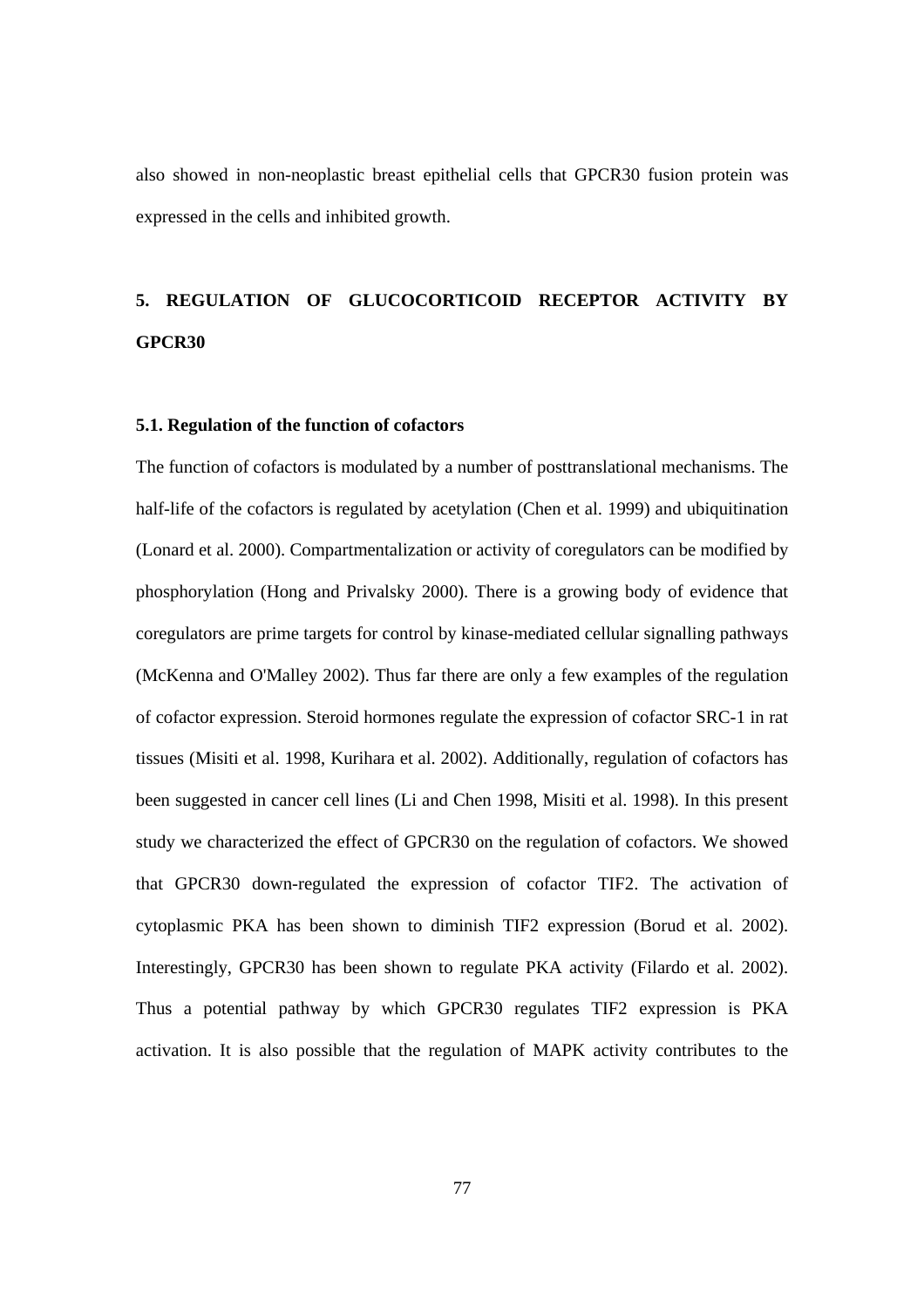phenomena in question. Our result provides further evidence that cofactors are regulated, interestingly, by membrane receptors.

### **5.2. Regulation of glucocorticoid receptor activity**

Ligand binding is the main inducer of steroid hormone-induced transcription. The activation of transcription can be modulated in a number of ways. The activity of receptors can be modulated by effects on their expression level (Graham et al. 1995, Clayton et al. 1997, Vienonen et al. 2002) or through a posttranslational mechanism such as phosphorylation by the MAPK pathway (Kato et al. 1995, Joel et al. 1998, Lange et al. 2000). Alternatively, changes in the activity of cofactors which steroid receptors recruit to the promoter, result in dramatic changes in receptor-mediated transcription (Kamei et al. 1996, Voegel et al. 1996). We further investigated whether GPCR30 expression would interfere with steroid receptor activity, as suggested by the finding that GPCR30 diminished TIF2 expression. In HME cells, which expressed GR and were infected with GPCR30 encoding virus, hydrocortisone-induced transcriptional activation of the glucocortiocoid response element was prevented. The role of GR was confirmed in COS cells using two different glucocorticoid response elements and the  $G R\alpha$  expression vector. In the cells the glucocorticoid-stimulated activity was abolished in a concentration-dependent manner by GPCR30 expression.

The role of membrane-initiated signalling in the transcriptional activation of steroid receptors has previously been described. GPCR has been shown to stimulate the activity of GR (Schmidt et al. 2001), and the cytoplasmic guanosine triphosphatase (GTPase)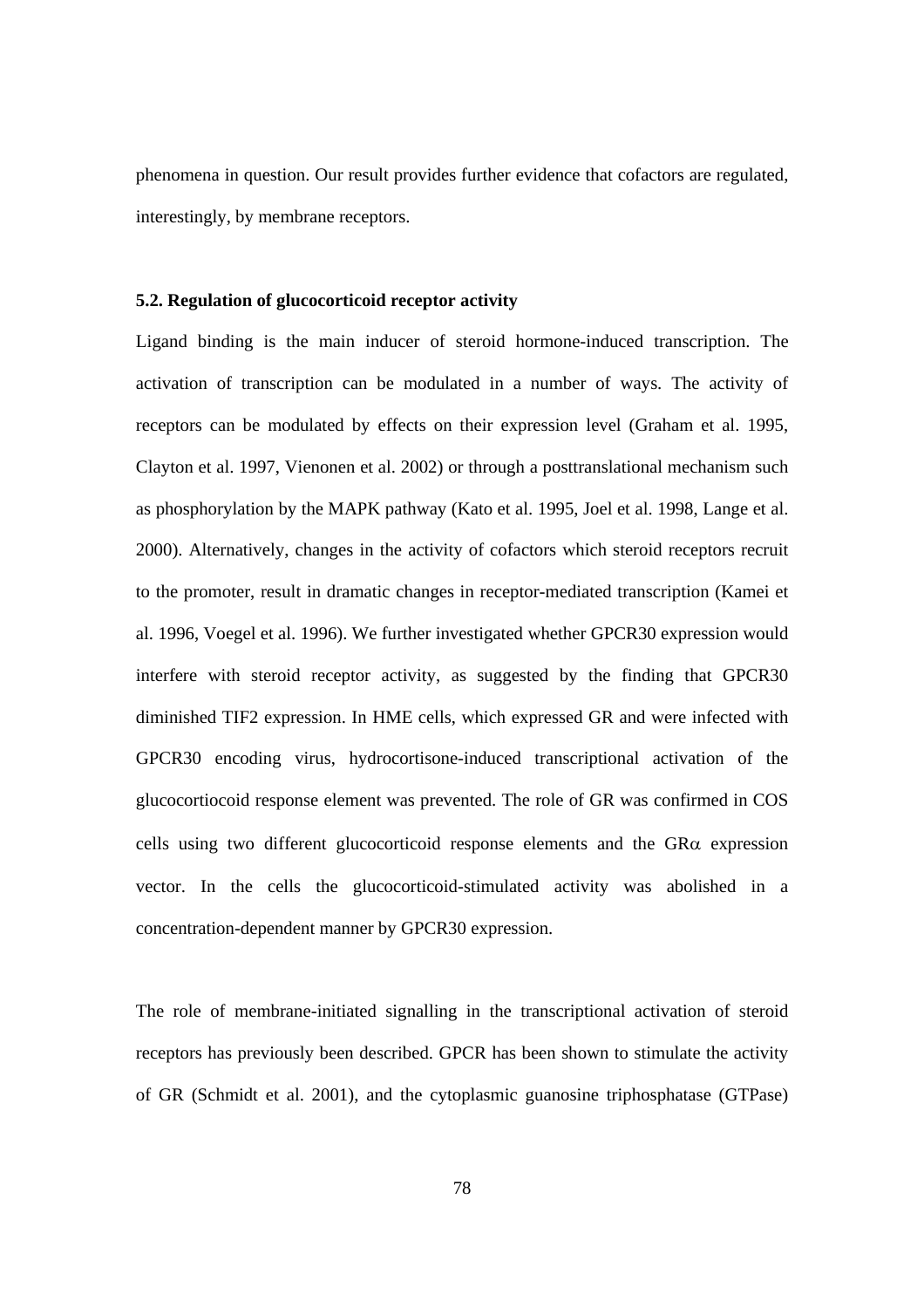regulator Rho activates a cofactor, leading to the activation of ER (Su et al. 2002). There is also evidence of regulation of steroid receptor activity via regulation of the expression of cofactors. Interestingly, the activation of cytoplasmic PKA has been shown to initiate steroid hormone-induced transcription by up-regulating TIF2 expression (Borud et al. 2002). The inhibition of steroid receptor activity by TIF2 down-regulation has not previously been described. Thus our results suggest a novel pathway for the regulation of GR activity. Additionally, our findings, together with those in previous studies imply the important role of cytoplasmic signalling in steroid hormone-mediated transcription, and suggest that the regulation of TIF2 expression in cells constitutes an important pathway in the regulation of steroid receptor activity.

### **5.3. Function of cofactor TIF2 in cell growth regulation**

There is some previous evidence of a relationship between cofactor expression and growth. GRIP-1 expression has been descibed as critical for skeletal muscle differentiation in the mouse (Chen et al. 2000). The reduction of TIF2 expression by antisense oligodeoxynucleotides inhibits estrogen-stimulated ER transcriptional activity and DNA synthesis in MCF-7 cells, providing evidence for the role of TIF2 in growth stimulation (Cavarretta et al. 2002). In our studies the down-regulation of TIF expression and GR activity proved to be associated with growth inhibition of HME cells. Although GPCR30 inhibited growth without the presence of steroid hormones in MCF-7 breast cancer cells, the finding raises an intriguing possibility that GPCR30 might inhibit the transcriptional activity of a variety of steroid receptors, this resulting in growth inhibition,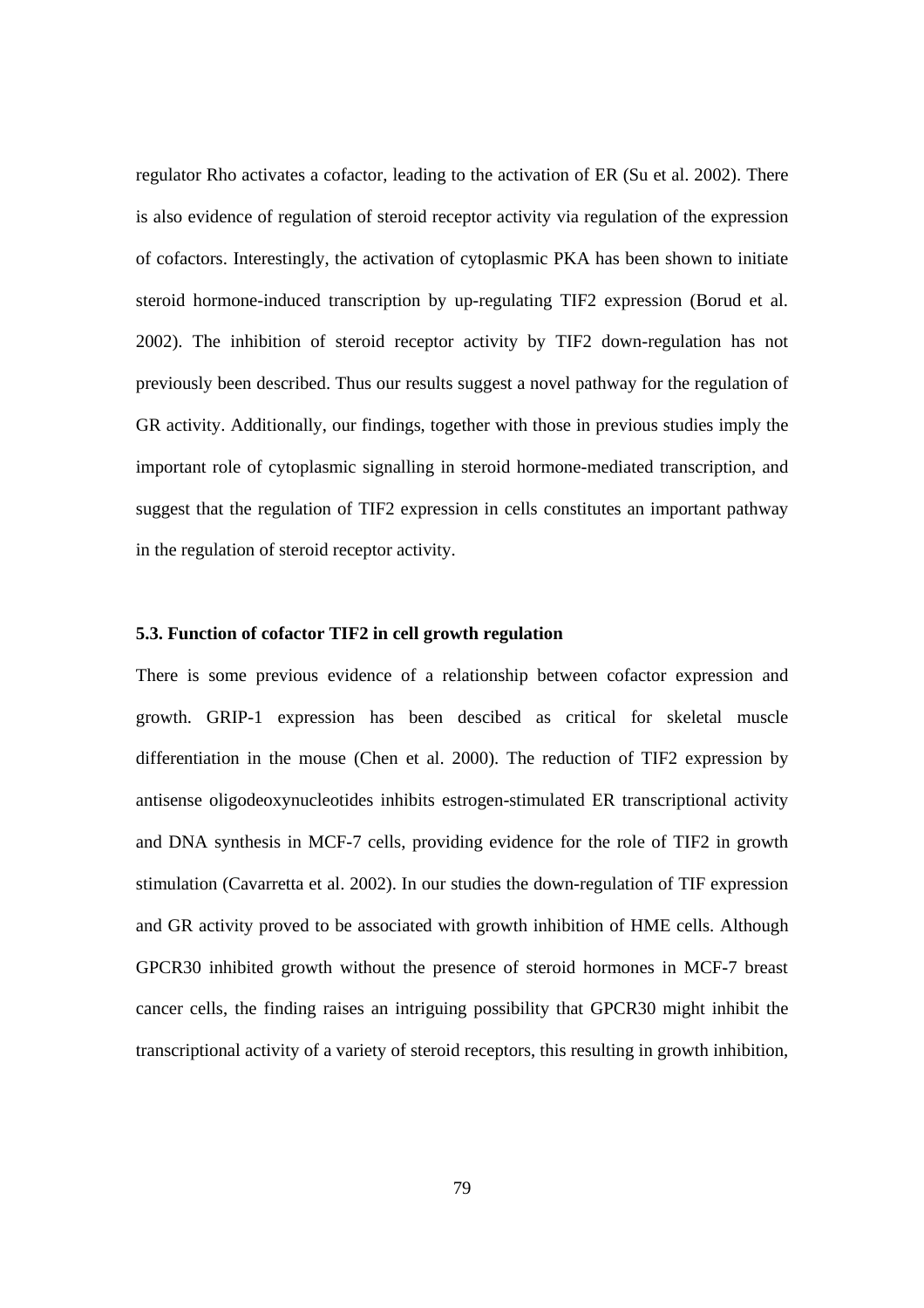particularly, since in the case of other steroid receptors such as ER and PR, ligandindependent activation of steroid receptors has been described.

Interesting new insights might be provided by a study of the effects of GPCR30 on the activation of various steroid hormone receptors through the MAPK pathway. It would be also relevant to know whether GPCR30 affects the expression of a subset of progestininduced genes, and whether these are focused on growth regulation. *In vivo* studies and identification of the ligand for GPCR30 would provide a definitive answer regarding the role of GPCR30 in cell growth regulation and steroid signalling.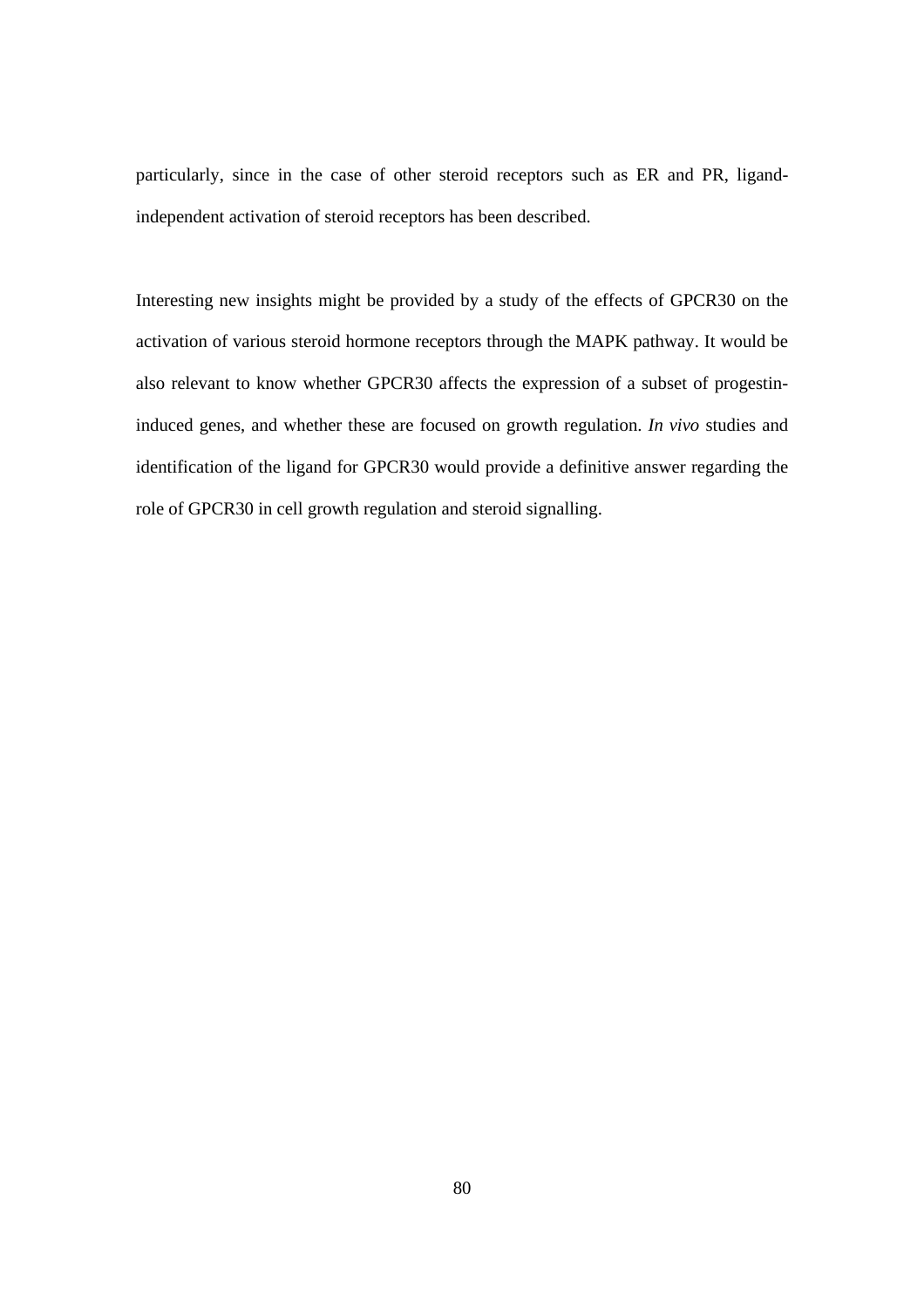# **SUMMARY AND CONCLUSIONS**

1. Progestins and progesterone enhanced the expression of GPCR mRNA at 24-48 h in different breast cancer cell lines. Other steroid hormones did not upregulate GPCR30 mRNA expression, and the expression was abrogated by anti-progestin RU486 suggesting progestin specificity in the mRNA regulation. Although a number of progestin target genes have been described, the result presented provides an interesting new insight into progestin signalling, since GPCR30 gene has been suggested to be critical for estrogen-mediated MAPK activation.

2. Transient expression of GPCR30 inhibited proliferation of MCF-7 breast cancer cells, and GPCR30 antisense enhanced proliferation. In immortalized HME cells stable expression of GPCR30 inhibited proliferation. We have characterized GPCR30 as a growth inhibitory receptor for the first time. The results are consistent with the evidence that other family members of GPCR30 inhibit growth, particularly the rat homologue of GPCR30.

3. Progestin-induced growth effects: cyclin D1 down-regulation, G1 phase arrest and inhibition of cell proliferation were diminished in MCF-7 cells when GPR30 expression was down-regulated by the antisense, suggesting that GPCR30 is critical for a progestininduced growth effect. Additionally, the growth-inhibitory response by progestin correlated with GPCR30 expression level. In view of numerous contradictory findings on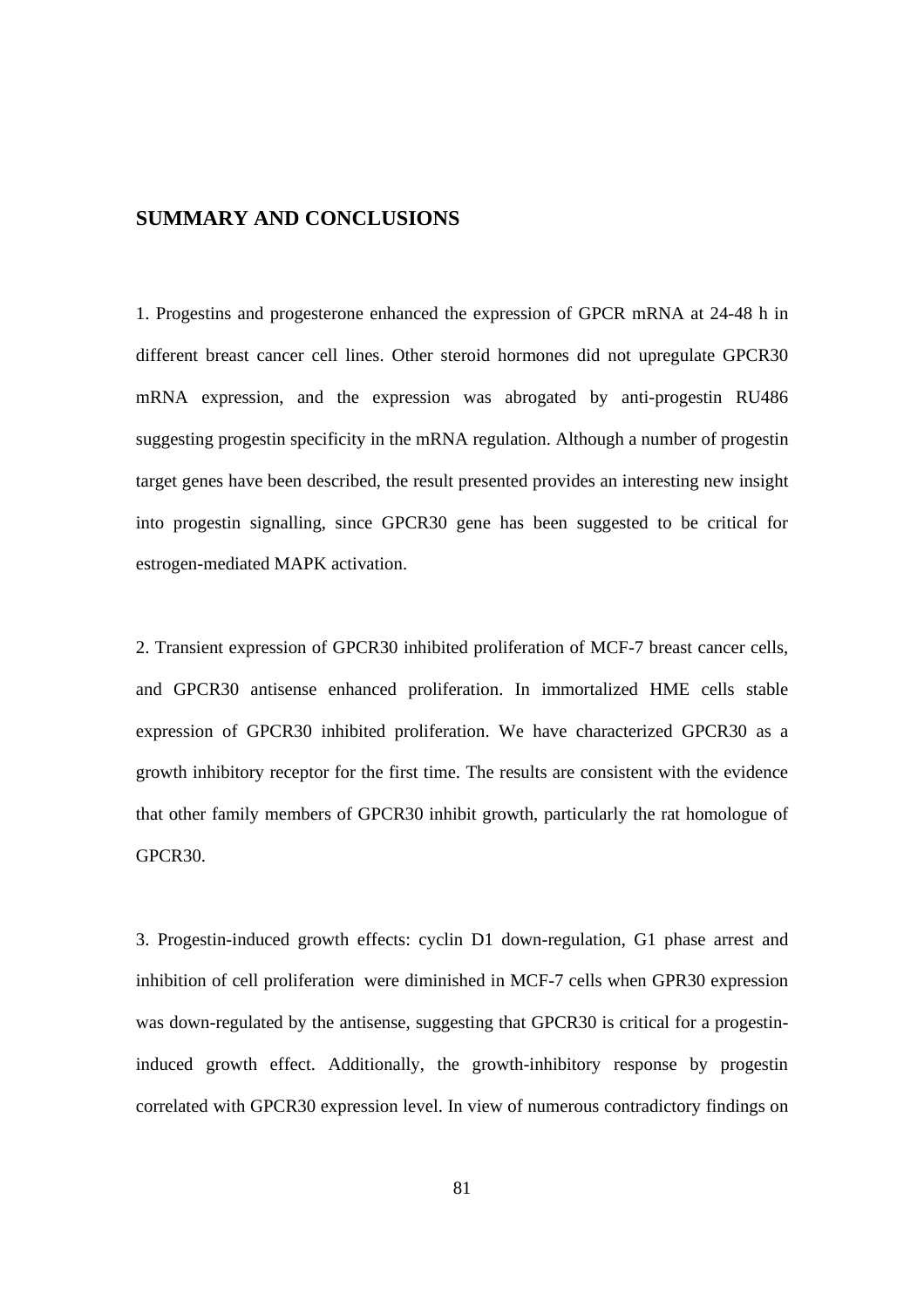the effect of progestin on cell growth, it is hypothesized that progestin drives cells to a decision point at the G1/S boundary and thereafter induces cellular changes which determine the ultimate response of the cells. Our results thus point to a gene which explains some of the effects of progestin on the cell cycle. It is also possible that GPCR30 and progestin have a cross-talk cell signalling pathways.

4. Progestin inhibited ERK activity through GPCR30 in MCF-7 breast cancer cells. The antisense, cell growth and ERK activation studies suggested that MAPK inactivation is associated with growth inhibition. A role of MAPK activation in progestin-induced growth inhibition has previously been suggested. However, MAPK inactivation by GPR30 or progestin has not previously been established. Our data further imply an important role of the MAPK pathway in progestin signalling in breast cancer cells.

5. Stable expression of GPCR30 in immortalized human mammary epithelial cells downregulated the expression of cofactor TIF2 as verified by RT-PCR analysis and immunoblotting. The regulation of cofactors has been established only in very few studies. Our result provides evidence that this can happen.

6. Stable and transient expression of GPCR30 abolished the ability of glucocorticoid to enhance transcription from the cognate hormone response element of GR, suggesting that GPCR30 interferes with the transcriptional activity of the steroid hormone. GPCR30 has not been reported to regulate the transcriptional activation of steroid hormones. Thus our result provides an interesting new insight into the regulation of steroid receptor activity.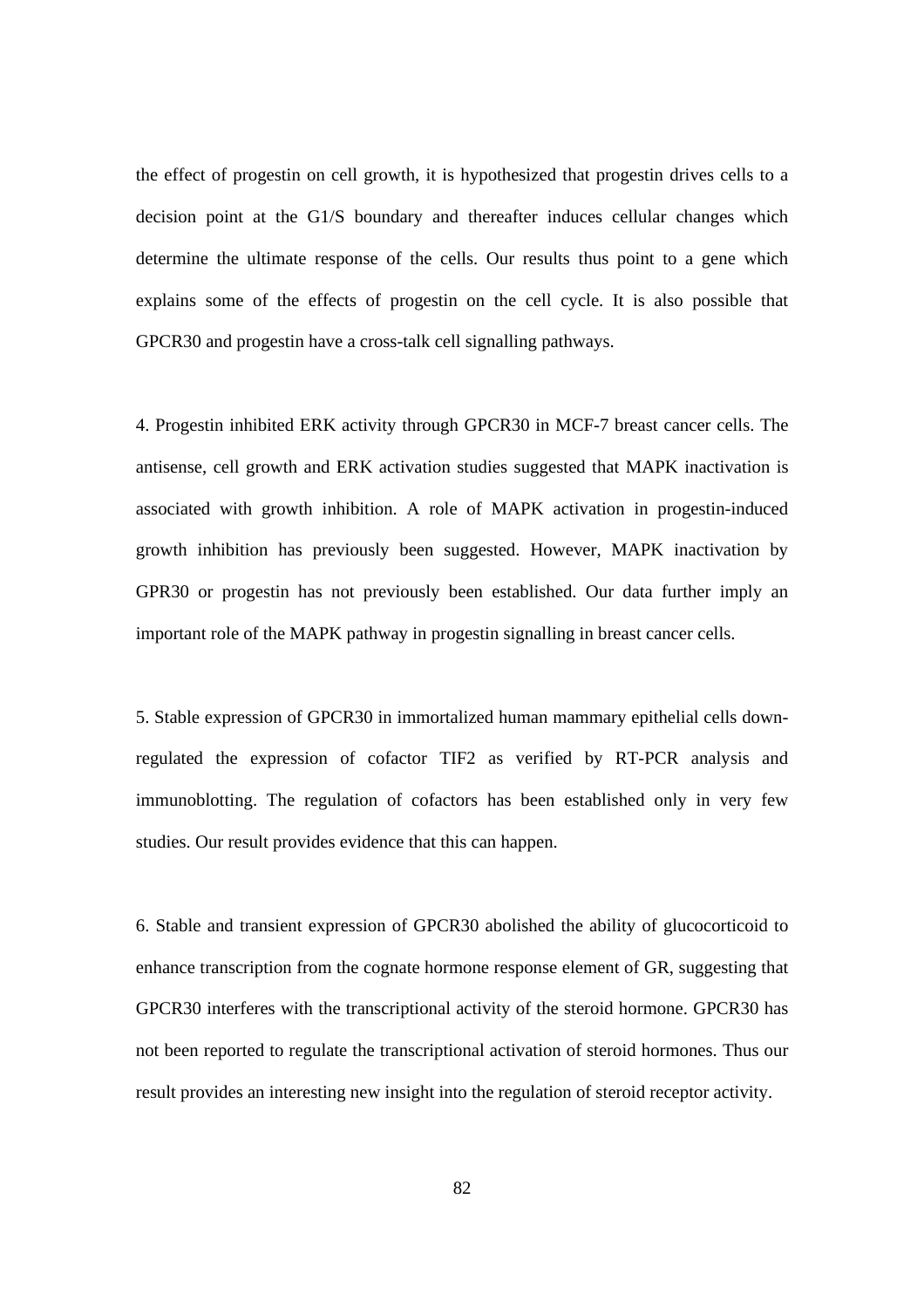7. Interference in GR activity by GPCR30 was seen to be associated with inhibition of cell proliferation. It has previously been shown that inhibition of ER activity and TIF2 down-regulation leads to growth inhibition. This observation provides further evidence that inhibition of TIF2 expression results in diminution of cell proliferation. It might also suggest a pathway by which GPCR30 affects the cell cycle.

In conclusion, the results presented here describe a growth inhibitory molecule GPCR30 which affects cell signalling pathways in many ways. GPCR30 interferes with steroid signalling, reduces MAPK activity and TIF2 expression. It is possible that all these phenomena are interconnected, or alternatively, comprise independent pathways by which GPCR30 affects cell signalling. In any case the results reflect a cross-talk with membrane protein and steroid hormone mediated signalling, providing further evidence of the complex mechanism of progestin action in the mammary gland.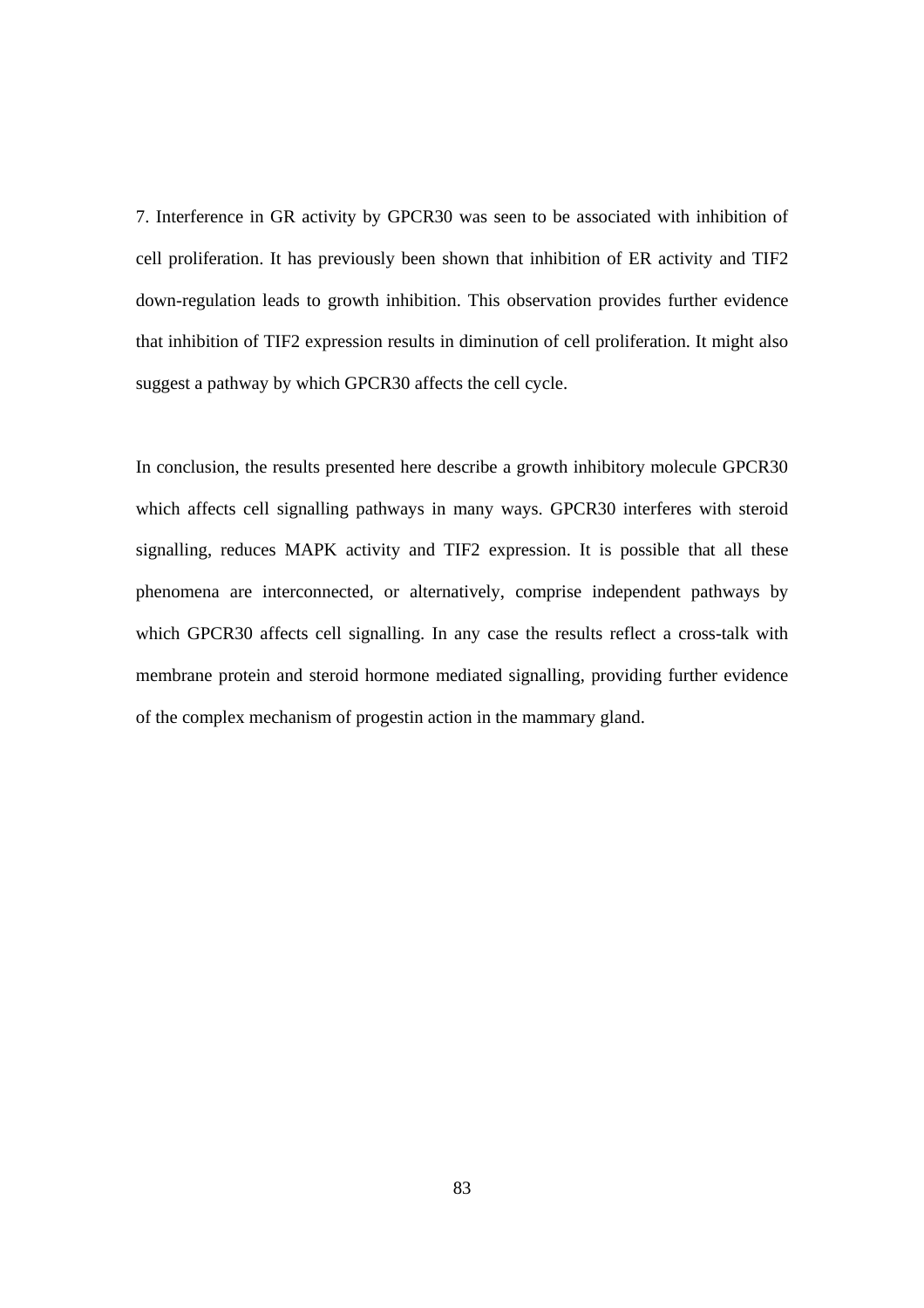## **ACKNOWLEDGEMENTS**

This work was carried out at the Department of Cell Biology, Medical School, University of Tampere.

I want to express my deepest gratitude to Niina Alkio, Janette Hinkka, Pirkko Härkönen, Pekka Kallio, Tommi Manninen, Robert MacGilleon, Hilkka Mäkinen, Markku Pelto-Huikko, Pasi Pennanen, Sami Purmonen, Kalle Saksela, Heimo Syvälä, Annika Vienonen, Pasi Pennanen, Pentti Tuohimaa, Timo Ylikomi and Ya-Hua Zhuang for their crucial contribution to this work.

From all my heart I thank the members of Cell Biology, Anatomy, Developmental Biology and some members of Molecular Medicine and Molecular Immunology for their friendship, support and help during this study.

I cherish my family and friends for their faith and love.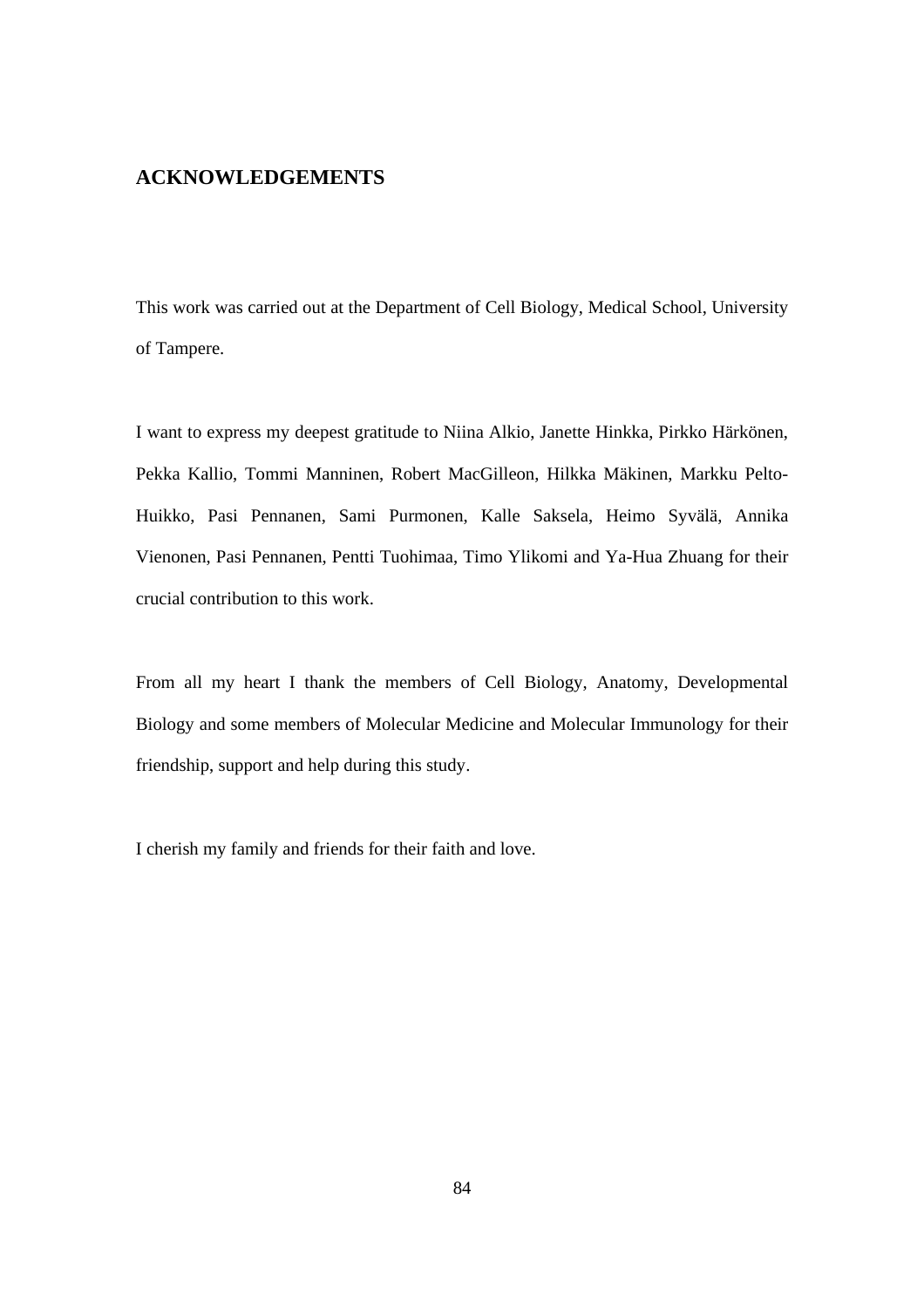## **REFERENCES**

Ahonen MH, Zhuang YH, Aine R, Ylikomi T and Tuohimaa P (2000): Androgen receptor and vitamin D receptor in human ovarian cancer: growth stimulation and inhibition by ligands. Int J Cancer 86: 40-66.

Alkhalaf M and Murphy LC (1992): Regulation of c-jun and jun-B by progestins in T-47D human breast cancer cells. Mol Endocrinol 6: 1625-1633.

Apgar BS and Greenberg G (2000): Using progestins in clinical practice. Am Fam Physician 62: 1839-1846, 1849-1850.

Bagowski CP, Myers JW and Ferrell JE Jr (2001): The classical progesterone receptor associates with p42 MAPK and is involved in phosphatidylinositol 3-kinase signaling in Xenopus oocytes. J Biol Chem 276: 37708-37714.

Balana ME, Labriola L, Salatino M, Movsichoff F, Peters G, Charreau EH and Elizalde PV (2001): Activation of ErbB-2 via a hierarchical interaction between ErbB-2 and type I insulin-like growth factor receptor in mammary tumor cells. Oncogene 19: 34-47.

Bast RC, Kufe DW, Pollock RE, Weichselbaum RR, Holland JF and Frei E (2002): Cancer Medicine. BC Decker Inc, Hamilton.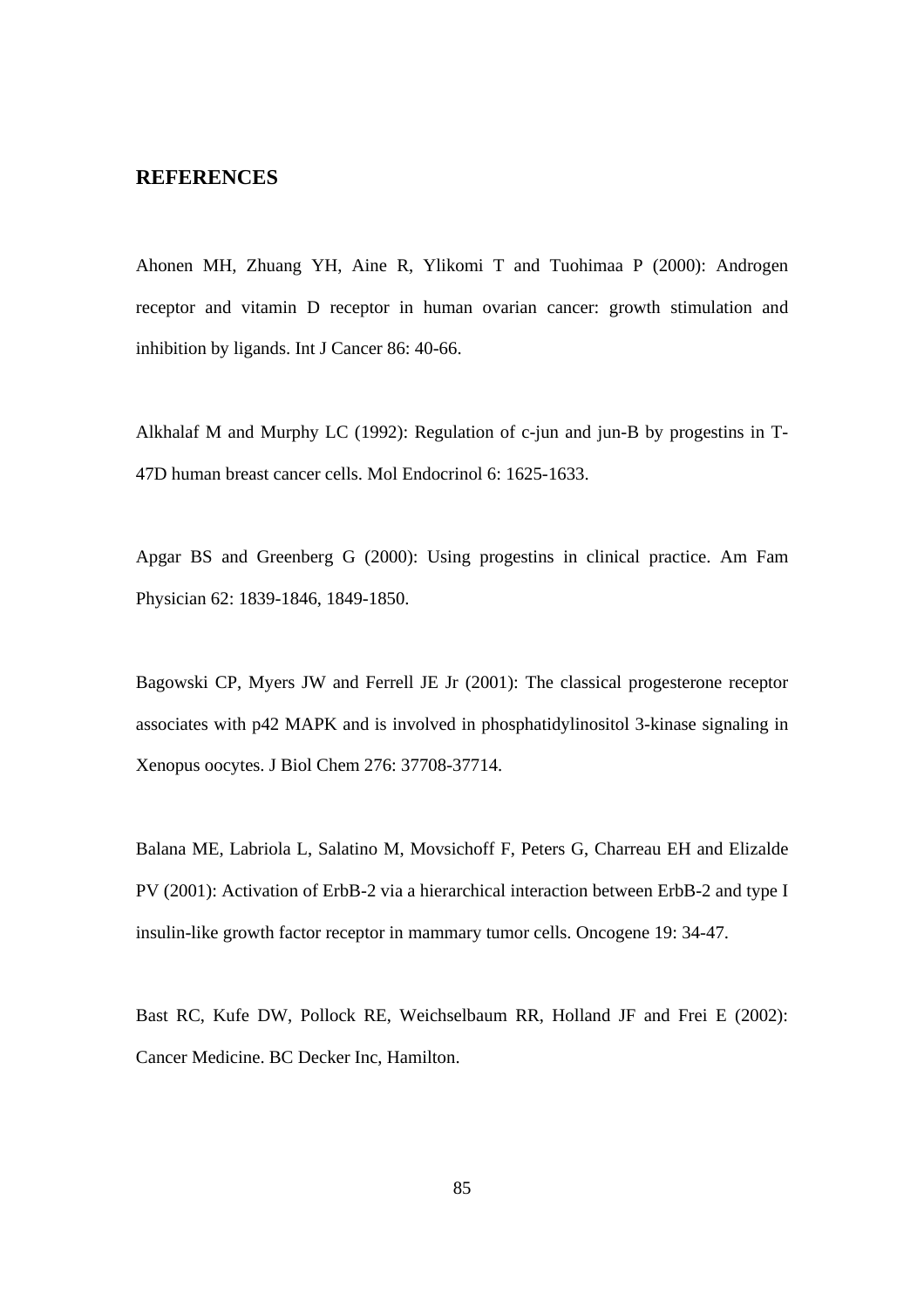Berg MN, Dharmarajan AM and Waddell BJ (2002): Glucocorticoids and progesterone prevent apoptosis in the lactating rat mammary gland. Endocrinology 143: 222-227.

Boonyaratanakornkit V, Scott MP, Ribon V, Sherman L, Anderson SM, Maller JL, Miller WT and Edwards DP (2001): Progesterone Receptor Contains a Proline-Rich Motif that Directly Interacts with SH3 Domains and Activates c-Src Family Tyrosine Kinases. Mol Cell 8: 269-280.

Borud B, Hoang T, Bakke M, Jacob AL, Lund J and Mellgren G (2002): The Nuclear Receptor Coactivators p300/CBP/Cointegrator-Associated Protein (p/CIP) and Transcription Intermediary Factor 2 (TIF2) Differentially Regulate PKA-Stimulated Transcriptional Activity of Steroidogenic Factor 1. Mol Endocrinol 16: 757-773.

Bosch M, Gil J, Bachs O and Agell N (1998): Calmodulin inhibitor W13 induces sustained activation of ERK2 and expression of p21(cip1). J Biol Chem 273: 22145- 22150.

Brady AE and Limbird LE (2002): G protein-coupled receptor interacting proteins: emerging roles in localization and signal transduction. Cell Signal 14: 297-309.

Brisken C, Park S, Vass T, Lydon JP, O'Malley BW and Weinberg RA (1998): A paracrine role for the epithelial progesterone receptor in mammary gland development. Proc Natl Acad Sci U S A 95: 5076-5081.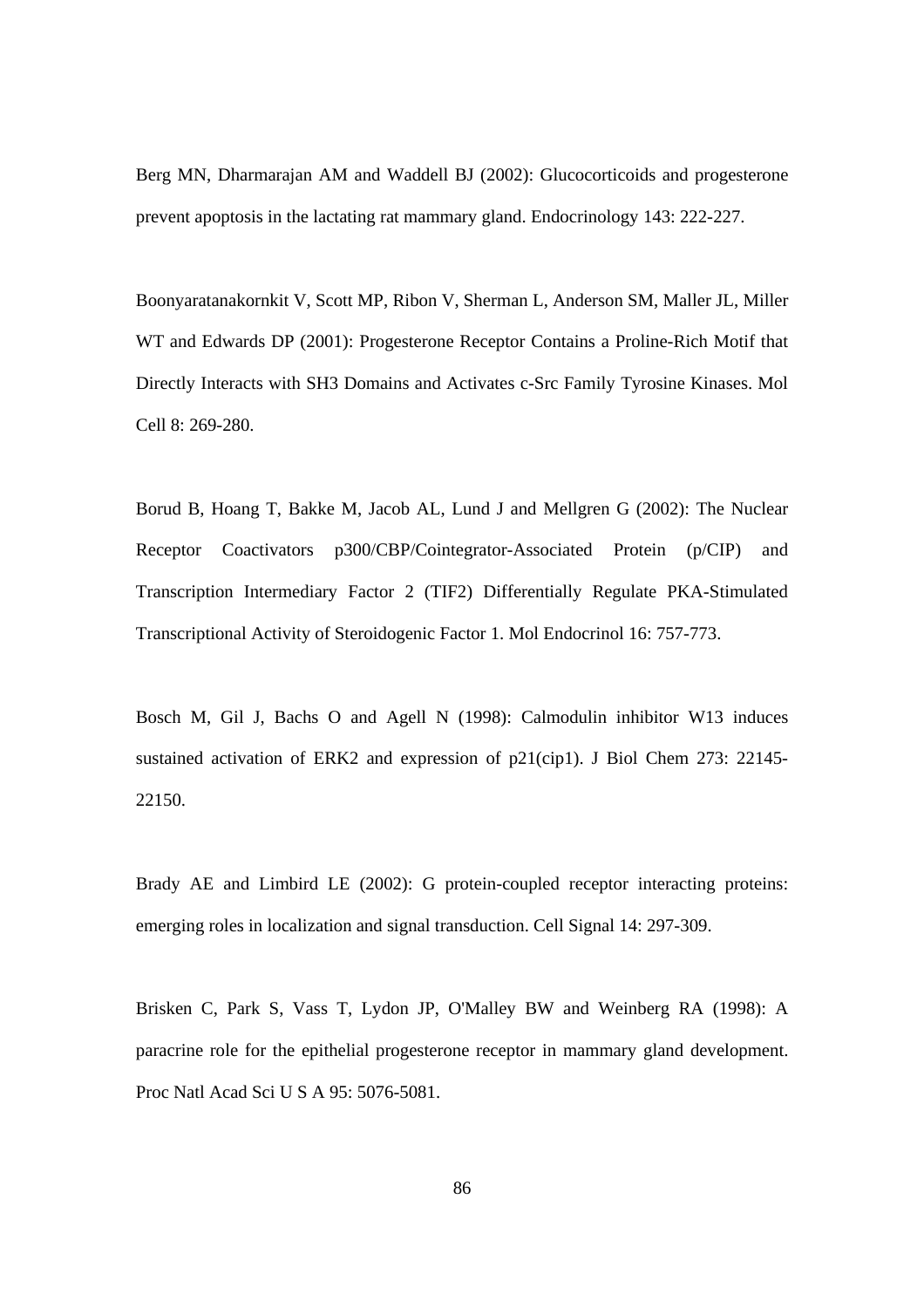Caristi S, Galera JL, Matarese F, Imai M, Caporali S, Cancemi M, Altucci L, Cicatiello L, Teti D, Bresciani F and Weisz A (2001): Estrogens do not modify MAP kinasedependent nuclear signaling during stimulation of early G(1) progression in human breast cancer cells. Cancer Res 61: 6360-6366.

Carmeci C, Thompson DA, Ring HZ, Francke U and Weigel RJ (1997): Identification of a gene (GPR30) with homology to the G-protein-coupled receptor superfamily associated with estrogen receptor expression in breast cancer. Genomics 45: 607-617.

Castoria G, Barone MV, Di Domenico M, Bilancio A, Ametrano D, Migliaccio A and Auricchio F (1999): Non-transcriptional action of oestradiol and progestin triggers DNA synthesis. EMBO J 18: 2500-2510.

Cattaneo MG, Amoroso D, Gussoni G, Sanguini AM and Vicentini LM (1996): A somatostatin analogue inhibits MAP kinase activation and cell proliferation in human neuroblastoma and in human small cell lung carcinoma cell lines. FEBS Lett 397: 164- 168.

Cavarretta IT, Mukopadhyay R, Lonard DM, Cowsert LM, Bennett CF, O'Malley BW, and Smith CL (2002): Reduction of coactivator expression by antisense oligodeoxynucleotides inhibits ERalpha transcriptional activity and MCF-7 proliferation. Mol Endocrinol 16: 253-270.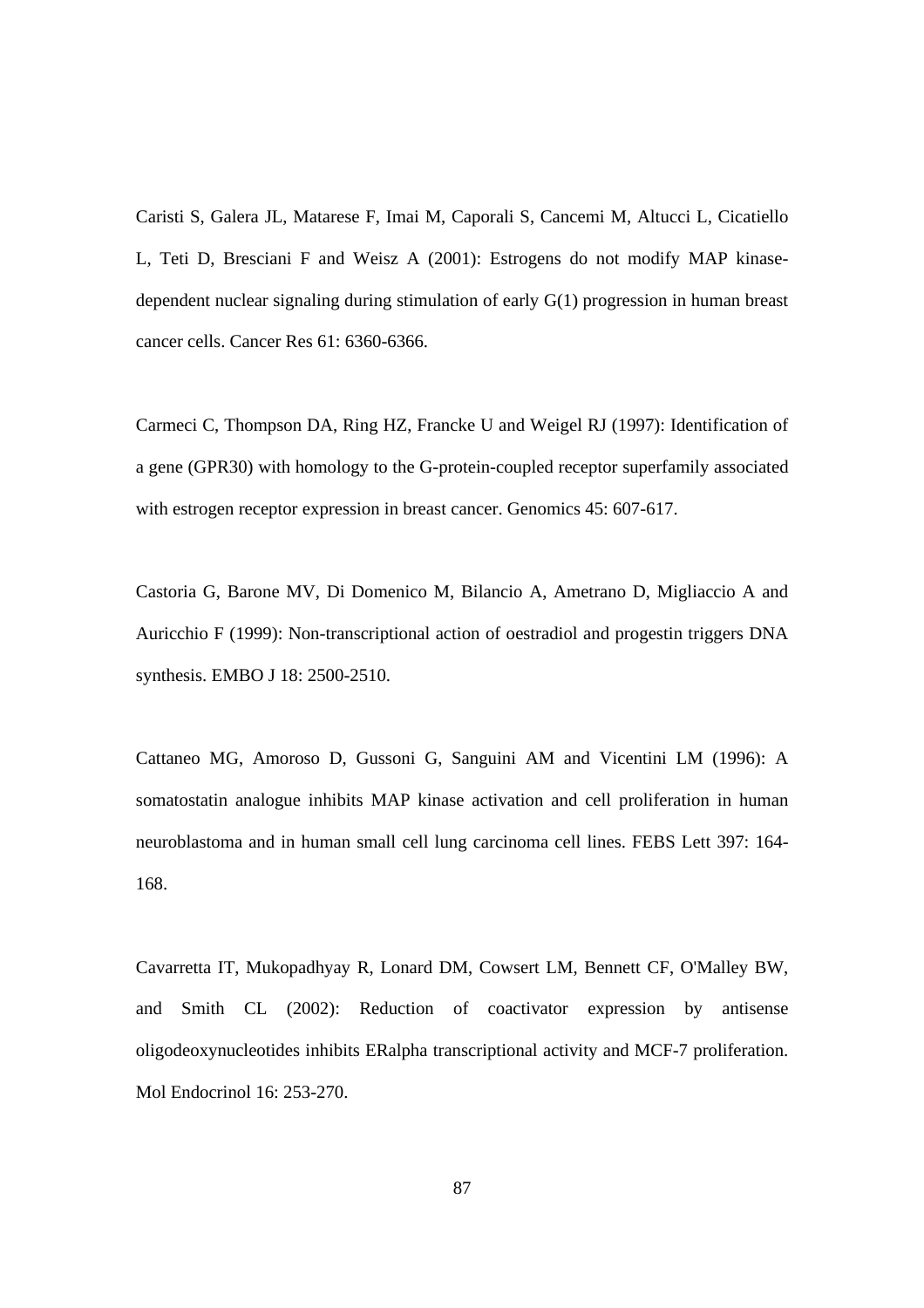Chambard JC and Pognonec P (1998): A reliable way of obtaining stable inducible clones. Nucleic Acids Res 26: 3443-3444.

Chang KJ, Lee TT, Linares-Cruz G, Fournier S and de Lignieres B (1995): Influences of percutaneous administration of estradiol and progesterone on human breast epithelial cell cycle in vivo. Fertil Steril 63: 785-791.

Chen H, Lin RJ, Xie W, Wilpitz D and Evans RM (1999): Regulation of hormoneinduced histone hyperacetylation and gene activation via acetylation of an acetylase. Cell 98: 675-686.

Chen J, Bander JA, Santore TA, Chen Y, Ram PT, Smit MJ and Iyengar R (1998): Expression of Q227L-galphas in MCF-7 human breast cancer cells inhibits tumorigenesis. Proc Natl Acad Sci U S A 95: 2648-2652.

Chen J, Bierhaus A, Schiekofer S, Andrassy M, Chen B, Stern DM and Nawroth PP (2001): Tissue factor--a receptor involved in the control of cellular properties, including angiogenesis. Thromb Haemost 86: 334-345.

Chen SL, Dowhan DH, Hosking BM and Muscat GE (2000): The steroid receptor coactivator, GRIP-1, is necessary for MEF-2C-dependent gene expression and skeletal muscle differentiation. Genes Dev 14: 1209-1228.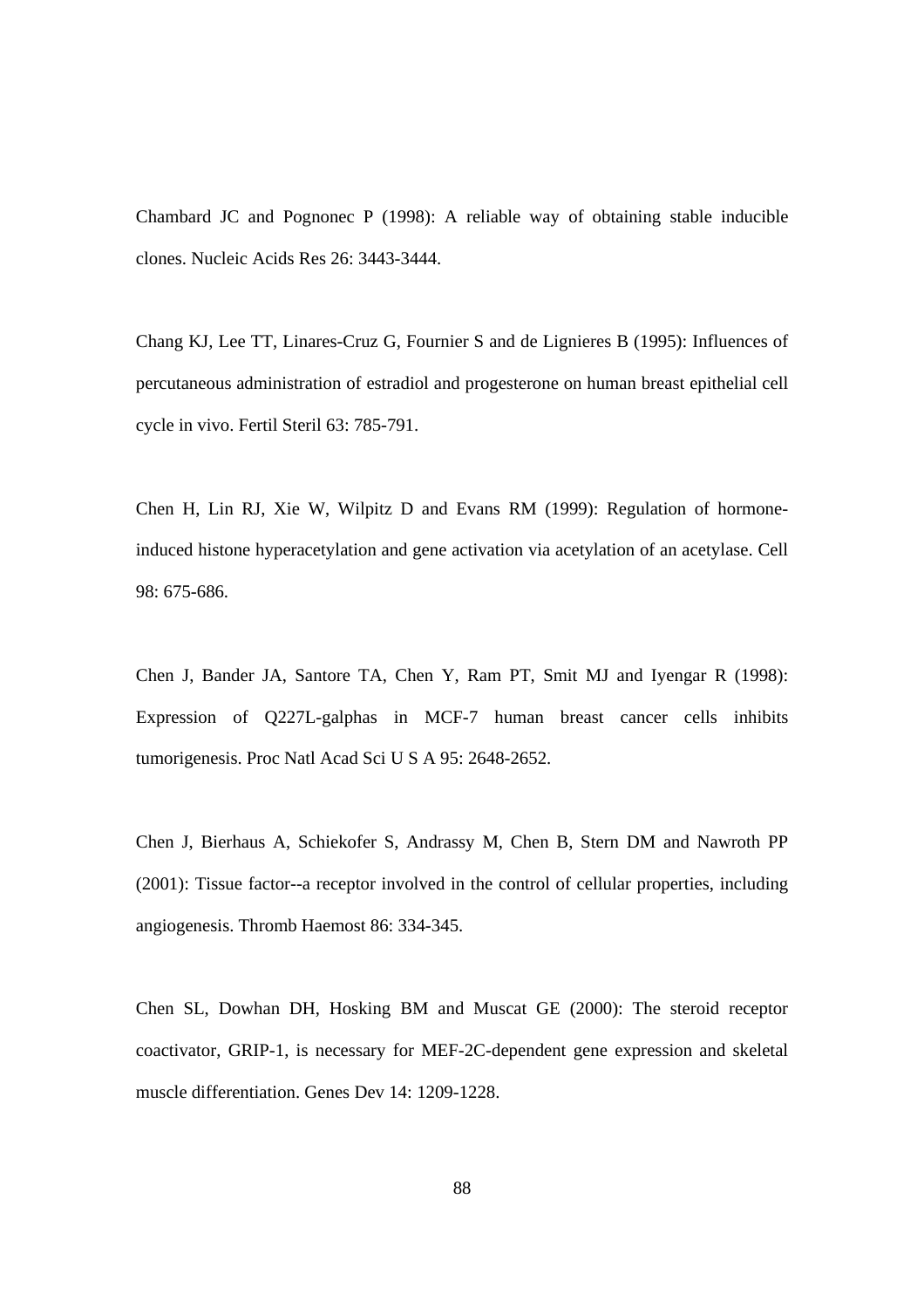Chomette G, Auriol M, Tranbaloc P, Gompel A, Malet C and Kuttenn F (1986): Effects of estradiol and promegestone on human breast cell cultures. An ultrastructural study. Pathol Res Pract 181: 273-279.

Clarke CL and Sutherland RL (1990): Progestin regulation of cellular proliferation. Endocr Rev 11: 266-301.

Clarke RB, Howell A and Anderson E (1997): Estrogen sensitivity of normal human breast tissue in vivo and implanted into athymic nude mice: analysis of the relationship between estrogen-induced proliferation and progesterone receptor expression. Breast Cancer Res Treat 45: 121-133.

Clayton SJ, May FE and Westley BR (1997): Insulin-like growth factors control the regulation of oestrogen and progesterone receptor expression by oestrogens. Mol Cell Endocrinol 128: 57-68.

Cline JM, Soderqvist G, von Schoultz E, Skoog L and von Schoultz B (1996): Effects of hormone replacement therapy on the mammary gland of surgically postmenopausal cynomolgus macaques. Am J Obstet Gynecol 174: 93-100.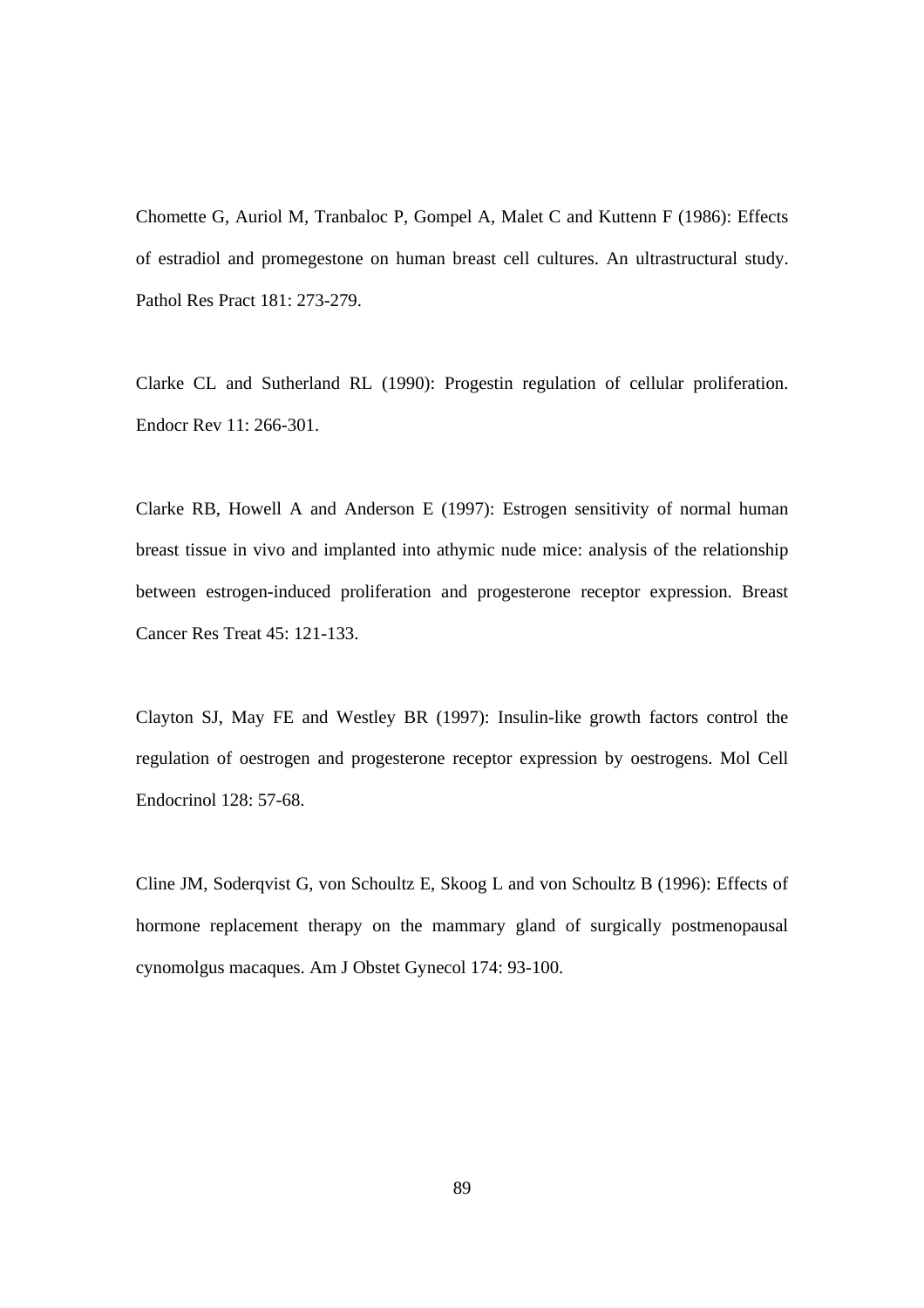Cline JM, Soderqvist G, von Schoultz E, Skoor L and von Schoulz B (1998): Effects of conjugated estrogens, medroxyprogesterone acetate, and tamoxifen on the mammary glands of macaques. Breast Cancer Res Treat 48: 221-229.

Colditz GA, Hankinson SE, Hunter DJ, Willett WC, Manson JE, Stampfer MJ, Hennekens C, Rosner B and Speizer FE (1995): The use of estrogens and progestins and the risk of breast cancer in postmenopausal women. N Engl J Med 332: 1589-1593.

Critchley HO, Kelly RW, Brenner RM and Baird DT (2001): The endocrinology of menstruation--a role for the immune system. Clin Endocrinol (Oxf) 55: 701-710.

Cunha GR, Young P, Hom YK, Cooke PS, Taylor JA and Lubahn DB (1997): Elucidation of a role for stromal steroid hormone receptors in mammary gland growth and development using tissue recombinants. J Mammary Gland Biol Neoplasia 2: 393- 402.

Danforth DN Jr and Sgagias MK (1991): Interleukin 1 alpha blocks estradiol-stimulated growth and down-regulates the estrogen receptor in MCF-7 breast cancer cells in vitro. Cancer Res 51: 1488-1493.

Danforth DN Jr and Sgagias MK (1993): Inerleukin-1 alpha and interleukin-6 act additively to inhibit growth of MCF-7 breast cancer cells in vitro. Cancer Res 53: 1538- 1545.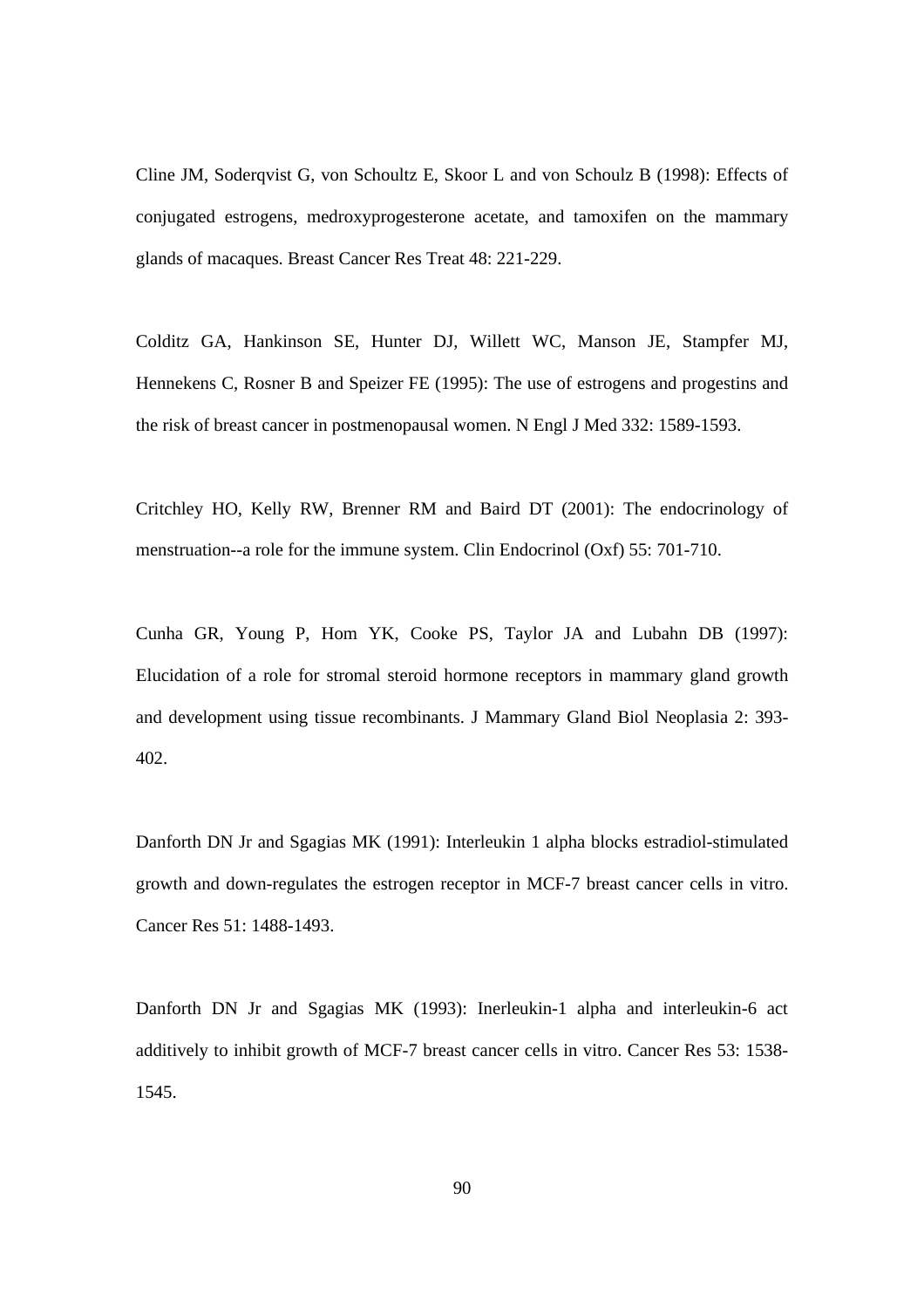Darmoul D, Marie JC, Devaud H, Gratio V and Laburthe M (2001): Initiation of human colon cancer cell proliferation by trypsin acting at protease-activated receptor-2. Br J Cancer 85: 772-779.

Daub H, Wallasch C, Lankenau A, Herrlich A and Ullrich A (1997): Signal characteristics of G protein-transactivated EGF receptor. EMBO J 16: 7032-7044.

Daub H, Weiss FU, Wallasch C and Ullrich A (1996): Role of transactivation of the EGF receptor in signalling by G-protein-coupled receptors. Nature 379*:* 557-560.

Dauvois S, Simard J, Dumont M, Haagensen DE and Labrie F (1990): Opposite effects of estrogen and the progestin R5020 on cell proliferation and GCDFP-15 expression in ZR-75-1 human breast cancer cells. Mol Cell Endocrinol 73: 171-178.

Dong-Le Bourhis X, Berthois Y, Millot G, Degeorges A, Sylvi M, Martin PM and Calvo F (1997): Effect of stromal and epithelial cells derived from normal and tumorous breast tissue on the proliferation of human breast cancer cell lines in co-culture. Int J Cancer 71: 42-48.

Elizalde PV, Lanari C, Molinolo AA, Guerra FK, Balana ME, Simian M, Iribarren AM and Charreau EH (1998): Involvement of insulin-like growth factors-I and -II and their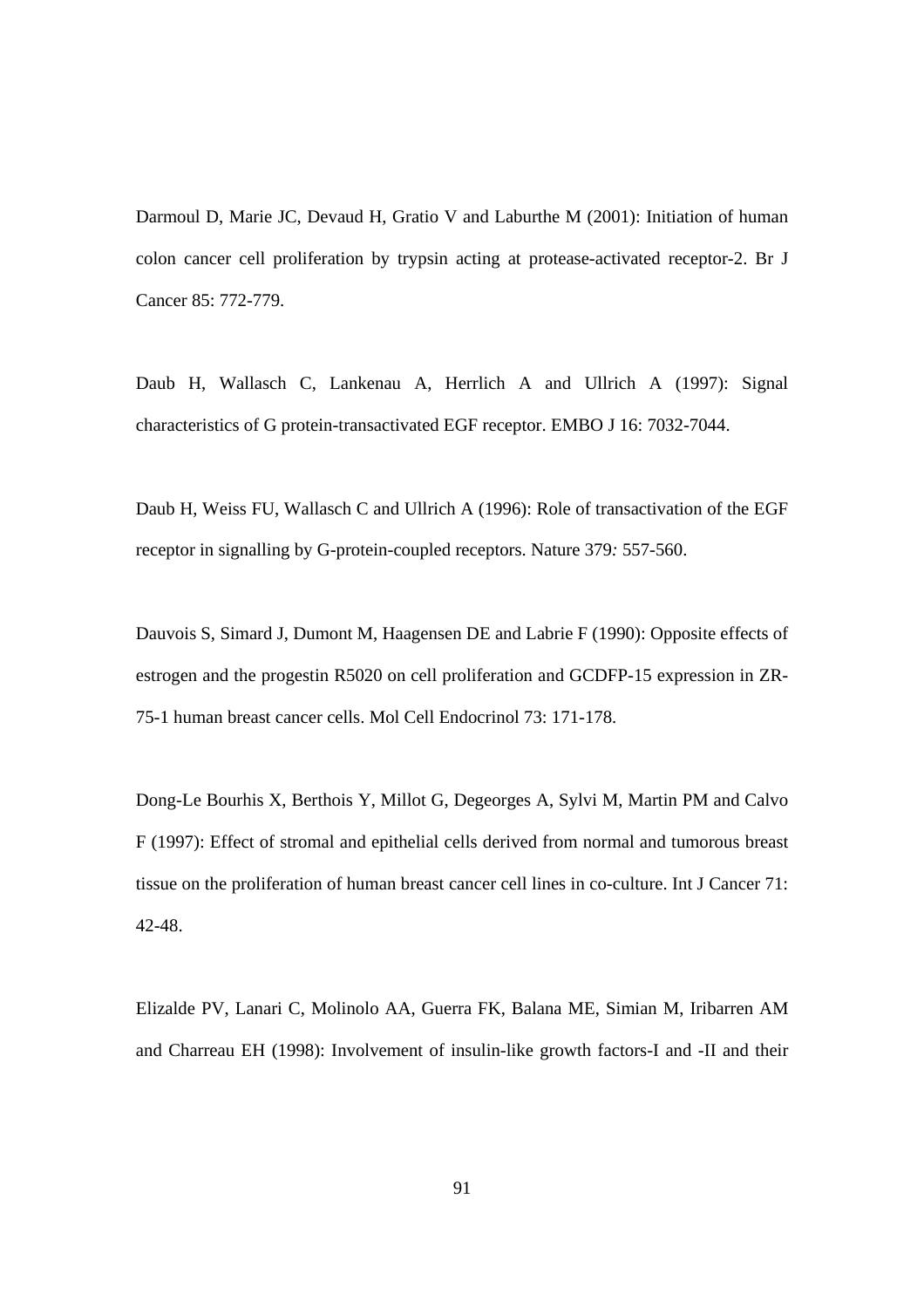receptors in medroxyprogesterone acetate-induced growth of mouse mammary adenocarcinomas. J Steroid Biochem Mol Biol 67: 305-317

Endoh H, Sasaki H, Maruyama K, Takeyama K, Waga I, Shimizu T, Kato S and Kawashima H (1997): Rapid activation of MAP kinase by estrogen in the bone cell line. Biochem Biophys Res Commun 235: 99-102.

English J, Pearson G, Wilsbacher J, Swantek J, Karandikar M, Xu S and Cobb MH (1999): New insights into the control of MAP kinase pathways. Exp Cell Res 253: 255- 270.

Feng Y and Gregor P (1997): Cloning of a novel member of the G protein-coupled receptor family related to peptide receptors. Biochem Biophys Res Commun 231: 651- 654.

Ferjoux G, Bousquet C, Cordelier P, Benali N, Lopez F, Rochaix P, Buscail L and Susini C (2000): Signal transduction of somatostatin receptors negatively controlling cell proliferation. J Physiol Paris 94: 205-210.

Filardo EJ, Quinn JA, Bland KI and Frackelton AR Jr (2000): Estrogen-induced activation of Erk-1 and Erk-2 requires the G protein- coupled receptor homolog, GPR30, and occurs via trans-activation of the epidermal growth factor receptor through release of HB-EGF. Mol Endocrinol 14: 1649-1660.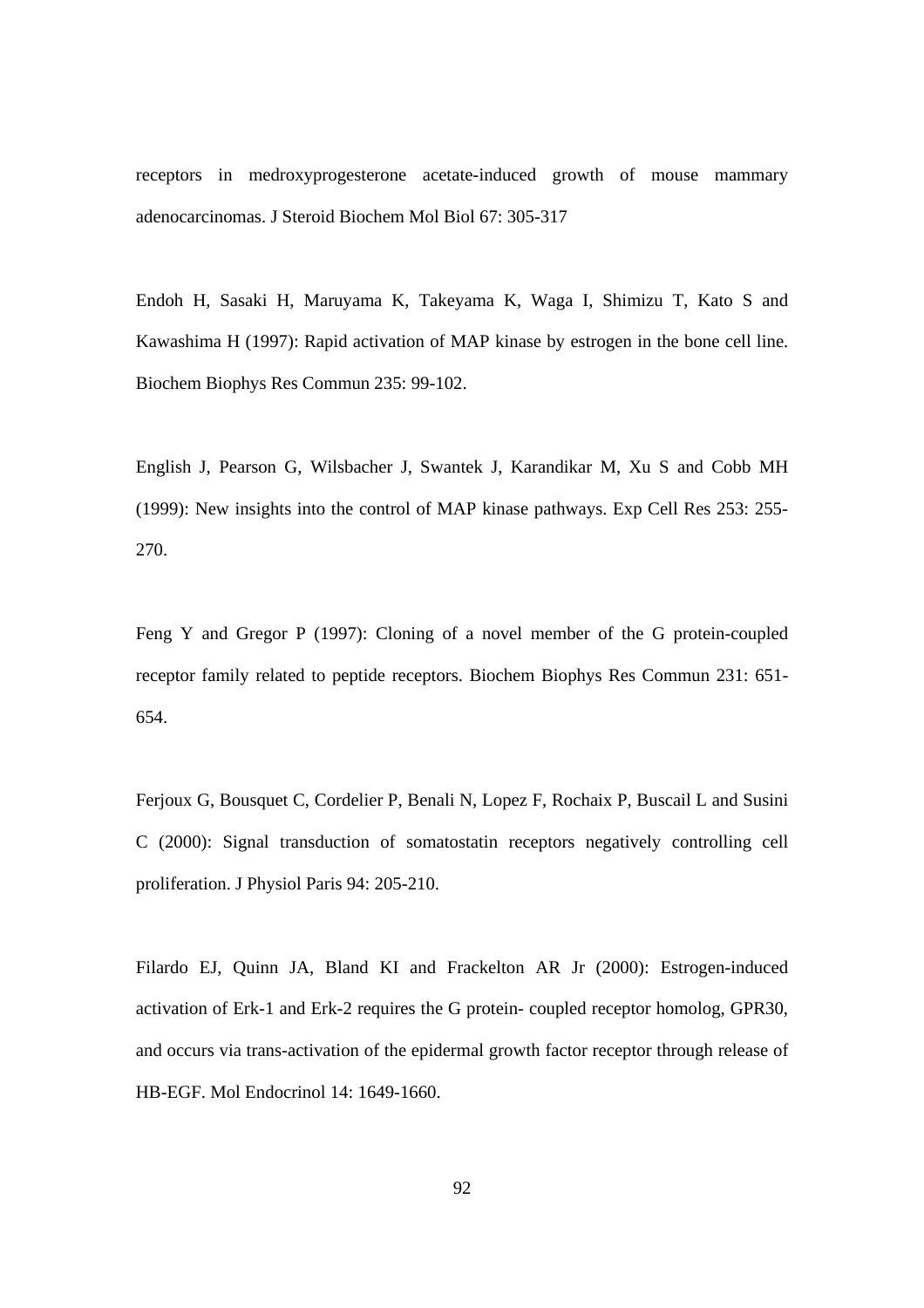Filardo EJ, Quinn JA, Frackelton AR Jr and Bland KI (2002): Estrogen Action Via the G Protein-Coupled Receptor, GPR30: Stimulation of Adenylyl Cyclase and cAMP-Mediated Attenuation of the Epidermal Growth Factor Receptor-to-MAPK Signaling Axis. Mol Endocrinol 16: 70-84.

Finidori-Lepicard J, Schorderet-Slatkine S, Hanoune J and Baulieu EE (1981): Progesterone inhibits membrane-bound adenylate cyclase in Xenopus laevis oocytes. Nature 292: 255-257.

Foidart JM, Colin C, Denoo X, Desreux J, Beliard A, Fournier S and de Lignieres B (1998): Estradiol and progesterone regulate the proliferation of human breast epithelial cells. Fertil Steril 69: 963-969.

Formby B and Wiley TS (1999): Bcl-2, survivin and variant CD44 v7-v10 are downregulated and p53 is upregulated in breast cancer cells by progesterone: inhibition of cell growth and induction of apoptosis. Mol Cell Biochem 202: 53-61.

Gazvani R, Smith L and Fowler PA (2002): Effect of interleukin-8 (IL-8), anti-IL-8, and IL-12 on endometrial cell survival in combined endometrial gland and stromal cell cultures derived from women with and without endometriosis. Fertil Steril 77: 62-67.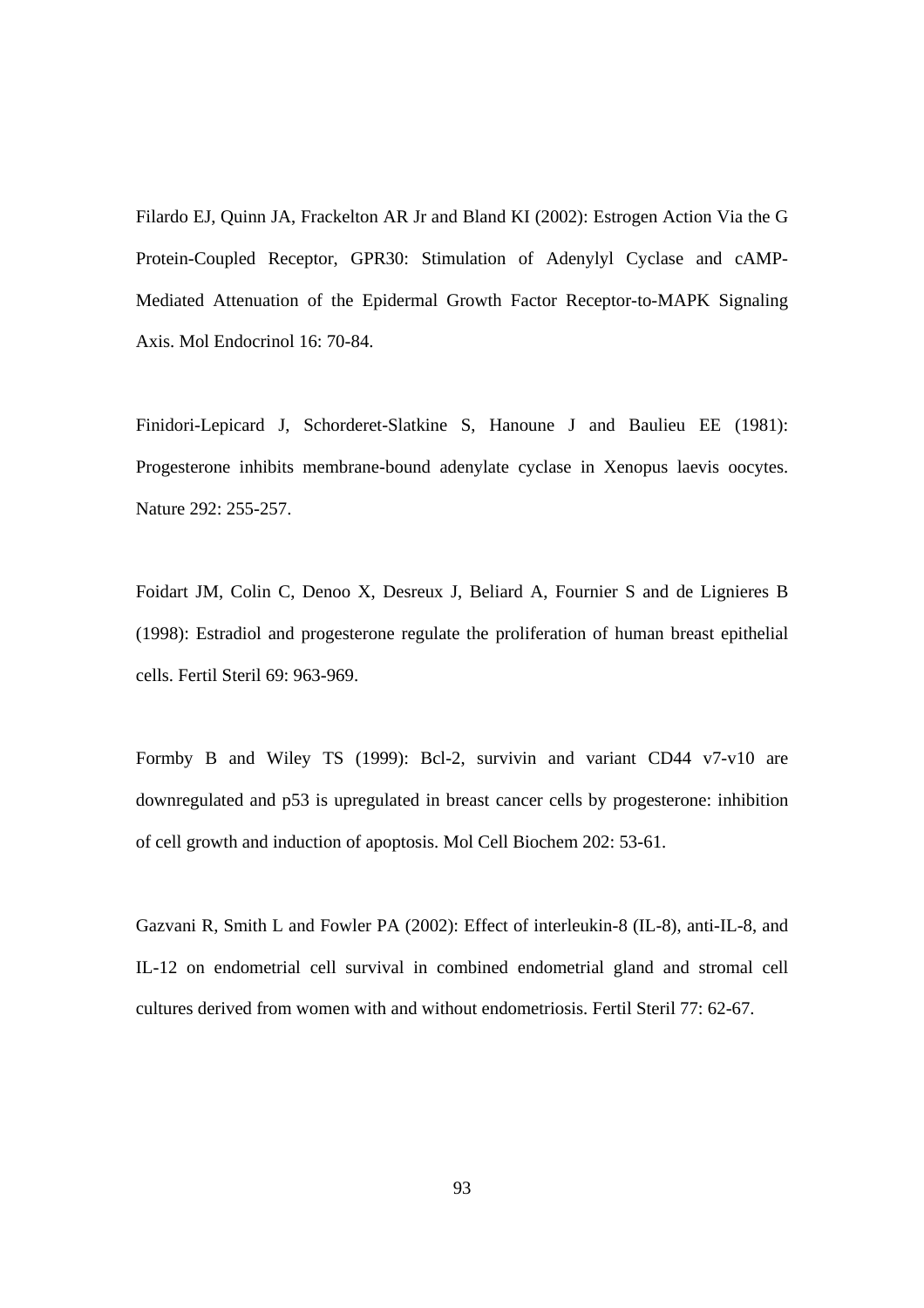Goldfine ID, Papa V, Vigneri R, Siiteri P and Rosenthal S (1992): Progestin regulation of insulin and insulin-like growth factor I receptors in cultured human breast cancer cells. Breast Cancer Res Treat 22: 69-79.

Gompel A, Malet C, Spritzer P, Lalardrie JP, Kuttenn F and Mauvais-Jarvis P (1986): Progestin effect on cell proliferation and 17 beta-hydroxysteroid dehydrogenase activity in normal human breast cells in culture. J Clin Endocrinol Metab 63: 1174-1180.

Gompel A, Somai S, Chaouat M, Kazem A, Kloosterboer HJ, Beusman I, Forgez P, Mimoun M and Rostene W (2000): Hormonal regulation of apoptosis in breast cells and tissues. Steroids 65: 593-598.

Goruppi S, Chiaruttini C, Ruaro ME, Varnum B and Schneider C (2001). Gas6 induces growth, beta-catenin stabilization, and T-cell factor transcriptional activation in contactinhibited C57 mammary cells. Mol Cell Biol 21: 902-915.

Gossen M and Bujard H (1992): Tight control of gene expression in mammalian cells by tetracycline- responsive promoters. Proc Natl Acad Sci U S A 89: 5547-5551.

Graham JD and Clarke CL (1997): Physiological action of progesterone in target tissues. Endocr Rev 18: 502-519.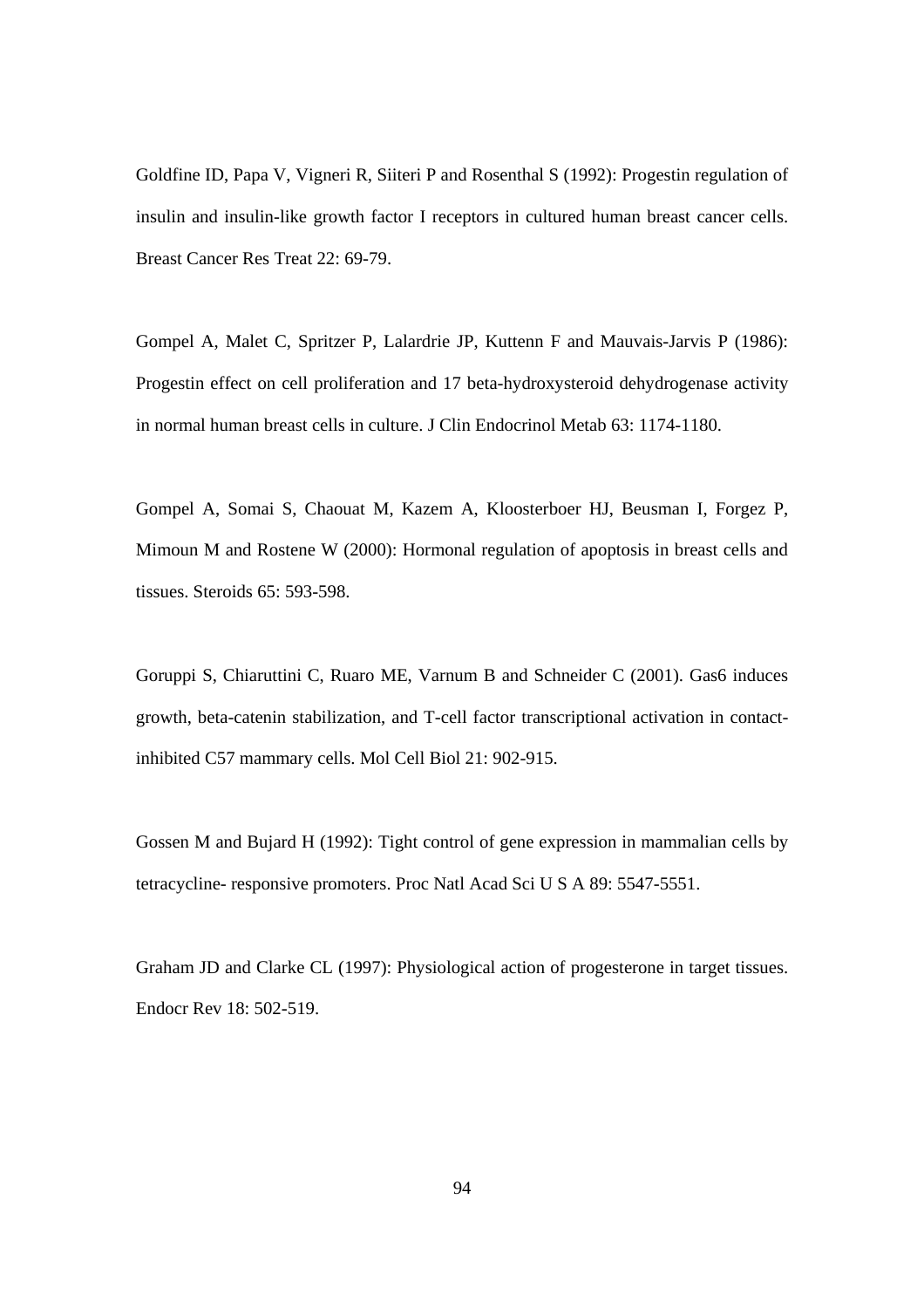Graham JD, Roman SD, McGowan E, Sutherland RL and Clarke CL (1995): Preferential stimulation of human progesterone receptor B expression by estrogen in T-47D human breast cancer cells. J Biol Chem 270: 30693-30700.

Grazzini E, Guillon G, Mouillac B and Zingg HH (1998): Inhibition of oxytocin receptor function by direct binding of progesterone. Nature 392: 509-512.

Gregoraszczuk EL, Milewicz T, Kolodziejczyk J, Krzysiek J, Basta A, Sztefko K, Kurek S and Stachura J (2001): Progesterone-induced secretion of growth hormone, insulin-like growth factor I and prolactin by human breast cancer explants. Gynecol Endocrinol 15: 251-258.

Groshong SD, Owen GI, Grimison B, Schauer IE, Todd MC, Langan TA, Sclafani RA, Lange CA and Horwitz KB. (1997): Biphasic regulation of breast cancer cell growth by progesterone: role of the cyclin-dependent kinase inhibitors, p21 and p27(Kip1). Mol Endocrinol 11: 1593-1607.

Guerreiro Da Silva ID, Hu YF, Russo IH, Ao X, Salicioni AM, Yang X and Russo J (2000). S100P calcium-binding protein overexpression is associated with immortalization of human breast epithelial cells in vitro and early stages of breast cancer development in vivo. Int J Oncol 16: 231-240.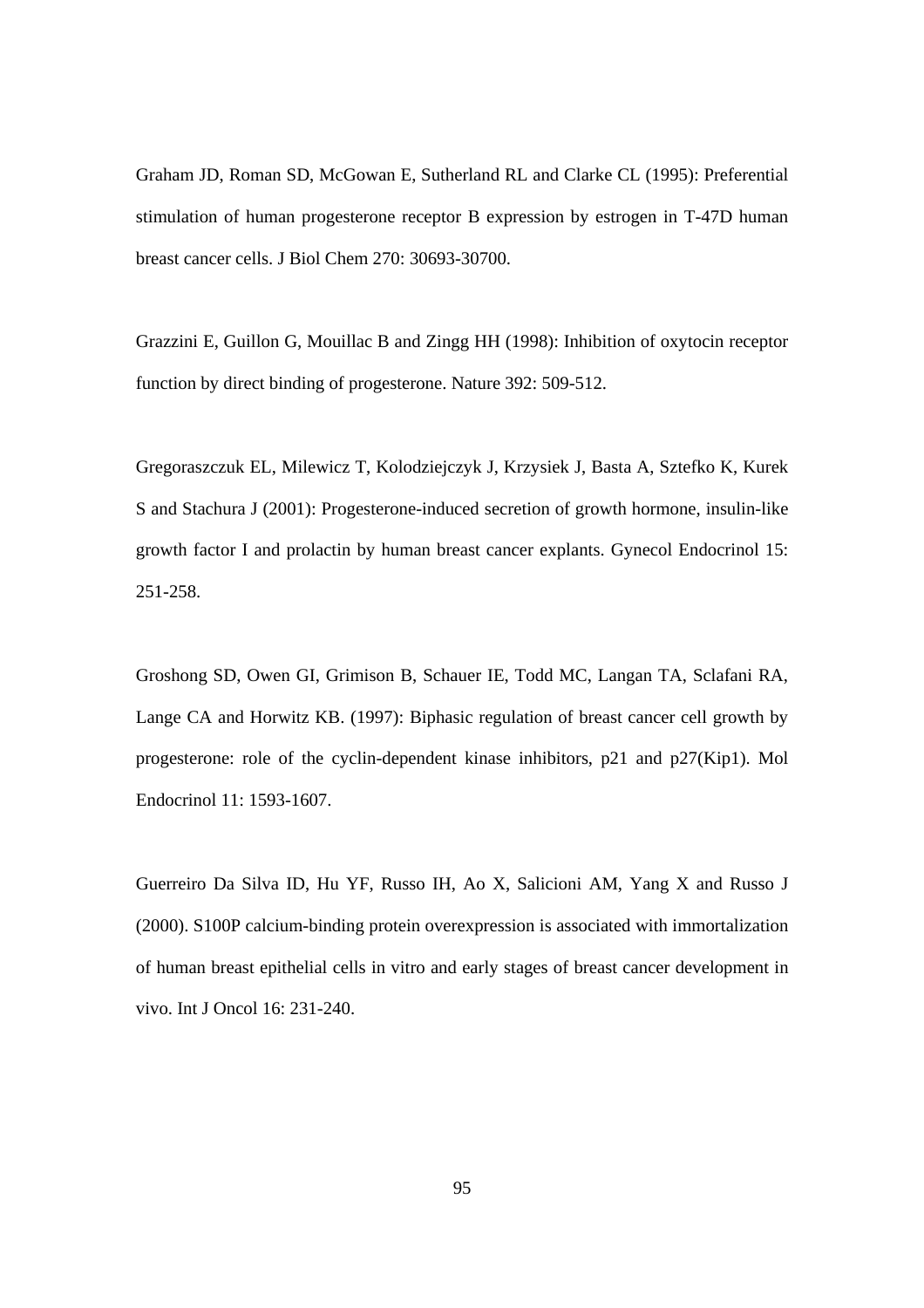Gutkind JS (1998a): Cell growth control by G protein-coupled receptors: from signal transduction to signal integration. Oncogene 17: 1331-1342.

Gutkind JS (1998b): The pathways connecting G protein-coupled receptors to the nucleus through divergent mitogen-activated protein kinase cascades. J Biol Chem 273: 1839- 1842.

Hamilton JA, Callaghan MJ, Sutherland RL and Watts CK (1997): Identification of PRG1, a novel progestin-responsive gene with sequence homology to 6-phosphofructo-2 kinase/fructose-2,6-bisphosphatase. Mol Endocrinol 11: 490-502.

Herrlich A, Daub H, Knebel A, Herrlich P, Ullrich A, Schultz G and Gudermann T (1998): Ligand-independent activation of platelet-derived growth factor receptor is a necessary intermediate in lysophosphatidic, acid-stimulated mitogenic activity in L cells. Proc Natl Acad Sci U S A 95: 8985-8990.

Hofseth LJ, Raafat AM, Osuch JR, Pathak DR, Slomski CA and Haslam SZ (1999): Hormone replacement therapy with estrogen or estrogen plus medroxyprogesterone acetate is associated with increased epithelial proliferation in the normal postmenopausal breast. J Clin Endocrinol Metab 84: 4559-65.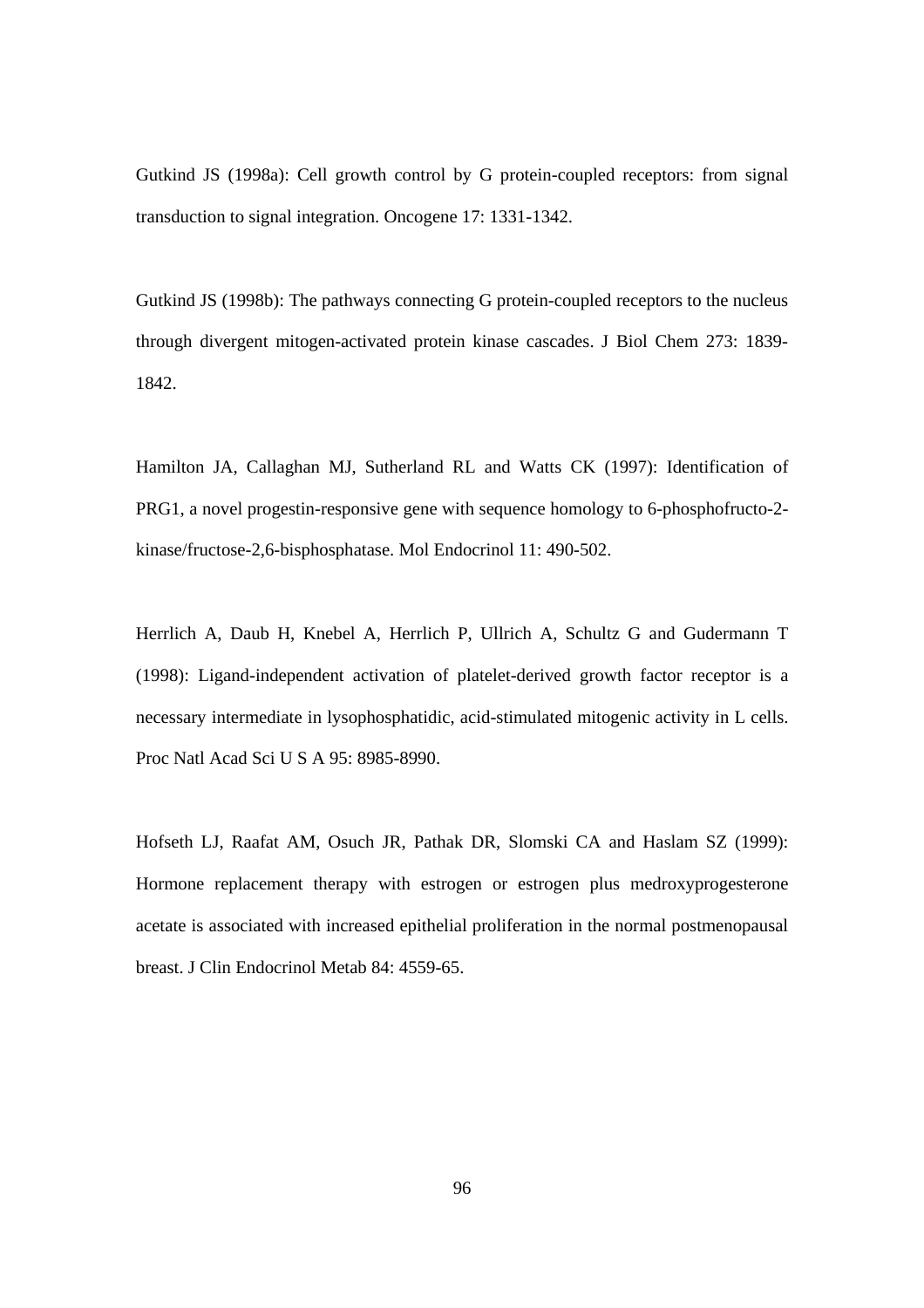Hong H, Kohli K, Trivedi A, Johnson DL and Stallcup MR (1996): GRIP1, a novel mouse protein that serves as a transcriptional coactivator in yeast for the hormone binding domains of steroid receptors. Proc Natl Acad Sci U S A 93: 4948-4952.

Hong SH and Privalsky ML (2000): The SMRT corepressor is regulated by a MEK-1 kinase pathway: inhibition of corepressor function is associated with SMRT phosphorylation and nuclear export. Mol Cell Biol 20*:* 6612-6625.

Hyder SM, Chiappetta C and Stancel GM (2001): Pharmacological and endogenous progestins induce vascular endothelial growth factor expression in human breast cancer cells. Int J Cancer 92: 469-473.

Isaksson E, von Schoultz E, Odlind V, Soderqvist G, Csemiczky G, Carlstrom K, Skoog L and von Schoultz B (2001): Effects of oral contraceptives on breast epithelial proliferation. Breast Cancer Res Treat 65: 163-169.

Ji TH, Grossmann M and Ji I (1998): G protein-coupled receptors. I. Diversity of receptor-ligand interactions. J Biol Chem 273: 17299-17302.

Joel PB, Smith J, Sturgill TW, Fisher TL, Blenis J and Lannigan DA (1998): pp90rsk1 regulates estrogen receptor-mediated transcription through phosphorylation of Ser-167. Mol Cell Biol 18: 1978-1984.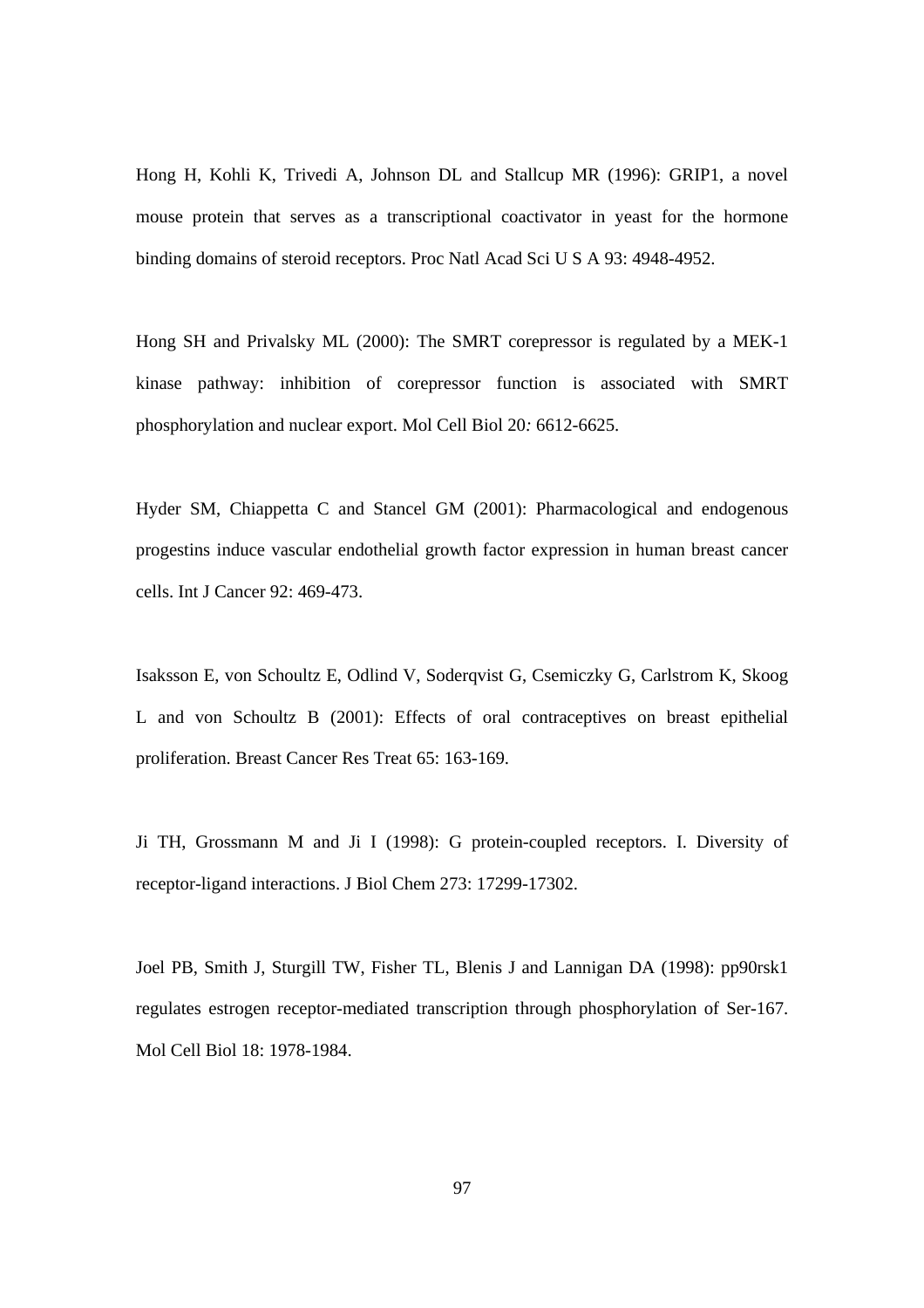Kalkhoven E, Kwakkenbos-Isbrucker L, Mummery CL, de Laat SW, van den Eijndenvan Raaij AJ, van der Saag PT and van der Burg B (1995): The role of TGF-beta production in growth inhibition of breast-tumor cells by progestins. Int J Cancer 61: 80- 86.

Kamei Y, Xu L, Heinzel T, Torchia J, Kurokawa R, Gloss B, Lin SC, Heyman RA, Rose DW, Glass CK and Rosenfeld MG (1996): A CBP integrator complex mediates transcriptional activation and AP-1 inhibition by nuclear receptors. Cell 85: 403-414.

Kandouz M, Lombet A, Perrot JY, Jacob D, Carvajal S, Kazem A, Rostene W, Therwath A and Gompel A (1999): Proapoptotic effects of antiestrogens, progestins and androgen in breast cancer cells. J Steroid Biochem Mol Biol 69: 463-471.

Kaufmann M (1997): A review of endocrine options for the treatment of advanced breast cancer. Oncology 54: 2-5.

Kimura M, Mizukami Y, Miura T, Fujimoto K, Kobayashi S and Matsuzaki M (2001): Orphan G protein-coupled receptor, GPR41, induces apoptosis via a p53/Bax pathway during ischemic hypoxia and reoxygenation. J Biol Chem 276: 26453-26460.

Knowle D, Ahmed S and Pulakat L (2000): Identification of an interaction between the angiotensin II receptor sub-type AT2 and the ErbB3 receptor, a member of the epidermal growth factor receptor family. Regul Pept 87: 73-82.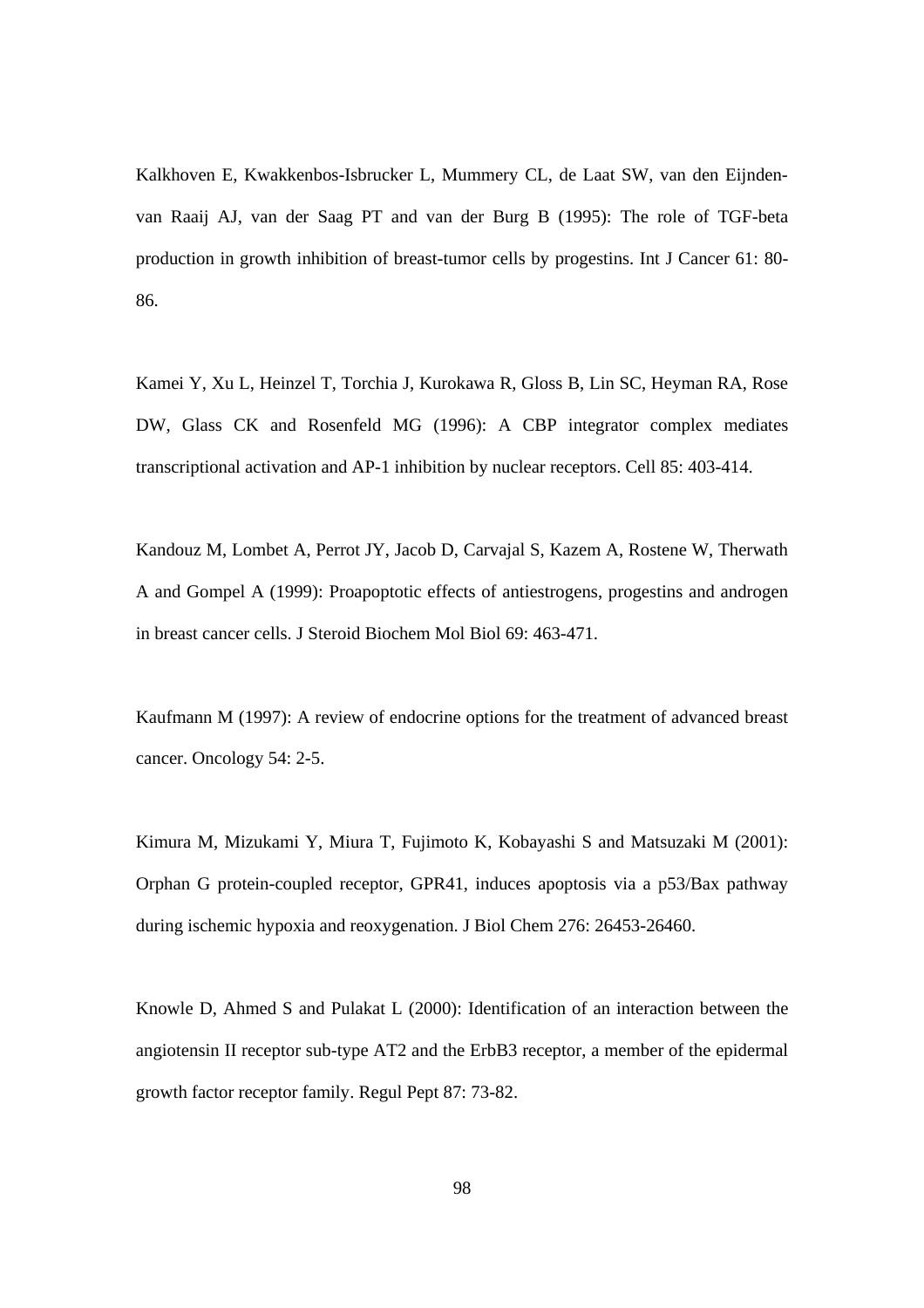Kotani M, Detheux M, Vandenbogaerde A, Communi D, Vanderwinden JM, Le Poul E, Brezillon S, Tyldesley R, Suarez-Huerta N, Vandeput F, Blanpain C, Schiffmann SN, Vassart G and Parmentier M. (2001). The metastasis suppressor gene KiSS-1 encodes kisspeptins, the natural ligands of the orphan G protein-coupled receptor GPR54. J Biol Chem 276: 34631-34636.

Krueger JS, Keshamouni VG, Atanaskova N and Reddy KB (2001): Temporal and quantitative regulation of mitogen-activated protein kinase (MAPK) modulates cell motility and invasion. Oncogene 20: 4209-4218.

Kubota T, Josui K, Fukutomi T and Kitajima M (1995): Growth regulation by estradiol, progesterone and recombinant human epidermal growth factor of human breast carcinoma xenografts grown serially in nude mice. Anticancer Res 15: 1275-1278.

Kueng W, Silber E and Eppenberger U (1989): Quantification of cells cultured on 96 well plates. Anal Biochem 182: 16-19.

Kumar R, Vadlamudi RK and Adam L (2000): Apoptosis in mammary gland and cancer. Endocr Relat Cancer 7: 257-269.

Kurebayashi J, Yamamoto S, Otsuki T and Sonoo H (1999): Medroxyprogesterone acetate inhibits interleukin 6 secretion from KPL-4 human breast cancer cells both in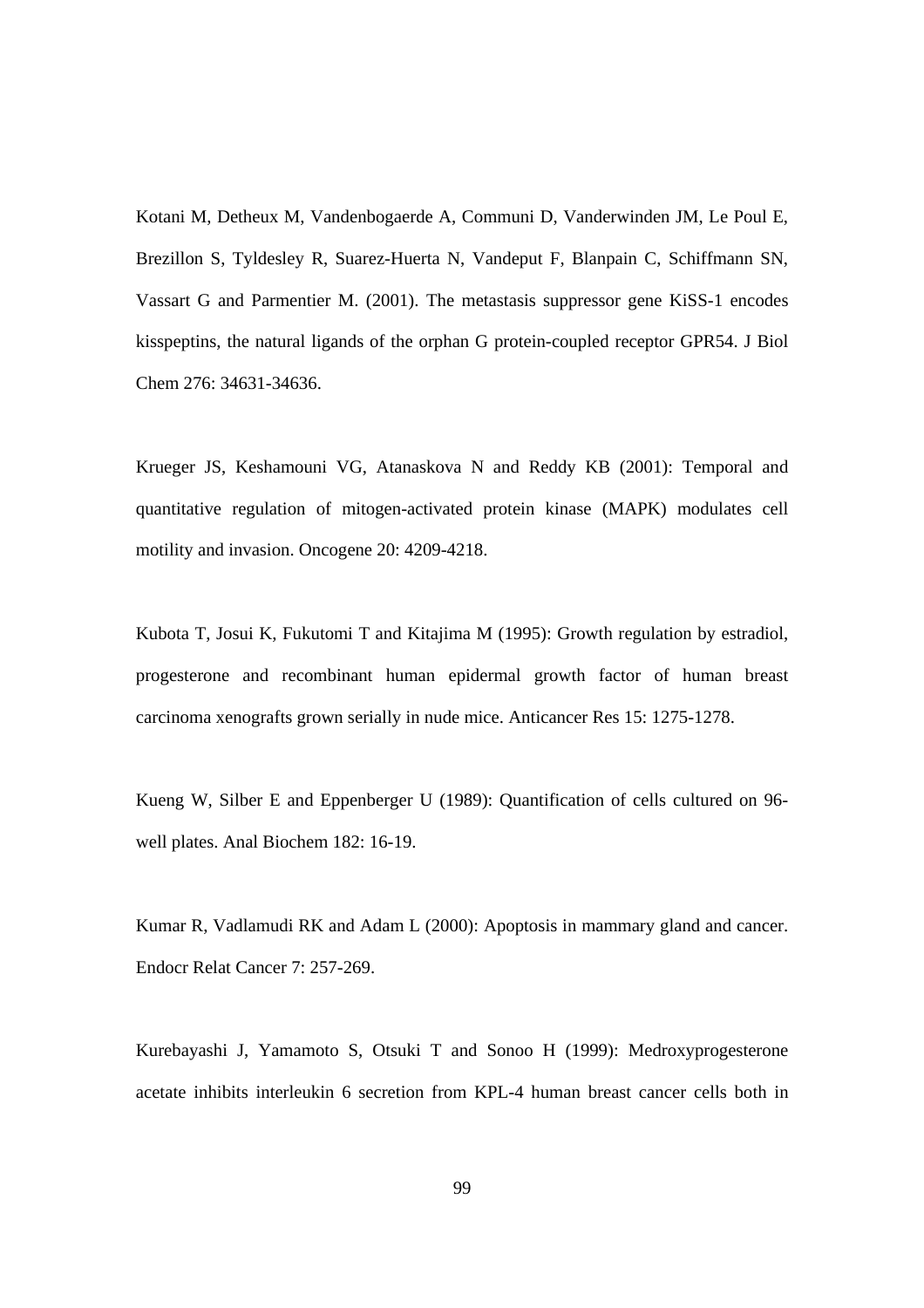vitro and in vivo: a possible mechanism of the anticachectic effect. Br J Cancer 79: 631- 636.

Kurihara I, Shibata H, Suzuki T, Ando T, Kobayashi S, Hayashi M, Saito I and Saruta T (2002): Expression and regulation of nuclear receptor coactivators in glucocorticoid action. Mol Cell Endocrinol 189: 181-189.

Kvingedal AM and Smeland EB (1997): A novel putative G-protein-coupled receptor expressed in lung, heart and lymphoid tissue. FEBS Lett 407: 59-62.

Kyriakis JM and Avruch J (2001): Mammalian mitogen-activated protein kinase signal transduction pathways activated by stress and inflammation. Physiol Rev 81: 807-869.

Laidlaw IJ, Clarke RB, Howell A, Owen AW, Potten CS and Anderson E (1995): The proliferation of normal human breast tissue implanted into athymic nude mice is stimulated by estrogen but not progesterone. Endocrinology 136: 164-171.

Lanari C, Luthy I, Lamb CA, Fabris V, Pagano E, Helguero LA, Sanjuan N, Merani S, and Molinolo AA (2001): Five novel hormone-responsive cell lines derived from murine mammary ductal carcinomas: in vivo and in vitro effects of estrogens and progestins. Cancer Res 61: 293-302.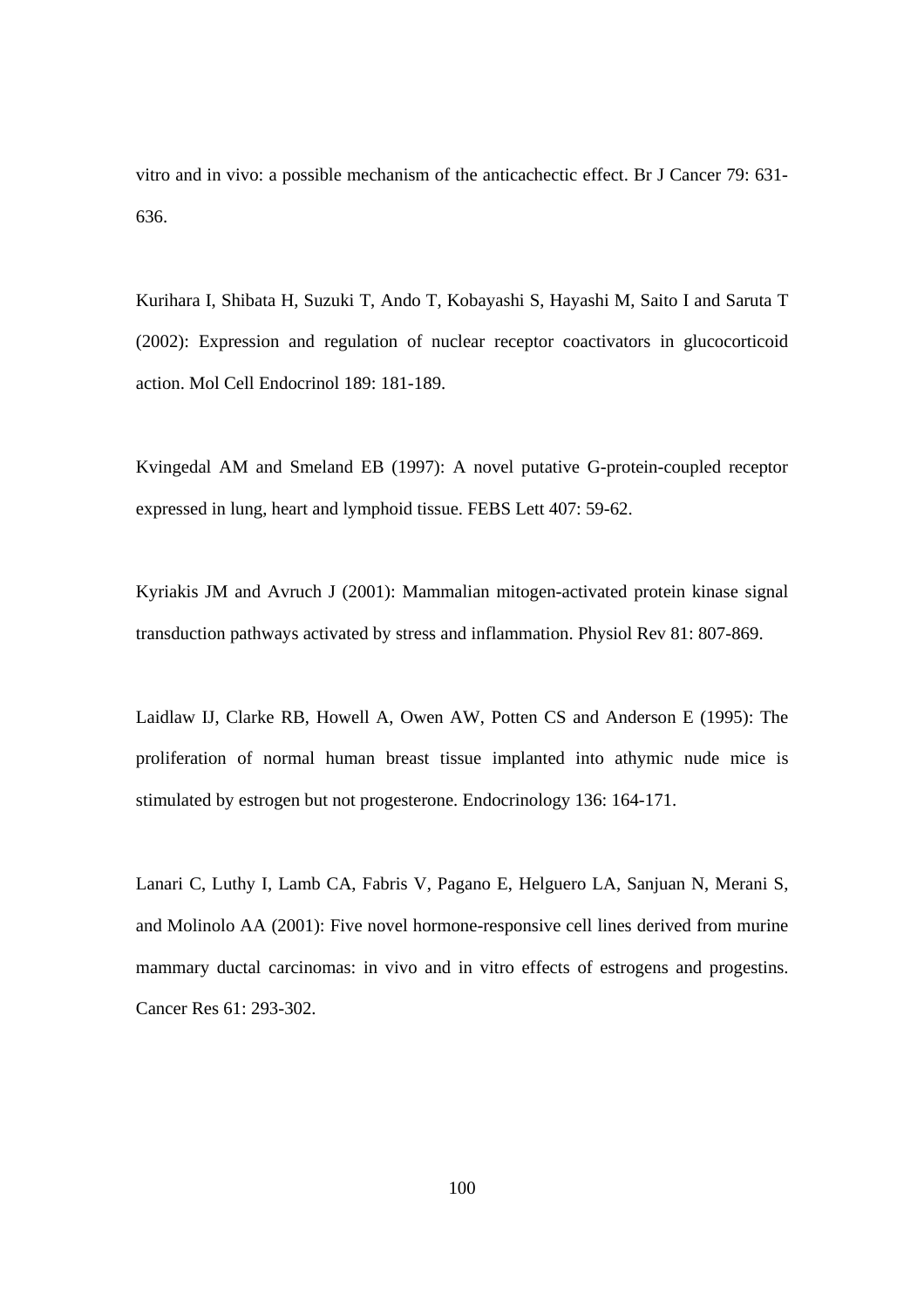Lange CA, Richer JK, Shen T and Horwitz KB (1998): Convergence of progesterone and epidermal growth factor signaling in breast cancer. Potentiation of mitogen-activated protein kinase pathways. J Biol Chem 273: 31308-31316.

Lange CA, Shen T and Horwitz KB (2000): Phosphorylation of human progesterone receptors at serine-294 by mitogen-activated protein kinase signals their degradation by the 26S proteasome. Proc Natl Acad Sci U S A 97: 1032-1037.

Lavia P and Jansen-Durr P (1999): E2F target genes and cell-cycle checkpoint control. Bioessays 21: 221-230.

Leung PC and Peng C (1996): Gonadotropin-releasing hormone receptor: gene structure, expression and regulation. Biol Signals 5: 63-69.

Li H and Chen JD (1998): The receptor-associated coactivator 3 activates transcription through CREB-binding protein recruitment and autoregulation. J Biol Chem 273: 5948- 5954.

Li H, Gomes PJ and Chen JD (1997): RAC3, a steroid/nuclear receptor-associated coactivator that is related to SRC-1 and TIF2. Proc Natl Acad Sci U S A 94, 8479-8484.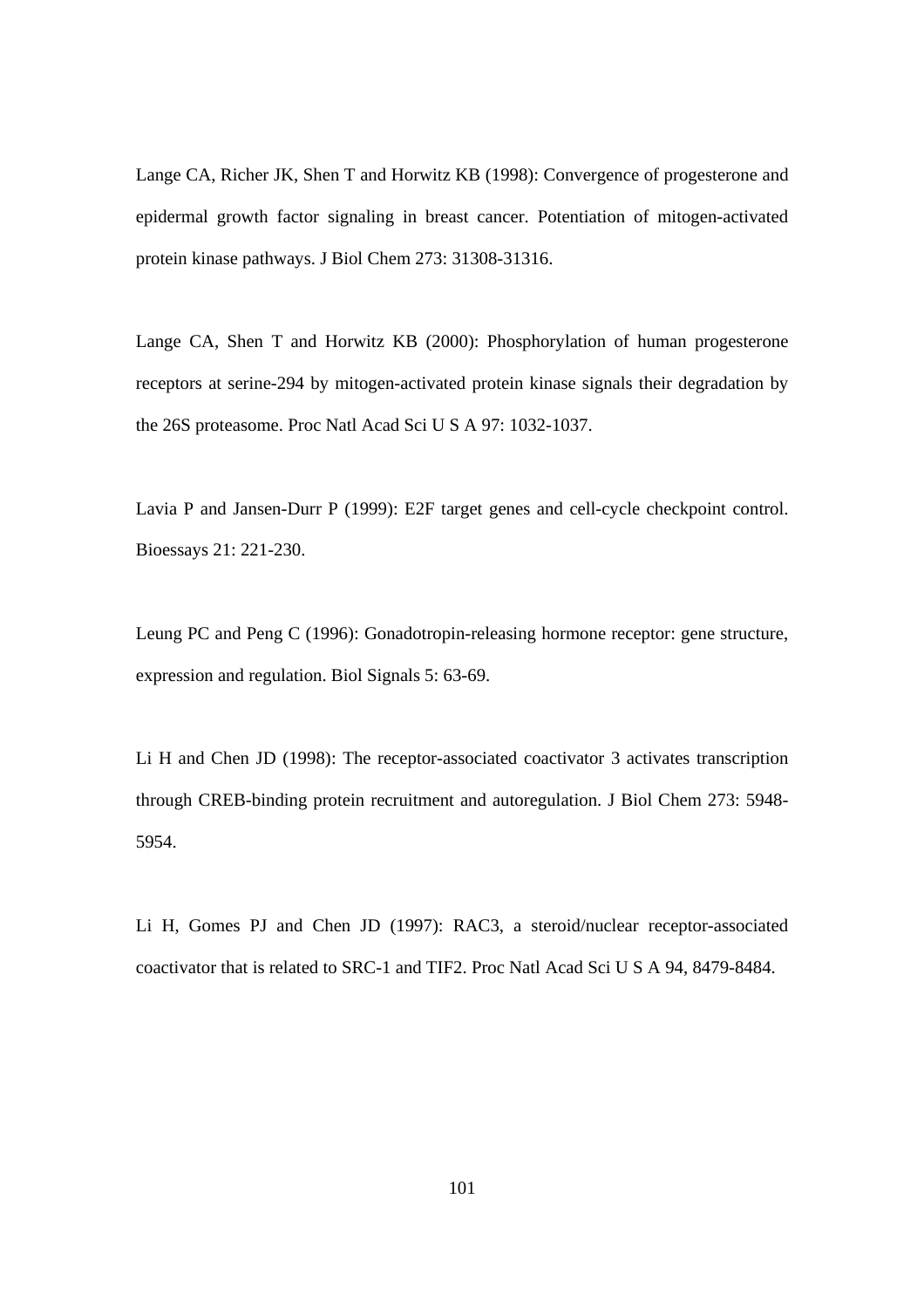Li CI, Malone KE, Porter PL, Weiss NS, Tang MT, Cushing-Haugen KL and Daling JR (2003): Relationship between long durations and different regimens of hormone therapy and risk of breast cancer. JAMA 25, 3304-3306.

Lin VC, Ng EH, Aw SE, Tan MG, Chan VS and Ho GH (1999): Progestins inhibit the growth of MDA-MB-231 cells transfected with progesterone receptor complementary DNA. Clin Cancer Res 5: 395-403.

Lin VC, Eng AS, Hen NE, Ng EH and Chowdhury SH (2001): Effect of progesterone on the invasive properties and tumor growth of progeterone receptor-transfected breast cancer cells MDA-MB-231. Clin Cancer Res 7: 2880-2886.

Lonard DM, Nawaz Z, Smith CL and O'Malley BW (2000): The 26S proteasome is required for estrogen receptor-alpha and coactivator turnover and for efficient estrogen receptor-alpha transactivation. Mol Cell 5: 939-948.

Lutz LB, Kim B, Jahani D and Hammes SR (2000): G protein beta gamma subunits inhibit nongenomic progesterone-induced signaling and maturation in Xenopus laevis oocytes. Evidence for a release of inhibition mechanism for cell cycle progression. J Biol Chem 275: 41512-41520.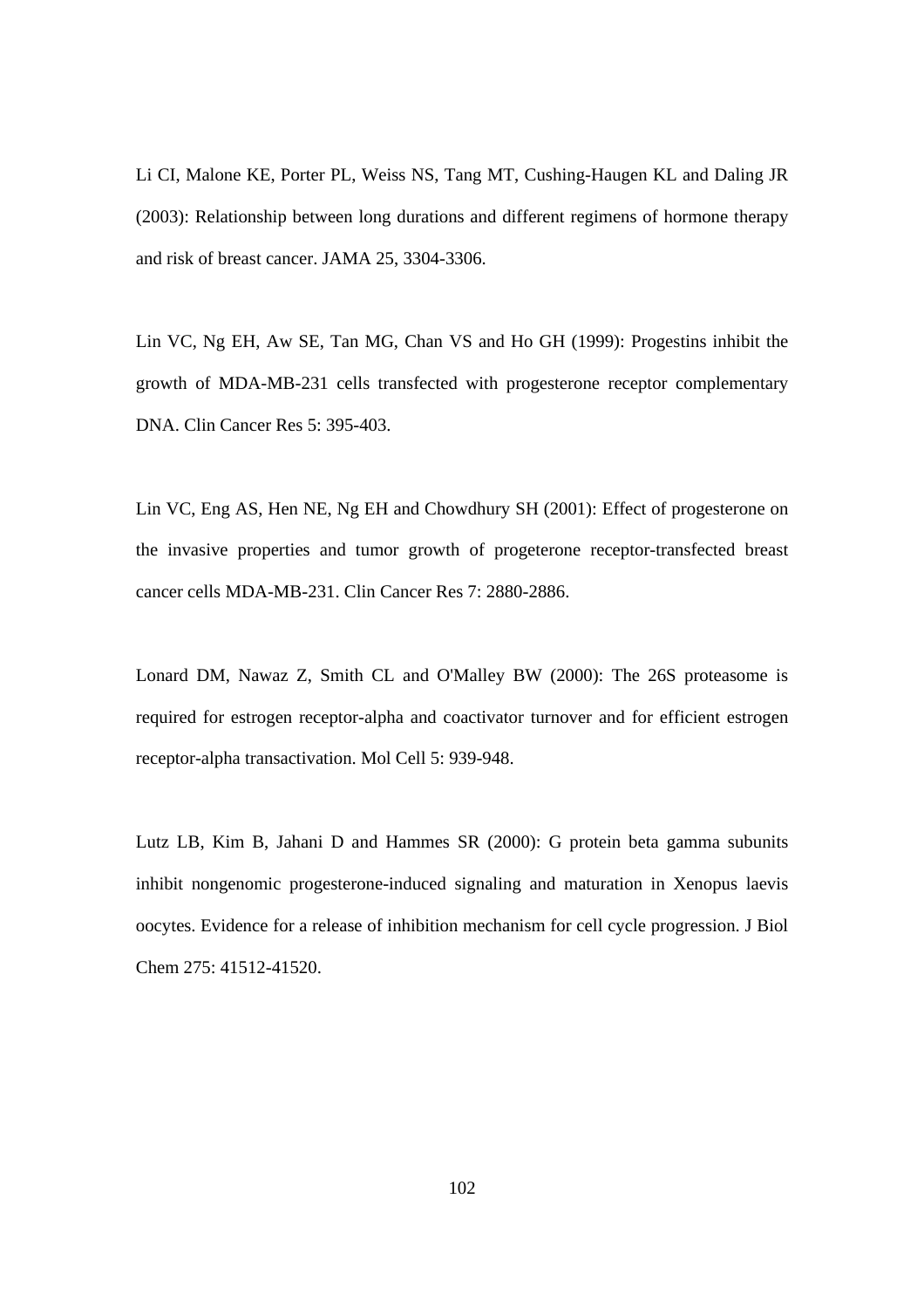Lydon JP, DeMayo FJ, Funk CR, Mani SK, Hughes AR, Montgomery CA Jr, Shyamala G, Conneely OM and O'Malley BW (1995): Mice lacking progesterone receptor exhibit pleiotropic reproductive abnormalities. Genes Dev 9: 2266-2278.

Lydon JP, Ge G, Kittrell FS, Medina D and O'Malley BW (1999): Murine mammary gland carcinogenesis is critically dependent on progesterone receptor function. Cancer Res 59: 4276-4284.

Malbon CC, Berrios M, Guest SJ, Hadcock JR, Morris GM, Galvin-Parton PA and Wang HY (1991): Signal transduction via G-protein-linked receptors: physiological regulation from the plasma membrane to the genome. Chin J Physiol 34: 105-120.

Malet C, Spritzer P, Guillaumin D and Kuttenn F (2000): Progesterone effect on cell growth, ultrastructural aspect and estradiol receptors of normal human breast epithelial (HBE) cells in culture. J Steroid Biochem Mol Biol 73: 171-181.

McCarty MF (2001): Androgenic progestins amplify the breast cancer risk associated with hormone replacement therapy by boosting IGF-I activity. Med Hypotheses 56: 213- 216.

McKenna NJ and O'Malley BW (2002): Combinatorial control of gene expression by nuclear receptors and coregulators. Cell 108: 465-474.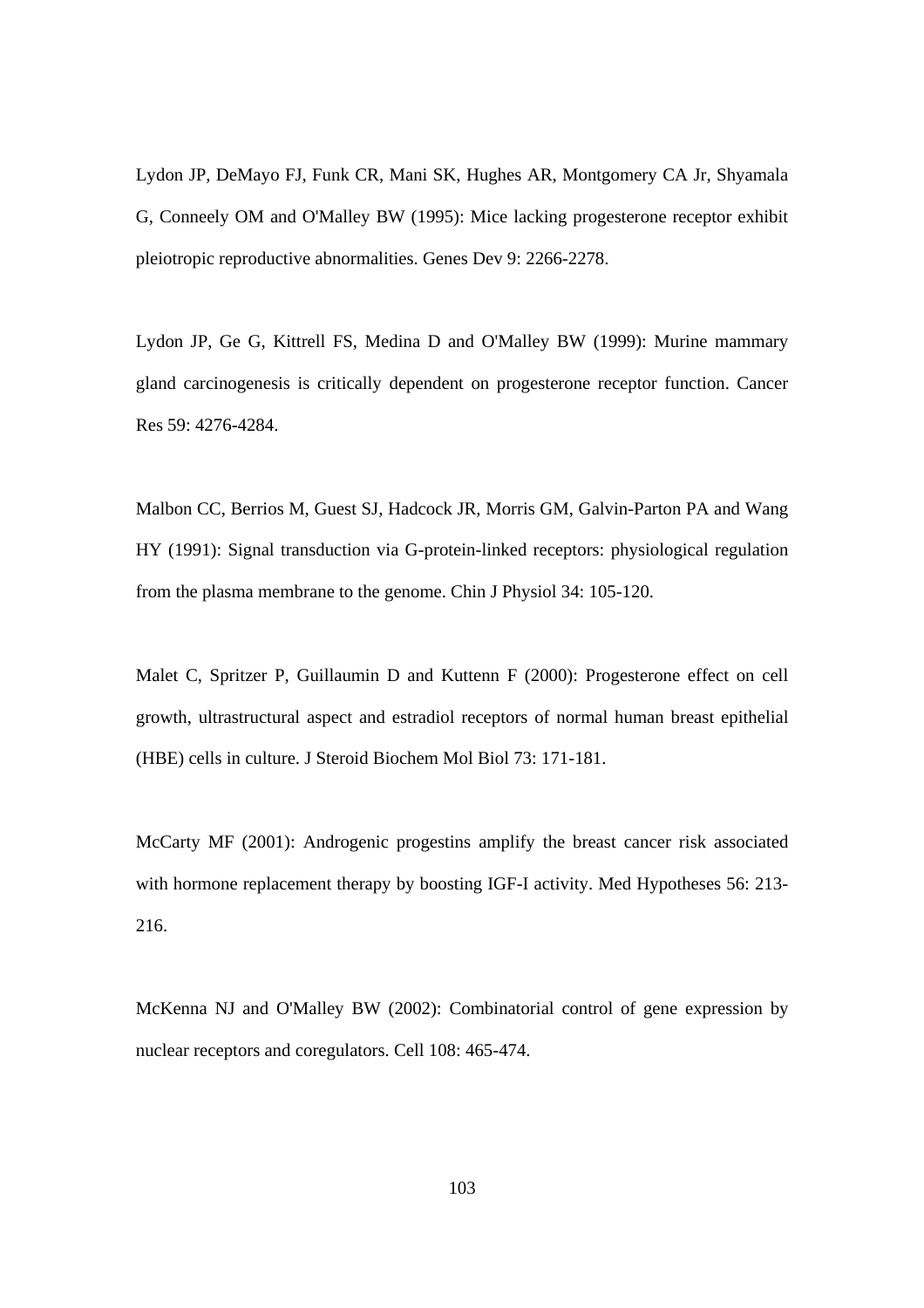Migliaccio A, Piccolo D, Castoria G, Di Domenico M, Bilancio A, Lombardi M, Gong W, Beato M and Auricchio F (1998): Activation of the Src/p21ras/Erk pathway by progesterone receptor via cross-talk with estrogen receptor. EMBO J 17: 2008-2018.

Misiti S, Schomburg L, Yen PM and Chin WW (1998): Expression and hormonal regulation of coactivator and corepressor genes. Endocrinology 139: 2493-2500.

Mizukami Y, Tajiri K, Nonomura A, Noguchi M, Taniya T, Koyasaki N, Nakamura S, and Matsubara F (1991): Effects of tamoxifen, medroxyprogesterone acetate and estradiol on tumor growth and oncogene expression in MCF-7 breast cancer cell line transplanted into nude mice. Anticancer Res 11: 1333-1338.

Montaner S, Sodhi A, Pece S, Mesri EA and Gutkind JS (2001): The Kaposi's sarcomaassociated herpesvirus G protein-coupled receptor promotes endothelial cell survival through the activation of Akt/protein kinase B. Cancer Res 61: 2641-2648.

Moore MR, Conover JL and Franks KM (2000): Progestin effects on long-term growth, death, and Bcl-xL in breast cancer cells. Biochem Biophys Res Commun 277: 650-654.

Morgan DO (1995): Principles of CDK regulation. Nature 374: 131-134.

Morris AJ and Malbon CC (1999): Physiological regulation of G protein-linked signaling. Physiol Rev 79: 1373-1430.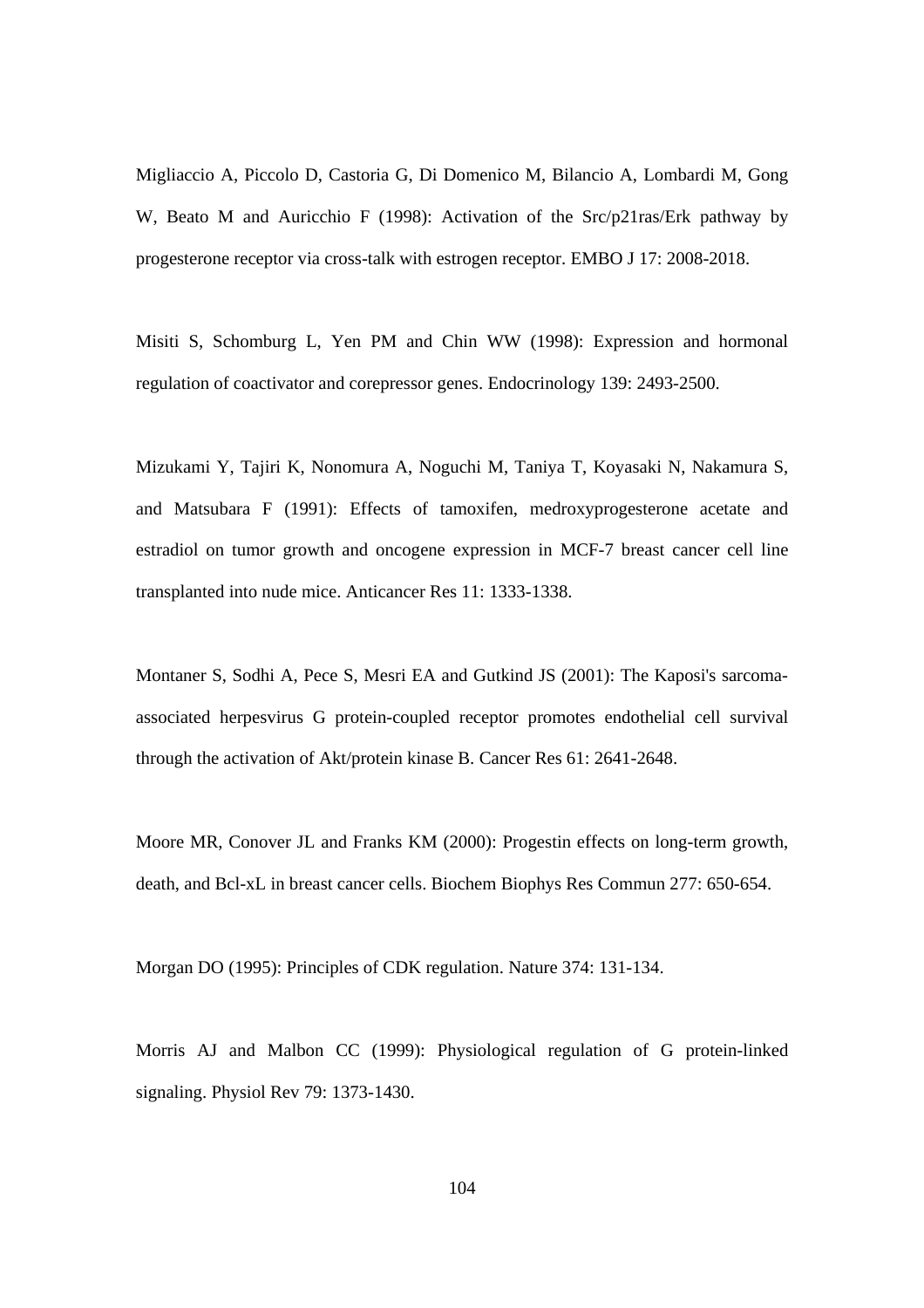Mulac-Jericevic B, Mullinax RA, DeMayo FJ, Lydon JP and Conneely OM (2000): Subgroup of reproductive functions of progesterone mediated by progesterone receptor-B isoform. Science 289: 1751-1754.

Mulac-Jericevic B, Lydon JP, DeMauo FJ and Conneely OM (2003): Defective mammary gland morphogenesis in mice lacking the progesterone receptor B isoform. Proc Natl Acad Sci U S A 100: 9744-9749.

Murphy PM, Baggiolini M, Charo IF, Hebert CA, Horuk R, Matsushima K, Miller LH, Oppenheim JJ and Power CA (2000): International union of pharmacology. XXII. Nomenclature for chemokine receptors. Pharmacol Rev 52: 145-176.

Musgrove EA, Hamilton JA, Lee CS, Sweeney KJ, Watts CK and Sutherland RL (1993): Growth factor, steroid, and steroid antagonist regulation of cyclin gene expression associated with changes in T-47D human breast cancer cell cycle progression. Mol Cell Biol 13: 3577-3587.

Musgrove EA, Lee CS and Sutherland RL (1991): Progestins both stimulate and inhibit breast cancer cell cycle progression while increasing expression of transforming growth factor alpha, epidermal growth factor receptor, c-fos, and c-myc genes. Mol Cell Biol 11: 5032-5043.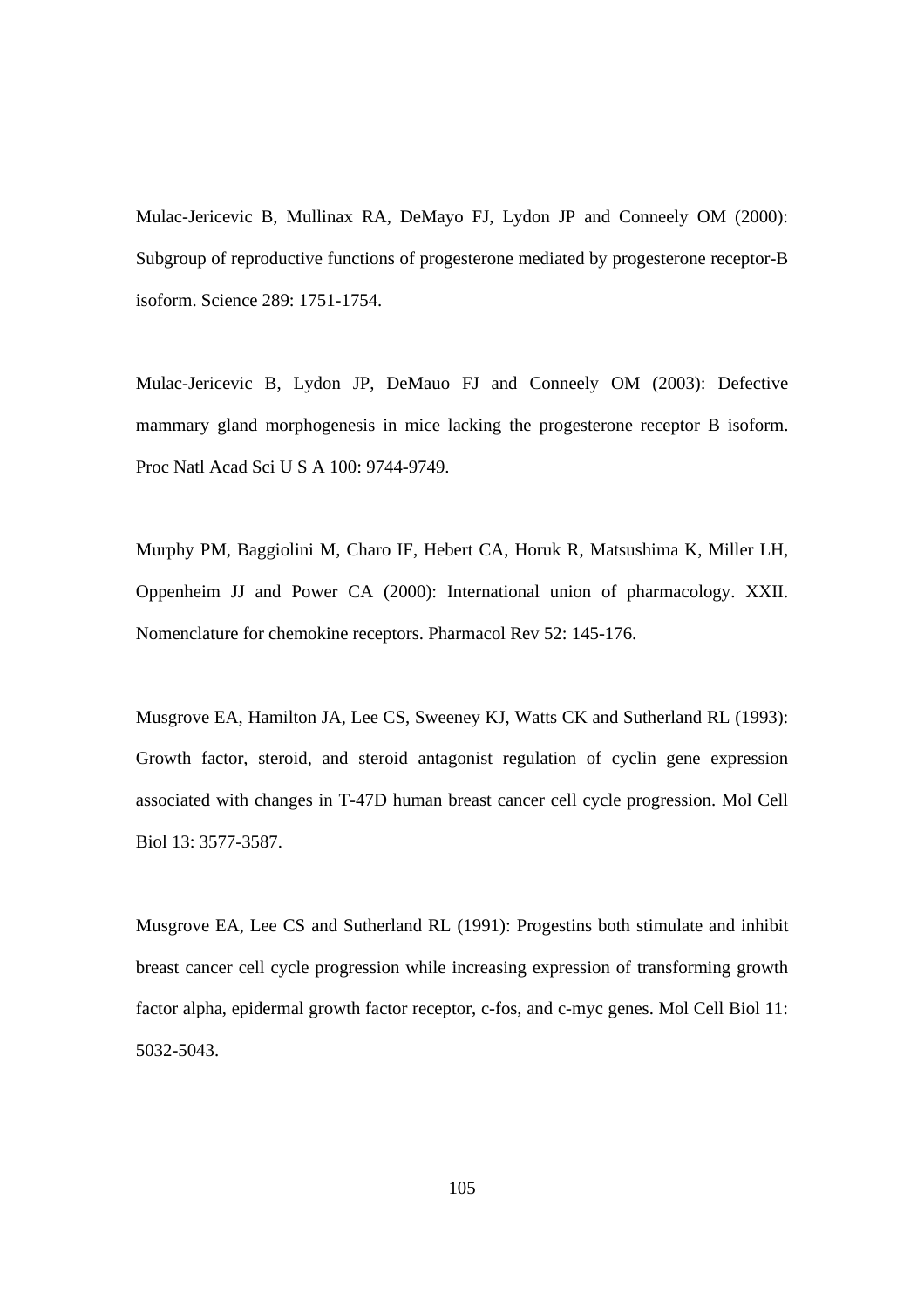Musgrove EA, Swarbrick A, Lee CS, Cornish AL and Sutherland RL (1998): Mechanisms of cyclin-dependent kinase inactivation by progestins. Mol Cell Biol 18: 1812-1825.

Musgrove EA, Hunter LJ, Lee CS, Swarbrick A, Hui R and Sutherland RL (2001): Cyclin D1 overexpression induces progestin resistance in T-47D breast cancer cells despite p27(Kip1) association with cyclin E-Cdk2. J Biol Chem 14:47675-47683.

Nielsen DA and Shapiro DJ (1990): Estradiol and estrogen receptor-dependent stabilization of a minivitellogenin mRNA lacking 5,100 nucleotides of coding sequence. Mol Cell Biol 10: 371-376.

Ohtaki T, Shintani Y, Honda S, Matsumoto H, Hori A, Kanehashi K, Terao Y, Kumano S, Takatsu Y, Masuda Y, Ishibashi Y, Watanabe T, Asada M, Yamada T, Suenaga M, Kitada C, Usuki S, Kurokawa T, Onda H, Nishimura O and Fujino M (2001): Metastasis suppressor gene KiSS-1 encodes peptide ligand of a G-protein-coupled receptor. Nature 411: 613-617.

Onate SA, Tsai SY, Tsai MJ and O'Malley BW (1995): Sequence and characterization of a coactivator for the steroid hormone receptor superfamily. Science 270: 1354-1357.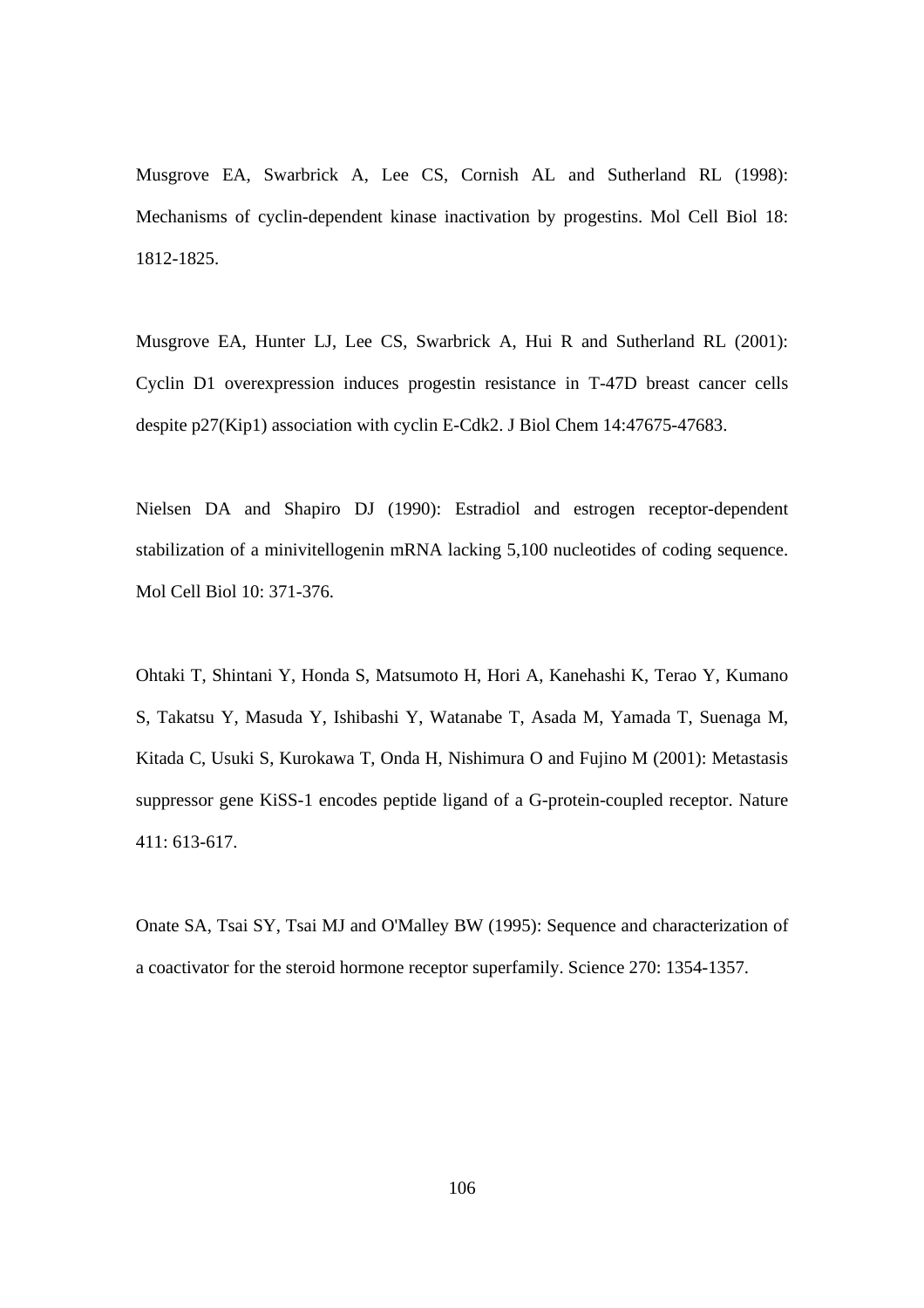Ory K, Lebeau J, Levalois C, Bishay K, Fouchet P, Allemand I, Therwath A and Chevillard S (2001): Apoptosis inhibition mediated by medroxyprogesterone acetate treatment of breast cancer cell lines. Breast Cancer Res Treat 68: 187-198.

Owman C, Blay P, Nilsson C and Lolait SJ (1996): Cloning of human cDNA encoding a novel heptahelix receptor expressed in Burkitt's lymphoma and widely distributed in brain and peripheral tissues. Biochem Biophys Res Commun 228: 285-292.

Paciotti GF and Tamarkin L (1988): Interleukin-1 directly regulates hormone-dependent human breast cancer cell proliferation in vitro. Mol Endocrinol 2: 459-464.

Palczewski K, Kumasaka T, Hori T, Behnke CA, Motoshima H, Fox BA, Le Trong I, Teller DC, Okada T, Stenkamp RE, Yamamoto M and Miyano M (2000): Crystal structure of rhodopsin: A G protein-coupled receptor. Science 289: 739-745.

Parazzini F, Colli E, Scatigna M and Tozzi L (1993): Treatment with tamoxifen and progestins for metastatic breast cancer in postmenopausal women: a quantitative review of published randomized clinical trials. Oncology 50: 483-489.

Pasanen S, Ylikomi T, Palojoki E, Syvala H, Pelto-Huikko M and Tuohimaa P (1998): Progesterone receptor in chicken bursa of Fabricius and thymus: evidence for expression in B-lymphocytes. Mol Cell Endocrinol 141: 119-128.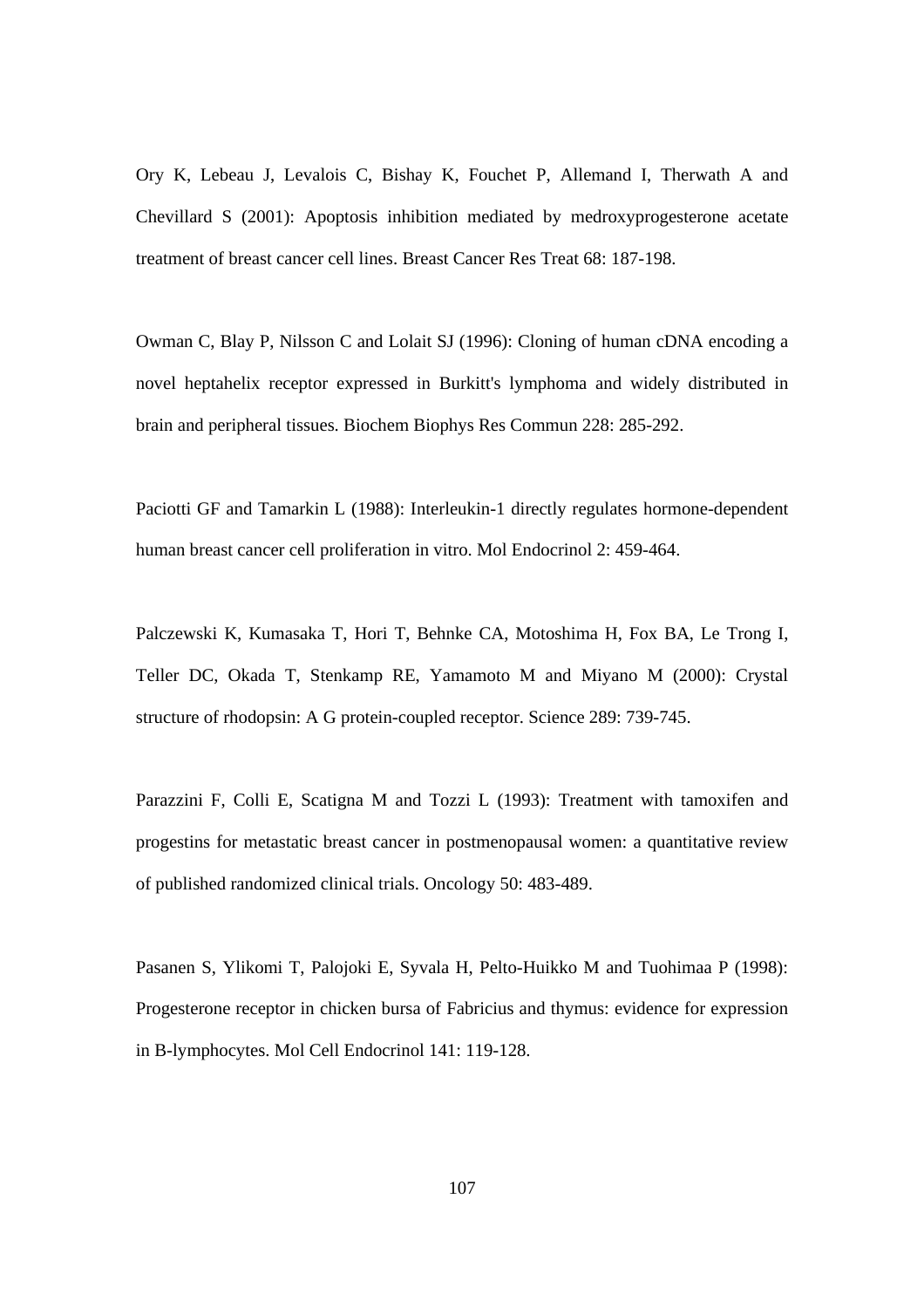Pasqualini JR, Paris J, Sitruk-Ware R, Chetrite G and Botella J (1998): Progestins and breast cancer. J Steroid Biochem Mol Biol 65: 225-235.

Pearson G, Robinson F, Beers Gibson T, Xu BE, Karandikar M, Berman K and Cobb M H. (2001): Mitogen-activated protein (MAP) kinase pathways: regulation and physiological functions. Endocr Rev 22: 153-183.

Pepe GJ and Albrecht ED (1995): Actions of placental and fetal adrenal steroid hormones in primate pregnancy. Endocr Rev 16: 608-648.

Poulin R, Baker D, Poirier D and Labrie F (1989): Androgen and glucocorticoid receptormediated inhibition of cell proliferation by medroxyprogesterone acetate in ZR-75-1 human breast cancer cells. Breast Cancer Res Treat 13: 161-172.

Poulin R, Baker D, Poirier D and Labrie F (1991): Multiple actions of synthetic 'progestins' on the growth of ZR-75-1 human breast cancer cells: an in vitro model for the simultaneous assay of androgen, progestin, estrogen, and glucocorticoid agonistic and antagonistic activities of steroids. Breast Cancer Res Treat 17: 197-210.

Prenzel N, Zwick E, Daub H, Leserer M, Abraham R, Wallasch C and Ullrich A (1999): EGF receptor transactivation by G-protein-coupled receptors requires metalloproteinase cleavage of proHB-EGF. Nature 402: 884-888.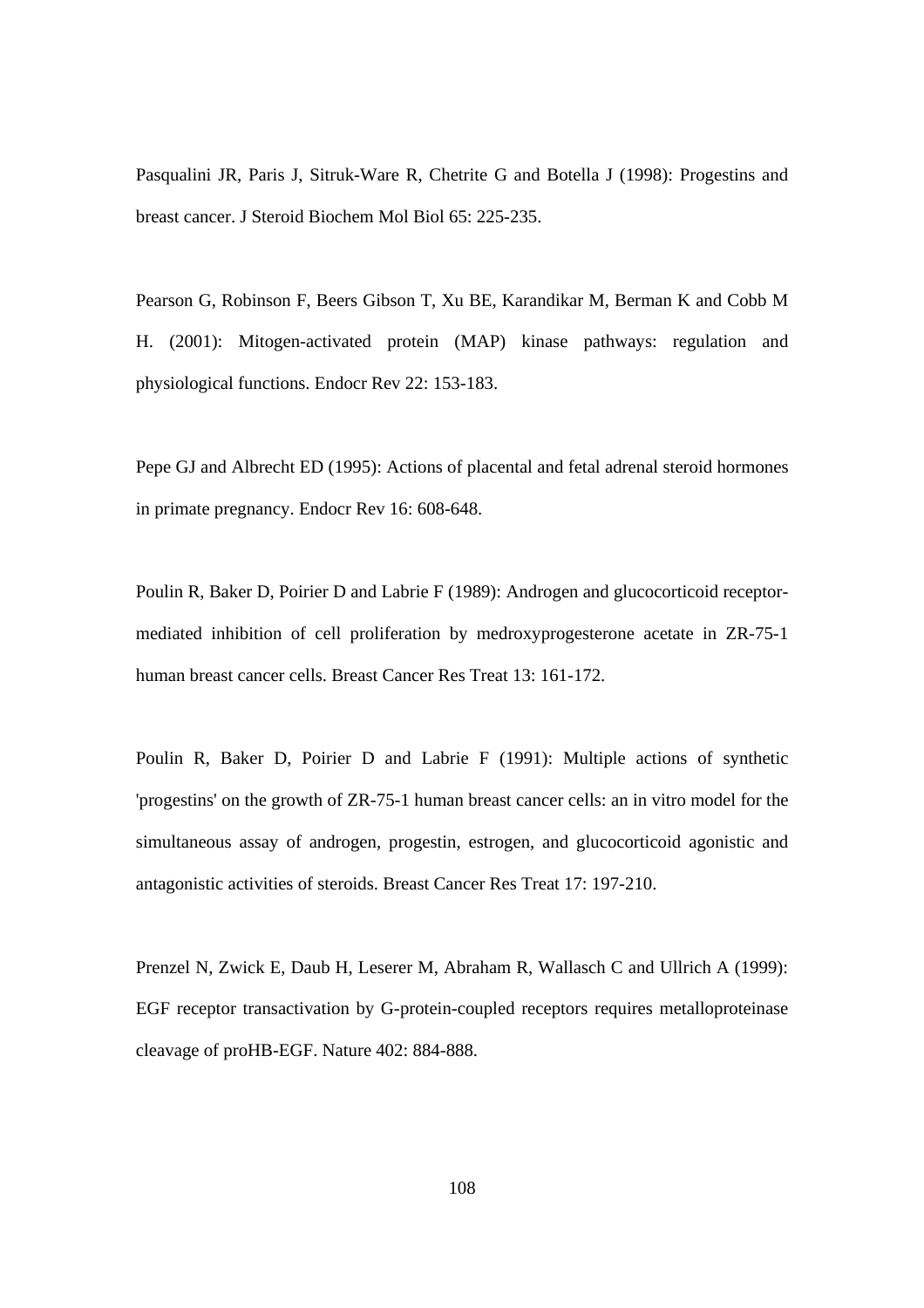Puustinen R, Sarvilinna N, Manninen T, Tuohimaa P and Ylikomi T (2001): Localization of glucocorticoid receptor interacting protein 1 in murine tissues using two novel polyclonal antibodies. Eur J Endocrinol 145: 323-333.

Raafat AM, Li S, Bennett JM, Hofseth LJ and Haslam SZ (2001): Estrogen and estrogen plus progestin act directly on the mammary gland to increase proliferation in a postmenopausal mouse model. J Cell Physiol 187: 81-89.

Richer JK, Jacobsen BM, Manning NG, Abel MG, Wolf DM and Horwitz KB (2002): Differential gene regulation by the two progesterone receptor isoforms in human breast cancer cells. J Biol Chem 15: 5209-5218.

Rohrer DK and Kobilka BK (1998): G protein-coupled receptors: functional and mechanistic insights through altered gene expression. Physiol Rev 78: 35-52.

Ross RK, Paganini-Hill A, Wan PC and Pike MC (2000): Effect of Hormone Replacement Therapy on Breast Cancer Risk: Estrogen Versus Estrogen Plus Progestin. J Natl Cancer Inst 92: 328-332.

Rossouw JE, Anderson GL, Prentice RL, LaCroix AZ, Kooperberg C, Stefanick ML, Jackson RD, Beresford SA, Howard BV, Johnson KC, Kotchen JM and Ockene J (2002): Risks and benefits of estrogen plus progestin in healthy postmenopausal women: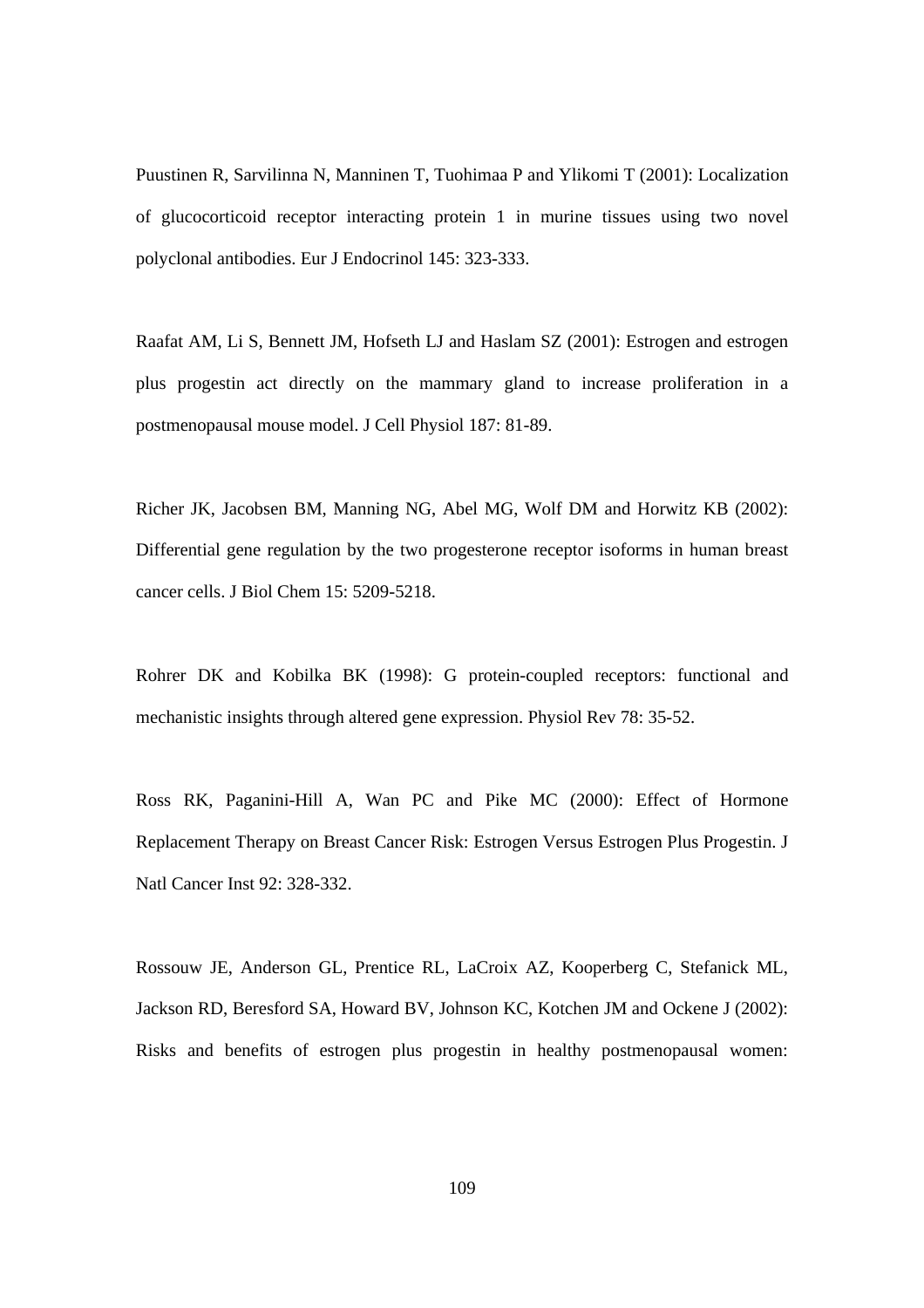principal results From the Women's Health Initiative randomized controlled trial. Jama 288: 321-333.

Sadler SE and Maller JL (1981): Progesterone inhibits adenylate cyclase in Xenopus oocytes. Action on the guanine nucleotide regulatory protein. J Biol Chem 256: 6368- 6373.

Santore TA, Chen Y, Smit MJ and Iyengar R (2002): Adenovirus-directed expression of Q227L-G alpha(s) inhibits growth of established tumors of later-stage human breast cancer cells in athymic mice. Proc Natl Acad Sci U S A 99: 1671-1676.

Schairer C, Lubin J, Troisi R, Sturgeon S, Brinton L and Hoover R (2000): Menopausal estrogen and estrogen-progestin replacement therapy and breast cancer risk. JAMA 283: 485-491.

Schmidt P, Holsboer F and Spengler D (2001): Beta(2)-adrenergic receptors potentiate glucocorticoid receptor transactivation via G protein beta gamma-subunits and the phosphoinositide 3-kinase pathway. Mol Endocrinol 15: 553-564.

Schoonen WG, Joosten JW and Kloosterboer HJ (1995): Effects of two classes of progestagens, pregnane and 19-nortestosterone derivatives, on cell growth of human breast tumor cells: I. MCF-7 cell lines. J Steroid Biochem Mol Biol 55: 423-437.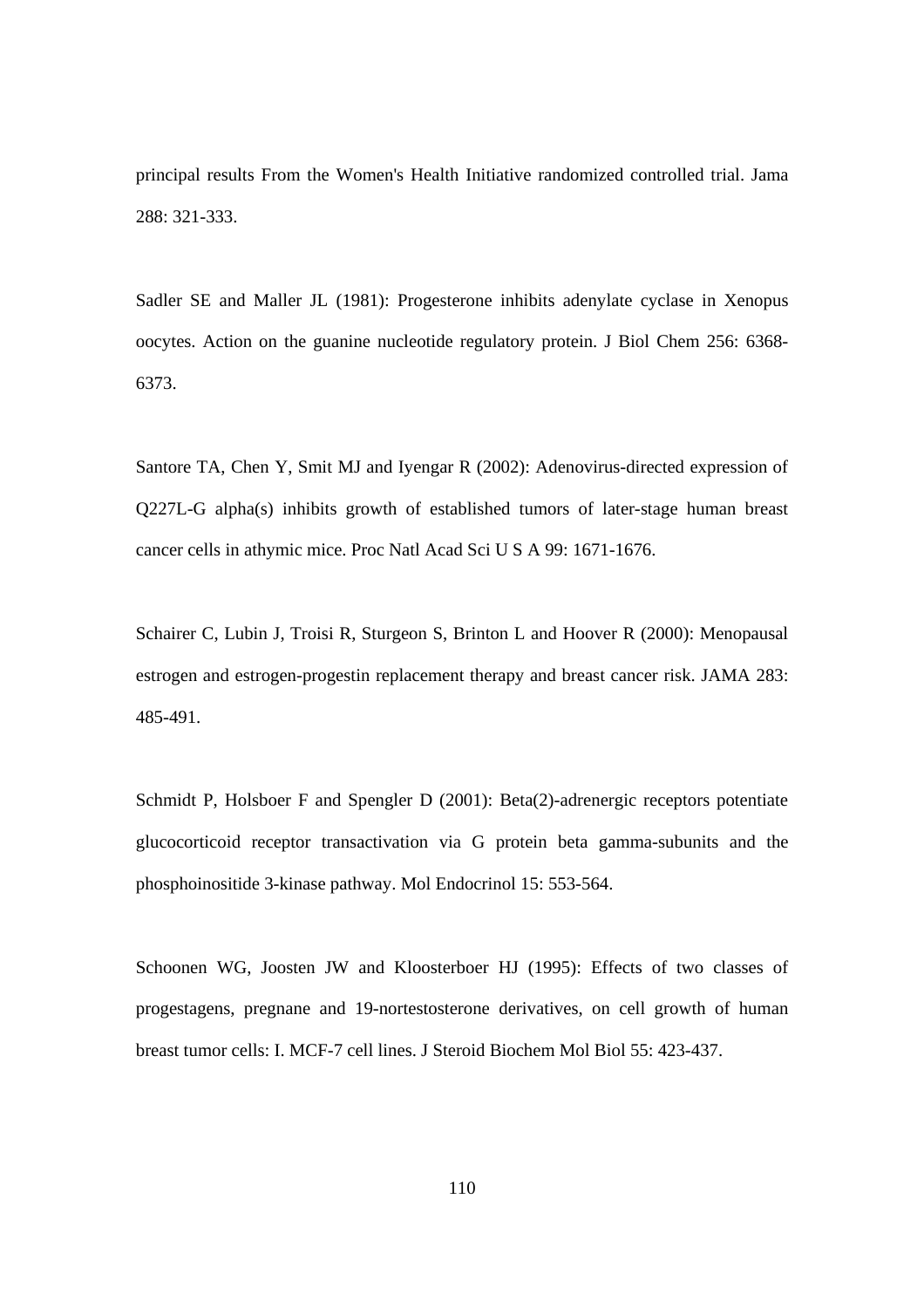Shen T, Horwitz KB and Lange CA (2001): Transcriptional hyperactivity of human progesterone receptors is coupled to their ligand-dependent down-regulation by mitogenactivated protein kinase-dependent phosphorylation of serine 294. Mol Cell Biol 21: 6122-6131.

Shyamala G (1999): Progesterone signaling and mammary gland morphogenesis. J Mammary Gland Biol Neoplasia 4: 89-104.

Shyamala G, Yang X, Cardiff RD and Dale E (2000): Impact of progesterone receptor on cell-fate decisions during mammary gland development. Proc Natl Acad Sci U S A 97: 3044-3049.

Simonson MS, LePage DF and Walsh K (1995): Rapid characterization of growth-arrest genes in transient transfection assays. Biotechniques 18: 434-436, 438, 440-442.

Sinchak K and Micevych PE (2001): Progesterone blockade of estrogen activation of muopioid receptors regulates reproductive behavior. J Neurosci 21: 5723-5729.

Su LF, Wang Z and Garabedian MJ (2002): Regulation of GRIP1 and CPB coactivator activity by Rho GDI modulates estrogen receptor transcriptional enhancement. J Biol Chem 22: 22.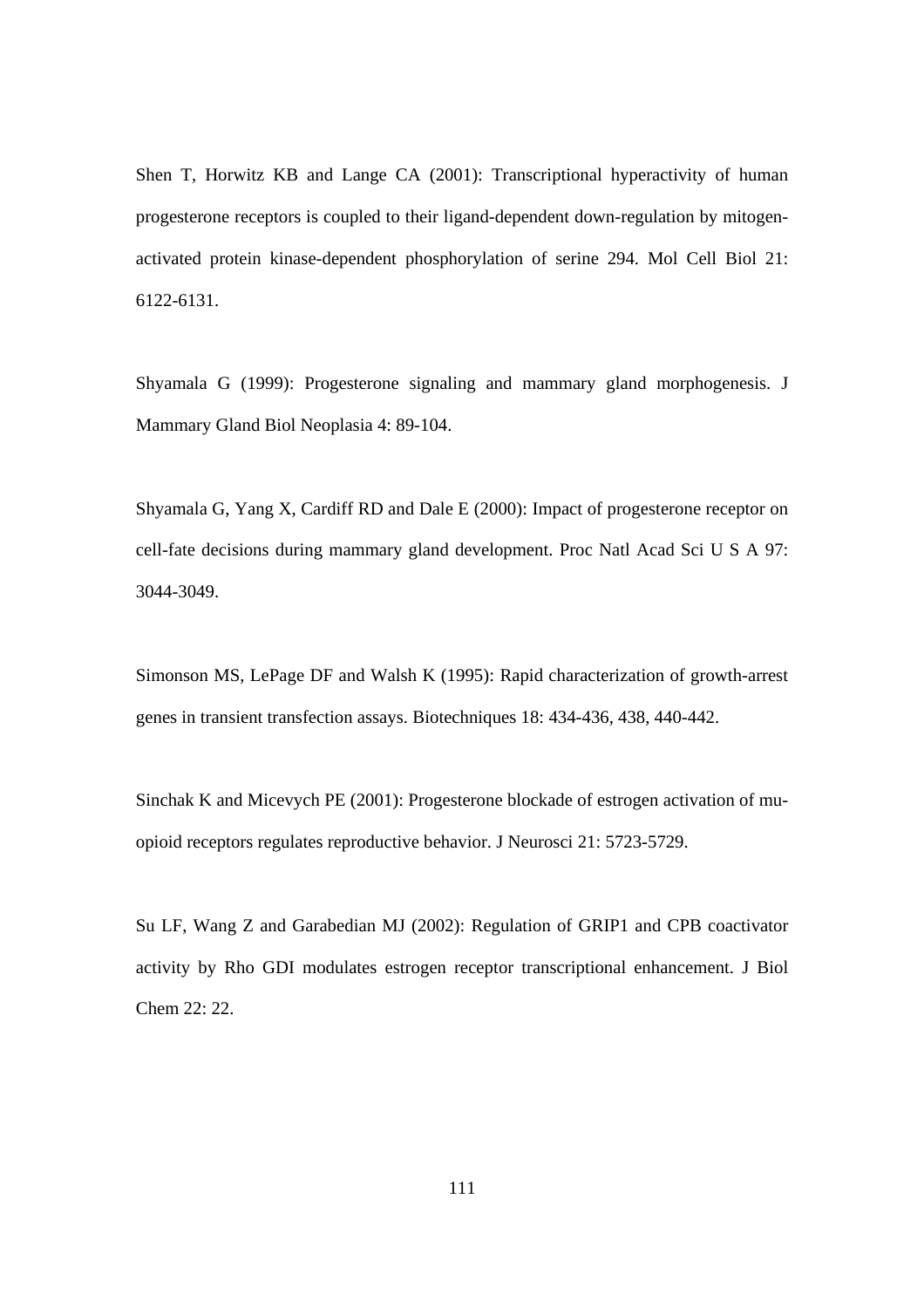Sutherland RL, Hall RE, Pang GY, Musgrove EA and Clarke CL (1988): Effect of medroxyprogesterone acetate on proliferation and cell cycle kinetics of human mammary carcinoma cells. Cancer Res 48: 5084-5091.

Swarbrick A, Lee CS, Sutherland RL and Musgrove EA (2000): Cooperation of p27(Kip1) and p18(INK4c) in progestin-mediated cell cycle arrest in T-47D breast cancer cells. Mol Cell Biol 20: 2581-2591.

Takada Y, Kato C, Kondo S, Korenaga R and Ando J (1997): Cloning of cDNAs encoding G protein-coupled receptor expressed in human endothelial cells exposed to fluid shear stress. Biochem Biophys Res Commun 240: 737-741.

Teifel M and Friedl P (1995): New lipid mixture for efficient lipid-mediated transfection of BHK cells. Biotechniques 19: 79-80, 82.

Thompson CB (1995): Apoptosis in the pathogenesis and treatment of disease. Science 267: 1456-1462.

van den Berg HW, Claffie D, Boylan M, McKillen J, Lynch M and McKibben B (1996): Expression of receptors for epidermal growth factor and insulin-like growth factor I by ZR-75-1 human breast cancer cell variants is inversely related: the effect of steroid hormones on insulin-like growth factor I receptor expression. Br J Cancer 73: 477-481.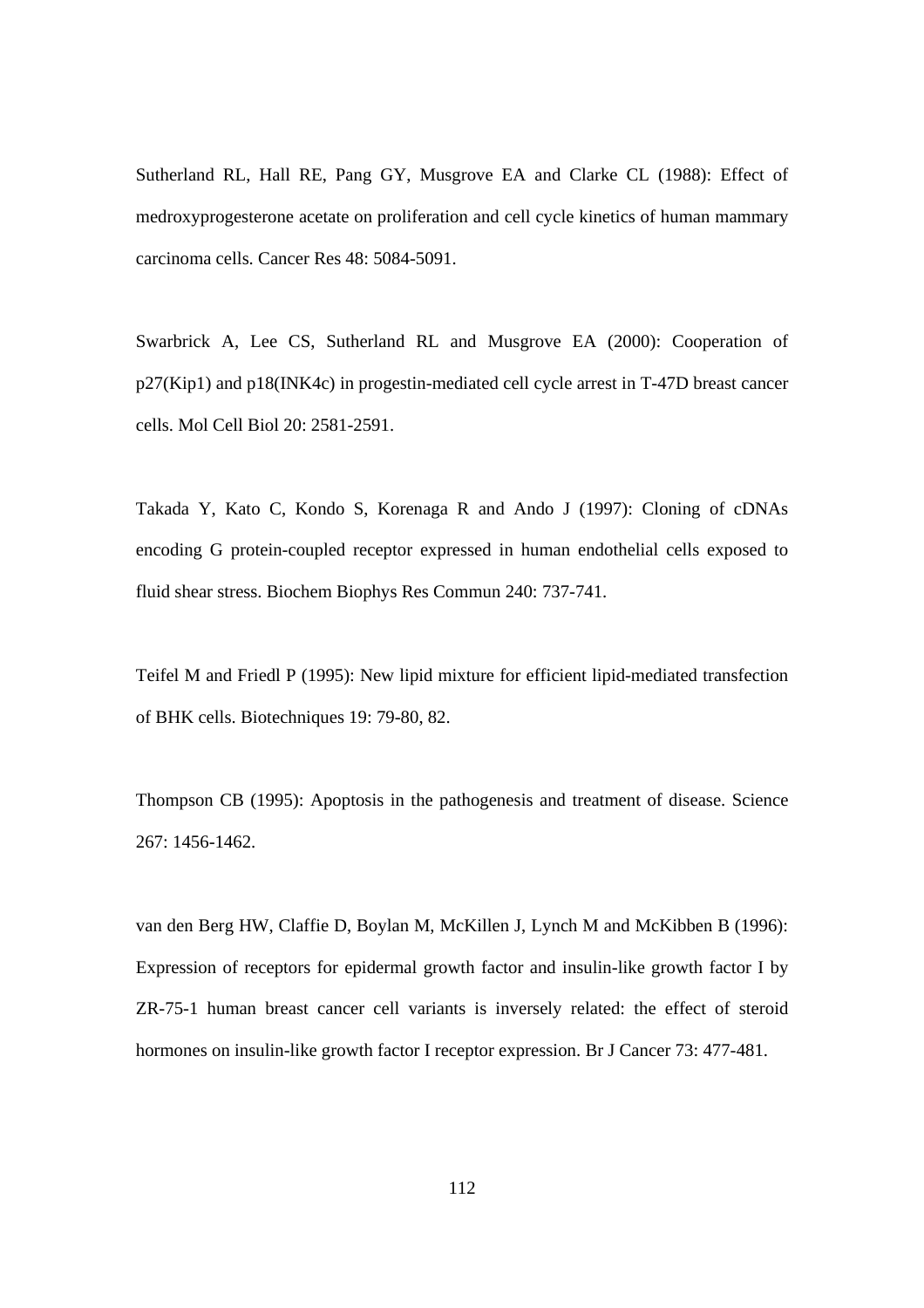Vienonen A, Syvala H, Miettinen S, Tuohimaa P and Ylikomi T (2002): Expression of progesterone receptor isoforms A and B is differentially regulated by estrogen in different breast cancer cell lines. J Steroid Biochem Mol Biol 80: 307-313.

Voegel JJ, Heine MJ, Zechel C, Chambon P and Gronemeyer H (1996): TIF2, a 160 kDa transcriptional mediator for the ligand-dependent activation function AF-2 of nuclear receptors. EMBO J 15: 3667-3675.

Wan Y and Nordeen SK (2002): Overlapping but distinct gene regulation profiles by glucocorticoids and progestins in human breast cancer cells. Mol Endocrinol 16: 1204- 1214.

Waskiewicz AJ, Johnson JC, Penn B, Mahalingam M, Kimball SR and Cooper JA (1999): Phosphorylation of the cap-binding protein eukaryotic translation initiation factor 4E by protein kinase Mnk1 in vivo. Mol Cell Biol 19: 1871-1880.

Webb P, Nguyen P, Shinsako J, Anderson C, Feng W, Nguyen MP, Chen D, Huang SM, Subramanian S, McKinerney E, Katzenellenbogen BS, Stallcup MR and Kushner PJ (1998): Estrogen receptor activation function 1 works by binding p160 coactivator proteins. Mol Endocrinol 12: 1605-1618.

Weber H, Webb ML, Serafino R, Taylor DS, Moreland S, Norman J and Molloy CJ (1994): Endothelin-1 and angiotensin-II stimulate delayed mitogenesis in cultured rat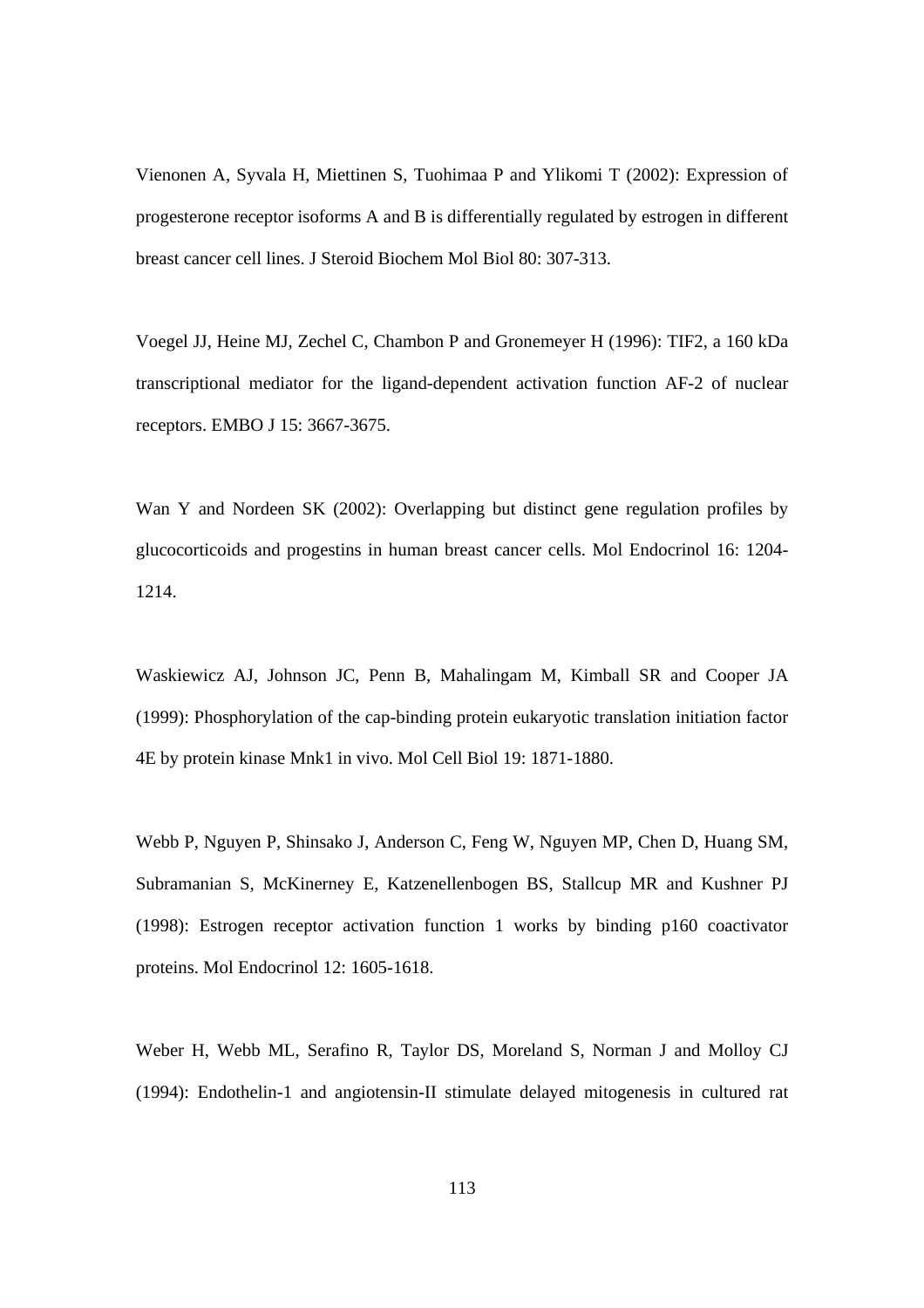aortic smooth muscle cells: evidence for common signaling mechanisms. Mol Endocrinol 8: 148-158.

Weinberg RA (1995): The retinoblastoma protein and cell cycle control. Cell 81: 323- 330.

Weng LP, Smith WM, Brown JL and Eng C (2001): PTEN inhibits insulin-stimulated MEK/MAPK activation and cell growth by blocking IRS-1 phosphorylation and IRS-1/Grb-2/Sos complex formation in a breast cancer model. Hum Mol Genet 10: 605-616.

Wilkinson MG and Millar JB (2000): Control of the eukaryotic cell cycle by MAP kinase signaling pathways. FASEB J 14: 2147-2157.

Woodward TL, Xie JW and Haslam SZ (1998): The role of mammary stroma in modulating the proliferative response to ovarian hormones in the normal mammary gland. J Mammary Gland Biol Neoplasia 3: 117-131.

Xoriuchi M, Hamai M, Cui TX, Iwai M and Minokoshi Y (1999): Cross talk between angiotensin II type 1 and type 2 receptors: cellular mechanism of angiotensin type 2 receptor-mediated cell growth inhibition. Hypertens Res 22: 67-74.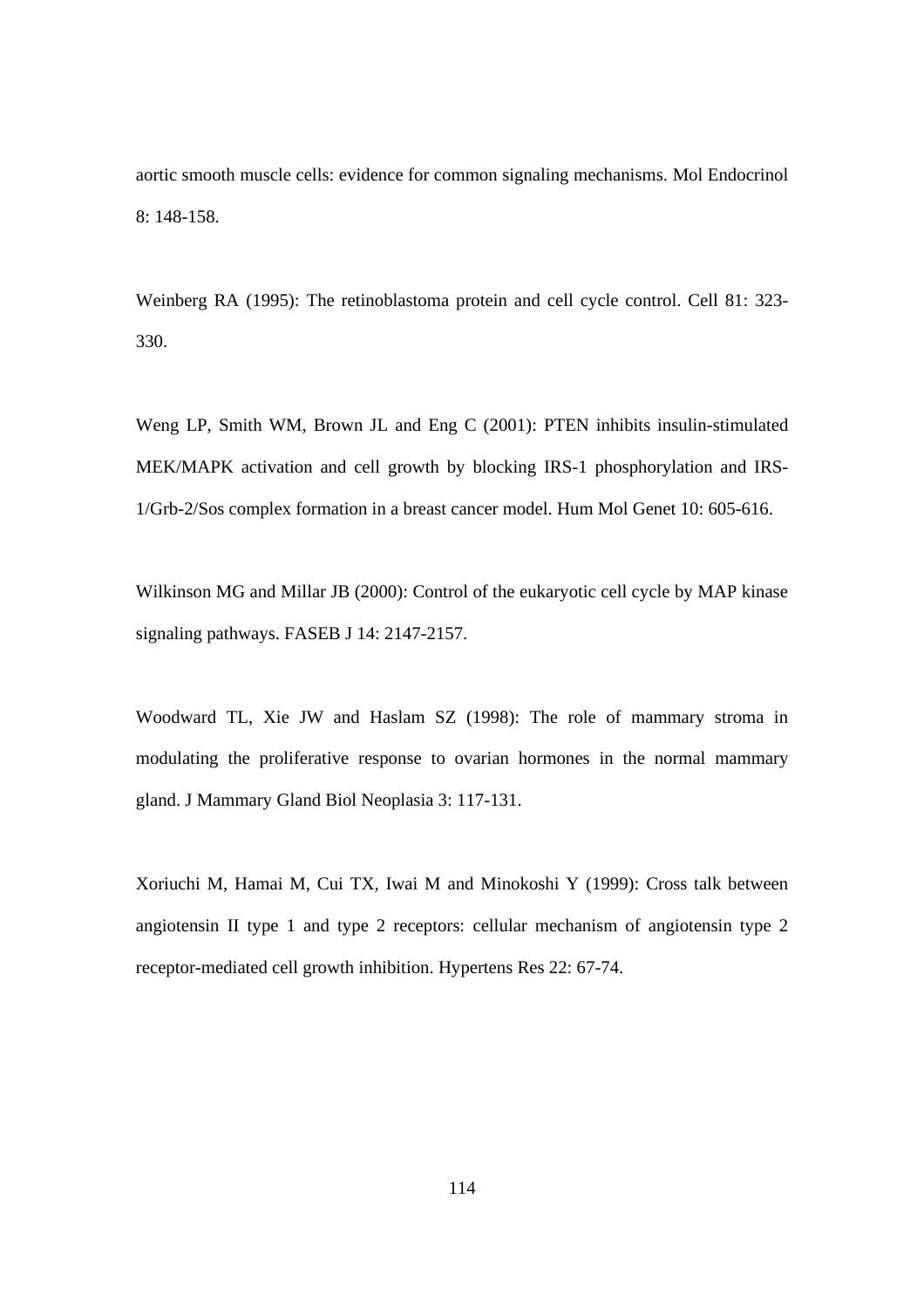Xu Y, Zhu K, Hong G, Wu W, Baudhuin LM, Xiao Y and Damron DS (2000). Sphingosylphosphorylcholine is a ligand for ovarian cancer G-protein-coupled receptor 1. Nat Cell Biol 2: 261-267.

Ylikomi T, Bocquel MT, Berry M, Gronemeyer H and Chambon P (1992): Cooperation of proto-signals for nuclear accumulation of estrogen and progesterone receptors. EMBO J 11: 3681-3694.

Yoshinaga K (1988): Uterine receptivity for blastocyst implantation. Ann N Y Acad Sci 541: 424-431.

Yoshitomi H, Fujii Y, Miyazaki M, Nakajima N, Inagaki N and Seino S (1997): Involvement of MAP kinase and c-fos signaling in the inhibition of cell growth by somatostatin. Am J Physiol 272: E769-74.